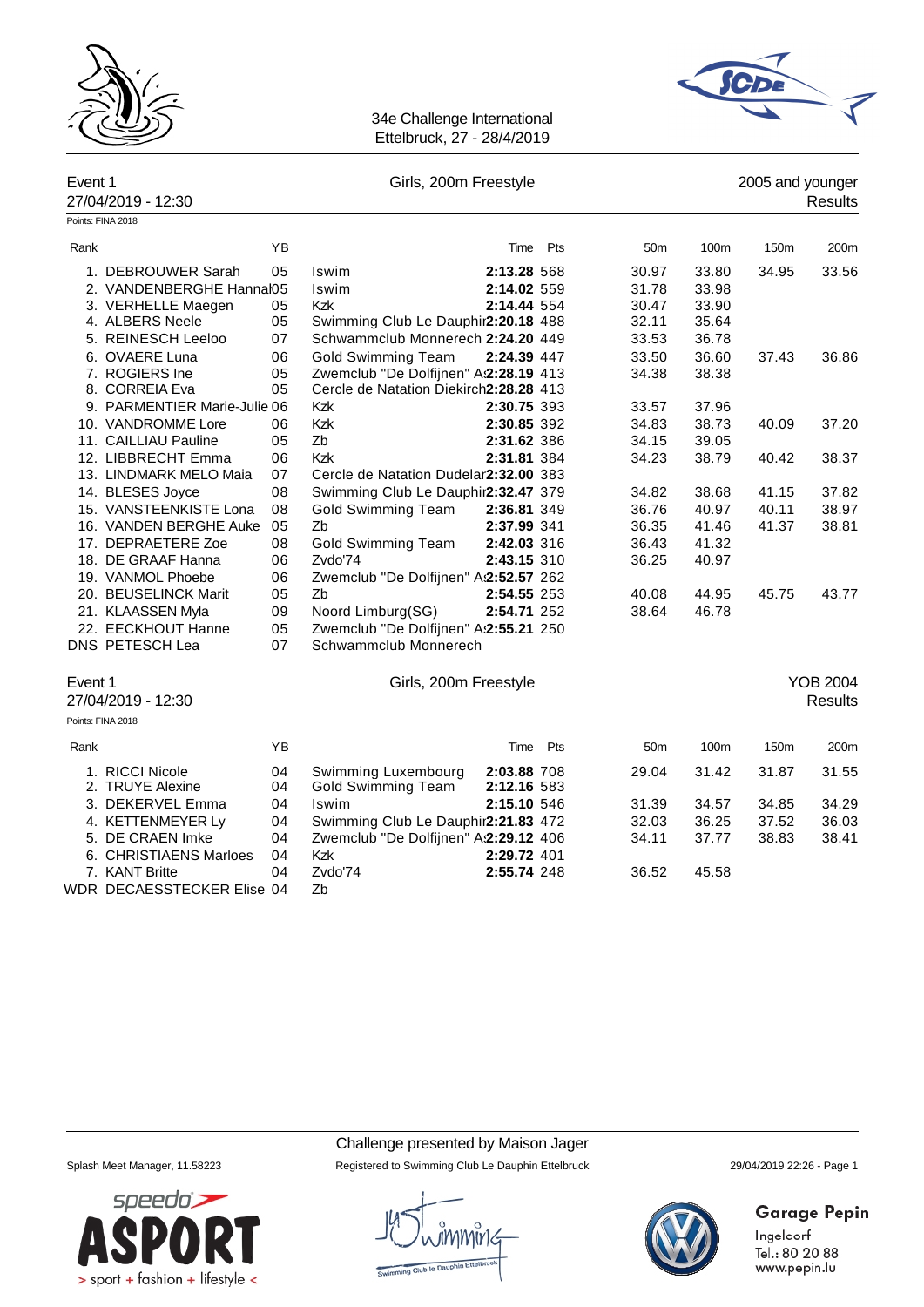



### Event 1, Women, 200m Freestyle

| Event 1 | 27/04/2019 - 12:30                           |    | Girls, 200m Freestyle                  |             |          |                 |       |                  | <b>YOB 2003</b><br><b>Results</b> |
|---------|----------------------------------------------|----|----------------------------------------|-------------|----------|-----------------|-------|------------------|-----------------------------------|
|         | Points: FINA 2018                            |    |                                        |             |          |                 |       |                  |                                   |
| Rank    |                                              | YB |                                        | Time        | Pts      | 50 <sub>m</sub> | 100m  | 150m             | 200m                              |
|         | 1. VAN BRABANDT Zita                         | 03 | Iswim                                  | 2:09.53 619 |          | 28.79           | 31.92 |                  |                                   |
|         | 2. DEMEYER Amandine                          | 03 | Zb                                     | 2:16.13 533 |          | 30.90           | 34.35 |                  |                                   |
|         | 3. SLAJS Emilie                              | 03 | Cercle Royal de Natation Ar2:20.45 486 |             |          | 32.45           | 35.28 | 36.54            | 36.18                             |
|         | 4. VAN MULDER Katinka                        | 03 | Zwemclub "De Dolfijnen" A:2:22.38 466  |             |          |                 |       |                  |                                   |
|         | 5. DUBOS Flavie                              | 03 | Cercle de Natation Diekirch3:04.09 215 |             |          | 41.42           | 46.81 | 49.65            | 46.21                             |
| Event 1 |                                              |    | Women, 200m Freestyle                  |             |          |                 |       |                  | <b>YOB 2002</b>                   |
|         | 27/04/2019 - 12:30                           |    |                                        |             |          |                 |       |                  | <b>Results</b>                    |
|         | Points: FINA 2018                            |    |                                        |             |          |                 |       |                  |                                   |
| Rank    |                                              | ΥB |                                        |             | Time Pts | 50 <sub>m</sub> | 100m  | 150m             | 200m                              |
|         | 1. MAHIEU Hannah                             | 02 | Uzkz                                   | 2:09.03 626 |          | 29.92           | 32.47 | 33.16            | 33.48                             |
|         | 2. DEFEVER Tine                              | 02 | Zb                                     | 2:20.15 489 |          | 31.94           | 35.96 |                  |                                   |
|         | 3. TRIOEN Joke                               | 02 | Zwemclub "De Dolfijnen" A:2:26.70 426  |             |          | 33.93           | 37.10 | 38.10            | 37.57                             |
|         | 4. BESSELINK Danine                          | 02 | Zvdo'74                                | 2:26.95 424 |          | 32.05           | 37.04 |                  |                                   |
| Event 1 |                                              |    | Women, 200m Freestyle                  |             |          |                 |       |                  | 2001 and older                    |
|         | 27/04/2019 - 12:30                           |    |                                        |             |          |                 |       |                  | <b>Results</b>                    |
|         | Points: FINA 2018                            |    |                                        |             |          |                 |       |                  |                                   |
| Rank    |                                              | YB |                                        | Time        | Pts      | 50 <sub>m</sub> | 100m  | 150m             | 200m                              |
|         | 1. BANKY Jacqueline                          | 96 | Swimming Luxembourg                    | 2:02.78 727 |          |                 |       |                  |                                   |
|         | 2. MATTENS Edith                             | 97 | Kzk                                    | 2:03.98 706 |          | 29.02           | 31.14 |                  |                                   |
|         | 3. DECOCK Maaike                             | 00 | Kzk                                    | 2:09.28 623 |          |                 |       |                  |                                   |
|         | 4. HAMEN SAIEG Yael                          | 01 | Swimming Luxembourg                    | 2:11.51 592 |          | 30.29           | 33.06 | 34.24            | 33.92                             |
|         | 5. DEN DEKKER Renske                         | 97 | Zvdo'74                                | 2:19.47 496 |          | 31.34           | 34.70 |                  |                                   |
|         | 6. HOLLERICH Anne                            | 01 | Swimming Club Le Dauphir2:22.04 469    |             |          | 32.87           | 36.96 | 36.72            | 35.49                             |
|         |                                              |    |                                        |             |          |                 |       |                  |                                   |
| Event 2 |                                              |    | Boys, 200m Freestyle                   |             |          |                 |       | 2005 and younger |                                   |
|         | 27/04/2019 - 13:01                           |    |                                        |             |          |                 |       |                  | <b>Results</b>                    |
|         | Points: FINA 2018                            |    |                                        |             |          |                 |       |                  |                                   |
| Rank    |                                              | ΥB |                                        | Time        | Pts      | 50 <sub>m</sub> | 100m  | 150m             | 200m                              |
|         | 1. SCHOTTE Edward<br>MR 14 years and younger | 05 | Iswim                                  | 2:03.06 526 |          | 27.71           | 31.02 | 32.38            | 31.95                             |
|         | 2. DEHAUDT Fernando                          | 05 | <b>Gold Swimming Team</b>              | 2:04.75 505 |          | 28.38           | 32.19 | 32.58            | 31.60                             |
|         | 3. VERBRUGGE Lucas                           | 05 | Kzk                                    | 2:13.00 417 |          | 30.10           | 33.78 | 34.75            | 34.37                             |
|         | 4. WEYRICH Mike                              | 05 | Swimming Club Le Dauphir2:13.29 414    |             |          | 30.12           | 34.22 | 35.23            | 33.72                             |
|         | 5. VANALME Tristan                           | 05 | Koninklijke Waregemse Zw2:13.42 413    |             |          | 30.87           | 34.25 | 34.71            | 33.59                             |
|         | 6. VANHAVERBEKE Thibault05                   |    | Gold Swimming Team                     | 2:13.63 411 |          | 30.21           | 33.73 | 34.92            | 34.77                             |
|         | 7. VARANO Agostino                           | 05 | Zwemclub "De Dolfijnen" A:2:19.20 363  |             |          | 31.30           | 35.56 | 36.96            | 35.38                             |
|         | 8. PEYTCHEV Viktor                           | 05 | Zwemclub "De Dolfijnen" A:2:20.23 355  |             |          | 31.94           | 36.48 |                  |                                   |
|         | 9. KIRCH Paul                                | 05 | Cercle de Natation Dudelar2:20.61 352  |             |          | 31.32           | 35.33 | 37.47            | 36.49                             |
|         | 10. CALMES Nicolas                           | 06 | Schwammclub Monnerech 2:20.91 350      |             |          | 31.07           | 35.81 | 37.14            | 36.89                             |
|         | 11. BOURGUIGNON Benjami05                    |    | Swimming Club Le Dauphir2:21.50 346    |             |          | 32.37           | 35.62 | 37.47            | 36.04                             |

### Challenge presented by Maison Jager Splash Meet Manager, 11.58223 Registered to Swimming Club Le Dauphin Ettelbruck 29/04/2019 22:26 - Page 2





**Garage Pepin**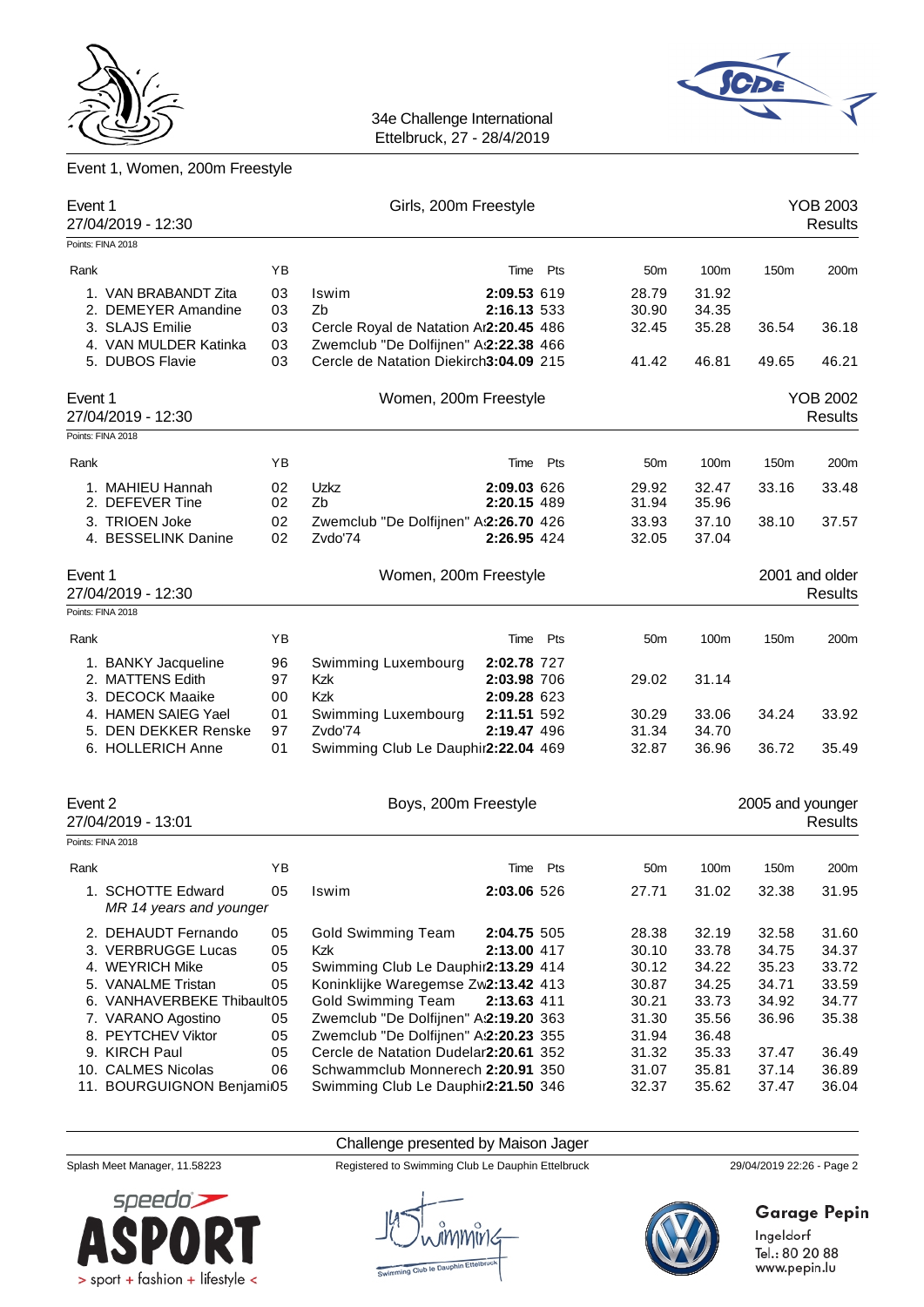



### Event 2, Boys, 200m Freestyle, 2005 and younger

| Rank    |                                           | ΥB | Time                                                            | Pts | 50 <sub>m</sub> | 100m  | 150m  | 200m            |
|---------|-------------------------------------------|----|-----------------------------------------------------------------|-----|-----------------|-------|-------|-----------------|
|         | 12. HOLLERICH Tom                         | 06 | Swimming Club Le Dauphir2:23.28 333                             |     | 33.24           | 36.93 | 37.42 | 35.69           |
|         | 13. TRESSEL Yannis                        | 05 | Swimming Club Le Dauphir2:24.40 325                             |     | 33.10           | 37.14 | 37.79 | 36.37           |
|         | 14. VANDE MOORTEL Kaspei05                |    | Zb<br>2:25.09 321                                               |     | 33.51           | 37.85 | 37.90 | 35.83           |
|         | 15. VERSCHUERE Milan                      | 07 | <b>Gold Swimming Team</b><br>2:25.28 319                        |     | 33.14           | 37.44 | 38.05 | 36.65           |
|         | 16. JAAS Tom                              | 06 | Swimming Club Le Dauphir2:26.80 310                             |     | 34.06           | 37.29 | 38.52 | 36.93           |
|         | 17. LINDEBOOM Charlie                     | 05 | Zwemclub "De Dolfijnen" A:2:27.90 303                           |     | 33.52           | 37.70 | 39.02 | 37.66           |
|         | 18. VAN LIESHOUT Gabriel                  | 05 | Zvdo'74<br>2:32.11 278                                          |     | 32.54           | 37.69 | 41.70 | 40.18           |
|         | 19. JAAS Joe                              | 06 | Swimming Club Le Dauphir2:32.60 276                             |     | 35.02           | 40.09 |       |                 |
|         | 20. SALOMEZ Haakon                        | 06 | Zb<br>2:33.07 273                                               |     | 36.48           | 39.25 | 39.46 | 37.88           |
|         | 21. WESTERLAKEN Jens                      | 05 | Zvdo'74<br>2:35.60 260                                          |     |                 |       |       |                 |
|         | 22. VISSER Mats                           | 08 | Swimming Club Le Dauphir2:47.37 209                             |     | 37.14           | 43.40 | 45.12 | 41.71           |
|         | 23. SLOCK Arnaud                          | 05 | Zwemclub "De Dolfijnen" A:3:06.52 151                           |     |                 |       |       |                 |
|         | 24. UMUHIRE Robert                        | 07 | Zwemclub "De Dolfijnen" A:3:16.85 128                           |     | 44.20           | 49.11 |       |                 |
|         | DSQ VANDE CASTEELE Niels 07               |    | <b>Gold Swimming Team</b>                                       |     |                 |       |       |                 |
|         |                                           |    | G2 - Starting before the starting signal (SW 4.4) (Time: 13:36) |     |                 |       |       |                 |
|         | WDR SZYBOWSKI Jakub                       | 07 | Cercle Nautique Petange                                         |     |                 |       |       |                 |
| Event 2 |                                           |    | Boys, 200m Freestyle                                            |     |                 |       |       | <b>YOB 2004</b> |
|         | 27/04/2019 - 13:01                        |    |                                                                 |     |                 |       |       | <b>Results</b>  |
|         | Points: FINA 2018                         |    |                                                                 |     |                 |       |       |                 |
|         |                                           |    |                                                                 |     |                 |       |       |                 |
| Rank    |                                           | YB | Time                                                            | Pts | 50 <sub>m</sub> | 100m  | 150m  | 200m            |
|         | 1. JAAS Jeff                              | 04 | Swimming Club Le Dauphir2:00.17 565                             |     | 26.64           | 29.94 | 31.89 | 31.70           |
|         | 2. DEVOLDERE Henri                        | 04 | Kzk<br>2:03.59 519                                              |     | 27.97           | 31.77 | 32.31 | 31.54           |
|         | 3. DANTHINE Zacharie                      | 04 | Cercle Royal de Natation Ar2:03.65 519                          |     | 28.26           | 30.85 | 32.43 | 32.11           |
|         | 4. VANDE CASTEELE Bjarne04                |    | Gold Swimming Team<br>2:04.11 513                               |     | 27.54           | 31.55 | 33.36 | 31.66           |
|         | 5. LANNERS Nicolas                        | 04 | Schwammclub Deifferdang2:05.15 500                              |     | 28.78           | 32.35 | 32.40 | 31.62           |
|         | 6. TORFS Max                              | 04 | Zwemclub "De Dolfijnen" A:2:05.53 496                           |     | 29.00           | 31.45 | 33.07 | 32.01           |
|         | 7. DESIMPELAERE Miguel                    | 04 | <b>Gold Swimming Team</b><br>2:06.15 488                        |     | 28.43           | 32.30 | 33.11 | 32.31           |
|         | 8. DE COOMAN F.                           | 04 | Cercle Royal de Natation Ar2:06.38 486                          |     | 28.43           | 31.92 | 33.34 | 32.69           |
|         | 9. SIMAO NOGUEIRA Joao                    | 04 | Schwammclub Deifferdang2:06.83 480                              |     | 29.07           | 32.78 | 32.45 | 32.53           |
|         | 10. DEBOOSER Thibaut                      | 04 | Kzk<br>2:12.22 424                                              |     | 29.41           | 33.38 | 35.47 | 33.96           |
|         | 11. ROBBE Warre                           | 04 | Zb<br>2:14.99 398                                               |     | 30.32           | 34.74 | 35.92 | 34.01           |
| Event 2 |                                           |    | Boys, 200m Freestyle                                            |     |                 |       |       | <b>YOB 2003</b> |
|         | 27/04/2019 - 13:01                        |    |                                                                 |     |                 |       |       | Results         |
|         | Points: FINA 2018                         |    |                                                                 |     |                 |       |       |                 |
|         |                                           |    |                                                                 |     |                 |       |       |                 |
| Rank    |                                           | ΥB | Time                                                            | Pts | 50m             | 100m  | 150m  | 200m            |
|         | 1. DALEIDEN CIUFERRI Ral03<br>MR 16 years |    | Swimming Luxembourg<br>1:53.91 663                              |     | 26.50           | 28.79 | 29.45 | 29.17           |
|         | 2. DENEIR Niels                           | 03 | <b>Gold Swimming Team</b><br>1:58.91 583                        |     | 28.38           | 30.47 | 30.90 | 29.16           |
|         | 3. BOKOV Rodion                           | 03 | Swimming Luxembourg<br>2:02.67 531                              |     | 28.12           | 31.04 | 32.09 | 31.42           |
|         | 4. FABER Pol                              | 03 | Swimming Club Le Dauphir2:08.42 463                             |     | 28.55           | 32.26 | 33.60 | 34.01           |
|         | 5. VAN ACKER Seppe                        | 03 | Zb<br>2:13.39 413                                               |     | 29.96           | 33.84 | 34.84 | 34.75           |
|         | 6. VANDENBROUCKE Natha03                  |    | Zwemclub "De Dolfijnen" A:2:25.01 321                           |     | 32.70           | 37.09 | 37.93 | 37.29           |
|         | <b>WDR BOURCKEL Mike</b>                  | 03 | Cercle de Natation Wiltz                                        |     |                 |       |       |                 |

Challenge presented by Maison Jager



Splash Meet Manager, 11.58223 Registered to Swimming Club Le Dauphin Ettelbruck 29/04/2019 22:26 - Page 3



**Garage Pepin**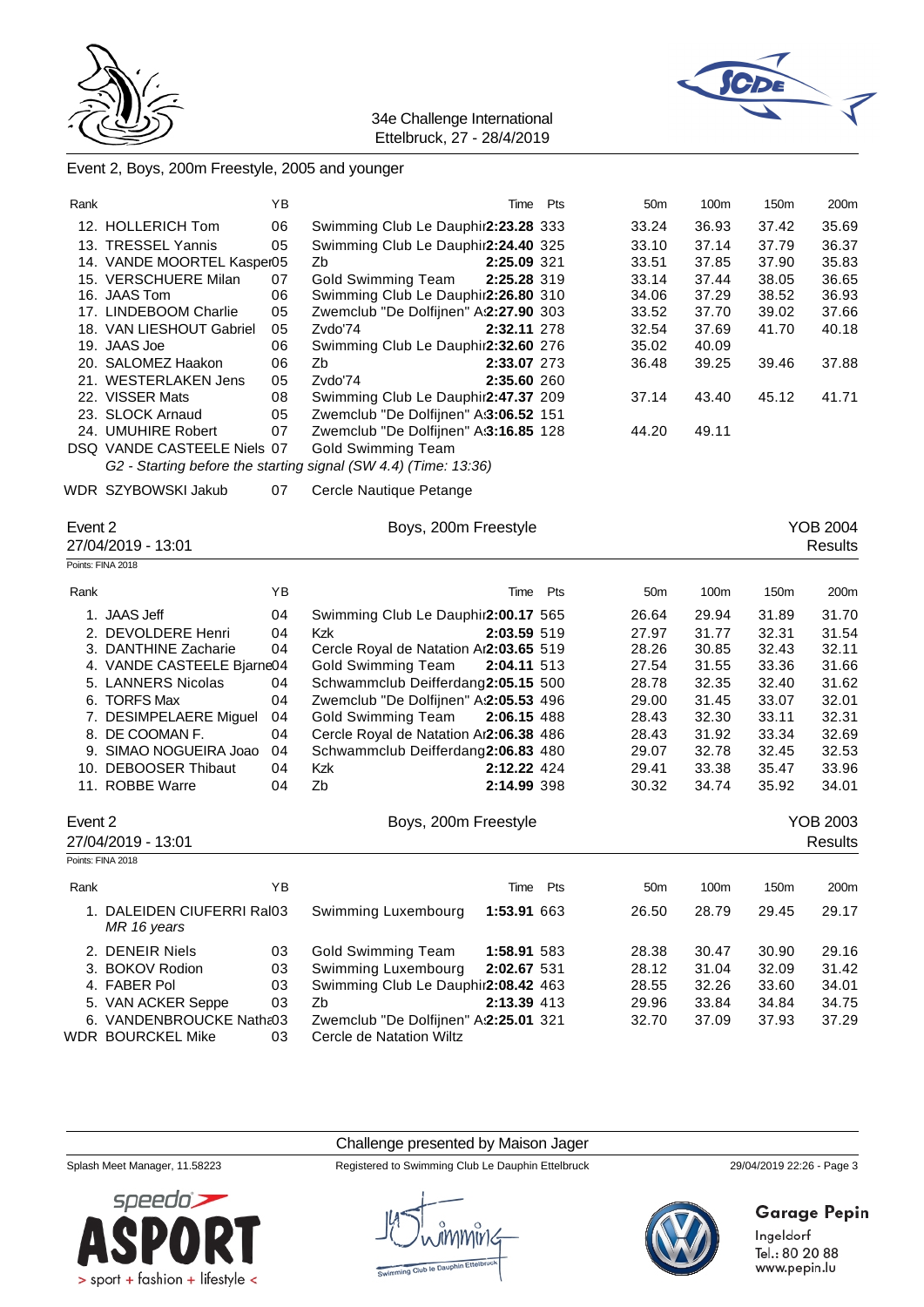

# Event 2, Men, 200m Freestyle



34e Challenge International Ettelbruck, 27 - 28/4/2019

| Event 2<br>27/04/2019 - 13:01 |     | Boys, 200m Freestyle                   |             |          |                 |                  |                  | <b>YOB 2002</b><br>Results |
|-------------------------------|-----|----------------------------------------|-------------|----------|-----------------|------------------|------------------|----------------------------|
| Points: FINA 2018             |     |                                        |             |          |                 |                  |                  |                            |
| Rank                          | YB. |                                        |             | Time Pts | 50 <sub>m</sub> | 100 <sub>m</sub> | 150 <sub>m</sub> | 200m                       |
| 1. SCHMITZ Jacques            | 02  | Swimming Club Redange 1:53.79 665      |             |          | 26.57           | 28.86            | 29.41            | 28.95                      |
| 2. WIRTH David                | 02  | Schwammclub Deifferdang2:05.49 496     |             |          | 29.07           | 32.19            | 32.38            | 31.85                      |
| 3. LESAGE Christophe          | 02  | Swimming Luxembourg                    | 2:06.97 479 |          | 29.75           | 32.23            | 32.88            | 32.11                      |
| 4. COKELAERE Matthijs         | 02  | Kzk                                    | 2:07.48 473 |          | 28.86           | 32.73            | 33.85            | 32.04                      |
| 5. VERELZEN Robbe             | 02  | Kzk                                    | 2:10.32 443 |          | 29.16           | 33.12            | 34.12            | 33.92                      |
| 6. DESMET Xaro                | 02  | Kzk                                    | 2:11.08 435 |          | 29.69           | 33.32            | 34.59            | 33.48                      |
| Event 2<br>27/04/2019 - 13:01 |     | Men, 200m Freestyle                    |             |          |                 |                  | 2001 and older   | Results                    |
| Points: FINA 2018             |     |                                        |             |          |                 |                  |                  |                            |
| Rank                          | YB  |                                        |             | Time Pts | 50m             | 100m             | 150m             | 200m                       |
| 1. BRANDENBURGER Pit          | 95  | Schwammclub Deifferdang1:47.53 789     |             |          | 24.85           | 27.06            | 27.85            | 27.77                      |
| 2. FABIANI Remi               | 01  | Schwammclub Deifferdang1:53.63 668     |             |          | 25.21           | 27.63            | 29.74            | 31.05                      |
| 3. SAUBER Bob                 | 01  | Swimming Club Redange 1:55.43 637      |             |          | 26.95           | 29.77            | 30.17            | 28.54                      |
| 4. DAZY Max                   | 00  | Cercle Royal de Natation Ar1:56.23 624 |             |          | 27.36           | 29.11            | 29.63            | 30.13                      |
| 5. VANDERSCHRICK Stepht00     |     | Swimming Luxembourg                    | 1:57.64 602 |          | 26.80           | 29.57            | 30.50            | 30.77                      |
| 6. BRAEKEVELD Tibo            | 01  | Uzkz                                   | 1:57.75 601 |          | 27.23           | 29.86            | 30.09            | 30.57                      |
| 7. LABAERE Levi               | 01  | <b>Kzk</b>                             | 1:58.18 594 |          | 27.86           | 30.04            | 30.04            | 30.24                      |
| 8. BECKERS Felix              | 01  | Swimming Club Le Dauphir1:58.88 584    |             |          | 26.92           | 30.26            | 30.76            | 30.94                      |
| 9. SAMYN Jonas                | 00  | <b>Kzk</b>                             | 2:00.20 565 |          | 28.14           | 31.23            | 31.03            | 29.80                      |
| 10. GRAF Alex                 | 99  | Schwammclub Deifferdang2:00.55 560     |             |          | 27.34           | 30.91            | 31.45            | 30.85                      |
| 11. VAERNEWYCK Xander         | 99  | Kzk                                    | 2:01.36 548 |          | 28.32           | 31.20            | 31.40            | 30.44                      |
| 12. CONZEMIUS Jerome          | 99  | Swimming Luxembourg                    | 2:01.83 542 |          | 28.31           | 31.13            | 30.97            | 31.42                      |
| 13. VERSTRAETE Jaron          | 01  | Zb                                     | 2:04.12 513 |          | 27.89           | 31.57            | 32.84            | 31.82                      |
| 14. COBBAERT Felix            | 01  | Zb                                     | 2:05.33 498 |          | 29.07           | 31.89            | 32.63            | 31.74                      |
| 15. OPPENHUIZEN Yulian        | 00  | Zvdo'74                                | 2:05.39 497 |          | 28.29           | 31.44            | 32.80            | 32.86                      |
| 16. HEYERICK Axel             | 00  | <b>Kzk</b>                             | 2:07.30 475 |          | 29.57           | 32.56            | 33.54            | 31.63                      |
| 17. VAN MUYDEN Bastiaan       | 96  | Zvdo'74                                | 2:09.06 456 |          | 29.06           | 32.68            | 34.24            | 33.08                      |
| 18. MEULEMANS Thijs           | 01  | Kzk                                    | 2:12.35 423 |          | 29.67           | 34.28            | 35.50            | 32.90                      |
|                               |     |                                        |             |          |                 |                  |                  |                            |

|      | Event 3                    |                         | Girls, 100m Breaststroke       |         |            | 2005 and younger      |       |  |
|------|----------------------------|-------------------------|--------------------------------|---------|------------|-----------------------|-------|--|
|      | 27/04/2019 - 13:41         | Electricité Karier Marc |                                |         |            | <b>Results Prelim</b> |       |  |
|      | Points: FINA 2018          |                         |                                |         |            |                       |       |  |
| Rank |                            | ΥB                      |                                | Time    | <b>Pts</b> | 50 <sub>m</sub>       | 100m  |  |
|      | <b>ALBERS Neele</b>        | 05                      | Swimming Club Le Dauphin Ett   | 1:16.02 | 551 Q      | 36.03                 | 39.99 |  |
| 2.   | <b>VANMEENEN Laura</b>     | 05                      | Iswim                          | 1:16.17 | 548 Q      | 36.05                 | 40.12 |  |
| 3.   | <b>VERHELLE Maegen</b>     | 05                      | Kzk                            | 1:19.18 | 488 Q      | 37.76                 | 41.42 |  |
| 4.   | <b>BORDONARO Madeleine</b> | 06                      | Cercle Royal de Natation Arlon | 1:20.23 | 469 Q      | 38.31                 | 41.92 |  |
| 5.   | <b>COKELAERE Marit</b>     | 06                      | <b>Kzk</b>                     | 1:21.03 | 455 Q      | 38.20                 | 42.83 |  |
| 6.   | <b>DUJARDIN Faye</b>       | 06                      | <b>Gold Swimming Team</b>      | 1:21.51 | 447 R      | 38.52                 | 42.99 |  |
| 7.   | <b>DEKERF Hanne</b>        | 06                      | Zwemclub "De Dolfijnen" Asse-T | 1:25.16 | 392 R      | 40.26                 | 44.90 |  |
| 8.   | <b>OOSTERLYNCK Anais</b>   | 06                      | Gold Swimming Team             | 1:25.50 | 387 R      | 40.17                 | 45.33 |  |
| 9.   | KETTENMEYER Yin            | 06                      | Swimming Club Le Dauphin Ett   | 1:25.97 | 381 R      | 40.75                 | 45.22 |  |

10. KIDD Francesca 06 Swimming Luxembourg **1:27.33** 364 R 40.72 46.61

#### Challenge presented by Maison Jager



Splash Meet Manager, 11.58223 Registered to Swimming Club Le Dauphin Ettelbruck 29/04/2019 22:26 - Page 4



**Garage Pepin**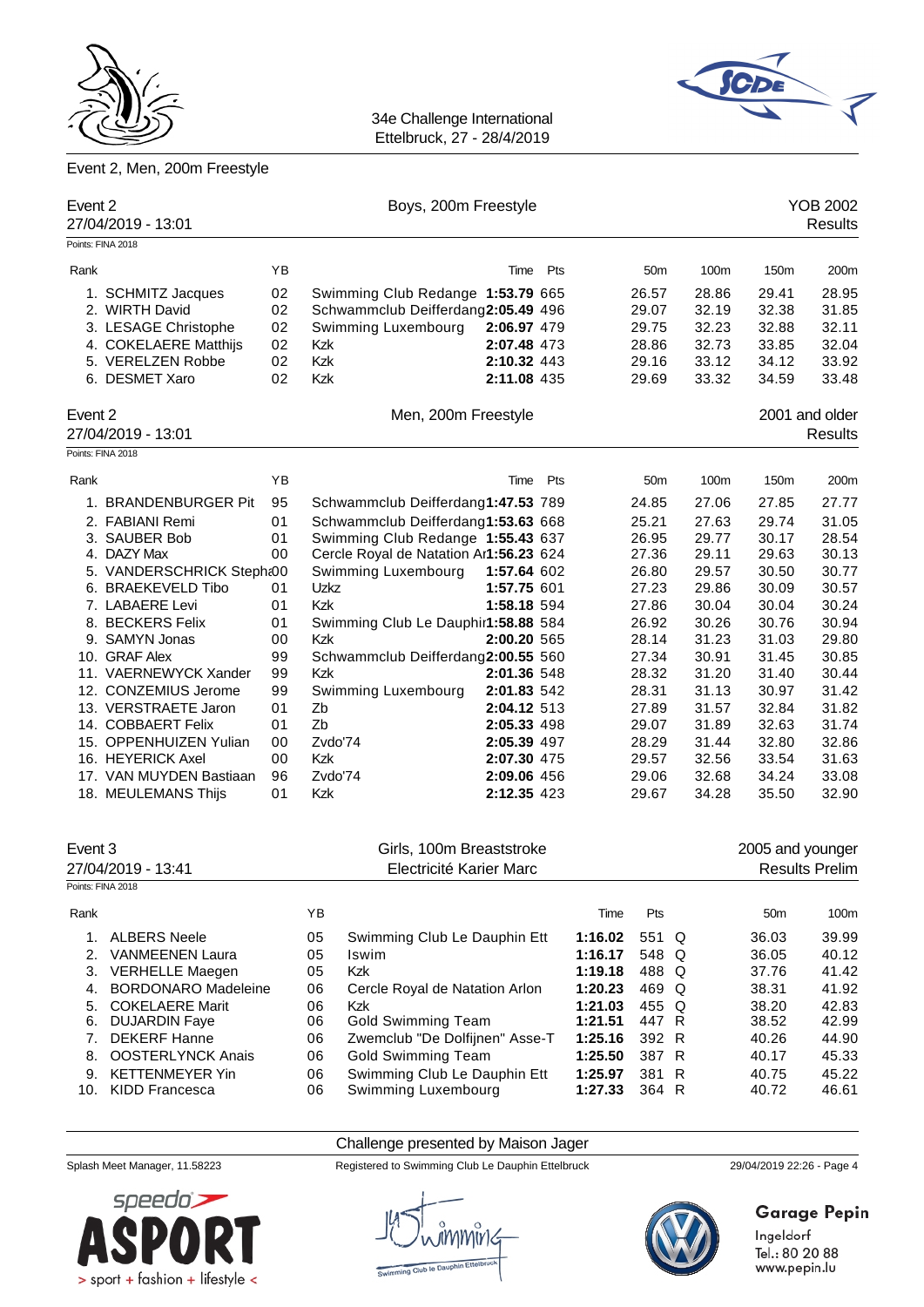

### Event 3, Girls, 100m Breaststroke, Prelim, 2005 and younger

| Rank              |                                                                 | ΥB |                                                                                                                | Time    | Pts   |   | 50 <sub>m</sub> | 100m                  |
|-------------------|-----------------------------------------------------------------|----|----------------------------------------------------------------------------------------------------------------|---------|-------|---|-----------------|-----------------------|
| 11.               | <b>CHRISTIAENS Annabel</b>                                      | 06 | Kzk                                                                                                            | 1:27.35 | 363   |   | 40.93           | 46.42                 |
| 12.               | <b>THILL Gina</b>                                               | 07 | Schwammclub Monnerech                                                                                          | 1:27.39 | 363   |   | 41.28           | 46.11                 |
|                   | 13. VANDROMME Lore                                              | 06 | Kzk                                                                                                            | 1:28.73 | 347   |   | 42.33           | 46.40                 |
|                   | 14. NAERT Zoe                                                   | 08 | <b>Gold Swimming Team</b>                                                                                      | 1:28.87 | 345   |   | 42.22           | 46.65                 |
|                   | 15. ROGIERS Ine                                                 | 05 | Zwemclub "De Dolfijnen" Asse-T                                                                                 | 1:29.00 | 343   |   | 42.35           | 46.65                 |
|                   | 16. PAPPYN Ella                                                 | 08 | Kzk                                                                                                            | 1:29.47 | 338   |   | 43.21           | 46.26                 |
|                   | 17. PARMENTIER Marie-Julie                                      | 06 | Kzk                                                                                                            | 1:30.68 | 325   |   | 43.74           | 46.94                 |
|                   | 18. KAMPHUIS Jet                                                | 06 | Zvdo'74                                                                                                        | 1:32.26 | 308   |   | 43.98           | 48.28                 |
|                   | 19. VANDEN BERGHE Auke                                          | 05 | Zb                                                                                                             | 1:32.38 | 307   |   | 43.56           | 48.82                 |
|                   | 20. LIBBRECHT Emma                                              | 06 | Kzk                                                                                                            | 1:32.65 | 304   |   | 44.04           | 48.61                 |
|                   | 21. OLINGER Tina                                                | 06 | Swimming Club Redange                                                                                          | 1:36.37 | 270   |   | 45.15           | 51.22                 |
|                   | 22. BEUSELINCK Marit                                            | 05 | Zb                                                                                                             | 1:37.12 | 264   |   | 45.86           | 51.26                 |
|                   | 23. CORBEEL BASTIN Ava                                          | 07 | Swimming Club Le Dauphin Ett                                                                                   | 1:40.42 | 239   |   | 48.24           | 52.18                 |
|                   | DSQ PHILIPPART Lina                                             | 07 | Schwammclub Monnerech                                                                                          |         |       |   |                 |                       |
|                   | G2 - Starting before the starting signal (SW 4.4) (Time: 14:21) |    |                                                                                                                |         |       |   |                 |                       |
|                   | WDR VERGELS Noor                                                | 06 | Zwemclub "De Dolfijnen" Asse-T                                                                                 |         |       |   |                 |                       |
| Event 3           |                                                                 |    | Girls, 100m Breaststroke                                                                                       |         |       |   |                 | YOB 2004              |
|                   | 27/04/2019 - 13:41                                              |    | Electricité Karier Marc                                                                                        |         |       |   |                 | <b>Results Prelim</b> |
| Points: FINA 2018 |                                                                 |    |                                                                                                                |         |       |   |                 |                       |
| Rank              |                                                                 | YB |                                                                                                                | Time    | Pts   |   | 50 <sub>m</sub> | 100m                  |
|                   |                                                                 |    |                                                                                                                |         |       |   |                 |                       |
| 1.                | DE CRAEN Imke                                                   | 04 | Zwemclub "De Dolfijnen" Asse-T                                                                                 | 1:21.39 | 449 Q |   | 38.10           | 43.29                 |
|                   | 2. HAAG Nora                                                    | 04 | Swimming Club Redange                                                                                          | 1:21.48 | 448 Q |   | 38.16           | 43.32                 |
|                   | 3. RICCI Nicole                                                 | 04 | Swimming Luxembourg                                                                                            | 1:23.50 | 416 Q |   | 39.56           | 43.94                 |
| 4.                | <b>CHRISTIAENS Marloes</b>                                      | 04 | Kzk                                                                                                            | 1:27.51 | 361   | Q | 41.22           | 46.29                 |
| Event 3           |                                                                 |    | Girls, 100m Breaststroke                                                                                       |         |       |   |                 | <b>YOB 2003</b>       |
|                   | 27/04/2019 - 13:41                                              |    | Electricité Karier Marc                                                                                        |         |       |   |                 | <b>Results Prelim</b> |
| Points: FINA 2018 |                                                                 |    |                                                                                                                |         |       |   |                 |                       |
| Rank              |                                                                 | YB |                                                                                                                | Time    | Pts   |   | 50 <sub>m</sub> | 100m                  |
| 1.                | <b>DEMEYER Amandine</b>                                         | 03 | Zb                                                                                                             | 1:15.35 | 566 Q |   | 35.51           | 39.84                 |
| 2.                | <b>BORREMANS Lotte</b>                                          | 03 | Zwemclub "De Dolfijnen" Asse-T                                                                                 | 1:17.37 | 523 Q |   | 36.63           | 40.74                 |
| 3.                | <b>CHINA Lucile</b>                                             | 03 | Cercle Royal de Natation Arlon                                                                                 | 1:17.98 | 511   | Q | 36.73           | 41.25                 |
|                   | 4. PEDROSA ANTONIO Monica                                       | 03 | Cercle de Natation Diekirch                                                                                    | 1:20.69 | 461   | Q | 37.74           | 42.95                 |
| 5.                | SPINCEMAILLE Luna                                               | 03 | Uzkz                                                                                                           | 1:21.75 | 443 Q |   | 38.05           | 43.70                 |
| 6.                | VAN MULDER Katinka                                              | 03 | Zwemclub "De Dolfijnen" Asse-T                                                                                 | 1:28.63 | 348 R |   | 41.61           | 47.02                 |
| 7.                | DE JONG Quinty                                                  | 03 | Zvdo'74                                                                                                        | 1:29.42 | 339 R |   | 41.89           | 47.53                 |
| 8.                | <b>GERMONPRE Sarah</b>                                          | 03 | Zwemclub "De Dolfijnen" Asse-T                                                                                 | 1:30.37 | 328 R |   | 42.85           | 47.52                 |
|                   | 9. HENDRIKS Joella                                              | 03 | Noord Limburg(SG)                                                                                              | 1:47.64 | 194 R |   | 50.22           | 57.42                 |
|                   | DSQ DUBOS Flavie                                                | 03 | Cercle de Natation Diekirch                                                                                    |         |       |   |                 |                       |
|                   |                                                                 |    | B14 - did not touch the wall with both hands simultaneously and separated at the turn / finish (SW 7.6) (Time: |         |       |   |                 |                       |

*14:23)*

Challenge presented by Maison Jager

Splash Meet Manager, 11.58223 Registered to Swimming Club Le Dauphin Ettelbruck 29/04/2019 22:26 - Page 5





# **Garage Pepin**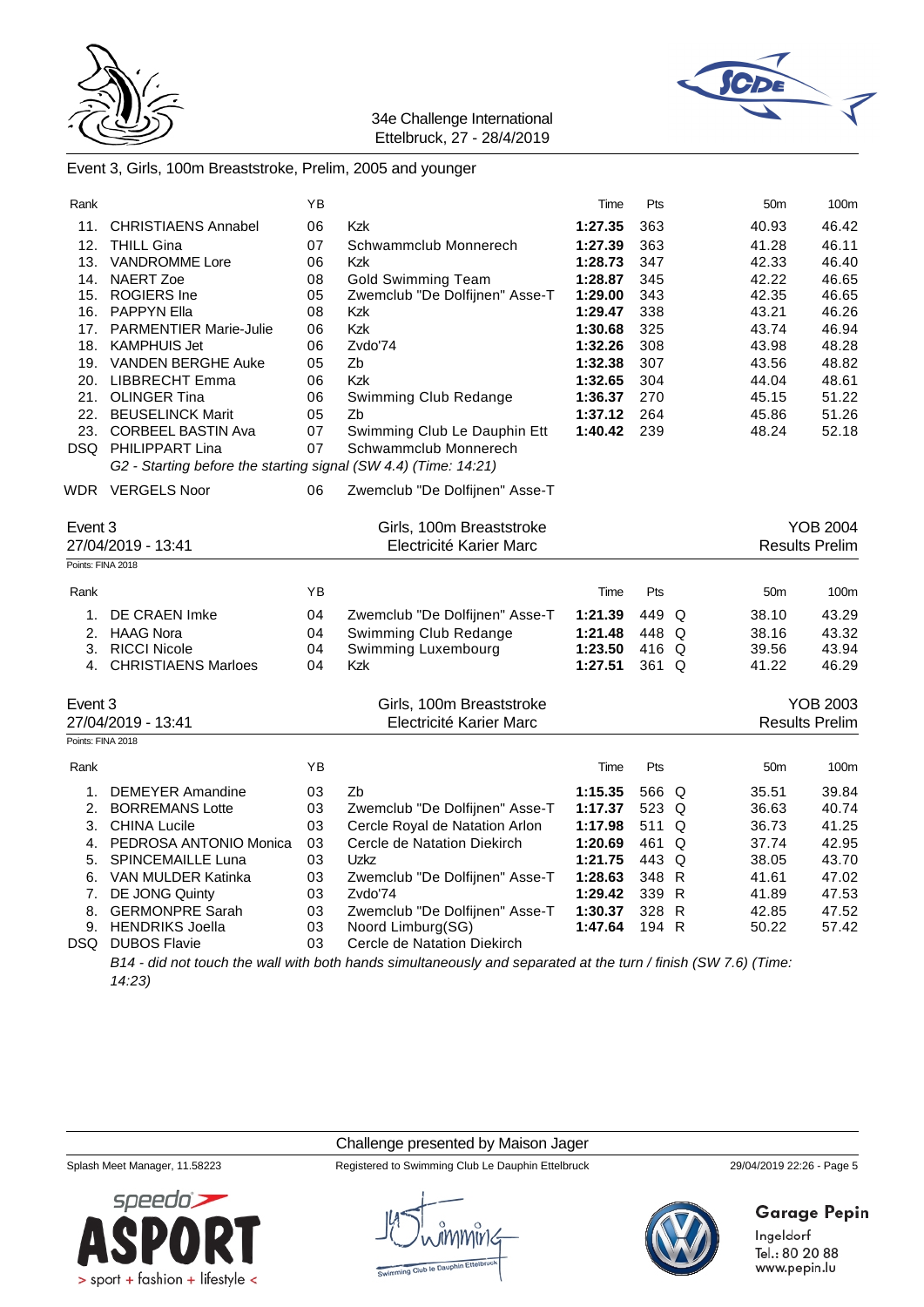



### Event 3, Women, 100m Breaststroke, Prelim

| Event 3                                                                          | 27/04/2019 - 13:41                                                                                                                                                                                                                                                                                                             |                                                                                        | Women, 100m Breaststroke<br>Electricité Karier Marc                                                                                                                                                                                                                                                                                                                        |                                                                                                                                                                   |                                                                                                                           |                                                                                                                                     | <b>YOB 2002</b><br><b>Results Prelim</b>                                                                                            |
|----------------------------------------------------------------------------------|--------------------------------------------------------------------------------------------------------------------------------------------------------------------------------------------------------------------------------------------------------------------------------------------------------------------------------|----------------------------------------------------------------------------------------|----------------------------------------------------------------------------------------------------------------------------------------------------------------------------------------------------------------------------------------------------------------------------------------------------------------------------------------------------------------------------|-------------------------------------------------------------------------------------------------------------------------------------------------------------------|---------------------------------------------------------------------------------------------------------------------------|-------------------------------------------------------------------------------------------------------------------------------------|-------------------------------------------------------------------------------------------------------------------------------------|
| Points: FINA 2018                                                                |                                                                                                                                                                                                                                                                                                                                |                                                                                        |                                                                                                                                                                                                                                                                                                                                                                            |                                                                                                                                                                   |                                                                                                                           |                                                                                                                                     |                                                                                                                                     |
| Rank                                                                             |                                                                                                                                                                                                                                                                                                                                | YB                                                                                     |                                                                                                                                                                                                                                                                                                                                                                            | Time                                                                                                                                                              | Pts                                                                                                                       | 50 <sub>m</sub>                                                                                                                     | 100m                                                                                                                                |
| 1.<br>2.<br>3.<br>4.<br>5.                                                       | <b>VANDENDORPE Florence</b><br><b>REMMERY Anice</b><br><b>DESCAMPS Axelle</b><br><b>TRIOEN Joke</b><br><b>WESTERLAKEN Marit</b><br>6. BESSELINK Danine                                                                                                                                                                         | 02<br>02<br>02<br>02<br>02<br>02                                                       | Kzk<br><b>Kzk</b><br><b>Kzk</b><br>Zwemclub "De Dolfijnen" Asse-T<br>Zvdo'74<br>Zvdo'74                                                                                                                                                                                                                                                                                    | 1:14.38<br>1:19.70<br>1:22.33<br>1:26.40<br>1:27.77<br>1:32.19                                                                                                    | 589 Q<br>479 Q<br>434 Q<br>375 Q<br>358 Q<br>309 R                                                                        | 35.56<br>37.22<br>39.02<br>41.05<br>41.27<br>42.84                                                                                  | 38.82<br>42.48<br>43.31<br>45.35<br>46.50<br>49.35                                                                                  |
| Event 3                                                                          | 27/04/2019 - 13:41                                                                                                                                                                                                                                                                                                             |                                                                                        | Women, 100m Breaststroke<br>Electricité Karier Marc                                                                                                                                                                                                                                                                                                                        |                                                                                                                                                                   |                                                                                                                           |                                                                                                                                     | 2001 and older<br><b>Results Prelim</b>                                                                                             |
| Points: FINA 2018                                                                |                                                                                                                                                                                                                                                                                                                                |                                                                                        |                                                                                                                                                                                                                                                                                                                                                                            |                                                                                                                                                                   |                                                                                                                           |                                                                                                                                     |                                                                                                                                     |
| Rank                                                                             |                                                                                                                                                                                                                                                                                                                                | YB                                                                                     |                                                                                                                                                                                                                                                                                                                                                                            | Time                                                                                                                                                              | Pts                                                                                                                       | 50 <sub>m</sub>                                                                                                                     | 100m                                                                                                                                |
| 1.<br>2.<br>3.<br>4.<br>5.<br>7.<br>8.<br>Event 4<br>Points: FINA 2018           | <b>DENEIR Silken</b><br><b>MATTENS Edith</b><br><b>SPINCEMAILLE Laura</b><br><b>HOEGEE Robina</b><br><b>VELTHUIS Petri</b><br>6. VAN GIESSEN Lisanne<br><b>DEN DEKKER Tessa</b><br><b>BRAVACCINI Sabrina</b><br>27/04/2019 - 14:03                                                                                             | 99<br>97<br>00<br>92<br>93<br>99<br>00<br>95                                           | <b>Gold Swimming Team</b><br>Kzk<br><b>Uzkz</b><br>Zvdo'74<br>Zvdo'74<br>Zvdo'74<br>Zvdo'74<br>Swimming Luxembourg<br>Boys, 100m Breaststroke<br>Electricité Karier Marc                                                                                                                                                                                                   | 1:17.21<br>1:17.50<br>1:18.22<br>1:19.62<br>1:20.45<br>1:21.76<br>1:24.55<br>1:26.72                                                                              | 526 Q<br>520 Q<br>506 Q<br>480 Q<br>465 Q<br>443 R<br>401 R<br>371 R                                                      | 36.29<br>37.33<br>36.83<br>37.44<br>38.17<br>38.11<br>39.83<br>40.30<br>2005 and younger                                            | 40.92<br>40.17<br>41.39<br>42.18<br>42.28<br>43.65<br>44.72<br>46.42<br><b>Results Prelim</b>                                       |
| Rank                                                                             |                                                                                                                                                                                                                                                                                                                                | YB                                                                                     |                                                                                                                                                                                                                                                                                                                                                                            | Time                                                                                                                                                              | Pts                                                                                                                       | 50 <sub>m</sub>                                                                                                                     | 100m                                                                                                                                |
|                                                                                  | 1. RAJE Michael<br>MR 14 years an younger                                                                                                                                                                                                                                                                                      | 06                                                                                     | <b>SSG Saar Max Ritter</b>                                                                                                                                                                                                                                                                                                                                                 | 1:08.46                                                                                                                                                           | 535 Q                                                                                                                     | 31.71                                                                                                                               | 36.75                                                                                                                               |
| 3.<br>4.<br>5.<br>6.<br>7.<br>8.<br>9.<br>10.<br>11.<br>12.<br>13.<br>15.<br>16. | 2. VANDAMME Thijs<br><b>BOURGUIGNON Benjamin</b><br>POLLET Rohan<br><b>KEMP Finn</b><br>AELVOET Willem<br><b>DEBLAUWE Victor</b><br>PEYTCHEV Viktor<br>VARANO Agostino<br>SALOMEZ Haakon<br>VAN DEN BERGH Jonas<br><b>LINDEBOOM Charlie</b><br><b>JAAS Tom</b><br>14. HENDRIKS Lyon<br>PUETZ Jonah<br><b>DUYVEJONCK Thomas</b> | 05<br>05<br>05<br>05<br>05<br>06<br>05<br>05<br>06<br>05<br>05<br>06<br>05<br>07<br>07 | <b>Gold Swimming Team</b><br>Swimming Club Le Dauphin Ett<br>Zwemclub "De Dolfijnen" Asse-T<br>Swimming Luxembourg<br>Kzk<br>Kzk<br>Zwemclub "De Dolfijnen" Asse-T<br>Zwemclub "De Dolfijnen" Asse-T<br>Zb<br>Zwemclub "De Dolfijnen" Asse-T<br>Zwemclub "De Dolfijnen" Asse-T<br>Swimming Club Le Dauphin Ett<br>Noord Limburg(SG)<br>Swimming Club Le Dauphin Ett<br>Kzk | 1:16.09<br>1:17.21<br>1:19.11<br>1:21.00<br>1:21.87<br>1:23.93<br>1:24.67<br>1:27.25<br>1:30.76<br>1:32.67<br>1:33.01<br>1:33.81<br>1:34.32<br>1:35.21<br>1:38.51 | $390$ Q<br>373 Q<br>347 Q<br>323 Q<br>313 R<br>290 R<br>283 R<br>258 R<br>230 R<br>216<br>213<br>208<br>204<br>199<br>179 | 35.59<br>38.00<br>37.58<br>38.24<br>38.79<br>39.40<br>40.58<br>41.10<br>43.01<br>43.01<br>43.80<br>44.11<br>44.08<br>44.19<br>45.20 | 40.50<br>39.21<br>41.53<br>42.76<br>43.08<br>44.53<br>44.09<br>46.15<br>47.75<br>49.66<br>49.21<br>49.70<br>50.24<br>51.02<br>53.31 |

Challenge presented by Maison Jager

Splash Meet Manager, 11.58223 Registered to Swimming Club Le Dauphin Ettelbruck 29/04/2019 22:26 - Page 6



# **Garage Pepin**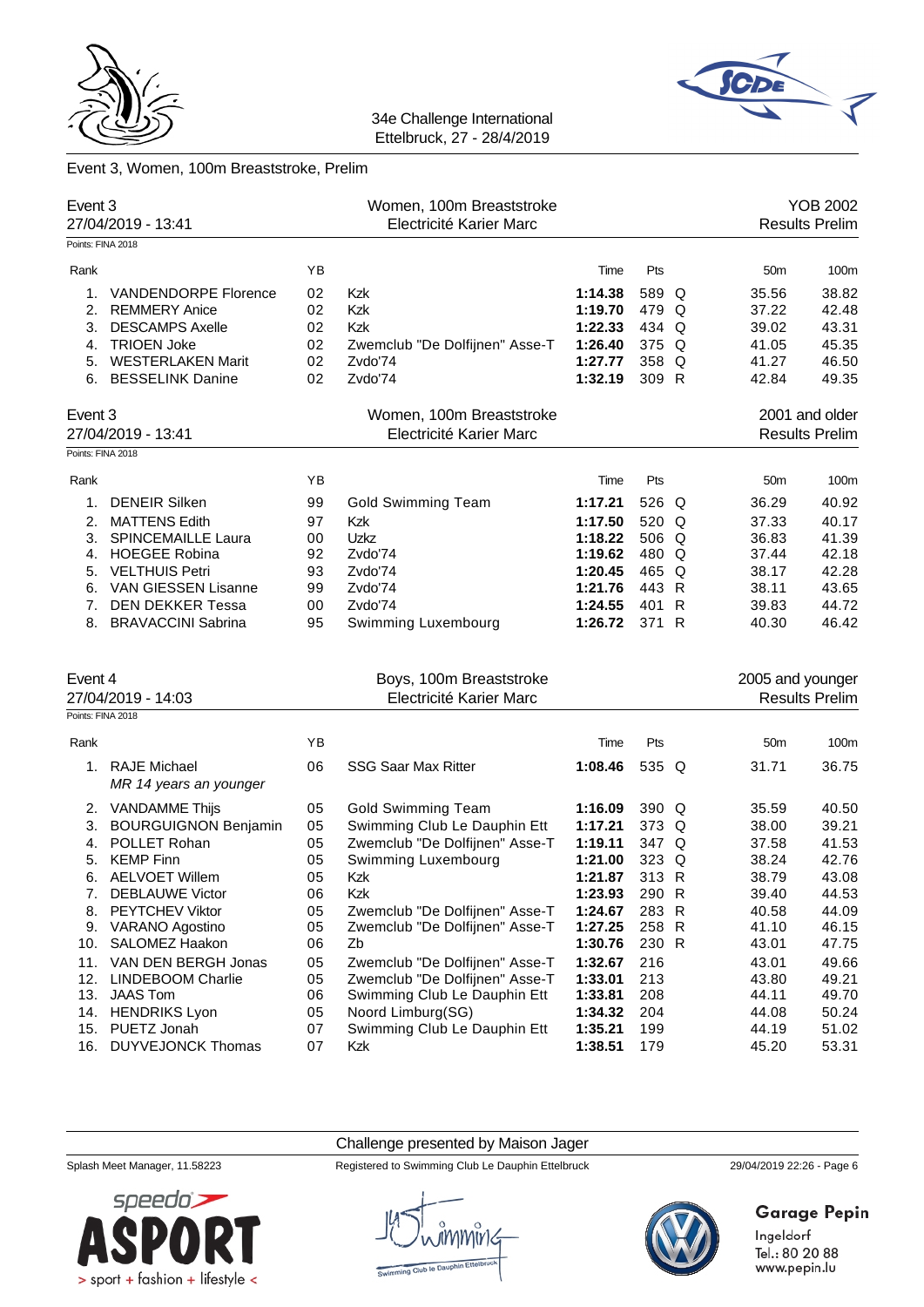

## Event 4, Men, 100m Breaststroke, Prelim



| Event 4           |                            |    | Boys, 100m Breaststroke                |         |       |                 | YOB 2004              |
|-------------------|----------------------------|----|----------------------------------------|---------|-------|-----------------|-----------------------|
|                   | 27/04/2019 - 14:03         |    | Electricité Karier Marc                |         |       |                 | <b>Results Prelim</b> |
| Points: FINA 2018 |                            |    |                                        |         |       |                 |                       |
| Rank              |                            | ΥB |                                        | Time    | Pts   | 50 <sub>m</sub> | 100m                  |
|                   | 1. VANDE CASTEELE Bjarne   | 04 | Gold Swimming Team                     | 1:12.31 | 454 Q | 33.40           | 38.91                 |
| 2.                | <b>DEVOLDERE Henri</b>     | 04 | <b>Kzk</b>                             | 1:13.63 | 430 Q | 35.11           | 38.52                 |
|                   | 3. VANDENDORPE Emile       | 04 | Koninklijke Waregemse Zwemclub 1:13.90 |         | 426 Q | 35.07           | 38.83                 |
| 4.                | <b>DESIMPELAERE Miguel</b> | 04 | <b>Gold Swimming Team</b>              | 1:14.68 | 412 Q | 34.56           | 40.12                 |
| 5.                | <b>DUJARDIN Goan</b>       | 04 | <b>Gold Swimming Team</b>              | 1:14.90 | 409 Q | 34.35           | 40.55                 |
|                   | 6. VAN ERMEN Alexander     | 04 | Zwemclub "De Dolfijnen" Asse-T         | 1:17.94 | 363 R | 37.14           | 40.80                 |
|                   | 7. TORFS Max               | 04 | Zwemclub "De Dolfijnen" Asse-T         | 1:18.74 | 352 R | 37.36           | 41.38                 |
| 8.                | DE FIJTER Bart             | 04 | Zvdo'74                                | 1:34.00 | 207 R | 43.19           | 50.81                 |
| Event 4           |                            |    | Boys, 100m Breaststroke                |         |       |                 | <b>YOB 2003</b>       |
|                   | 27/04/2019 - 14:03         |    | Electricité Karier Marc                |         |       |                 | <b>Results Prelim</b> |
|                   | Points: FINA 2018          |    |                                        |         |       |                 |                       |
| Rank              |                            | YB |                                        | Time    | Pts   | 50 <sub>m</sub> | 100m                  |
| 1.                | <b>DENEIR Niels</b>        | 03 | <b>Gold Swimming Team</b>              | 1:10.16 | 497 Q | 33.18           | 36.98                 |
|                   | 2. HEYERICK Jens           | 03 | <b>Kzk</b>                             | 1:10.55 | 489 Q | 32.96           | 37.59                 |
| 3.                | MEERE Jarno                | 03 | Zwemclub "De Dolfijnen" Asse-T         | 1:11.06 | 479 Q | 32.99           | 38.07                 |
|                   | 4. JORIS Luca              | 03 | Zwemclub "De Dolfijnen" Asse-T         | 1:11.33 | 473 Q | 33.57           | 37.76                 |
|                   | 5. KETTENMEYER Yul         | 03 | Swimming Club Le Dauphin Ett           | 1:12.08 | 459 Q | 33.72           | 38.36                 |
|                   | 6. GUILLEMYN Lucas         | 03 | <b>Kzk</b>                             | 1:12.82 | 445 R | 34.08           | 38.74                 |
| 7.                | <b>DESMET Milan</b>        | 03 | Koninklijke Waregemse Zwemclub 1:13.37 |         | 435 R | 33.96           | 39.41                 |
|                   | 8. VAN ACKER Seppe         | 03 | Zb                                     | 1:15.30 | 402 R | 35.10           | 40.20                 |
|                   | 9. BOENTGES Kevin          | 03 | Cercle Nautique Petange                | 1:15.71 | 396 R | 35.14           | 40.57                 |
|                   | 10. SLOCK Gauthier         | 03 | Zwemclub "De Dolfijnen" Asse-T         | 1:17.16 | 374 R | 35.64           | 41.52                 |
| 11.               | VANDENBROUCKE Nathan       | 03 | Zwemclub "De Dolfijnen" Asse-T         | 1:19.92 | 336   | 37.68           | 42.24                 |
|                   | WDR ZEYEN Mick             | 03 | Cercle Nautique Petange                |         |       |                 |                       |
| Event 4           |                            |    | Boys, 100m Breaststroke                |         |       |                 | <b>YOB 2002</b>       |
|                   | 27/04/2019 - 14:03         |    | Electricité Karier Marc                |         |       |                 | <b>Results Prelim</b> |
| Points: FINA 2018 |                            |    |                                        |         |       |                 |                       |
| Rank              |                            | YB |                                        | Time    | Pts   | 50 <sub>m</sub> | 100m                  |
| 1.                | <b>MESTDAGH Arne</b>       | 02 | <b>Kzk</b>                             | 1:05.95 | 599 Q | 31.21           | 34.74                 |
| 2.                | <b>SCHMITZ Jacques</b>     | 02 | Swimming Club Redange                  | 1:09.10 | 521 Q | 32.31           | 36.79                 |
| 3.                | MAAS-KOOB Cedric           | 02 | Swimming Club Le Dauphin Ett           | 1:10.20 | 497 Q | 33.40           | 36.80                 |
|                   | 4. LANNERS Bob             | 02 | Schwammclub Deifferdang                | 1:11.10 | 478 Q | 32.89           | 38.21                 |
|                   | 5. VERELZEN Robbe          | 02 | Kzk                                    | 1:14.65 | 413 Q | 35.63           | 39.02                 |
| 6.                | <b>COKELAERE Matthijs</b>  | 02 | <b>Kzk</b>                             | 1:14.92 | 408 R | 35.37           | 39.55                 |
| 7.                | VAN DER MOOREN Mitchell    | 02 | Zvdo'74                                | 1:22.40 | 307 R | 38.98           | 43.42                 |
| 8.                | <b>JACOBY Dale</b>         | 02 | Cercle de Natation Wiltz               | 1:22.57 | 305 R | 37.94           | 44.63                 |

Challenge presented by Maison Jager

Splash Meet Manager, 11.58223 Registered to Swimming Club Le Dauphin Ettelbruck 29/04/2019 22:26 - Page 7



# **Garage Pepin**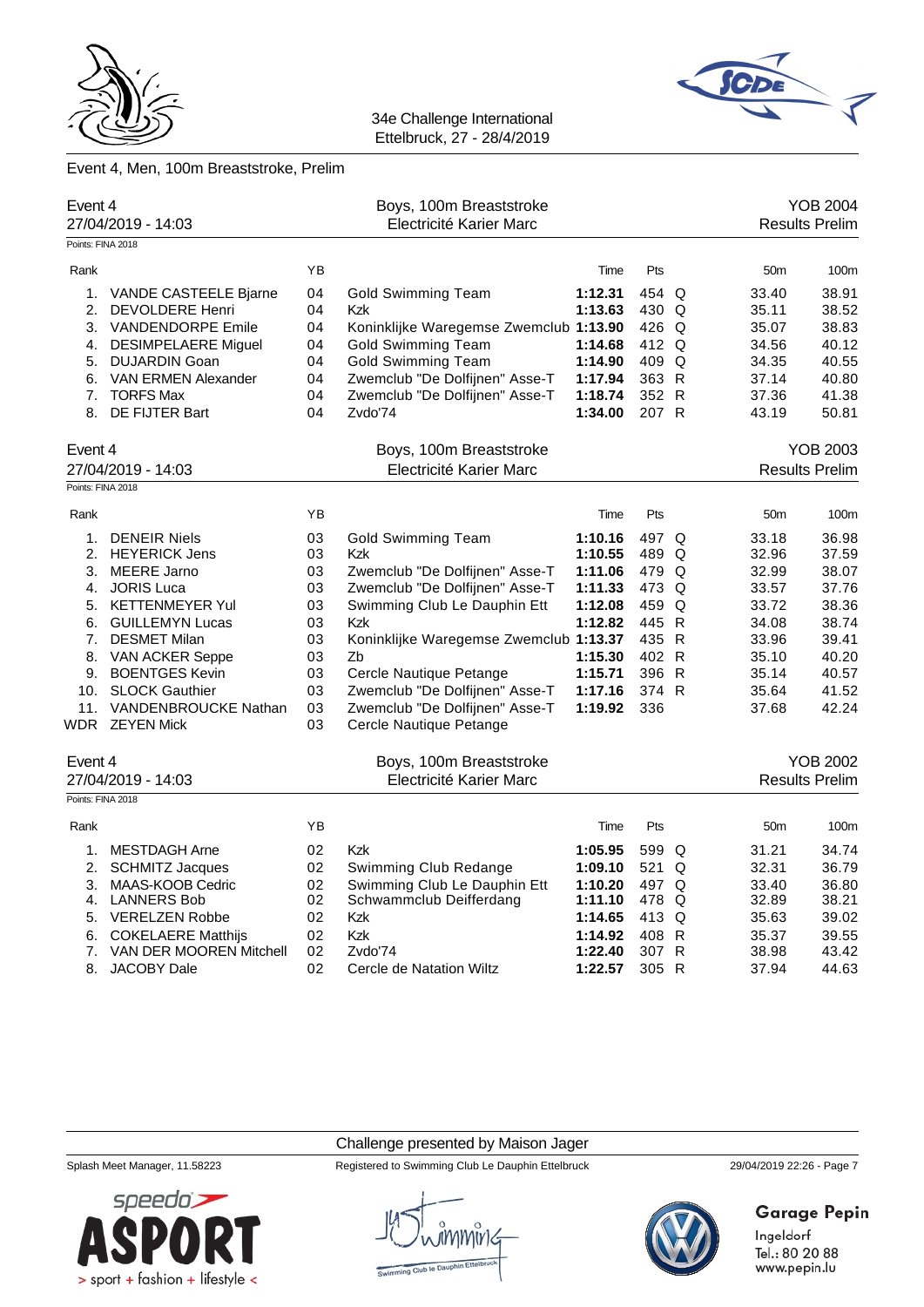

#### Event 4, Men, 100m Breaststroke, Prelim



| 27/04/2019 - 14:03<br>Electricité Karier Marc<br><b>Results Prelim</b><br>Points: FINA 2018<br>YB<br>Pts<br>50 <sub>m</sub><br>100m<br>Time<br><b>BRANDENBURGER Pit</b><br>95<br>1:03.39<br>675 Q<br>32.72<br>1.<br>Schwammclub Deifferdang<br>30.67<br>2.<br><b>DEWULF Gillian</b><br>96<br>673 Q<br>32.83<br>Kzk<br>1:03.45<br>30.62<br>VAN DEN BOSSCHE Yann<br>01<br>640 Q<br>34.67<br>3.<br>Swimming Luxembourg<br>1:04.51<br>29.84<br>4. ROLKO Ricky<br>99<br>Swimming Luxembourg<br>636 Q<br>34.08<br>1:04.64<br>30.56<br>602 Q<br><b>DELBECQUE Tore</b><br>00<br><b>Gold Swimming Team</b><br>1:05.83<br>30.89<br>34.94<br>5.<br>564 R<br><b>VAERNEWYCK Xander</b><br>99<br>Kzk<br>1:07.28<br>31.90<br>35.38<br>6.<br><b>MORIS Cedric</b><br>98<br>559 R<br>35.83<br>Swimming Club Le Dauphin Ett<br>1:07.47<br>31.64<br>7.<br>542 R<br><b>BECKERS Felix</b><br>01<br>Swimming Club Le Dauphin Ett<br>1:08.17<br>36.33<br>8.<br>31.84<br><b>VERSTRAETE Jaron</b><br>01<br>Zb<br>1:10.14<br>498 R<br>32.77<br>37.37<br>9.<br>Kzk<br>497 R<br><b>DEREZ Matthias</b><br>00<br>1:10.17<br>32.47<br>37.70<br>10.<br>Kzk<br>472<br>11.<br><b>SAMYN Jonas</b><br>00<br>1:11.39<br>33.64<br>37.75<br>12.<br><b>BANKY Jordan</b><br>01<br>Swimming Luxembourg<br>1:12.04<br>459<br>33.55<br>38.49<br><b>HEYERICK Axel</b><br>Kzk<br>374<br>41.11<br>13.<br>00<br>1:17.13<br>36.02<br>01<br>Kzk<br>327<br>42.75<br>14. MEULEMANS Thijs<br>1:20.66<br>37.91<br>Event 5<br>Girls, 100m Backstroke<br>2005 and younger<br><b>Results Prelim</b><br>27/04/2019 - 14:25<br>A votre service<br>Points: FINA 2018<br>YB<br>Rank<br>Time<br>Pts<br>50 <sub>m</sub><br>100m<br>483 Q<br>35.91<br><b>VANDENBERGHE Hannah</b><br>05<br>Iswim<br>1:10.09<br>34.18<br>1.<br>DEBROUWER Sarah<br>05<br>477 Q<br>36.35<br>2.<br>Iswim<br>1:10.43<br>34.08<br>06<br>402 Q<br>3.<br><b>OOSTERLYNCK Anais</b><br><b>Gold Swimming Team</b><br>1:14.52<br>36.14<br>38.38<br>388 Q<br>38.82<br><b>COKELAERE Marit</b><br>06<br><b>Kzk</b><br>1:15.39<br>36.57<br>4.<br><b>GIJSENS Cato</b><br>05<br>384 Q<br>39.11<br>1:15.65<br>36.54<br>5.<br>Zwemclub "De Dolfijnen" Asse-T<br><b>CHRISTIAENS Annabel</b><br>06<br><b>Kzk</b><br>365 R<br>38.41<br>1:16.97<br>38.56<br>6.<br>7. REINESCH Leeloo<br>07<br>355 R<br>37.88<br>39.80<br>Schwammclub Monnerech<br>1:17.68<br><b>ELCHEROTH Niki</b><br>07<br>Swimming Club Redange<br>1:18.82<br>340 R<br>38.74<br>40.08<br>8.<br>05<br>338 R<br><b>JANSSENS Jelena</b><br>Zwemclub "De Dolfijnen" Asse-T<br>1:19.00<br>38.58<br>40.42<br>9. |      | Event 4 |  | Men, 100m Breaststroke |  |  | 2001 and older |
|-------------------------------------------------------------------------------------------------------------------------------------------------------------------------------------------------------------------------------------------------------------------------------------------------------------------------------------------------------------------------------------------------------------------------------------------------------------------------------------------------------------------------------------------------------------------------------------------------------------------------------------------------------------------------------------------------------------------------------------------------------------------------------------------------------------------------------------------------------------------------------------------------------------------------------------------------------------------------------------------------------------------------------------------------------------------------------------------------------------------------------------------------------------------------------------------------------------------------------------------------------------------------------------------------------------------------------------------------------------------------------------------------------------------------------------------------------------------------------------------------------------------------------------------------------------------------------------------------------------------------------------------------------------------------------------------------------------------------------------------------------------------------------------------------------------------------------------------------------------------------------------------------------------------------------------------------------------------------------------------------------------------------------------------------------------------------------------------------------------------------------------------------------------------------------------------------------------------------------------------------------------------------------------------------------------------------------------------------------------------------------------------------------------------------------------------------------------------------------------------------------------------------------------------------------------------|------|---------|--|------------------------|--|--|----------------|
|                                                                                                                                                                                                                                                                                                                                                                                                                                                                                                                                                                                                                                                                                                                                                                                                                                                                                                                                                                                                                                                                                                                                                                                                                                                                                                                                                                                                                                                                                                                                                                                                                                                                                                                                                                                                                                                                                                                                                                                                                                                                                                                                                                                                                                                                                                                                                                                                                                                                                                                                                                   |      |         |  |                        |  |  |                |
|                                                                                                                                                                                                                                                                                                                                                                                                                                                                                                                                                                                                                                                                                                                                                                                                                                                                                                                                                                                                                                                                                                                                                                                                                                                                                                                                                                                                                                                                                                                                                                                                                                                                                                                                                                                                                                                                                                                                                                                                                                                                                                                                                                                                                                                                                                                                                                                                                                                                                                                                                                   |      |         |  |                        |  |  |                |
|                                                                                                                                                                                                                                                                                                                                                                                                                                                                                                                                                                                                                                                                                                                                                                                                                                                                                                                                                                                                                                                                                                                                                                                                                                                                                                                                                                                                                                                                                                                                                                                                                                                                                                                                                                                                                                                                                                                                                                                                                                                                                                                                                                                                                                                                                                                                                                                                                                                                                                                                                                   | Rank |         |  |                        |  |  |                |
|                                                                                                                                                                                                                                                                                                                                                                                                                                                                                                                                                                                                                                                                                                                                                                                                                                                                                                                                                                                                                                                                                                                                                                                                                                                                                                                                                                                                                                                                                                                                                                                                                                                                                                                                                                                                                                                                                                                                                                                                                                                                                                                                                                                                                                                                                                                                                                                                                                                                                                                                                                   |      |         |  |                        |  |  |                |
|                                                                                                                                                                                                                                                                                                                                                                                                                                                                                                                                                                                                                                                                                                                                                                                                                                                                                                                                                                                                                                                                                                                                                                                                                                                                                                                                                                                                                                                                                                                                                                                                                                                                                                                                                                                                                                                                                                                                                                                                                                                                                                                                                                                                                                                                                                                                                                                                                                                                                                                                                                   |      |         |  |                        |  |  |                |
|                                                                                                                                                                                                                                                                                                                                                                                                                                                                                                                                                                                                                                                                                                                                                                                                                                                                                                                                                                                                                                                                                                                                                                                                                                                                                                                                                                                                                                                                                                                                                                                                                                                                                                                                                                                                                                                                                                                                                                                                                                                                                                                                                                                                                                                                                                                                                                                                                                                                                                                                                                   |      |         |  |                        |  |  |                |
|                                                                                                                                                                                                                                                                                                                                                                                                                                                                                                                                                                                                                                                                                                                                                                                                                                                                                                                                                                                                                                                                                                                                                                                                                                                                                                                                                                                                                                                                                                                                                                                                                                                                                                                                                                                                                                                                                                                                                                                                                                                                                                                                                                                                                                                                                                                                                                                                                                                                                                                                                                   |      |         |  |                        |  |  |                |
|                                                                                                                                                                                                                                                                                                                                                                                                                                                                                                                                                                                                                                                                                                                                                                                                                                                                                                                                                                                                                                                                                                                                                                                                                                                                                                                                                                                                                                                                                                                                                                                                                                                                                                                                                                                                                                                                                                                                                                                                                                                                                                                                                                                                                                                                                                                                                                                                                                                                                                                                                                   |      |         |  |                        |  |  |                |
|                                                                                                                                                                                                                                                                                                                                                                                                                                                                                                                                                                                                                                                                                                                                                                                                                                                                                                                                                                                                                                                                                                                                                                                                                                                                                                                                                                                                                                                                                                                                                                                                                                                                                                                                                                                                                                                                                                                                                                                                                                                                                                                                                                                                                                                                                                                                                                                                                                                                                                                                                                   |      |         |  |                        |  |  |                |
|                                                                                                                                                                                                                                                                                                                                                                                                                                                                                                                                                                                                                                                                                                                                                                                                                                                                                                                                                                                                                                                                                                                                                                                                                                                                                                                                                                                                                                                                                                                                                                                                                                                                                                                                                                                                                                                                                                                                                                                                                                                                                                                                                                                                                                                                                                                                                                                                                                                                                                                                                                   |      |         |  |                        |  |  |                |
|                                                                                                                                                                                                                                                                                                                                                                                                                                                                                                                                                                                                                                                                                                                                                                                                                                                                                                                                                                                                                                                                                                                                                                                                                                                                                                                                                                                                                                                                                                                                                                                                                                                                                                                                                                                                                                                                                                                                                                                                                                                                                                                                                                                                                                                                                                                                                                                                                                                                                                                                                                   |      |         |  |                        |  |  |                |
|                                                                                                                                                                                                                                                                                                                                                                                                                                                                                                                                                                                                                                                                                                                                                                                                                                                                                                                                                                                                                                                                                                                                                                                                                                                                                                                                                                                                                                                                                                                                                                                                                                                                                                                                                                                                                                                                                                                                                                                                                                                                                                                                                                                                                                                                                                                                                                                                                                                                                                                                                                   |      |         |  |                        |  |  |                |
|                                                                                                                                                                                                                                                                                                                                                                                                                                                                                                                                                                                                                                                                                                                                                                                                                                                                                                                                                                                                                                                                                                                                                                                                                                                                                                                                                                                                                                                                                                                                                                                                                                                                                                                                                                                                                                                                                                                                                                                                                                                                                                                                                                                                                                                                                                                                                                                                                                                                                                                                                                   |      |         |  |                        |  |  |                |
|                                                                                                                                                                                                                                                                                                                                                                                                                                                                                                                                                                                                                                                                                                                                                                                                                                                                                                                                                                                                                                                                                                                                                                                                                                                                                                                                                                                                                                                                                                                                                                                                                                                                                                                                                                                                                                                                                                                                                                                                                                                                                                                                                                                                                                                                                                                                                                                                                                                                                                                                                                   |      |         |  |                        |  |  |                |
|                                                                                                                                                                                                                                                                                                                                                                                                                                                                                                                                                                                                                                                                                                                                                                                                                                                                                                                                                                                                                                                                                                                                                                                                                                                                                                                                                                                                                                                                                                                                                                                                                                                                                                                                                                                                                                                                                                                                                                                                                                                                                                                                                                                                                                                                                                                                                                                                                                                                                                                                                                   |      |         |  |                        |  |  |                |
|                                                                                                                                                                                                                                                                                                                                                                                                                                                                                                                                                                                                                                                                                                                                                                                                                                                                                                                                                                                                                                                                                                                                                                                                                                                                                                                                                                                                                                                                                                                                                                                                                                                                                                                                                                                                                                                                                                                                                                                                                                                                                                                                                                                                                                                                                                                                                                                                                                                                                                                                                                   |      |         |  |                        |  |  |                |
|                                                                                                                                                                                                                                                                                                                                                                                                                                                                                                                                                                                                                                                                                                                                                                                                                                                                                                                                                                                                                                                                                                                                                                                                                                                                                                                                                                                                                                                                                                                                                                                                                                                                                                                                                                                                                                                                                                                                                                                                                                                                                                                                                                                                                                                                                                                                                                                                                                                                                                                                                                   |      |         |  |                        |  |  |                |
|                                                                                                                                                                                                                                                                                                                                                                                                                                                                                                                                                                                                                                                                                                                                                                                                                                                                                                                                                                                                                                                                                                                                                                                                                                                                                                                                                                                                                                                                                                                                                                                                                                                                                                                                                                                                                                                                                                                                                                                                                                                                                                                                                                                                                                                                                                                                                                                                                                                                                                                                                                   |      |         |  |                        |  |  |                |
|                                                                                                                                                                                                                                                                                                                                                                                                                                                                                                                                                                                                                                                                                                                                                                                                                                                                                                                                                                                                                                                                                                                                                                                                                                                                                                                                                                                                                                                                                                                                                                                                                                                                                                                                                                                                                                                                                                                                                                                                                                                                                                                                                                                                                                                                                                                                                                                                                                                                                                                                                                   |      |         |  |                        |  |  |                |
|                                                                                                                                                                                                                                                                                                                                                                                                                                                                                                                                                                                                                                                                                                                                                                                                                                                                                                                                                                                                                                                                                                                                                                                                                                                                                                                                                                                                                                                                                                                                                                                                                                                                                                                                                                                                                                                                                                                                                                                                                                                                                                                                                                                                                                                                                                                                                                                                                                                                                                                                                                   |      |         |  |                        |  |  |                |
|                                                                                                                                                                                                                                                                                                                                                                                                                                                                                                                                                                                                                                                                                                                                                                                                                                                                                                                                                                                                                                                                                                                                                                                                                                                                                                                                                                                                                                                                                                                                                                                                                                                                                                                                                                                                                                                                                                                                                                                                                                                                                                                                                                                                                                                                                                                                                                                                                                                                                                                                                                   |      |         |  |                        |  |  |                |
|                                                                                                                                                                                                                                                                                                                                                                                                                                                                                                                                                                                                                                                                                                                                                                                                                                                                                                                                                                                                                                                                                                                                                                                                                                                                                                                                                                                                                                                                                                                                                                                                                                                                                                                                                                                                                                                                                                                                                                                                                                                                                                                                                                                                                                                                                                                                                                                                                                                                                                                                                                   |      |         |  |                        |  |  |                |
|                                                                                                                                                                                                                                                                                                                                                                                                                                                                                                                                                                                                                                                                                                                                                                                                                                                                                                                                                                                                                                                                                                                                                                                                                                                                                                                                                                                                                                                                                                                                                                                                                                                                                                                                                                                                                                                                                                                                                                                                                                                                                                                                                                                                                                                                                                                                                                                                                                                                                                                                                                   |      |         |  |                        |  |  |                |
|                                                                                                                                                                                                                                                                                                                                                                                                                                                                                                                                                                                                                                                                                                                                                                                                                                                                                                                                                                                                                                                                                                                                                                                                                                                                                                                                                                                                                                                                                                                                                                                                                                                                                                                                                                                                                                                                                                                                                                                                                                                                                                                                                                                                                                                                                                                                                                                                                                                                                                                                                                   |      |         |  |                        |  |  |                |
|                                                                                                                                                                                                                                                                                                                                                                                                                                                                                                                                                                                                                                                                                                                                                                                                                                                                                                                                                                                                                                                                                                                                                                                                                                                                                                                                                                                                                                                                                                                                                                                                                                                                                                                                                                                                                                                                                                                                                                                                                                                                                                                                                                                                                                                                                                                                                                                                                                                                                                                                                                   |      |         |  |                        |  |  |                |
|                                                                                                                                                                                                                                                                                                                                                                                                                                                                                                                                                                                                                                                                                                                                                                                                                                                                                                                                                                                                                                                                                                                                                                                                                                                                                                                                                                                                                                                                                                                                                                                                                                                                                                                                                                                                                                                                                                                                                                                                                                                                                                                                                                                                                                                                                                                                                                                                                                                                                                                                                                   |      |         |  |                        |  |  |                |
|                                                                                                                                                                                                                                                                                                                                                                                                                                                                                                                                                                                                                                                                                                                                                                                                                                                                                                                                                                                                                                                                                                                                                                                                                                                                                                                                                                                                                                                                                                                                                                                                                                                                                                                                                                                                                                                                                                                                                                                                                                                                                                                                                                                                                                                                                                                                                                                                                                                                                                                                                                   |      |         |  |                        |  |  |                |
|                                                                                                                                                                                                                                                                                                                                                                                                                                                                                                                                                                                                                                                                                                                                                                                                                                                                                                                                                                                                                                                                                                                                                                                                                                                                                                                                                                                                                                                                                                                                                                                                                                                                                                                                                                                                                                                                                                                                                                                                                                                                                                                                                                                                                                                                                                                                                                                                                                                                                                                                                                   |      |         |  |                        |  |  |                |
|                                                                                                                                                                                                                                                                                                                                                                                                                                                                                                                                                                                                                                                                                                                                                                                                                                                                                                                                                                                                                                                                                                                                                                                                                                                                                                                                                                                                                                                                                                                                                                                                                                                                                                                                                                                                                                                                                                                                                                                                                                                                                                                                                                                                                                                                                                                                                                                                                                                                                                                                                                   |      |         |  |                        |  |  |                |
|                                                                                                                                                                                                                                                                                                                                                                                                                                                                                                                                                                                                                                                                                                                                                                                                                                                                                                                                                                                                                                                                                                                                                                                                                                                                                                                                                                                                                                                                                                                                                                                                                                                                                                                                                                                                                                                                                                                                                                                                                                                                                                                                                                                                                                                                                                                                                                                                                                                                                                                                                                   |      |         |  |                        |  |  |                |
| <b>CAILLIAU Pauline</b><br>05<br>Zb<br>337 R<br>40.45<br>1:19.06<br>38.61<br>10.                                                                                                                                                                                                                                                                                                                                                                                                                                                                                                                                                                                                                                                                                                                                                                                                                                                                                                                                                                                                                                                                                                                                                                                                                                                                                                                                                                                                                                                                                                                                                                                                                                                                                                                                                                                                                                                                                                                                                                                                                                                                                                                                                                                                                                                                                                                                                                                                                                                                                  |      |         |  |                        |  |  |                |
| VAN LITH Sanne<br>06<br>Zvdo'74<br>1:20.40<br>320<br>39.55<br>40.85<br>11.                                                                                                                                                                                                                                                                                                                                                                                                                                                                                                                                                                                                                                                                                                                                                                                                                                                                                                                                                                                                                                                                                                                                                                                                                                                                                                                                                                                                                                                                                                                                                                                                                                                                                                                                                                                                                                                                                                                                                                                                                                                                                                                                                                                                                                                                                                                                                                                                                                                                                        |      |         |  |                        |  |  |                |

12. OP DE BEECK Lauren 06 Zwemclub "De Dolfijnen" Asse-T **1:20.64** 317 38.41 42.23 13. BLESES Joyce 08 Swimming Club Le Dauphin Ett **1:20.66** 317 40.04 40.62 14. VANDROMME Lore 06 Kzk **1:20.68** 317 39.58 41.10 15. PARMENTIER Marie-Julie 06 Kzk **1:22.83** 293 40.39 42.44 16. LIBBRECHT Emma 06 Kzk **1:24.15** 279 42.56 41.59 17. KANT Julia 06 Zvdo'74 **1:24.79** 273 40.91 43.88 18. DEPRAETERE Zoe 08 Gold Swimming Team **1:25.37** 267 41.92 43.45 19. DE GRAAF Hanna 06 Zvdo'74 **1:26.41** 258 42.04 44.37 20. BOKOVA Marta 06 Swimming Luxembourg **1:26.98** 253 42.94 44.04

21. EECKHOUT Hanne 05 Zwemclub "De Dolfijnen" Asse-T **1:29.77** 230 43.34 46.43 22. KLAASSEN Myla 09 Noord Limburg(SG) **1:30.10** 227 43.50 46.60 23. VANMOL Phoebe 06 Zwemclub "De Dolfijnen" Asse-T **1:30.81** 222 43.30 47.51 DSQ CORREIA Eva 05 Cercle de Natation Diekirch

*D6 - turn not executed in accordance with the rules (SW 6.5) (Time: 15:11)*

Challenge presented by Maison Jager

Splash Meet Manager, 11.58223 Registered to Swimming Club Le Dauphin Ettelbruck 29/04/2019 22:26 - Page 8



# **Garage Pepin**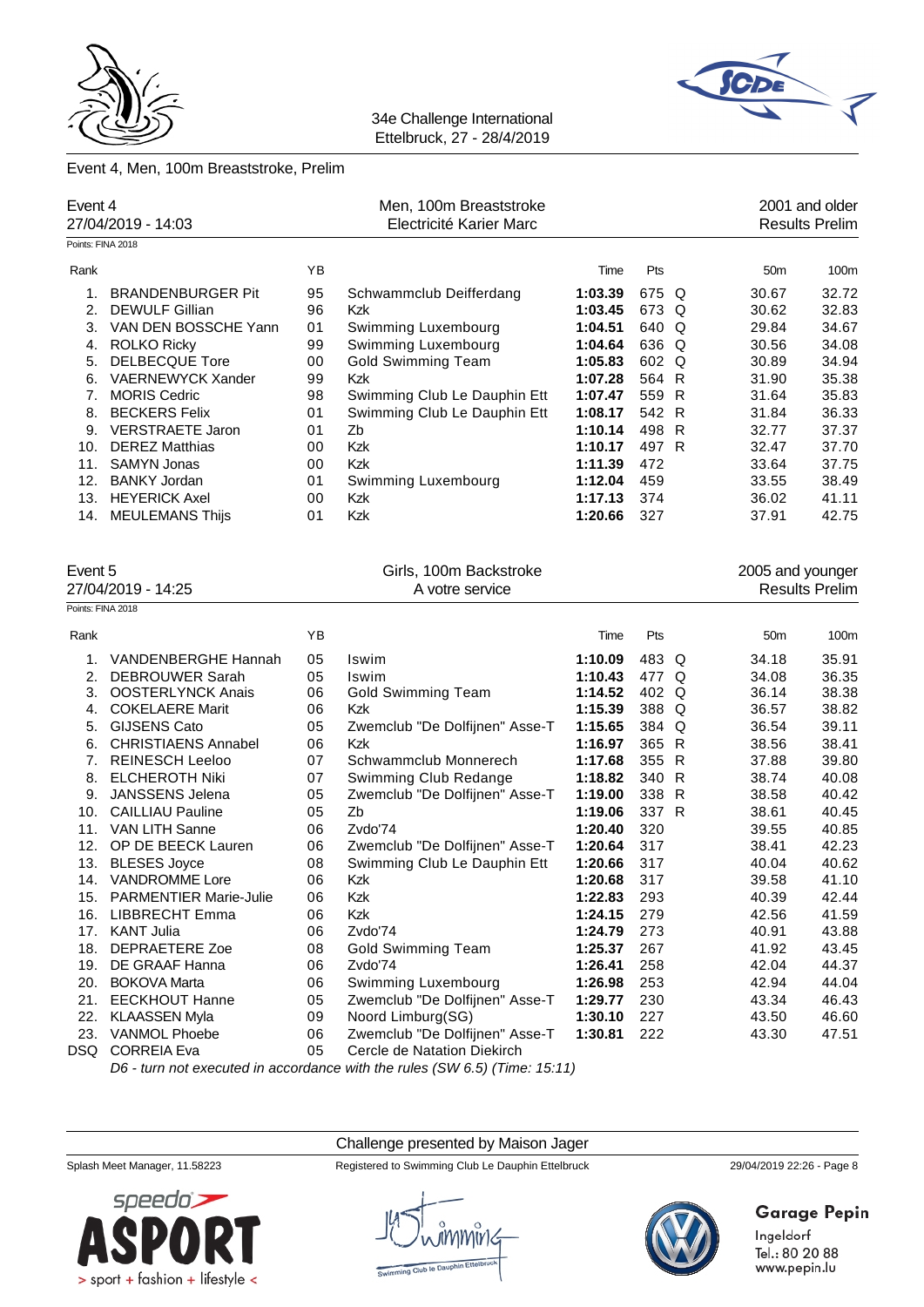



|                                        | Event 5, Girls, 100m Backstroke, Prelim, 2005 and younger                                                                                                   |                                        |                                                                                                                                                                                 |                                                                           |                                                             |        |                                                             |                                                             |
|----------------------------------------|-------------------------------------------------------------------------------------------------------------------------------------------------------------|----------------------------------------|---------------------------------------------------------------------------------------------------------------------------------------------------------------------------------|---------------------------------------------------------------------------|-------------------------------------------------------------|--------|-------------------------------------------------------------|-------------------------------------------------------------|
| Rank                                   |                                                                                                                                                             | ΥB                                     |                                                                                                                                                                                 | Time                                                                      | Pts                                                         |        | 50 <sub>m</sub>                                             | 100m                                                        |
|                                        | DSQ KETTENMEYER Yin                                                                                                                                         | 06                                     | Swimming Club Le Dauphin Ett<br>D6 - turn not executed in accordance with the rules (SW 6.5) (Time: 15:09)                                                                      |                                                                           |                                                             |        |                                                             |                                                             |
|                                        | DSQ PAPPYN Ella                                                                                                                                             | 08                                     | Kzk<br>D6 - turn not executed in accordance with the rules (SW 6.5) (Time: 15:04)                                                                                               |                                                                           |                                                             |        |                                                             |                                                             |
|                                        | DNS PETESCH Lea                                                                                                                                             | 07                                     | Schwammclub Monnerech                                                                                                                                                           |                                                                           |                                                             |        |                                                             |                                                             |
| Event 5                                | 27/04/2019 - 14:25                                                                                                                                          |                                        | Girls, 100m Backstroke<br>A votre service                                                                                                                                       |                                                                           |                                                             |        |                                                             | <b>YOB 2004</b><br><b>Results Prelim</b>                    |
| Points: FINA 2018                      |                                                                                                                                                             |                                        |                                                                                                                                                                                 |                                                                           |                                                             |        |                                                             |                                                             |
| Rank                                   |                                                                                                                                                             | ΥB                                     |                                                                                                                                                                                 | Time                                                                      | Pts                                                         |        | 50 <sub>m</sub>                                             | 100m                                                        |
| 1.<br>2.<br>3.<br>4.<br>5.             | <b>RICCI Nicole</b><br><b>REDING Alyssa</b><br><b>HAAG Nora</b><br><b>CHRISTIAENS Marloes</b><br><b>KANT Britte</b>                                         | 04<br>04<br>04<br>04<br>04             | Swimming Luxembourg<br>Swimming Club Le Dauphin Ett<br>Swimming Club Redange<br>Kzk<br>Zvdo'74                                                                                  | 1:07.73<br>1:12.12<br>1:18.58<br>1:20.45<br>1:29.22                       | 536 Q<br>444 Q<br>343 Q<br>$320$ Q<br>234 Q                 |        | 32.92<br>35.00<br>37.35<br>39.82<br>43.61                   | 34.81<br>37.12<br>41.23<br>40.63<br>45.61                   |
| Event 5                                | 27/04/2019 - 14:25                                                                                                                                          |                                        | Girls, 100m Backstroke<br>A votre service                                                                                                                                       |                                                                           |                                                             |        |                                                             | <b>YOB 2003</b><br><b>Results Prelim</b>                    |
| Points: FINA 2018                      |                                                                                                                                                             |                                        |                                                                                                                                                                                 |                                                                           |                                                             |        |                                                             |                                                             |
| Rank                                   |                                                                                                                                                             | YB                                     |                                                                                                                                                                                 | Time                                                                      | Pts                                                         |        | 50 <sub>m</sub>                                             | 100m                                                        |
| 1.<br>2.                               | <b>FABIANI Chanel</b><br><b>SNEPPE Diede</b><br>3. SLAJS Emilie                                                                                             | 03<br>03<br>03                         | Cercle de Natation Dudelange<br>Zwemclub "De Dolfijnen" Asse-T<br>Cercle Royal de Natation Arlon                                                                                | 1:08.59<br>1:10.22<br>1:15.40                                             | 516 Q<br>481 Q<br>388 Q                                     |        | 33.31<br>34.14<br>37.11                                     | 35.28<br>36.08<br>38.29                                     |
| Event 5                                | 27/04/2019 - 14:25                                                                                                                                          |                                        | Women, 100m Backstroke<br>A votre service                                                                                                                                       |                                                                           |                                                             |        |                                                             | <b>YOB 2002</b><br><b>Results Prelim</b>                    |
| Points: FINA 2018                      |                                                                                                                                                             |                                        |                                                                                                                                                                                 |                                                                           |                                                             |        |                                                             |                                                             |
| Rank                                   |                                                                                                                                                             | YB                                     |                                                                                                                                                                                 | Time                                                                      | Pts                                                         |        | 50m                                                         | 100m                                                        |
| 1.<br>2.<br>3.<br>5.                   | RICCI Giorgia Michela<br><b>VANDENDORPE Florence</b><br><b>REMMERY Anice</b><br>4. HERMES Sophie<br><b>DESCAMPS Axelle</b><br>6. DEFEVER Tine               | 02<br>02<br>02<br>02<br>02<br>02       | Swimming Luxembourg<br>Kzk<br>Kzk<br>Swimming Club Redange<br>Kzk<br>Zb                                                                                                         | 1:05.40<br>1:10.48<br>1:10.52<br>1:11.98<br>1:12.46<br>1:12.57            | 595<br>475 Q<br>475<br>446 Q<br>438 Q<br>436 R              | Q<br>Q | 31.62<br>35.03<br>33.54<br>34.54<br>35.06<br>35.52          | 33.78<br>35.45<br>36.98<br>37.44<br>37.40<br>37.05          |
| Event 5                                | 27/04/2019 - 14:25                                                                                                                                          |                                        | Women, 100m Backstroke<br>A votre service                                                                                                                                       |                                                                           |                                                             |        |                                                             | 2001 and older<br><b>Results Prelim</b>                     |
| Points: FINA 2018                      |                                                                                                                                                             |                                        |                                                                                                                                                                                 |                                                                           |                                                             |        |                                                             |                                                             |
| Rank                                   |                                                                                                                                                             | YB                                     |                                                                                                                                                                                 | Time                                                                      | Pts                                                         |        | 50 <sub>m</sub>                                             | 100m                                                        |
| 1.<br>2.<br>3.<br>4.<br>5.<br>6.<br>7. | <b>HERMAN Lara</b><br><b>FABER Maiti</b><br><b>BLACK Rachael</b><br><b>DECOCK Maaike</b><br>WIRTH Mandy<br><b>BOSSUYT Linde</b><br><b>DEN DEKKER Renske</b> | 00<br>01<br>01<br>00<br>00<br>01<br>97 | <b>Gold Swimming Team</b><br>Swimming Club Le Dauphin Ett<br>Cercle de Natation Dudelange<br><b>Kzk</b><br>Schwammclub Deifferdang<br>Zwemclub "De Dolfijnen" Asse-T<br>Zvdo'74 | 1:05.60<br>1:07.58<br>1:08.08<br>1:09.02<br>1:10.94<br>1:12.44<br>1:13.56 | 590 Q<br>539 Q<br>528 Q<br>506 Q<br>466 Q<br>438 R<br>418 R |        | 31.59<br>32.68<br>32.83<br>32.90<br>34.04<br>35.57<br>35.49 | 34.01<br>34.90<br>35.25<br>36.12<br>36.90<br>36.87<br>38.07 |



Challenge presented by Maison Jager Splash Meet Manager, 11.58223 Registered to Swimming Club Le Dauphin Ettelbruck 29/04/2019 22:26 - Page 9



# **Garage Pepin**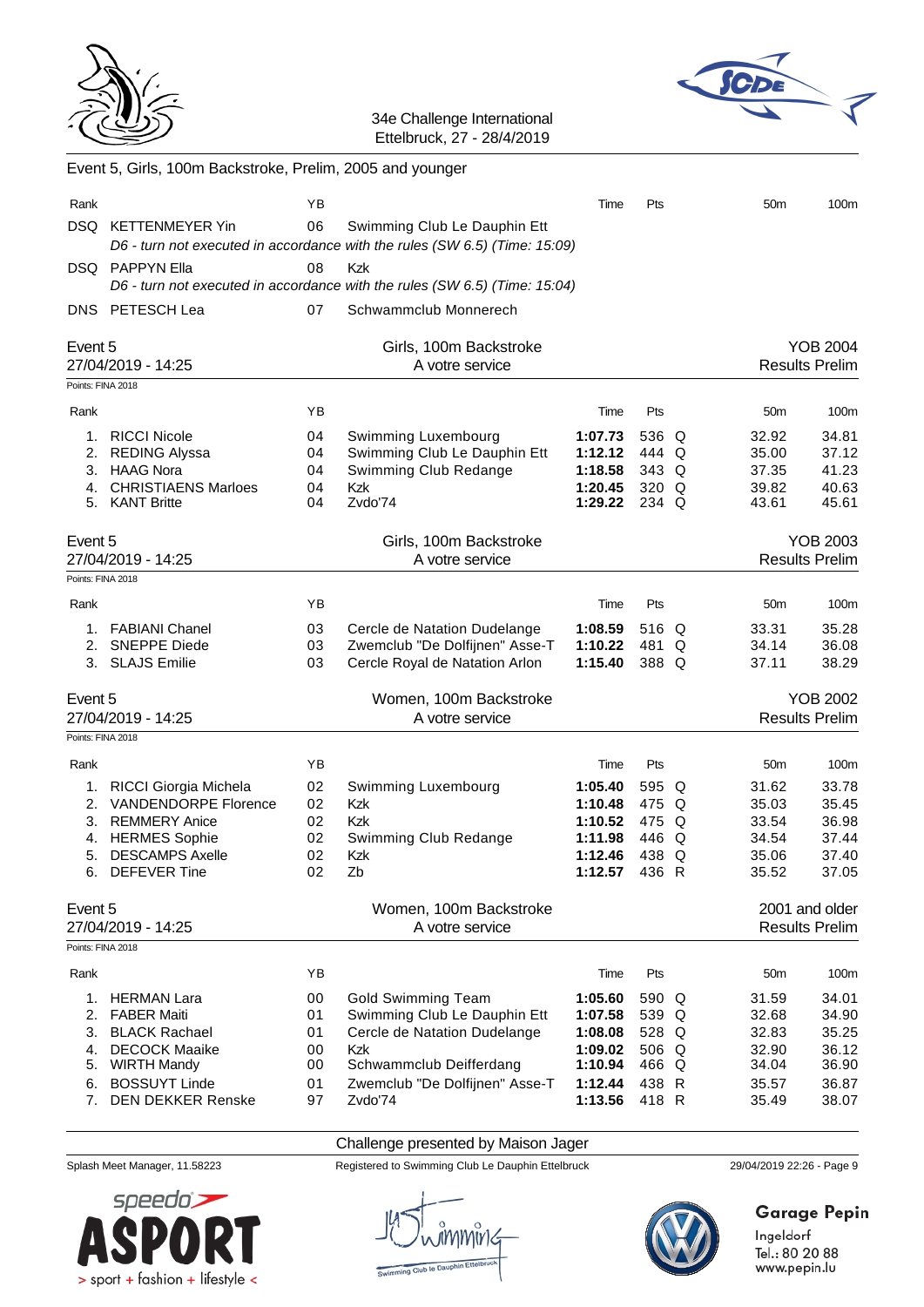



#### Event 5, Women, 100m Backstroke, Prelim, 2001 and older

| Rank |                     | ΥB  |                                 | Time          | <b>Pts</b> | 50 <sub>m</sub> | 100m  |
|------|---------------------|-----|---------------------------------|---------------|------------|-----------------|-------|
|      | 8. HOLLERICH Anne   |     | 01 Swimming Club Le Dauphin Ett | 1:14.25 407 R |            | 35.94           | 38.31 |
|      | 9. DEN DEKKER Tessa | 00. | Zvdo'74                         | 1:19.35 333 R |            | 38.83           | 40.52 |

|                   | Event 6<br>27/04/2019 - 14:43 |    | Boys, 100m Backstroke<br>A votre service |         |       | 2005 and younger | Results Prelim   |
|-------------------|-------------------------------|----|------------------------------------------|---------|-------|------------------|------------------|
| Points: FINA 2018 |                               |    |                                          |         |       |                  |                  |
| Rank              |                               | YB |                                          | Time    | Pts   | 50 <sub>m</sub>  | 100 <sub>m</sub> |
| 1.                | <b>SCHOTTE Edward</b>         | 05 | Iswim                                    | 1:04.19 | 442 Q | 30.77            | 33.42            |
| 2.                | <b>VANDAMME Thijs</b>         | 05 | <b>Gold Swimming Team</b>                | 1:06.22 | 402 Q | 32.16            | 34.06            |
| 3.                | <b>VANALME Tristan</b>        | 05 | Koninklijke Waregemse Zwemclub 1:06.58   |         | 396 Q | 32.13            | 34.45            |
| 4.                | DEHAUDT Fernando              | 05 | <b>Gold Swimming Team</b>                | 1:07.37 | 382 Q | 32.32            | 35.05            |
| 5.                | <b>WEYRICH Mike</b>           | 05 | Swimming Club Le Dauphin Ett             | 1:12.19 | 310 Q | 34.70            | 37.49            |
| 6.                | VANDE MOORTEL Kasper          | 05 | Zb                                       | 1:15.22 | 274 R | 36.17            | 39.05            |
| 7.                | <b>KEMP Finn</b>              | 05 | Swimming Luxembourg                      | 1:15.74 | 269 R | 36.72            | 39.02            |
| 8.                | <b>HOLLERICH Tom</b>          | 06 | Swimming Club Le Dauphin Ett             | 1:15.77 | 268 R | 37.42            | 38.35            |
| 9.                | <b>VERBRUGGE Lucas</b>        | 05 | <b>Kzk</b>                               | 1:16.32 | 263 R | 37.33            | 38.99            |
| 10.               | <b>KIRCH Paul</b>             | 05 | Cercle de Natation Dudelange             | 1:16.82 | 257 R | 37.42            | 39.40            |
| 11.               | VAN DEN BERGH Jonas           | 05 | Zwemclub "De Dolfijnen" Asse-T           | 1:17.00 | 256   | 38.12            | 38.88            |
| 12.               | <b>TRESSEL Yannis</b>         | 05 | Swimming Club Le Dauphin Ett             | 1:17.39 | 252   | 37.93            | 39.46            |
| 13.               | <b>VERSCHUERE Milan</b>       | 07 | Gold Swimming Team                       | 1:18.47 | 242   | 38.08            | 40.39            |
| 14.               | VAN LIESHOUT Gabriel          | 05 | Zvdo'74                                  | 1:19.78 | 230   | 37.80            | 41.98            |
| 15.               | <b>AELVOET Willem</b>         | 05 | <b>Kzk</b>                               | 1:19.81 | 230   | 39.48            | 40.33            |
| 16.               | <b>JAAS Joe</b>               | 06 | Swimming Club Le Dauphin Ett             | 1:25.87 | 184   | 41.80            | 44.07            |
| 17.               | <b>DUYVEJONCK Thomas</b>      | 07 | <b>Kzk</b>                               | 1:28.74 | 167   | 44.13            | 44.61            |
| 18.               | <b>LUDOVICY Steve</b>         | 07 | Swimming Club Le Dauphin Ett             | 1:31.26 | 153   | 44.32            | 46.94            |
| 19.               | <b>VANMOL Kenneth</b>         | 07 | Zwemclub "De Dolfijnen" Asse-T           | 1:35.11 | 135   | 44.65            | 50.46            |
| 20.               | <b>UMUHIRE Robert</b>         | 07 | Zwemclub "De Dolfijnen" Asse-T           | 1:41.78 | 110   | 49.45            | 52.33            |
| DSQ               | <b>GERMONPRE Maxime</b>       | 07 | Zwemclub "De Dolfijnen" Asse-T           |         |       |                  |                  |

*D6 - turn not executed in accordance with the rules (SW 6.5) (Time: 15:32)*

DSQ DEBLAUWE Victor 06 Kzk

*D3 - swimmer did not stay upon his back throughout the race except when executing the turn (SW 6.3)*

DSQ SLOCK Arnaud 05 Zwemclub "De Dolfijnen" Asse-T

*D8 - upon the finish the swimmer did not touch the wall on the back (SW 6.6) (Time: 15:30)*

| Event 6<br>27/04/2019 - 14:43 |                          |    | Boys, 100m Backstroke<br>A votre service |         |            |     |                 | YOB 2004<br><b>Results Prelim</b> |  |  |
|-------------------------------|--------------------------|----|------------------------------------------|---------|------------|-----|-----------------|-----------------------------------|--|--|
| Points: FINA 2018             |                          |    |                                          |         |            |     |                 |                                   |  |  |
| Rank                          |                          | YΒ |                                          | Time    | <b>Pts</b> |     | 50 <sub>m</sub> | 100 <sub>m</sub>                  |  |  |
|                               | <b>JAAS Jeff</b>         | 04 | Swimming Club Le Dauphin Ett             | 1:02.67 | 475 Q      |     | 30.05           | 32.62                             |  |  |
| 2.                            | <b>MABBE Elian</b>       | 04 | Uzkz                                     | 1:03.34 | 460 Q      |     | 31.04           | 32.30                             |  |  |
| 3.                            | <b>LANNERS Nicolas</b>   | 04 | Schwammclub Deifferdang                  | 1:06.31 | 401        | - O | 32.12           | 34.19                             |  |  |
| 4.                            | <b>ROBBE Warre</b>       | 04 | Zb                                       | 1:09.72 | 345 Q      |     | 33.47           | 36.25                             |  |  |
| 5.                            | <b>DEBOOSER Thibaut</b>  | 04 | Kzk                                      | 1:10.46 | 334 Q      |     | 34.86           | 35.60                             |  |  |
| 6.                            | <b>PALAGNIOUK Romain</b> | 04 | Cercle Nautique Petange                  | 1:10.75 | 330 R      |     | 34.07           | 36.68                             |  |  |
|                               | DE MUNCK Emiel           | 04 | Zwemclub "De Dolfijnen" Asse-T           | 1:13.75 | 291        | - R | 35.18           | 38.57                             |  |  |
| 8.                            | DE FIJTER Bart           | 04 | Zvdo'74                                  | 1:21.99 | 212 R      |     | 39.80           | 42.19                             |  |  |



Challenge presented by Maison Jager

Splash Meet Manager, 11.58223 Registered to Swimming Club Le Dauphin Ettelbruck 29/04/2019 22:26 - Page 10



# Garage Pepin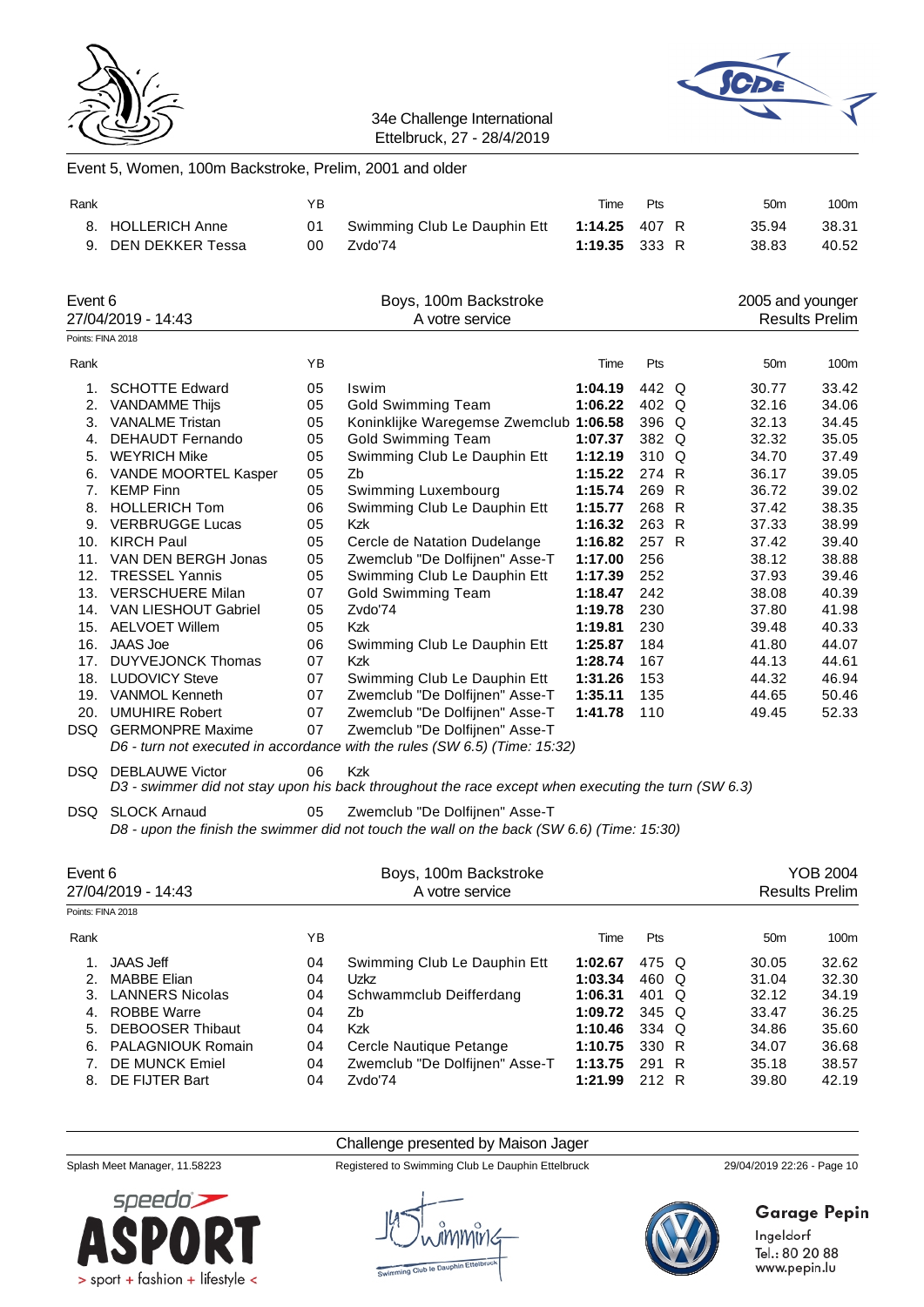



# Event 6, Men, 100m Backstroke, Prelim

|                                    | Event 6<br>27/04/2019 - 14:43                                                                                                                                         |                                         | Boys, 100m Backstroke<br>A votre service                                                                                                                                   |                                                                | <b>YOB 2003</b><br><b>Results Prelim</b>  |                                                   |                                                    |                                                    |
|------------------------------------|-----------------------------------------------------------------------------------------------------------------------------------------------------------------------|-----------------------------------------|----------------------------------------------------------------------------------------------------------------------------------------------------------------------------|----------------------------------------------------------------|-------------------------------------------|---------------------------------------------------|----------------------------------------------------|----------------------------------------------------|
|                                    | Points: FINA 2018                                                                                                                                                     |                                         |                                                                                                                                                                            |                                                                |                                           |                                                   |                                                    |                                                    |
| Rank                               |                                                                                                                                                                       | YB                                      |                                                                                                                                                                            | Time                                                           | Pts                                       |                                                   | 50 <sub>m</sub>                                    | 100m                                               |
| 1.                                 | <b>GUILLEMYN Lucas</b><br>MR 16 years                                                                                                                                 | 03                                      | Kzk                                                                                                                                                                        | 57.67                                                          | 609 Q                                     |                                                   | 27.90                                              | 29.77                                              |
|                                    | 2. FABER Pol<br>03<br>3. JORIS Dante<br>03<br><b>HEYERICK Jens</b><br>03<br>5. KIRCH Felix<br>03<br>OP DE BEECK Maarten<br>03<br>6.<br><b>WDR BOURCKEL Mike</b><br>03 |                                         | Swimming Club Le Dauphin Ett<br>Zwemclub "De Dolfijnen" Asse-T<br><b>Kzk</b><br>Cercle de Natation Dudelange<br>Zwemclub "De Dolfijnen" Asse-T<br>Cercle de Natation Wiltz | 1:03.11<br>1:05.68<br>1:05.68<br>1:07.52<br>1:09.84            | 465 Q<br>412 Q<br>412 Q<br>379 Q<br>343 R |                                                   | 30.80<br>31.29<br>31.57<br>32.16<br>33.34          | 32.31<br>34.39<br>34.11<br>35.36<br>36.50          |
| Event 6<br>27/04/2019 - 14:43      |                                                                                                                                                                       |                                         | Boys, 100m Backstroke<br>A votre service                                                                                                                                   |                                                                |                                           |                                                   |                                                    | <b>YOB 2002</b><br><b>Results Prelim</b>           |
|                                    | Points: FINA 2018                                                                                                                                                     |                                         |                                                                                                                                                                            |                                                                |                                           |                                                   |                                                    |                                                    |
| Rank                               |                                                                                                                                                                       | YB                                      |                                                                                                                                                                            | Time                                                           | Pts                                       |                                                   | 50 <sub>m</sub>                                    | 100m                                               |
| 1.<br>2.<br>3.                     | <b>MESTDAGH Arne</b><br><b>COKELAERE Matthijs</b><br><b>DESMET Xaro</b><br>4. VAN DER MOOREN Mitchell<br>5. VERELZEN Robbe                                            | 02<br>02<br>02<br>02<br>02              | Kzk<br>Kzk<br>Kzk<br>Zvdo'74<br>Kzk                                                                                                                                        | 1:03.57<br>1:04.92<br>1:08.00<br>1:10.97<br>1:11.75            | 455<br>427 Q<br>371<br>327 Q<br>316 Q     | Q<br>Q                                            | 30.72<br>31.55<br>33.26<br>35.13<br>35.50          | 32.85<br>33.37<br>34.74<br>35.84<br>36.25          |
| Event 6                            | 27/04/2019 - 14:43                                                                                                                                                    | Men, 100m Backstroke<br>A votre service |                                                                                                                                                                            |                                                                |                                           |                                                   |                                                    | 2001 and older<br><b>Results Prelim</b>            |
| Points: FINA 2018                  |                                                                                                                                                                       |                                         |                                                                                                                                                                            |                                                                |                                           |                                                   |                                                    |                                                    |
| Rank                               |                                                                                                                                                                       | YB                                      |                                                                                                                                                                            | Time                                                           | Pts                                       |                                                   | 50 <sub>m</sub>                                    | 100m                                               |
| 1.<br>2.<br>3.<br>4.<br>5.         | <b>FABIANI Remi</b><br><b>SAUBER Bob</b><br><b>DEWULF Tjorven</b><br><b>BUYSENS Dario</b><br><b>LABAERE Levi</b>                                                      | 01<br>01<br>98<br>01<br>01              | Schwammclub Deifferdang<br>Swimming Club Redange<br><b>Kzk</b><br><b>Gold Swimming Team</b><br>Kzk                                                                         | 56.68<br>59.65<br>1:00.21<br>1:01.41<br>1:02.00                | 642 Q<br>550 Q<br>535 Q<br>504 Q<br>490 Q |                                                   | 27.20<br>29.22<br>29.30<br>29.55<br>30.71          | 29.48<br>30.43<br>30.91<br>31.86<br>31.29          |
| 6.<br>7.<br>8.<br>9.<br>10.<br>11. | <b>WESTERLAKEN Sven</b><br><b>OPPENHUIZEN Yulian</b><br><b>HIMPE Jannes</b><br><b>COBBAERT Felix</b><br><b>GRAF Alex</b><br><b>CAILLIAU Nils</b>                      | 99<br>00<br>98<br>01<br>99<br>01        | Zvdo'74<br>Zvdo'74<br><b>Gold Swimming Team</b><br>Zb<br>Schwammclub Deifferdang<br>Swimming Club Redange                                                                  | 1:02.28<br>1:02.41<br>1:04.21<br>1:04.86<br>1:05.30<br>1:06.10 | 484<br>481<br>441<br>428<br>419 R<br>404  | $\mathsf{R}$<br>$\mathsf{R}$<br>$\mathsf{R}$<br>R | 29.53<br>30.10<br>30.32<br>31.37<br>31.67<br>32.01 | 32.75<br>32.31<br>33.89<br>33.49<br>33.63<br>34.09 |

#### Challenge presented by Maison Jager

Splash Meet Manager, 11.58223 Registered to Swimming Club Le Dauphin Ettelbruck 29/04/2019 22:26 - Page 11



**Garage Pepin** 

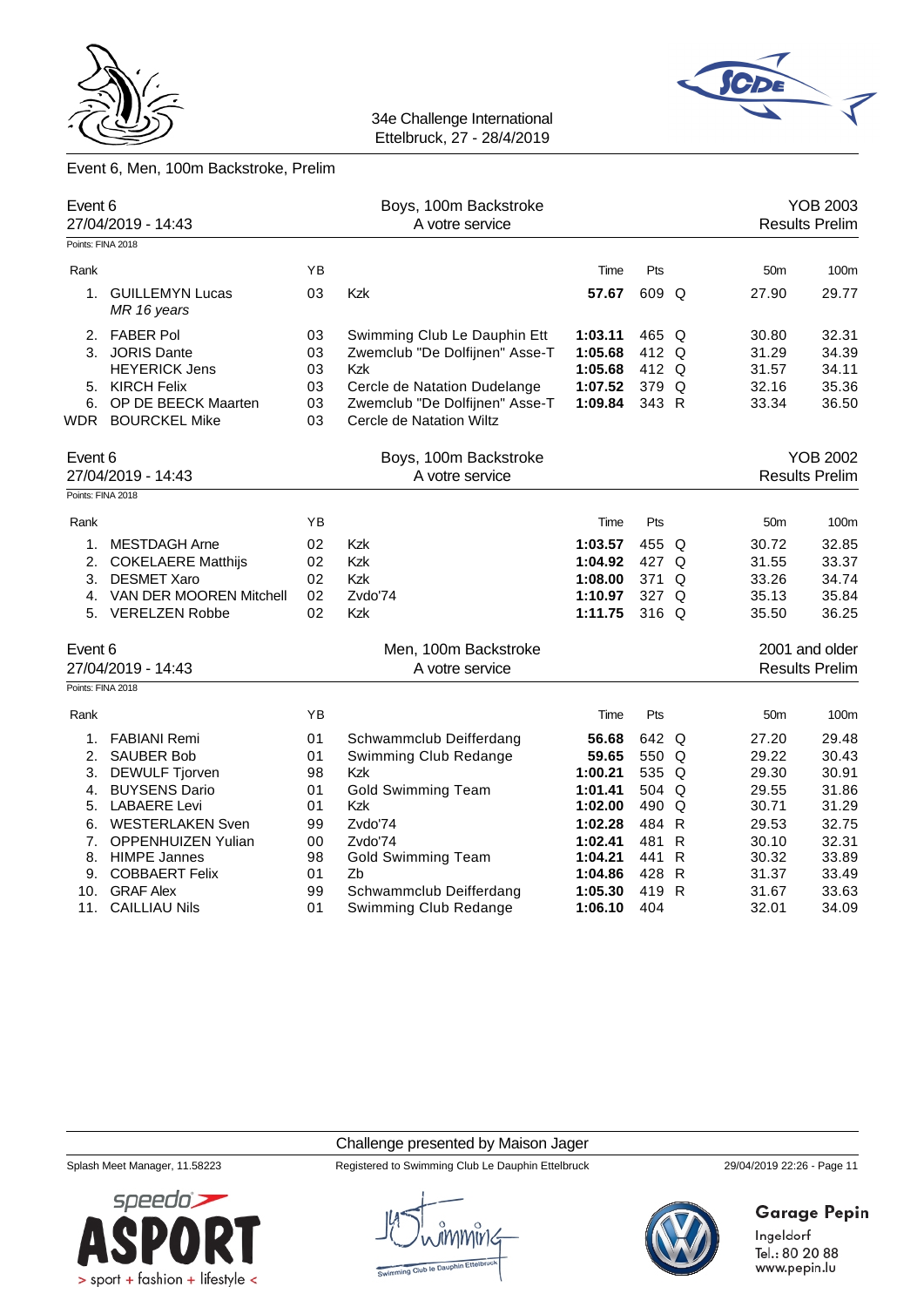



| Event 7            | Women, 50m Freestyle         | Open                  |
|--------------------|------------------------------|-----------------------|
| 27/04/2019 - 15:23 | Coiffeur Carole Heiderscheid | <b>Results Prelim</b> |
| Points: FINA 2018  |                              |                       |

| Rank |                            | YB     |                                | Time  | Pts   |              |
|------|----------------------------|--------|--------------------------------|-------|-------|--------------|
|      | 1. VAN BRABANDT Zita       | 03     | <b>Iswim</b>                   | 26.21 | 669 A |              |
| 2.   | <b>BANKY Jacqueline</b>    | 96     | Swimming Luxembourg            | 26.22 | 668 A |              |
|      | 3. VANDENDORPE Florence    | 02     | Kzk                            | 27.23 | 597 A |              |
|      | 4. HAMEN SAIEG Yael        | 01     | Swimming Luxembourg            | 27.24 | 596 A |              |
|      | 5. RICCI Nicole            | 04     | Swimming Luxembourg            | 27.27 | 594 A |              |
|      | 6. DEKERVEL Emma           | 04     | <b>Iswim</b>                   | 27.39 | 586 B |              |
|      | 7. RICCI Giorgia Michela   | 02     | Swimming Luxembourg            | 27.52 | 578 B |              |
|      | 8. VELTHUIS Petri          | 93     | Zvdo'74                        | 27.69 | 567 B |              |
|      | 9. MAHIEU Hannah           | 02     | Uzkz                           | 27.76 | 563 B |              |
|      | 10. FABER Maiti            | 01     | Swimming Club Le Dauphin Ett   | 28.14 | 541   | B            |
|      | 11. VANDERSCHRICK Laura    | 02     | Swimming Luxembourg            | 28.26 | 534 R |              |
|      | 12. SPINCEMAILLE Laura     | $00\,$ | <b>Uzkz</b>                    | 28.33 | 530   | $\mathsf{R}$ |
|      | 13. REMMERY Anice          | 02     | Kzk                            | 28.36 | 528   | $\mathsf{R}$ |
|      | 14. HERMAN Lara            | $00\,$ | <b>Gold Swimming Team</b>      | 28.41 | 525   | $\mathsf{R}$ |
|      | 15. FABIANI Chanel         | 03     | Cercle de Natation Dudelange   | 28.50 | 520   | $\mathsf{R}$ |
|      | 16. DEMEYER Amandine       | 03     | Zb                             | 28.76 | 506   |              |
|      | 17. HOEGEE Robina          | 92     | Zvdo'74                        | 28.83 | 503   |              |
|      | 18. DENEIR Silken          | 99     | <b>Gold Swimming Team</b>      | 29.24 | 482   |              |
|      | 19. SPINCEMAILLE Luna      | 03     | Uzkz                           | 29.36 | 476   |              |
|      | 20. HAAG Nora              | 04     | Swimming Club Redange          | 29.46 | 471   |              |
|      | 21. HERMES Sophie          | 02     | Swimming Club Redange          | 29.47 | 471   |              |
| 22.  | <b>CASTEUR Margaux</b>     | 03     | <b>Gold Swimming Team</b>      | 29.62 | 463   |              |
| 23.  | <b>DEN DEKKER Renske</b>   | 97     | Zvdo'74                        | 29.75 | 457   |              |
|      | 24. DEKERF Hanne           | 06     | Zwemclub "De Dolfijnen" Asse-T | 29.86 | 452   |              |
|      | 25. BESSELINK Danine       | 02     | Zvdo'74                        | 30.11 | 441   |              |
|      | 26. COIMBRA Alice          | 02     | Swimming Luxembourg            | 30.15 | 439   |              |
|      | 27. DUJARDIN Faye          | 06     | <b>Gold Swimming Team</b>      | 30.23 | 436   |              |
|      | 28. PHILIPPART Lina        | 07     | Schwammclub Monnerech          | 30.34 | 431   |              |
|      | 29. VAN MULDER Katinka     | 03     | Zwemclub "De Dolfijnen" Asse-T | 30.41 | 428   |              |
|      | 30. VAN GIESSEN Lisanne    | 99     | Zvdo'74                        | 30.48 | 425   |              |
|      | 31. WIRTH Mandy            | $00\,$ | Schwammclub Deifferdang        | 30.54 | 423   |              |
|      | 32. BRAVACCINI Sabrina     | 95     | Swimming Luxembourg            | 31.13 | 399   |              |
|      | 33. ROGIERS Ine            | 05     | Zwemclub "De Dolfijnen" Asse-T | 31.22 | 396   |              |
|      | 34. WESTERLAKEN Marit      | 02     | Zvdo'74                        | 31.34 | 391   |              |
|      | 35. DEN DEKKER Tessa       | $00\,$ | Zvdo'74                        | 31.42 | 388   |              |
|      | 36. PEDROSA ANTONIO Monica | 03     | Cercle de Natation Diekirch    | 31.44 | 387   |              |
|      | 37. GERMONPRE Sarah        | 03     | Zwemclub "De Dolfijnen" Asse-T | 31.85 | 373   |              |
|      | 38. OVAERE Luna            | 06     | <b>Gold Swimming Team</b>      | 31.92 | 370   |              |
|      | 39. CAILLIAU Pauline       | 05     | Zb                             | 32.01 | 367   |              |
|      | 40. CORREIA Eva            | 05     | Cercle de Natation Diekirch    | 32.11 | 364   |              |
|      | 41. VAN LITH Sanne         | 06     | Zvdo'74                        | 32.87 | 339   |              |
|      | 42. VANSTEENKISTE Lona     | 08     | <b>Gold Swimming Team</b>      | 33.04 | 334   |              |
|      | 43. DE JONG Quinty         | 03     | Zvdo'74                        | 33.22 | 328   |              |
|      | 44. VERGELS Noor           | 06     | Zwemclub "De Dolfijnen" Asse-T | 33.29 | 326   |              |
| 45.  | VANDEN BERGHE Auke         | 05     | Zb                             | 33.39 | 323   |              |

Challenge presented by Maison Jager



Splash Meet Manager, 11.58223 Registered to Swimming Club Le Dauphin Ettelbruck 29/04/2019 22:26 - Page 12

MIY)<



# Garage Pepin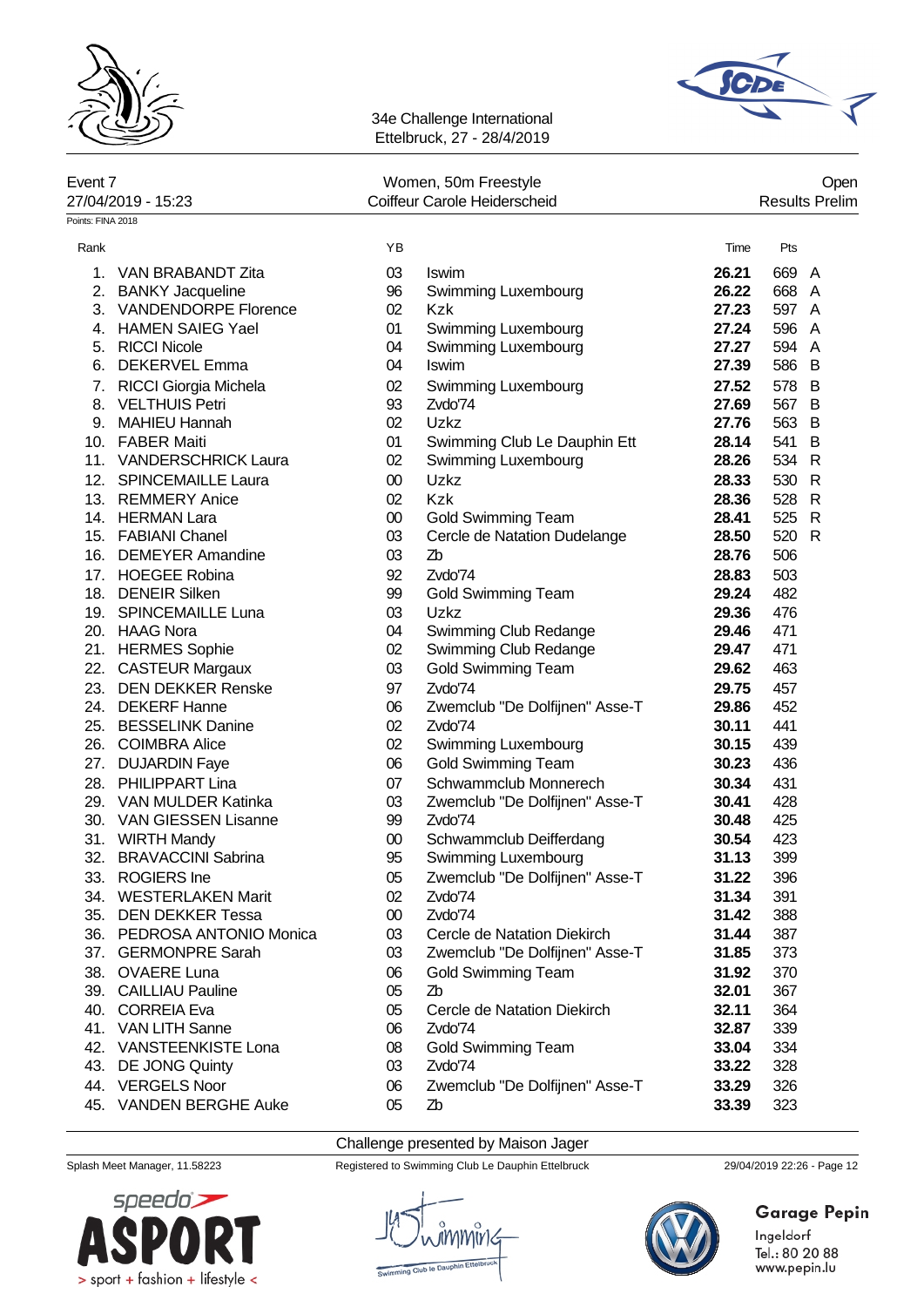



#### Event 7, Women, 50m Freestyle, Prelim, Open

| Rank |                      | ΥB |                                | Time  | Pts |
|------|----------------------|----|--------------------------------|-------|-----|
|      | 46. DE GRAAF Hanna   | 06 | Zvdo'74                        | 33.96 | 307 |
|      | 47. KANT Julia       | 06 | Zvdo'74                        | 33.99 | 307 |
|      | 48. EECKHOUT Hanne   | 05 | Zwemclub "De Dolfijnen" Asse-T | 34.40 | 296 |
|      | 49. KANT Britte      | 04 | Zvdo'74                        | 35.06 | 279 |
|      | 50. BEUSELINCK Marit | 05 | Zb                             | 35.64 | 266 |
|      | 51. KLAASSEN Myla    | 09 | Noord Limburg(SG)              | 35.79 | 262 |
|      | 52. HENDRIKS Joella  | 03 | Noord Limburg(SG)              | 37.49 | 228 |
|      | 53. DUBOS Flavie     | 03 | Cercle de Natation Diekirch    | 38.79 | 206 |

#### Event 8 Communication of the Men, 50m Freestyle Communication of the Open 27/04/2019 - 15:34 Coiffeur Carole Heiderscheid Results Prelim Points: FINA 2018

| Rank |                            | YB     |                                | Time  | Pts   |                    |
|------|----------------------------|--------|--------------------------------|-------|-------|--------------------|
| 1.   | <b>BRANDENBURGER Pit</b>   | 95     | Schwammclub Deifferdang        | 23.38 | 650 A |                    |
|      | <b>DEWULF Gillian</b>      | 96     | Kzk                            | 23.38 | 650   | A                  |
|      | 3. STACCHIOTTI Raphael     | 92     | Swimming Club Le Dauphin Ett   | 23.44 | 645   | A                  |
| 4.   | <b>FABIANI Remi</b>        | 01     | Schwammclub Deifferdang        | 23.45 | 644   | A                  |
| 5.   | <b>DEREZ Matthias</b>      | $00\,$ | Kzk                            | 23.88 | 610   | A                  |
| 6.   | VANDERSCHRICK Stephan      | $00\,$ | <b>Swimming Luxembourg</b>     | 24.05 | 597   | B                  |
|      | 7. DALEIDEN CIUFERRI Ralph | 03     | Swimming Luxembourg            | 24.31 | 578   | B                  |
| 8.   | <b>SAUBER Bob</b>          | 01     | Swimming Club Redange          | 24.44 | 569   | B                  |
| 9.   | <b>BREDA Simon</b>         | 91     | Uzkz                           | 24.49 | 566   | B                  |
| 10.  | <b>BRAEKEVELD Tibo</b>     | 01     | Uzkz                           | 24.69 | 552   | B                  |
| 11.  | <b>BECKERS Felix</b>       | 01     | Swimming Club Le Dauphin Ett   | 24.81 | 544   | $\mathsf{R}$       |
| 12.  | <b>COLLINET Germain</b>    | 00     | Cercle Royal de Natation Arlon | 24.89 | 539   | $\mathsf{R}$       |
| 13.  | <b>JAAS Jeff</b>           | 04     | Swimming Club Le Dauphin Ett   | 25.02 | 530   | R                  |
|      | 14. SCHMITZ Jules          | 99     | Swimming Club Redange          | 25.07 | 527   | $\overline{\cdot}$ |
|      | VAN MUYDEN Bastiaan        | 96     | Zvdo'74                        | 25.07 | 527   | $\gamma$           |
|      | 16. BOKOV Rodion           | 03     | Swimming Luxembourg            | 25.14 | 523   |                    |
| 17.  | <b>MORIS Cedric</b>        | 98     | Swimming Club Le Dauphin Ett   | 25.16 | 522   |                    |
|      | 18. LABAERE Levi           | 01     | Kzk                            | 25.18 | 520   |                    |
|      | 19. MABBE Elian            | 04     | Uzkz                           | 25.20 | 519   |                    |
|      | 20. HIMPE Jannes           | 98     | <b>Gold Swimming Team</b>      | 25.21 | 519   |                    |
|      | 21. VANDE CASTEELE Bjarne  | 04     | <b>Gold Swimming Team</b>      | 25.29 | 514   |                    |
|      | 22. CONZEMIUS Jerome       | 99     | Swimming Luxembourg            | 25.44 | 505   |                    |
| 23.  | <b>STRASSEL Max</b>        | 04     | <b>SSG Saar Max Ritter</b>     | 25.45 | 504   |                    |
| 24.  | <b>COBBAERT Felix</b>      | 01     | Zb                             | 25.69 | 490   |                    |
|      | <b>ADAMI Mike</b>          | 99     | Swimming Club Le Dauphin Ett   | 25.69 | 490   |                    |
|      | 26. DESIMPELAERE Miguel    | 04     | <b>Gold Swimming Team</b>      | 25.77 | 485   |                    |
|      | 27. VERSTRAETE Jaron       | 01     | Zb                             | 25.78 | 485   |                    |
|      | 28. OPPENHUIZEN Yulian     | $00\,$ | Zvdo'74                        | 25.86 | 480   |                    |
|      | 29. DELBECQUE Tore         | $00\,$ | <b>Gold Swimming Team</b>      | 25.93 | 476   |                    |
|      | 30. JORIS Dante            | 03     | Zwemclub "De Dolfijnen" Asse-T | 25.94 | 476   |                    |
| 31.  | <b>CASTEUR Xander</b>      | 04     | <b>Gold Swimming Team</b>      | 26.00 | 473   |                    |
|      | <b>CAILLIAU Nils</b>       | 01     | Swimming Club Redange          | 26.00 | 473   |                    |
|      | 33. WIRTH David            | 02     | Schwammclub Deifferdang        | 26.12 | 466   |                    |

Challenge presented by Maison Jager

Splash Meet Manager, 11.58223 Registered to Swimming Club Le Dauphin Ettelbruck 29/04/2019 22:26 - Page 13





# **Garage Pepin**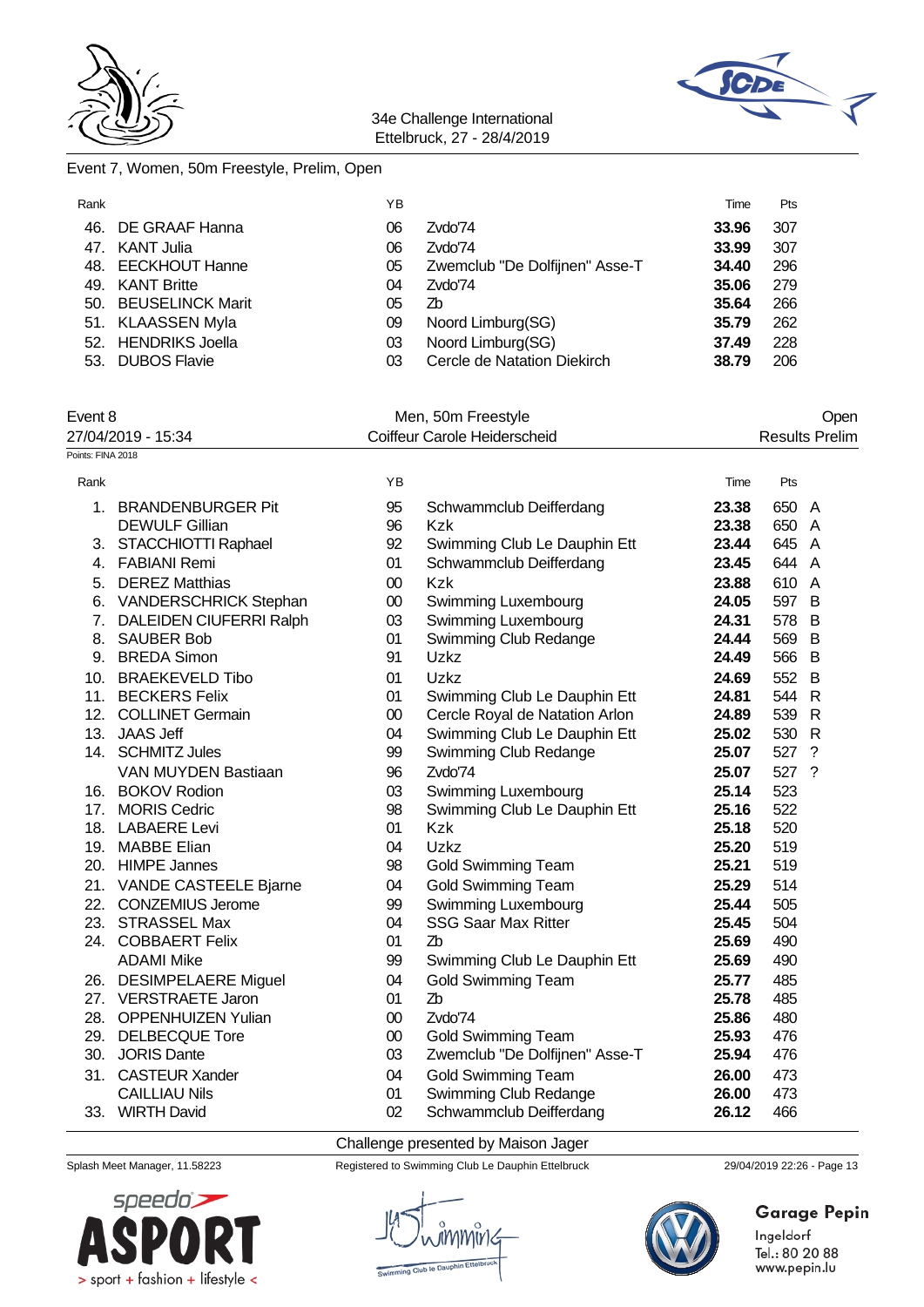



#### Event 8, Men, 50m Freestyle, Prelim, Open

| Rank |                                                                 | YB |                                | Time  | Pts |
|------|-----------------------------------------------------------------|----|--------------------------------|-------|-----|
| 34.  | SIMAO NOGUEIRA Joao                                             | 04 | Schwammclub Deifferdang        | 26.13 | 466 |
| 35.  | <b>TORFS Max</b>                                                | 04 | Zwemclub "De Dolfijnen" Asse-T | 26.20 | 462 |
| 36.  | <b>FABER Pol</b>                                                | 03 | Swimming Club Le Dauphin Ett   | 26.22 | 461 |
| 37.  | <b>JORIS Luca</b>                                               | 03 | Zwemclub "De Dolfijnen" Asse-T | 26.38 | 452 |
|      | 38. LANNERS Nicolas                                             | 04 | Schwammclub Deifferdang        | 26.45 | 449 |
|      | 39. BANKY Jordan                                                | 01 | Swimming Luxembourg            | 26.48 | 447 |
|      | 40. KETTENMEYER Yul                                             | 03 | Swimming Club Le Dauphin Ett   | 26.50 | 446 |
|      | 41. DESMET Milan                                                | 03 | Koninklijke Waregemse Zwemclub | 26.56 | 443 |
|      | 42. BOENTGES Kevin                                              | 03 | Cercle Nautique Petange        | 26.65 | 439 |
|      | 43. OP DE BEECK Maarten                                         | 03 | Zwemclub "De Dolfijnen" Asse-T | 26.68 | 437 |
|      | 44. GILLARD Remi                                                | 03 | Cercle Royal de Natation Arlon | 26.69 | 437 |
|      | 45. LANNERS Bob                                                 | 02 | Schwammclub Deifferdang        | 26.75 | 434 |
|      | 46. LESAGE Christophe                                           | 02 | Swimming Luxembourg            | 26.91 | 426 |
|      | 47. VANDAMME Thijs                                              | 05 | <b>Gold Swimming Team</b>      | 27.20 | 413 |
|      | 48. KIRCH Felix                                                 | 03 | Cercle de Natation Dudelange   | 27.22 | 412 |
|      | 49. ROBBE Warre                                                 | 04 | Zb                             | 27.63 | 394 |
|      | 50. DEHAUDT Fernando                                            | 05 | <b>Gold Swimming Team</b>      | 27.64 | 393 |
|      | 51. VAN ACKER Seppe                                             | 03 | Z <sub>b</sub>                 | 27.91 | 382 |
|      | <b>VANHAVERBEKE Thibault</b>                                    | 05 | <b>Gold Swimming Team</b>      | 27.91 | 382 |
| 53.  | JACOBY Dale                                                     | 02 | Cercle de Natation Wiltz       | 28.15 | 372 |
|      | 54. VANDENDORPE Emile                                           | 04 | Koninklijke Waregemse Zwemclub | 28.42 | 362 |
|      | 55. VAN DER MOOREN Mitchell                                     | 02 | Zvdo'74                        | 28.48 | 359 |
| 56.  | <b>PALAGNIOUK Romain</b>                                        | 04 | Cercle Nautique Petange        | 28.94 | 343 |
| 57.  | VANDE MOORTEL Kasper                                            | 05 | Zb                             | 29.03 | 339 |
| 58.  | <b>KIRCH Paul</b>                                               | 05 | Cercle de Natation Dudelange   | 29.36 | 328 |
| 59.  | <b>LINDEBOOM Charlie</b>                                        | 05 | Zwemclub "De Dolfijnen" Asse-T | 30.59 | 290 |
|      | 60. VAN LIESHOUT Gabriel                                        | 05 | Zvdo'74                        | 30.73 | 286 |
| 61.  | DE FIJTER Bart                                                  | 04 | Zvdo'74                        | 31.01 | 278 |
|      | 62. VANDE CASTEELE Niels                                        | 07 | <b>Gold Swimming Team</b>      | 31.51 | 265 |
|      | 63. WESTERLAKEN Jens                                            | 05 | Zvdo'74                        | 31.56 | 264 |
|      | 64. HENDRIKS Lyon                                               | 05 | Noord Limburg(SG)              | 33.78 | 215 |
|      | 65. SALOMEZ Haakon                                              | 06 | Z <sub>b</sub>                 | 34.26 | 206 |
|      | DSQ MOREAUX Maxime                                              | 02 | Swimming Club Redange          |       |     |
|      | G2 - Starting before the starting signal (SW 4.4) (Time: 16:30) |    |                                |       |     |
|      | WDR SZYBOWSKI Jakub                                             | 07 | Cercle Nautique Petange        |       |     |

WDR ZEYEN Mick 2008 03 Cercle Nautique Petange

- 
- WDR BOURCKEL Mike 03 Cercle de Natation Wiltz

### Challenge presented by Maison Jager



Splash Meet Manager, 11.58223 Registered to Swimming Club Le Dauphin Ettelbruck 29/04/2019 22:26 - Page 14



# **Garage Pepin**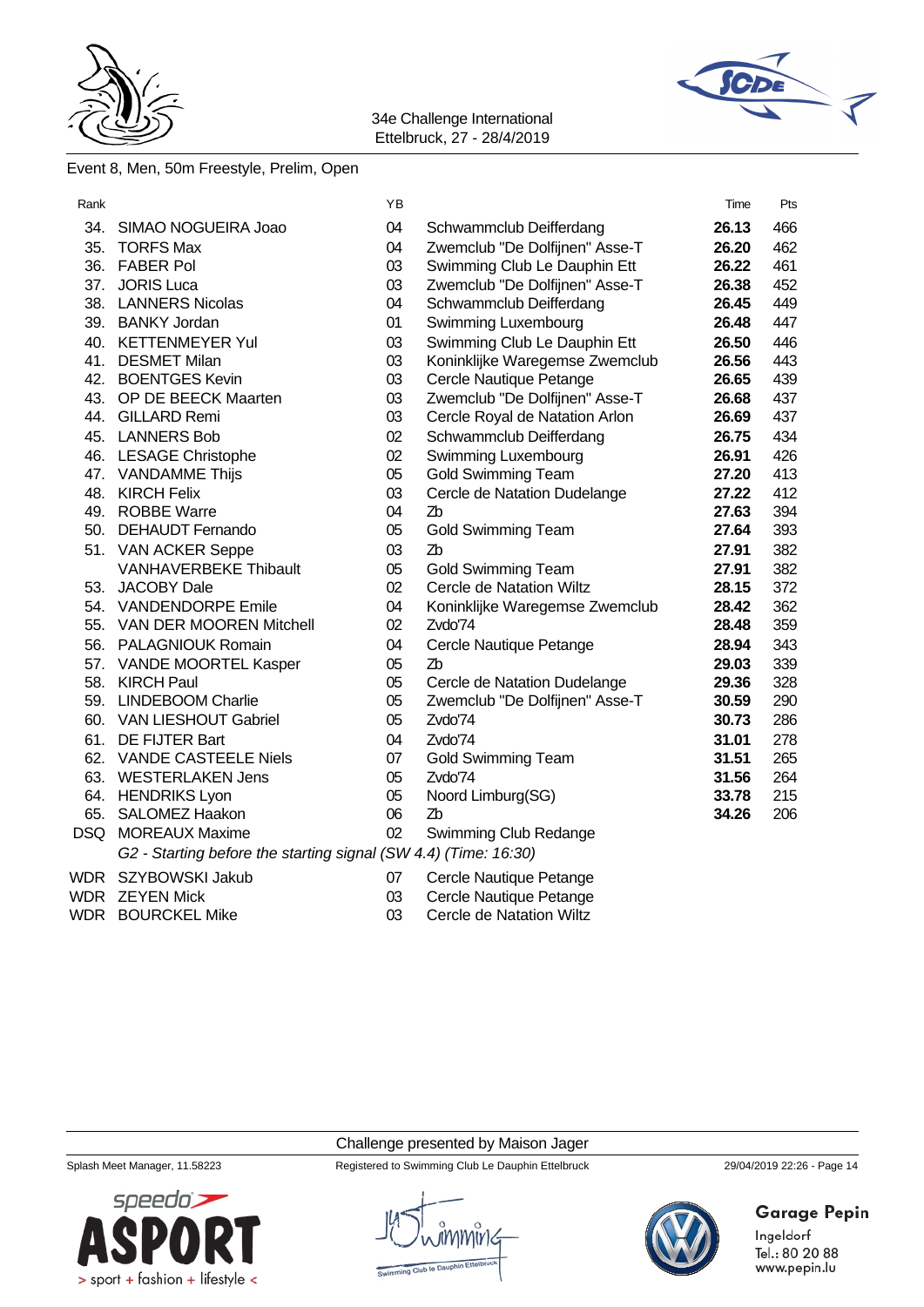



| Event 9           |                            |        | Women, 50m Butterfly           |       |       | Open                  |
|-------------------|----------------------------|--------|--------------------------------|-------|-------|-----------------------|
|                   | 27/04/2019 - 15:47         |        | Café Rustique                  |       |       | <b>Results Prelim</b> |
| Points: FINA 2018 |                            |        |                                |       |       |                       |
| Rank              |                            | YB     |                                | Time  | Pts   |                       |
| 1.                | <b>VELTHUIS Petri</b>      | 93     | Zvdo'74                        | 29.37 | 571 A |                       |
| 2.                | <b>VAN BRABANDT Zita</b>   | 03     | Iswim                          | 29.53 | 562 A |                       |
| 3.                | <b>MAHIEU Hannah</b>       | 02     | Uzkz                           | 29.75 | 550 A |                       |
| 4.                | <b>RICCI Nicole</b>        | 04     | Swimming Luxembourg            | 29.90 | 542 A |                       |
| 5.                | <b>DECOCK Maaike</b>       | $00\,$ | <b>Kzk</b>                     | 29.92 | 541 A |                       |
| 6.                | <b>HAMEN SAIEG Yael</b>    | 01     | Swimming Luxembourg            | 30.43 | 514 B |                       |
| 7.                | <b>SPINCEMAILLE Laura</b>  | $00\,$ | Uzkz                           | 30.44 | 513 B |                       |
| 8.                | <b>HOEGEE Robina</b>       | 92     | Zvdo'74                        | 31.30 | 472 B |                       |
| 9.                | <b>DENEIR Silken</b>       | 99     | <b>Gold Swimming Team</b>      | 31.36 | 469 B |                       |
|                   | 10. REDING Alyssa          | 04     | Swimming Club Le Dauphin Ett   | 31.60 | 459 B |                       |
| 11.               | DE CRAEN Imke              | 04     | Zwemclub "De Dolfijnen" Asse-T | 31.74 | 453   | $\mathsf{R}$          |
| 12.               | <b>DEFEVER Tine</b>        | 02     | Z <sub>b</sub>                 | 31.75 | 452 R |                       |
| 13.               | VANDENBERGHE Hannah        | 05     | Iswim                          | 31.93 | 445 R |                       |
| 14.               | <b>GIJSENS Cato</b>        | 05     | Zwemclub "De Dolfijnen" Asse-T | 31.96 | 443 R |                       |
| 15.               | <b>BORREMANS Lotte</b>     | 03     | Zwemclub "De Dolfijnen" Asse-T | 31.98 | 443 R |                       |
| 16.               | <b>SNEPPE Diede</b>        | 03     | Zwemclub "De Dolfijnen" Asse-T | 32.03 | 440   |                       |
|                   | 17. COIMBRA Alice          | 02     | Swimming Luxembourg            | 32.15 | 436   |                       |
|                   | 18. HERMES Sophie          | 02     | Swimming Club Redange          | 32.41 | 425   |                       |
|                   | 19. CASTEUR Margaux        | 03     | <b>Gold Swimming Team</b>      | 32.54 | 420   |                       |
|                   | 20. WIRTH Mandy            | $00\,$ | Schwammclub Deifferdang        | 32.89 | 407   |                       |
|                   | 21. TRIOEN Joke            | 02     | Zwemclub "De Dolfijnen" Asse-T | 33.17 | 397   |                       |
| 22.               | <b>VAN GIESSEN Lisanne</b> | 99     | Zvdo'74                        | 33.91 | 371   |                       |
| 23.               | OP DE BEECK Lauren         | 06     | Zwemclub "De Dolfijnen" Asse-T | 34.28 | 359   |                       |
| 24.               | <b>OVAERE Luna</b>         | 06     | <b>Gold Swimming Team</b>      | 34.55 | 351   |                       |
| 25.               | <b>BOSSUYT Linde</b>       | 01     | Zwemclub "De Dolfijnen" Asse-T | 34.93 | 340   |                       |
| 26.               | <b>DEN DEKKER Tessa</b>    | $00\,$ | Zvdo'74                        | 36.16 | 306   |                       |
| 27.               | <b>JANSSENS Jelena</b>     | 05     | Zwemclub "De Dolfijnen" Asse-T | 36.57 | 296   |                       |
|                   | 28. WESTERLAKEN Marit      | 02     | Zvdo'74                        | 37.40 | 277   |                       |
| 29.               | <b>CORREIA Eva</b>         | 05     | Cercle de Natation Diekirch    | 37.69 | 270   |                       |
| 30.               | <b>KAMPHUIS Jet</b>        | 06     | Zvdo'74                        | 38.04 | 263   |                       |
| 31.               | <b>VAN LITH Sanne</b>      | 06     | Zvdo'74                        | 40.38 | 220   |                       |

- 
- 
- 32. KANT Julia 06 Zvdo'74 **41.08** 209 33. KANT Britte 04 Zvdo'74 **41.73** 199
- 34. VANMOL Phoebe 06 Zwemclub "De Dolfijnen" Asse-T **41.81** 198
- WDR DECAESSTECKER Elise 04 Zb

#### Challenge presented by Maison Jager

Splash Meet Manager, 11.58223 Registered to Swimming Club Le Dauphin Ettelbruck 29/04/2019 22:26 - Page 15



# **Garage Pepin**

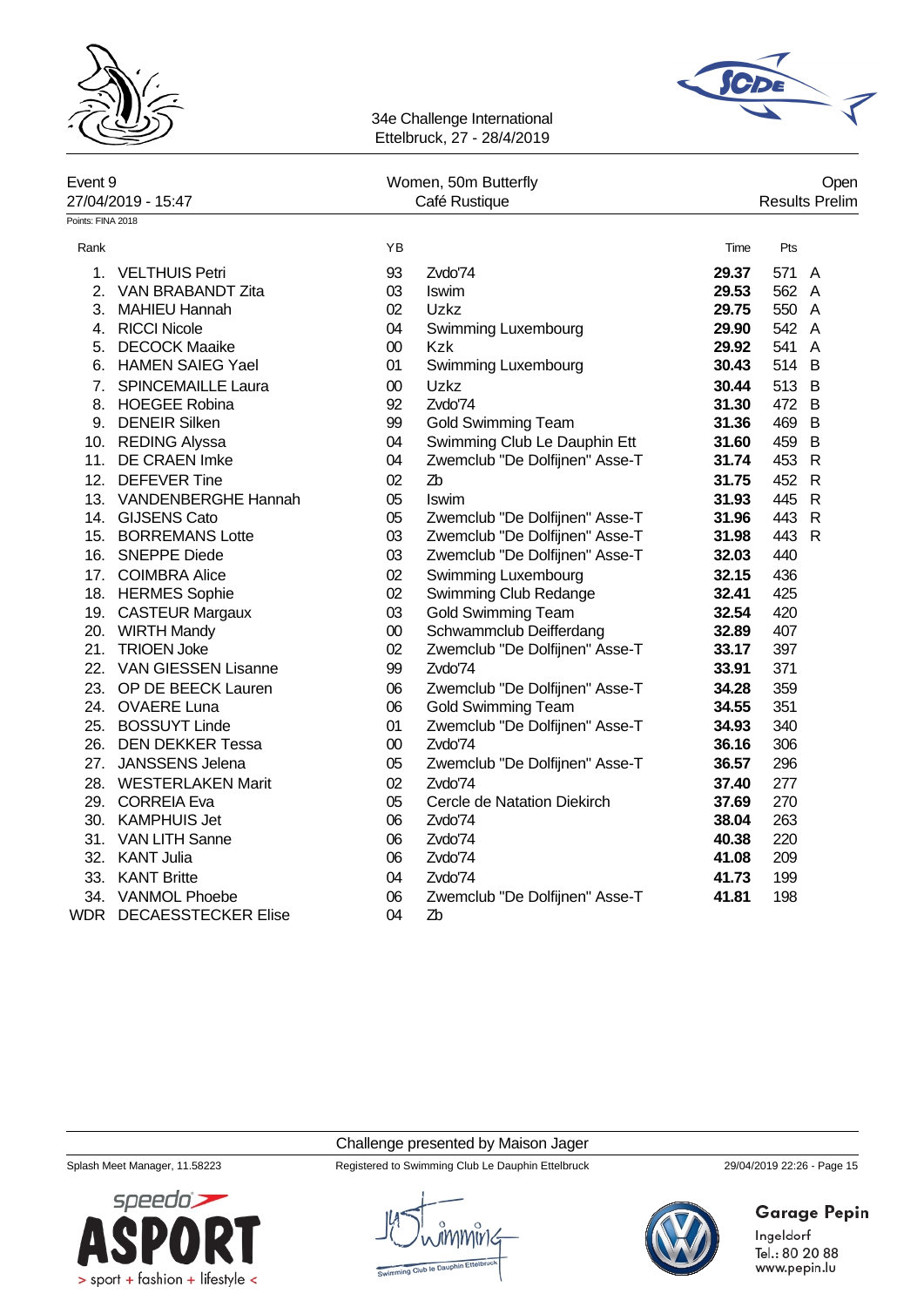



| Event 10<br>27/04/2019 - 15:55 | Men, 50m Butterfly<br>Café Rustique                               | Open<br><b>Results Prelim</b>                          |
|--------------------------------|-------------------------------------------------------------------|--------------------------------------------------------|
| Points: FINA 2018              |                                                                   |                                                        |
| Rank                           | ΥB                                                                | Pts<br>Time                                            |
| 1. STACCHIOTTI Raphael         | Swimming Club Le Dauphin Ett<br>92<br>$\sim$ $\sim$ $\sim$ $\sim$ | 641 A<br>25.28<br>-- --<br>$\sim$ $\sim$ $\sim$ $\sim$ |

| ι.  | STAUUTIUT ITRAPIAEI        | ৬∠     | SWIMMING CRUD LE DAUPHIN EU    | 20.ZO | 04 I  | $\bigwedge$ |
|-----|----------------------------|--------|--------------------------------|-------|-------|-------------|
|     | 2. DEWULF Gillian          | 96     | <b>Kzk</b>                     | 25.53 | 622 A |             |
|     | 3. BRANDENBURGER Pit       | 95     | Schwammclub Deifferdang        | 26.06 | 585 A |             |
|     | 4. SCHMITZ Jules           | 99     | Swimming Club Redange          | 26.22 | 574 A |             |
|     | 5. DALEIDEN CIUFERRI Ralph | 03     | Swimming Luxembourg            | 26.29 | 570 A |             |
|     | 6. DEREZ Matthias          | $00\,$ | <b>Kzk</b>                     | 26.60 | 550 B |             |
| 7.  | <b>BRAEKEVELD Tibo</b>     | 01     | Uzkz                           | 27.02 | 525 B |             |
| 8.  | <b>DEWULF Tjorven</b>      | 98     | <b>Kzk</b>                     | 27.10 | 520 B |             |
|     | 9. VANDERSCHRICK Stephan   | $00\,$ | Swimming Luxembourg            | 27.29 | 509 B |             |
|     | 10. SCHOTTE Edward         | 05     | Iswim                          | 27.59 | 493 B |             |
|     | 11. RAJE Michael           | 06     | <b>SSG Saar Max Ritter</b>     | 27.61 | 492 R |             |
| 12. | DAZY Max                   | $00\,$ | Cercle Royal de Natation Arlon | 27.63 | 491 R |             |
|     | 13. BREDA Simon            | 91     | Uzkz                           | 27.68 | 488 R |             |
|     | 14. MEERE Jarno            | 03     | Zwemclub "De Dolfijnen" Asse-T | 27.69 | 487 ? |             |
|     | <b>WESTERLAKEN Sven</b>    | 99     | Zvdo'74                        | 27.69 | 487 ? |             |
|     | 16. DENEIR Niels           | 03     | Gold Swimming Team             | 27.76 | 484   |             |
|     | 17. STRASSEL Max           | 04     | <b>SSG Saar Max Ritter</b>     | 27.95 | 474   |             |
|     | 18. MOREAUX Maxime         | 02     | Swimming Club Redange          | 28.04 | 469   |             |
|     | 19. BOKOV Rodion           | 03     | Swimming Luxembourg            | 28.17 | 463   |             |
|     | <b>CONZEMIUS Jerome</b>    | 99     | Swimming Luxembourg            | 28.17 | 463   |             |
|     | 21. SIMAO NOGUEIRA Joao    | 04     | Schwammclub Deifferdang        | 28.19 | 462   |             |
| 22. | <b>SAUBER Bob</b>          | 01     | Swimming Club Redange          | 28.23 | 460   |             |
|     | 23. COLLINET Germain       | $00\,$ | Cercle Royal de Natation Arlon | 28.34 | 455   |             |
|     | 24. GILLARD Remi           | 03     | Cercle Royal de Natation Arlon | 28.35 | 454   |             |
|     | 25. BUYSENS Dario          | 01     | Gold Swimming Team             | 28.43 | 450   |             |
|     | 26. VAN MUYDEN Bastiaan    | 96     | Zvdo'74                        | 28.59 | 443   |             |
|     | 27. OPPENHUIZEN Yulian     | $00\,$ | Zvdo'74                        | 28.60 | 442   |             |
|     | 28. LANNERS Bob            | 02     | Schwammclub Deifferdang        | 28.79 | 434   |             |
|     | 29. LANNERS Nicolas        | 04     | Schwammclub Deifferdang        | 28.93 | 427   |             |
|     | 30. DUJARDIN Goan          | 04     | Gold Swimming Team             | 28.98 | 425   |             |
|     | 31. VAN ERMEN Alexander    | 04     | Zwemclub "De Dolfijnen" Asse-T | 29.05 | 422   |             |
|     | 32. LESAGE Christophe      | 02     | Swimming Luxembourg            | 29.06 | 422   |             |
|     | 33. BANKY Jordan           | 01     | Swimming Luxembourg            | 29.24 | 414   |             |
|     | 34. CASTEUR Xander         | 04     | <b>Gold Swimming Team</b>      | 29.25 | 413   |             |
|     | 35. POLLET Rohan           | 05     | Zwemclub "De Dolfijnen" Asse-T | 29.49 | 403   |             |
|     | 36. VANHAVERBEKE Thibault  | 05     | Gold Swimming Team             | 29.75 | 393   |             |
|     | 37. VARANO Agostino        | 05     | Zwemclub "De Dolfijnen" Asse-T | 30.32 | 371   |             |
|     | 38. SLOCK Gauthier         | 03     | Zwemclub "De Dolfijnen" Asse-T | 30.68 | 358   |             |
| 39. | <b>PEYTCHEV Viktor</b>     | 05     | Zwemclub "De Dolfijnen" Asse-T | 31.87 | 320   |             |
| 40. | <b>PALAGNIOUK Romain</b>   | 04     | Cercle Nautique Petange        | 32.43 | 303   |             |
| 41. | <b>DE MUNCK Emiel</b>      | 04     | Zwemclub "De Dolfijnen" Asse-T | 32.51 | 301   |             |
| 42. | VANDENBROUCKE Nathan       | 03     | Zwemclub "De Dolfijnen" Asse-T | 32.72 | 295   |             |
| 43. | <b>WESTERLAKEN Jens</b>    | 05     | Zvdo'74                        | 35.86 | 224   |             |
| 44. | <b>GERMONPRE Maxime</b>    | 07     | Zwemclub "De Dolfijnen" Asse-T | 40.77 | 152   |             |
| 45. | <b>VANMOL Kenneth</b>      | 07     | Zwemclub "De Dolfijnen" Asse-T | 48.30 | 91    |             |
|     |                            |        |                                |       |       |             |

Challenge presented by Maison Jager

Splash Meet Manager, 11.58223 Registered to Swimming Club Le Dauphin Ettelbruck 29/04/2019 22:26 - Page 16





# Garage Pepin

Ingeldorf<br>Tel.: 80 20 88<br>www.pepin.lu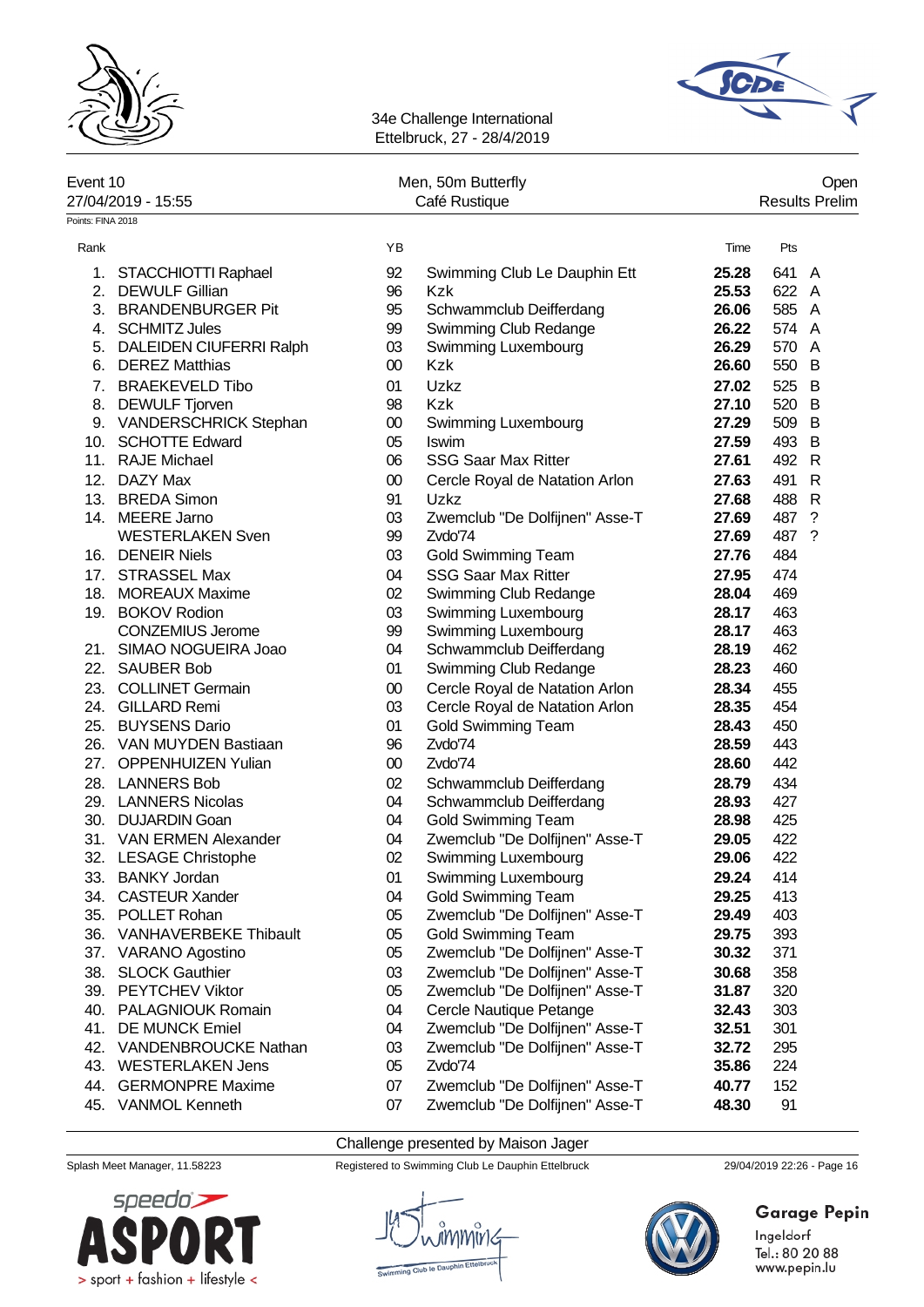



|            | Event 10, Men, 50m Butterfly, Prelim, Open                                                                                                                                                                                                                                                                                                              |                                                                            |                                                                                                                                                                                                                                                                                                                                              |                                                                                                                                     |     |                                                                                                                            |                                                                                                                            |                                                                                                                            |                                                                                                                            |
|------------|---------------------------------------------------------------------------------------------------------------------------------------------------------------------------------------------------------------------------------------------------------------------------------------------------------------------------------------------------------|----------------------------------------------------------------------------|----------------------------------------------------------------------------------------------------------------------------------------------------------------------------------------------------------------------------------------------------------------------------------------------------------------------------------------------|-------------------------------------------------------------------------------------------------------------------------------------|-----|----------------------------------------------------------------------------------------------------------------------------|----------------------------------------------------------------------------------------------------------------------------|----------------------------------------------------------------------------------------------------------------------------|----------------------------------------------------------------------------------------------------------------------------|
| Rank       |                                                                                                                                                                                                                                                                                                                                                         |                                                                            | YB                                                                                                                                                                                                                                                                                                                                           |                                                                                                                                     |     |                                                                                                                            | Time                                                                                                                       | Pts                                                                                                                        |                                                                                                                            |
| <b>WDR</b> | SZYBOWSKI Jakub                                                                                                                                                                                                                                                                                                                                         |                                                                            | 07                                                                                                                                                                                                                                                                                                                                           | Cercle Nautique Petange                                                                                                             |     |                                                                                                                            |                                                                                                                            |                                                                                                                            |                                                                                                                            |
| Event 11   | 27/04/2019 - 16:05                                                                                                                                                                                                                                                                                                                                      |                                                                            |                                                                                                                                                                                                                                                                                                                                              | Girls, 200m Medley                                                                                                                  |     |                                                                                                                            |                                                                                                                            | 2005 and younger                                                                                                           | <b>Results</b>                                                                                                             |
|            | Points: FINA 2018                                                                                                                                                                                                                                                                                                                                       |                                                                            |                                                                                                                                                                                                                                                                                                                                              |                                                                                                                                     |     |                                                                                                                            |                                                                                                                            |                                                                                                                            |                                                                                                                            |
| Rank       |                                                                                                                                                                                                                                                                                                                                                         | YB                                                                         |                                                                                                                                                                                                                                                                                                                                              | Time                                                                                                                                | Pts | 50m                                                                                                                        | 100m                                                                                                                       | 150m                                                                                                                       | 200m                                                                                                                       |
|            | 1. VERHELLE Maegen<br>2. VANMEENEN Laura<br>3. DEBROUWER Sarah<br>4. BORDONARO Madeleine 06<br>5. OOSTERLYNCK Anais<br>6. GIJSENS Cato<br>7. DUJARDIN Faye<br>8. COKELAERE Marit<br>9. DEKERF Hanne<br>10. CHRISTIAENS Annabel<br>11. OP DE BEECK Lauren<br>12. THILL Gina<br>13. OVAERE Luna<br>14. NAERT Zoe                                          | 05<br>05<br>05<br>06<br>05<br>06<br>06<br>06<br>06<br>06<br>07<br>06<br>08 | Kzk<br>Iswim<br>Iswim<br>Cercle Royal de Natation Ar2:34.37 491<br>Gold Swimming Team<br>Zwemclub "De Dolfijnen" A:2:40.13 440<br>Gold Swimming Team<br>Kzk<br>Zwemclub "De Dolfijnen" A:2:43.00 417<br>Kzk<br>Zwemclub "De Dolfijnen" A:2:47.13 387<br>Schwammclub Monnerech 2:48.22 380<br>Gold Swimming Team<br><b>Gold Swimming Team</b> | 2:33.01 505<br>2:33.63 499<br>2:34.01 495<br>2:39.24 448<br>2:41.84 426<br>2:42.48 421<br>2:45.96 395<br>2:48.72 376<br>2:53.22 348 |     | 33.50<br>34.55<br>34.07<br>33.84<br>36.07<br>33.45<br>36.85<br>34.34<br>37.50<br>36.74<br>36.45<br>36.49<br>36.65<br>41.71 | 40.99<br>40.04<br>39.60<br>39.05<br>40.08<br>40.24<br>41.56<br>42.75<br>39.71<br>43.11<br>42.68<br>43.30<br>43.16<br>44.03 | 44.11<br>43.22<br>45.69<br>44.65<br>47.30<br>48.00<br>46.46<br>47.76<br>47.51<br>47.76<br>48.54<br>50.24<br>50.94<br>47.70 | 34.41<br>35.82<br>34.65<br>36.83<br>35.79<br>38.44<br>36.97<br>37.63<br>38.28<br>38.35<br>39.46<br>38.19<br>37.97<br>39.78 |
|            | 15. KAMPHUIS Jet<br>16. LINDMARK MELO Maia<br>17. BLESES Joyce<br>18. ELCHEROTH Niki<br>19. JANSSENS Jelena<br>20. VANSTEENKISTE Lona<br>21. KANT Julia<br>22. OLINGER Tina<br>23. DEPRAETERE Zoe<br>DSQ PAPPYN Ella<br>B4 - arm movements not simultaneous, not in the same horizontal plane or alternating (SW 7.2) (Time: 16:58)<br>WDR VERGELS Noor | 06<br>07<br>08<br>07<br>05<br>08<br>06<br>06<br>08<br>08<br>06             | Zvdo'74<br>Cercle de Natation Dudelar2:54.58 340<br>Swimming Club Le Dauphir2:56.80 327<br>Swimming Club Redange 2:57.88 321<br>Zwemclub "De Dolfijnen" A:2:58.74 316<br>Gold Swimming Team<br>Zvdo'74<br>Swimming Club Redange 3:07.87 272<br>Gold Swimming Team<br>Kzk<br>Zwemclub "De Dolfijnen" Asse-T                                   | 2:53.50 346<br>3:02.41 298<br>3:05.44 283<br>3:13.56 249                                                                            |     | 40.10<br>39.61<br>39.61<br>41.98<br>39.23<br>40.06<br>44.04<br>41.57<br>47.81                                              | 45.39<br>47.11<br>44.51<br>43.43<br>43.60<br>48.47<br>46.29<br>48.18<br>46.14                                              | 50.40<br>51.18<br>53.98<br>53.71<br>53.37<br>54.60<br>53.11<br>55.05<br>56.66                                              | 37.61<br>36.68<br>38.70<br>38.76<br>42.54<br>39.28<br>42.00<br>43.07<br>42.95                                              |
| Event 11   | 27/04/2019 - 16:05                                                                                                                                                                                                                                                                                                                                      |                                                                            |                                                                                                                                                                                                                                                                                                                                              | Girls, 200m Medley                                                                                                                  |     |                                                                                                                            |                                                                                                                            |                                                                                                                            | <b>YOB 2004</b><br>Results                                                                                                 |
|            | Points: FINA 2018                                                                                                                                                                                                                                                                                                                                       |                                                                            |                                                                                                                                                                                                                                                                                                                                              |                                                                                                                                     |     |                                                                                                                            |                                                                                                                            |                                                                                                                            |                                                                                                                            |
| Rank       |                                                                                                                                                                                                                                                                                                                                                         | YB                                                                         |                                                                                                                                                                                                                                                                                                                                              | Time                                                                                                                                | Pts | 50m                                                                                                                        | 100m                                                                                                                       | 150m                                                                                                                       | 200m                                                                                                                       |
|            | 1. TRUYE Alexine<br>MR 15 years                                                                                                                                                                                                                                                                                                                         | 04                                                                         | <b>Gold Swimming Team</b>                                                                                                                                                                                                                                                                                                                    | 2:28.68 550                                                                                                                         |     | 33.64                                                                                                                      | 37.73                                                                                                                      | 43.04                                                                                                                      | 34.27                                                                                                                      |
|            | <b>DSQ RICCI Nicole</b>                                                                                                                                                                                                                                                                                                                                 | 04                                                                         | Swimming Luxembourg                                                                                                                                                                                                                                                                                                                          |                                                                                                                                     |     |                                                                                                                            |                                                                                                                            |                                                                                                                            |                                                                                                                            |

*D6 - turn not executed in accordance with the rules (SW 6.5) (Time: 17:20)*

> sport + fashion + lifestyle <



# Garage Pepin

Tel.: 80 20 88 www.pepin.lu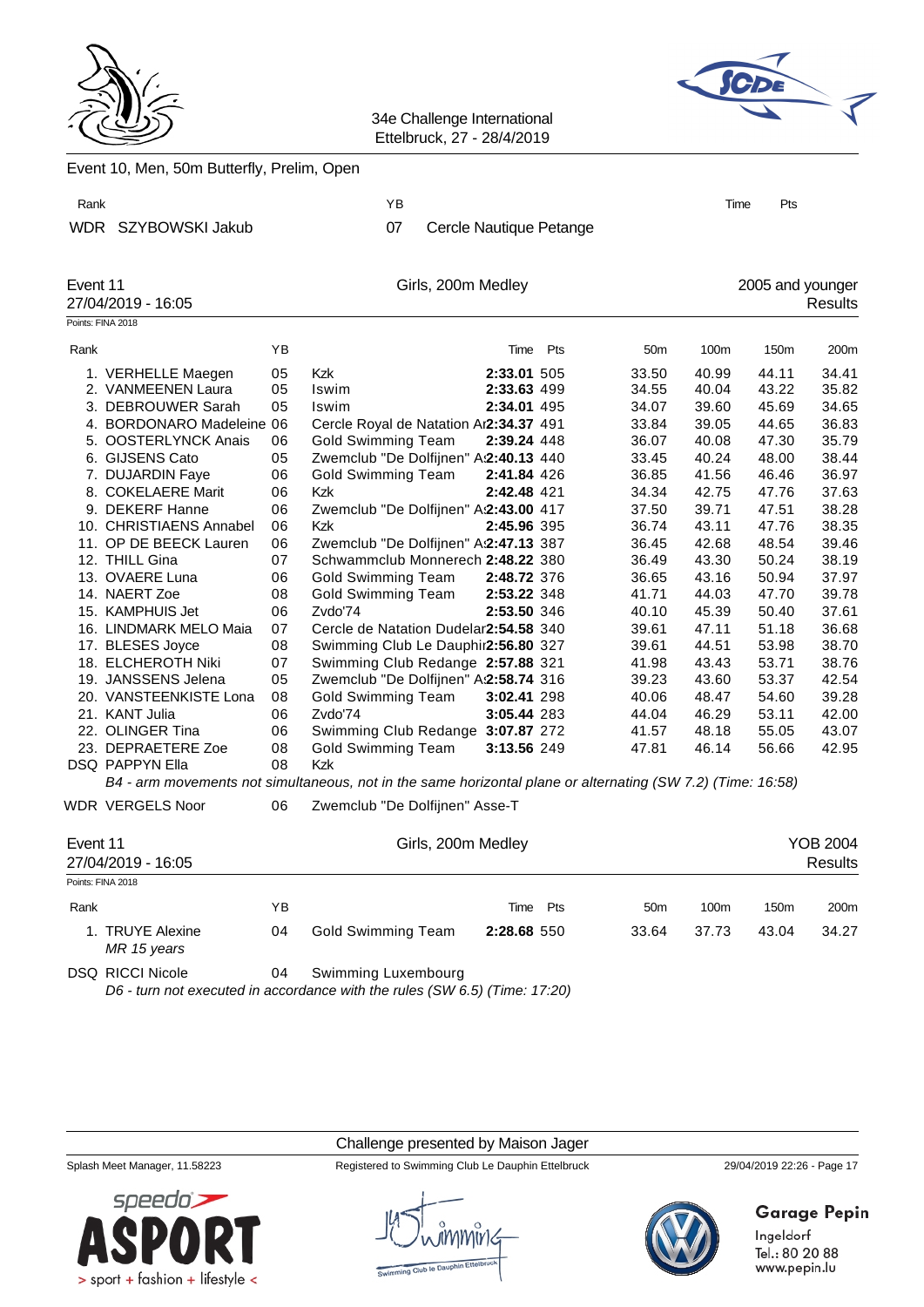



Event 11, Women, 200m Medley

| Event 11 | 27/04/2019 - 16:05<br>Points: FINA 2018  |          | Girls, 200m Medley                                                                                                                       |             |     |                 |                |                  | YOB 2003<br><b>Results</b>        |
|----------|------------------------------------------|----------|------------------------------------------------------------------------------------------------------------------------------------------|-------------|-----|-----------------|----------------|------------------|-----------------------------------|
| Rank     |                                          | YB       |                                                                                                                                          | Time        | Pts | 50 <sub>m</sub> | 100m           | 150m             | 200m                              |
|          | 1. SNEPPE Diede                          | 03       | Zwemclub "De Dolfijnen" A:2:29.96 536                                                                                                    |             |     | 33.57           | 37.12          | 44.59            | 34.68                             |
|          | 2. CHINA Lucile                          | 03       | Cercle Royal de Natation Ar2:30.99 525                                                                                                   |             |     | 35.80           | 38.34          | 42.54            | 34.31                             |
|          | 3. BORREMANS Lotte                       | 03       | Zwemclub "De Dolfijnen" A:2:34.80 487                                                                                                    |             |     | 33.98           | 40.82          | 42.89            | 37.11                             |
|          | 4. SPINCEMAILLE Luna                     | 03       | Uzkz                                                                                                                                     | 2:37.60 462 |     | 34.11           | 42.24          | 45.42            | 35.83                             |
|          | 5. PEDROSA ANTONIO Moni03                |          | Cercle de Natation Diekirch2:49.57 371                                                                                                   |             |     | 37.41           | 45.79          | 47.04            | 39.33                             |
|          | 6. GERMONPRE Sarah                       | 03       | Zwemclub "De Dolfijnen" A:2:52.94 349                                                                                                    |             |     | 38.09           | 43.38          | 51.80            | 39.67                             |
|          | 7. DE JONG Quinty                        | 03       | Zvdo'74                                                                                                                                  | 3:06.92 277 |     | 40.35           | 47.88          | 55.41            | 43.28                             |
|          | <b>DSQ FABIANI Chanel</b>                | 03       | Cercle de Natation Dudelange<br>B5 - body not kept on the breast, except at the turn, after the touch of the wall (SW 7.2) (Time: 17:19) |             |     |                 |                |                  |                                   |
|          | <b>DSQ HENDRIKS Joella</b>               | 03       | Noord Limburg(SG)<br>D6 - turn not executed in accordance with the rules (SW 6.5) (Time: 16:54)                                          |             |     |                 |                |                  |                                   |
| Event 11 | 27/04/2019 - 16:05                       |          | Women, 200m Medley                                                                                                                       |             |     |                 |                |                  | <b>YOB 2002</b><br><b>Results</b> |
|          | Points: FINA 2018                        |          |                                                                                                                                          |             |     |                 |                |                  |                                   |
| Rank     |                                          | ΥB       |                                                                                                                                          | Time        | Pts | 50 <sub>m</sub> | 100m           | 150m             | 200m                              |
|          | 1. VANDENDORPE Florence02<br>MR 17 years |          | Kzk                                                                                                                                      | 2:24.49 599 |     | 33.09           | 37.81          | 41.31            | 32.28                             |
|          | 2. RICCI Giorgia Michela                 | 02       | Swimming Luxembourg                                                                                                                      | 2:24.57 598 |     | 30.86           | 36.75          | 43.41            | 33.55                             |
|          | 3. DESCAMPS Axelle                       | 02       | Kzk                                                                                                                                      | 2:36.49 472 |     | 33.16           | 39.50          | 46.97            | 36.86                             |
|          | 4. COIMBRA Alice                         | 02       | Swimming Luxembourg                                                                                                                      | 2:41.69 428 |     | 33.50           | 42.52          | 48.76            | 36.91                             |
|          | <b>DNS REMMERY Anice</b>                 | 02       | Kzk                                                                                                                                      |             |     |                 |                |                  |                                   |
| Event 11 | 27/04/2019 - 16:05                       |          | Women, 200m Medley                                                                                                                       |             |     |                 |                |                  | 2001 and older<br>Results         |
|          | Points: FINA 2018                        |          |                                                                                                                                          |             |     |                 |                |                  |                                   |
| Rank     |                                          | ΥB       |                                                                                                                                          | Time        | Pts | 50 <sub>m</sub> | 100m           | 150 <sub>m</sub> | 200m                              |
|          | 1. MATTENS Edith                         | 97       | Kzk                                                                                                                                      | 2:23.09 617 |     | 32.88           | 36.37          | 41.74            | 32.10                             |
|          | 2. BLACK Rachael                         | 01       | Cercle de Natation Dudelar2:29.20 544                                                                                                    |             |     | 32.44           | 36.27          | 45.71            | 34.78                             |
|          | 3. BOSSUYT Linde                         | 01       | Zwemclub "De Dolfijnen" A:2:42.61 420                                                                                                    |             |     | 36.90           | 41.19          | 48.52            | 36.00                             |
| Event 12 |                                          |          | Boys, 200m Medley                                                                                                                        |             |     |                 |                | 2005 and younger |                                   |
|          | 27/04/2019 - 16:36<br>Points: FINA 2018  |          |                                                                                                                                          |             |     |                 |                |                  | <b>Results</b>                    |
|          |                                          |          |                                                                                                                                          |             |     |                 |                |                  |                                   |
| Rank     |                                          | YB       |                                                                                                                                          | Time        | Pts | 50 <sub>m</sub> | 100m           | 150m             | 200m                              |
|          | 1. DEHAUDT Fernando                      | 05       | <b>Gold Swimming Team</b>                                                                                                                | 2:26.84 416 |     | 32.78           | 38.26          | 44.00            | 31.80                             |
|          | 2. POLLET Rohan<br>3. VERBRUGGE Lucas    | 05       | Zwemclub "De Dolfijnen" A:2:27.47 410<br>Kzk                                                                                             | 2:37.62 336 |     | 31.60           | 38.50          | 44.32            | 33.05<br>35.17                    |
|          | 4. CALMES Nicolas                        | 05<br>06 | Schwammclub Monnerech 2:38.47 331                                                                                                        |             |     | 35.11<br>33.42  | 41.81<br>40.43 | 45.53<br>47.06   | 37.56                             |
|          | 5. KEMP Finn                             | 05       | Swimming Luxembourg                                                                                                                      | 2:40.02 321 |     | 35.43           | 41.66          | 46.33            | 36.60                             |
|          | 6. AELVOET Willem                        | 05       | Kzk                                                                                                                                      | 2:40.97 315 |     | 35.35           | 42.49          | 46.96            | 36.17                             |
|          | 7. VAN DEN BERGH Jonas 05                |          | Zwemclub "De Dolfijnen" A:2:44.69 294                                                                                                    |             |     | 34.27           | 43.55          | 52.96            | 33.91                             |
|          |                                          |          |                                                                                                                                          |             |     |                 |                |                  |                                   |

#### Challenge presented by Maison Jager

Splash Meet Manager, 11.58223 Registered to Swimming Club Le Dauphin Ettelbruck 29/04/2019 22:26 - Page 18





# **Garage Pepin**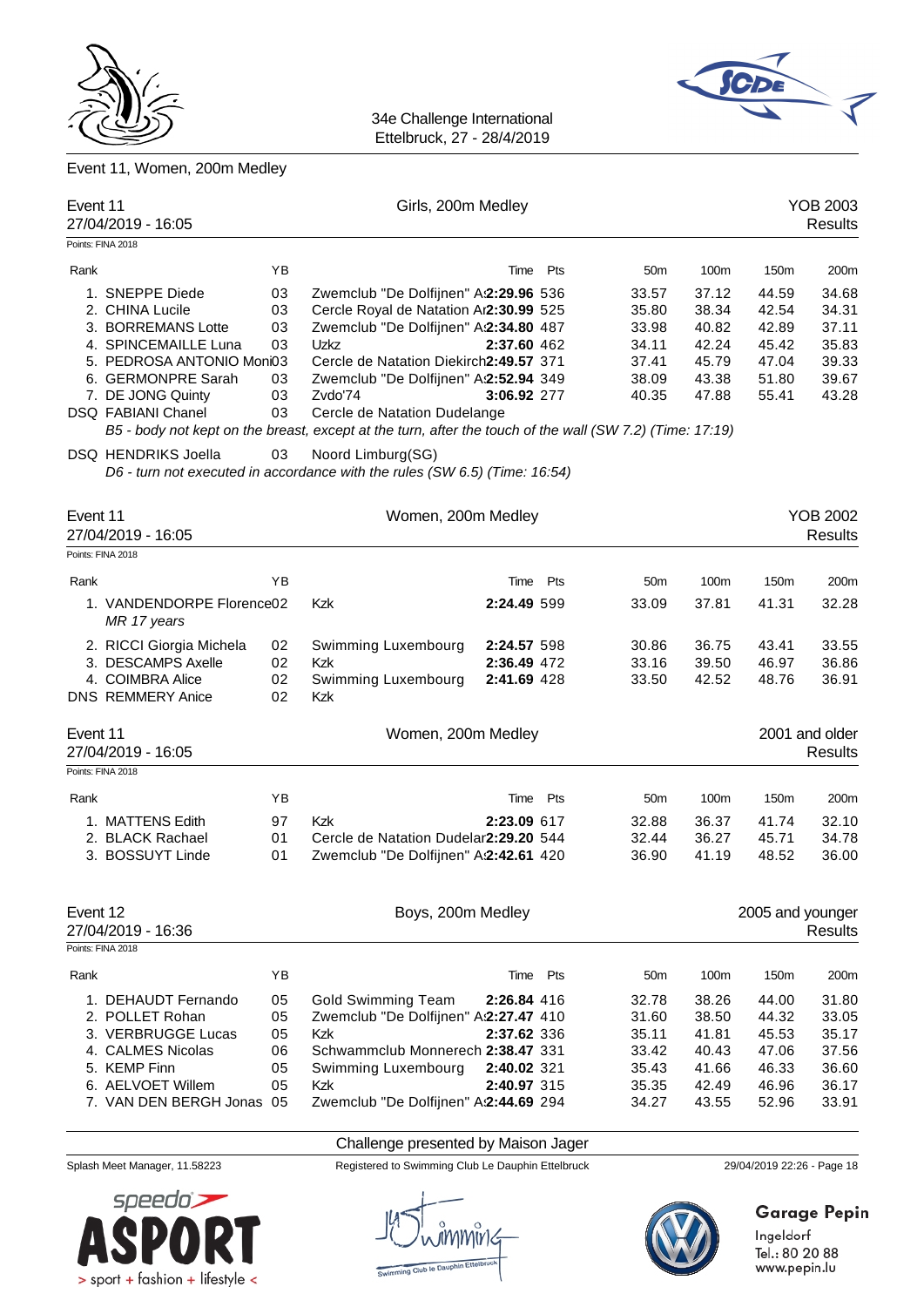

#### Event 12, Boys, 200m Medley, 2005 and younger

| Rank |                       | YΒ |                                                                                                         |             | Time Pts | 50 <sub>m</sub> | 100m  | 150 <sub>m</sub> | 200m  |
|------|-----------------------|----|---------------------------------------------------------------------------------------------------------|-------------|----------|-----------------|-------|------------------|-------|
|      | 8. VERSCHUERE Milan   | 07 | Gold Swimming Team                                                                                      | 2:51.60 260 |          | 37.18           |       |                  | 38.68 |
|      | 9. DEBLAUWE Victor    | 06 | Kzk                                                                                                     | 2:56.07 241 |          | 43.04           | 47.32 | 45.38            | 40.33 |
|      | 10. HENDRIKS Lyon     | 05 | Noord Limburg(SG)                                                                                       | 3:00.49 224 |          | 42.92           | 45.81 | 54.39            | 37.37 |
|      | 11. GERMONPRE Maxime  | 07 | Zwemclub "De Dolfijnen" A:3:02.22 217                                                                   |             |          | 43.06           | 44.01 | 55.42            | 39.73 |
|      | 12. DUYVEJONCK Thomas | 07 | Kzk                                                                                                     | 3:13.43 182 |          | 46.50           | 49.16 | 57.35            | 40.42 |
|      | 13. VANMOL Kenneth    | 07 | Zwemclub "De Dolfijnen" A:3:31.65 138                                                                   |             |          | 53.04           | 53.97 | 59.57            | 45.07 |
|      | 14. UMUHIRE Robert    | 07 | Zwemclub "De Dolfijnen" A:3:39.12 125                                                                   |             |          | 51.02           | 54.98 | 1:04.76          | 48.36 |
|      | DSQ WESTERLAKEN Jens  | 05 | Zvdo'74                                                                                                 |             |          |                 |       |                  |       |
|      |                       |    | $DA = 1$ and $A = 1$ and $B = 1$ and $B = 1$ and $B = 1$ and $B = 1$ and $B = 1$ $\sqrt{T}$ and $A = 0$ |             |          |                 |       |                  |       |

*D6 - turn not executed in accordance with the rules (SW 6.5) (Time: 17:36)*

DSQ SLOCK Arnaud 05 Zwemclub "De Dolfijnen" Asse-T *D3 - swimmer did not stay upon his back throughout the race except when executing the turn (SW 6.3) (Time: 17:34)*

| Event 12<br>27/04/2019 - 16:36 |    | Boys, 200m Medley                      |     |                 |                  |                  | YOB 2004<br><b>Results</b> |
|--------------------------------|----|----------------------------------------|-----|-----------------|------------------|------------------|----------------------------|
| Points: FINA 2018              |    |                                        |     |                 |                  |                  |                            |
| Rank                           | YB | Time                                   | Pts | 50 <sub>m</sub> | 100 <sub>m</sub> | 150 <sub>m</sub> | 200m                       |
| DEVOLDERE Henri<br>1.          | 04 | <b>Kzk</b><br>2:17.24 509              |     | 29.04           | 34.95            | 41.63            | 31.62                      |
| 2. VAN ERMEN Alexander         | 04 | Zwemclub "De Dolfijnen" A:2:19.73 482  |     | 30.72           | 34.89            | 44.25            | 29.87                      |
| 3. DANTHINE Zacharie           | 04 | Cercle Royal de Natation Ar2:20.57 474 |     | 31.97           | 35.89            | 41.93            | 30.78                      |
| 4. LANNERS Nicolas             | 04 | Schwammclub Deifferdang2:20.62 473     |     | 29.56           | 37.09            | 42.57            | 31.40                      |
| 5. SIMAO NOGUEIRA Joao         | 04 | Schwammclub Deifferdang2:22.73 453     |     | 30.66           | 37.11            | 42.27            | 32.69                      |
| <b>DUJARDIN Goan</b><br>6.     | 04 | Gold Swimming Team<br>2:23.96 441      |     | 30.74           | 37.35            | 43.24            | 32.63                      |
| 7. DE COOMAN F.                | 04 | Cercle Royal de Natation Ar2:26.85 416 |     | 31.46           | 38.07            | 45.95            | 31.37                      |
| 8. VANDENDORPE Emile           | 04 | Koninklijke Waregemse Zw2:29.94 390    |     | 34.39           | 38.95            | 42.13            | 34.47                      |
| <b>DEBOOSER Thibaut</b><br>9.  | 04 | <b>Kzk</b><br>2:30.20 388              |     | 31.31           | 38.84            | 45.45            | 34.60                      |
| 10. DE MUNCK Emiel             | 04 | Zwemclub "De Dolfijnen" A:2:36.59 343  |     | 34.50           | 40.58            | 44.17            | 37.34                      |
| 11. PALAGNIOUK Romain          | 04 | Cercle Nautique Petange 2:39.20 326    |     | 34.42           | 40.52            | 48.33            | 35.93                      |
| Event 12                       |    | Boys, 200m Medley                      |     |                 |                  |                  | YOB 2003                   |
| 27/04/2019 - 16:36             |    |                                        |     |                 |                  |                  | <b>Results</b>             |
| Points: FINA 2018              |    |                                        |     |                 |                  |                  |                            |
| Rank                           | YB | Time                                   | Pts | 50 <sub>m</sub> | 100m             | 150m             | 200m                       |
| 1. HEYERICK Jens               | 03 | <b>Kzk</b><br>2:16.05 523              |     | 28.57           | 36.16            | 40.43            | 30.89                      |
| 2. MEERE Jarno                 | 03 | Zwemclub "De Dolfijnen" A:2:16.18 521  |     | 29.09           | 35.15            | 41.00            | 30.94                      |
| 3. GUILLEMYN Lucas             | 03 | <b>Kzk</b><br>2:16.67 516              |     | 29.97           | 33.13            | 42.33            | 31.24                      |
| 4. JORIS Luca                  | 03 | Zwemclub "De Dolfijnen" A:2:17.51 506  |     | 31.19           | 34.17            | 40.43            | 31.72                      |
| <b>BOKOV Rodion</b><br>5.      | 03 | Swimming Luxembourg<br>2:19.09 489     |     | 28.82           | 36.32            | 41.35            | 32.60                      |
| 6. JORIS Dante                 | 03 | Zwemclub "De Dolfijnen" A:2:21.12 468  |     | 31.08           | 37.46            | 41.37            | 31.21                      |
| 7. OP DE BEECK Maarten         | 03 | Zwemclub "De Dolfijnen" A:2:27.88 407  |     | 33.01           | 38.08            | 43.27            | 33.52                      |

DSQ DALEIDEN CIUFERRI Ral03 Swimming Luxembourg *B11 - movements of the legs not simultaneous, not on the same horizontal plane or alternating (SW 7.4) (Time:*

8. BOENTGES Kevin 03 Cercle Nautique Petange 2:28.36 403 31.04 40.08 43.89 33.35 9. SLOCK Gauthier **03** Zwemclub "De Dolfijnen" A:2:29.46 394 32.81 37.33 43.94 35.38

*17:42)*

#### Challenge presented by Maison Jager

Splash Meet Manager, 11.58223 Registered to Swimming Club Le Dauphin Ettelbruck 29/04/2019 22:26 - Page 19





# Garage Pepin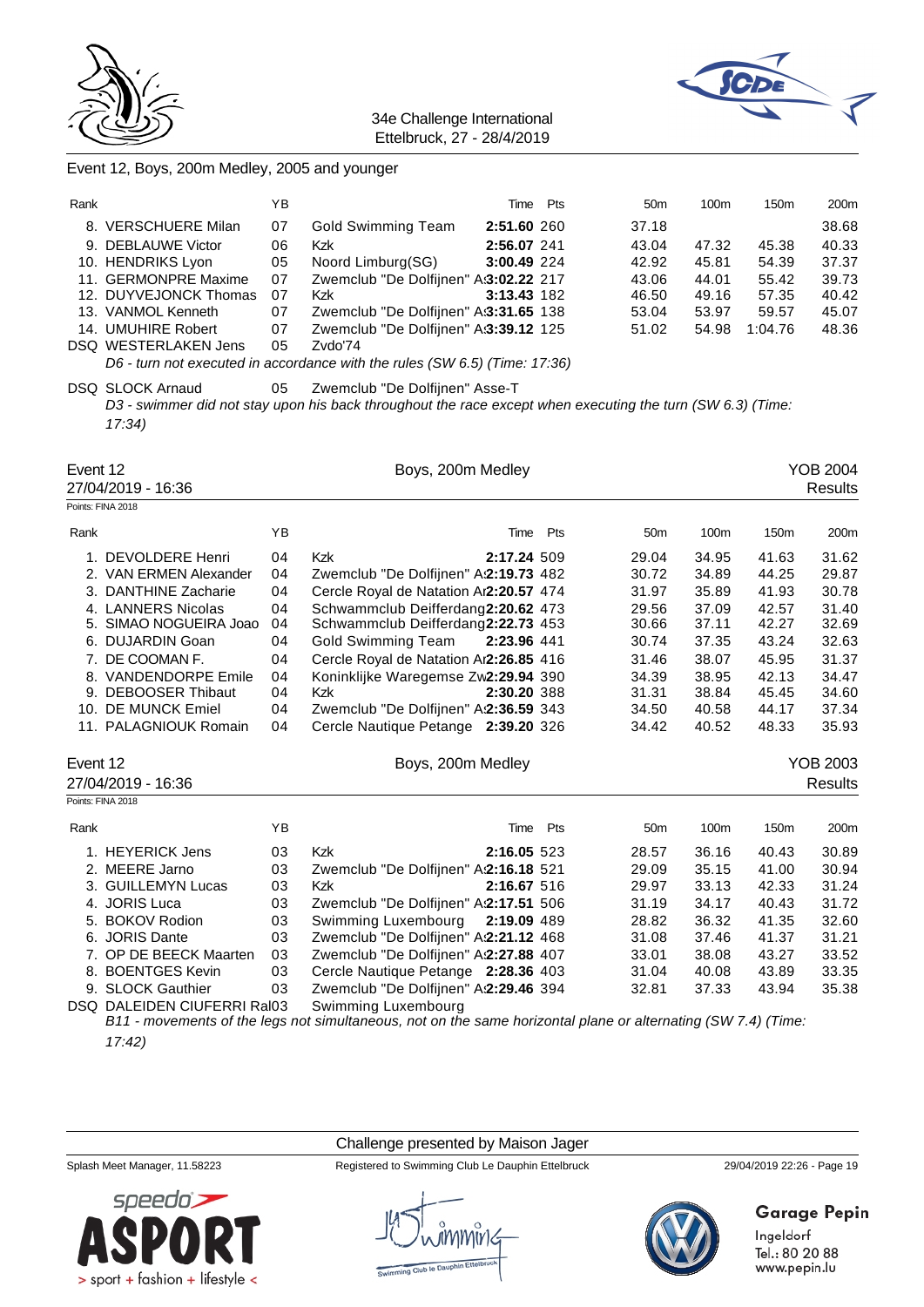

Event 12, Men, 200m Medley

34e Challenge International Ettelbruck, 27 - 28/4/2019



| Event 12 | 27/04/2019 - 16:36          |    | Boys, 200m Medley                                                                                             |             |     |                 |       |       | YOB 2002<br><b>Results</b> |
|----------|-----------------------------|----|---------------------------------------------------------------------------------------------------------------|-------------|-----|-----------------|-------|-------|----------------------------|
|          | Points: FINA 2018           |    |                                                                                                               |             |     |                 |       |       |                            |
| Rank     |                             | YB |                                                                                                               | Time        | Pts | 50 <sub>m</sub> | 100m  | 150m  | 200m                       |
|          | 1. SCHMITZ Jacques          | 02 | Swimming Club Redange 2:11.08 585                                                                             |             |     | 28.18           | 35.32 | 37.81 | 29.77                      |
|          | 2. MESTDAGH Arne            | 02 | <b>Kzk</b>                                                                                                    | 2:14.34 543 |     | 29.77           | 35.50 | 37.08 | 31.99                      |
|          | 3. LANNERS Bob              | 02 | Schwammclub Deifferdang2:23.04 450                                                                            |             |     | 29.88           | 38.67 | 40.64 | 33.85                      |
|          | 4. LESAGE Christophe        | 02 | Swimming Luxembourg                                                                                           | 2:26.01 423 |     | 31.61           | 38.16 | 43.61 | 32.63                      |
|          | 5. DESMET Xaro              | 02 | <b>Kzk</b>                                                                                                    | 2:30.03 390 |     | 32.03           | 37.84 | 46.33 | 33.83                      |
| Event 12 |                             |    | Men, 200m Medley                                                                                              |             |     |                 |       |       | 2001 and older             |
|          | 27/04/2019 - 16:36          |    |                                                                                                               |             |     |                 |       |       | Results                    |
|          | Points: FINA 2018           |    |                                                                                                               |             |     |                 |       |       |                            |
| Rank     |                             | YB |                                                                                                               | Time        | Pts | 50 <sub>m</sub> | 100m  | 150m  | 200m                       |
|          | 1. STACCHIOTTI Raphael      | 92 | Swimming Club Le Dauphir1:59.83 765                                                                           |             |     | 25.93           | 30.55 | 34.79 | 28.56                      |
|          | 2. BRANDENBURGER Pit        | 95 | Schwammclub Deifferdang2:05.95 659                                                                            |             |     | 26.65           | 34.75 | 36.16 | 28.39                      |
|          | 3. VAN DEN BOSSCHE Yanr01   |    | Swimming Luxembourg                                                                                           | 2:12.88 561 |     | 28.58           | 35.48 | 37.46 | 31.36                      |
|          | 4. ROLKO Ricky              | 99 | Swimming Luxembourg                                                                                           | 2:14.49 541 |     | 28.46           | 36.94 | 37.31 | 31.78                      |
|          | 5. DEWULF Tjorven           | 98 | Kzk                                                                                                           | 2:16.57 517 |     | 28.08           | 34.62 | 43.47 | 30.40                      |
|          | 6. SAMYN Jonas              | 00 | <b>Kzk</b>                                                                                                    | 2:16.97 512 |     | 30.22           | 35.91 | 39.66 | 31.18                      |
|          | 7. DELBECQUE Tore           | 00 | Gold Swimming Team                                                                                            | 2:19.15 489 |     | 31.65           | 37.42 | 38.06 | 32.02                      |
|          | 8. GRAF Alex                | 99 | Schwammclub Deifferdang2:20.51 474                                                                            |             |     | 31.55           | 36.28 | 40.63 | 32.05                      |
|          | 9. HEYERICK Axel            | 00 | <b>Kzk</b>                                                                                                    | 2:23.60 444 |     | 30.46           | 37.79 | 42.70 | 32.65                      |
|          | 10. MEULEMANS Thijs         | 01 | <b>Kzk</b>                                                                                                    | 2:29.36 395 |     | 30.60           | 39.70 | 44.59 | 34.47                      |
|          | <b>DSQ WESTERLAKEN Sven</b> | 99 | Zvdo'74                                                                                                       |             |     |                 |       |       |                            |
|          |                             |    | B11 - movements of the leas not simultaneous, not on the same horizontal plane or alternating (SW 7.4) (Time: |             |     |                 |       |       |                            |

*B11 - movements of the legs not simultaneous, not on the same horizontal plane or alternating (SW 7.4) (Time: 17:50)*

| Event 13          | 27/04/2019 - 17:11                                                           |               |                    |                        | Mixed, 4 x 50m Medley                                                      |          |                               | <b>Results Prelim</b>   | Oper |
|-------------------|------------------------------------------------------------------------------|---------------|--------------------|------------------------|----------------------------------------------------------------------------|----------|-------------------------------|-------------------------|------|
| Points: FINA 2018 |                                                                              |               |                    |                        |                                                                            |          |                               |                         |      |
| Rank              |                                                                              |               |                    |                        |                                                                            |          | Time                          | Pts                     |      |
| $1_{-}$           | Kzk 1<br><b>GUILLEMYN Lucas</b><br><b>VANDENDORPE Florence</b>               | 03<br>02      | $+0.62$<br>$+0.62$ | Kzk<br>27.86<br>33.70  | <b>DEWULF Gillian</b><br><b>REMMERY Anice</b>                              | 96<br>02 | 1:54.01<br>$+0.25$<br>$+0.24$ | 619 Q<br>25.12<br>27.33 |      |
| 2.                | Swimming Luxembourg 1<br>RICCI Giorgia Michela<br><b>ROLKO Ricky</b>         | 02<br>99      | $+0.62$<br>$+0.22$ | 31.04<br>30.25         | Swimming Luxembourg<br>DALEIDEN CIUFERRI Ralph<br><b>RICCI Nicole</b>      | 03<br>04 | 1:54.49<br>$+0.36$<br>$+0.53$ | 611 Q<br>26.27<br>26.93 |      |
| 3.                | Swimming Club Le Dauphin Ett 1<br>STACCHIOTTI Raphael<br><b>ALBERS Neele</b> | 92<br>05      | $+0.51$<br>$+0.18$ | 25.53<br>34.70         | Swimming Club Le Dauphin Ett<br><b>BECKERS Felix</b><br><b>FABER Maiti</b> | 01<br>01 | 1:54.88<br>$+0.23$<br>$+0.33$ | 605 Q<br>27.09<br>27.56 |      |
| 4.                | Gold Swimming Team 1<br><b>HERMAN Lara</b><br><b>DELBECQUE Tore</b>          | $00 \,$<br>00 | $+0.64$<br>$+0.23$ | 31.19<br>30.26         | <b>Gold Swimming Team</b><br><b>DENEIR Silken</b><br><b>HIMPE Jannes</b>   | 99<br>98 | 1:56.31<br>$+0.53$<br>$+0.43$ | 583 Q<br>30.56<br>24.30 |      |
|                   | 5. Uzkz 1<br><b>SPINCEMAILLE Laura</b><br><b>BREDA Simon</b>                 | 00<br>91      | $+0.64$<br>$+0.44$ | Uzkz<br>33.10<br>29.79 | <b>MAHIEU Hannah</b><br><b>BRAEKEVELD Tibo</b>                             | 02<br>01 | 1:57.22<br>$+0.52$<br>$+0.47$ | 569 Q<br>30.05<br>24.28 |      |

#### Challenge presented by Maison Jager



Splash Meet Manager, 11.58223 Registered to Swimming Club Le Dauphin Ettelbruck 29/04/2019 22:26 - Page 20





**Garage Pepin** Ingeldorf Tel.: 80 20 88

www.pepin.lu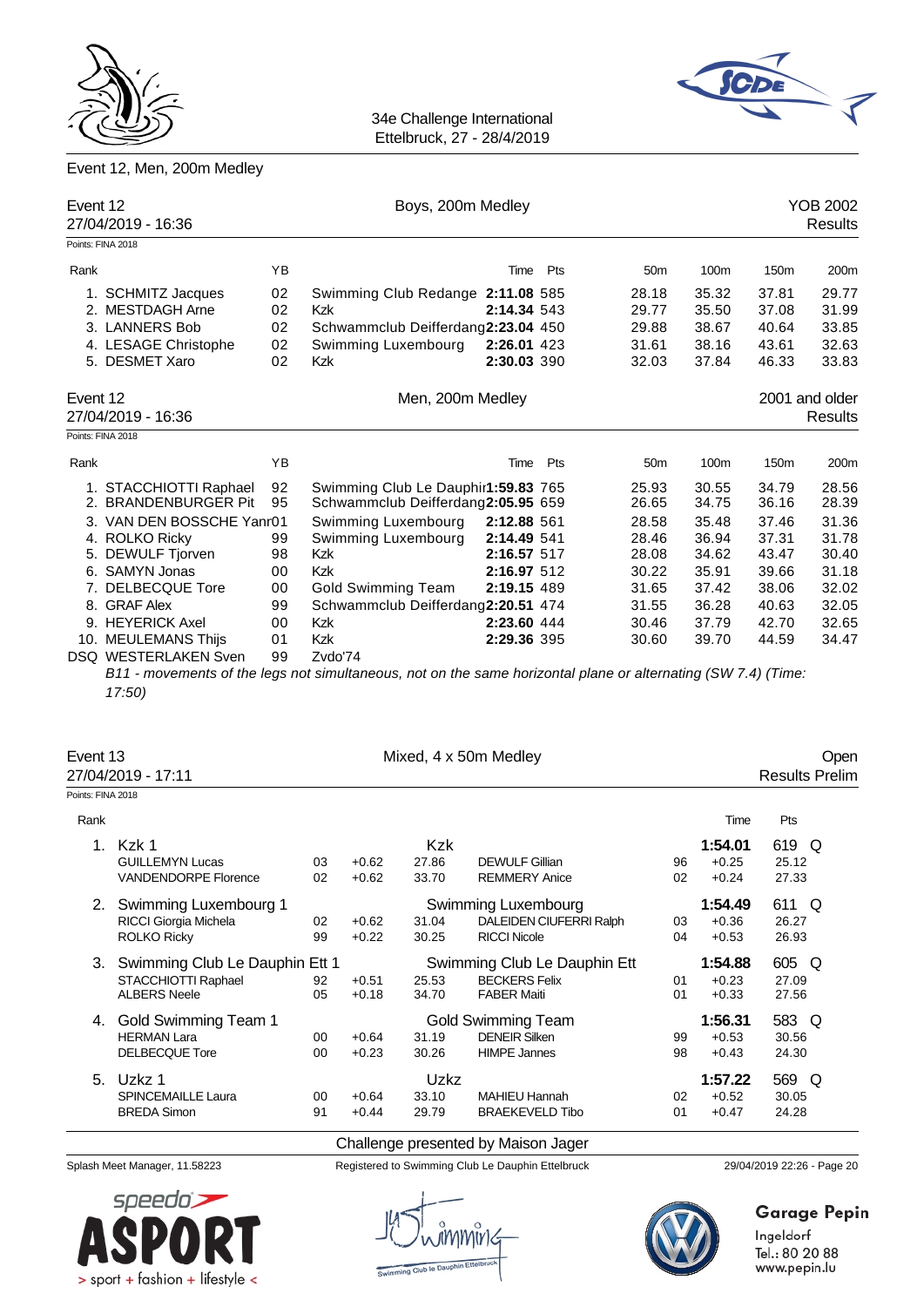



## Event 13, Mixed, 4 x 50m Medley, Prelim, Open

| Rank           |                                  |    |         |         |                                |        | Time    | Pts   |
|----------------|----------------------------------|----|---------|---------|--------------------------------|--------|---------|-------|
| 6.             | Swimming Luxembourg 2            |    |         |         | Swimming Luxembourg            |        | 1:57.85 | 560 R |
|                | <b>BANKY Jacqueline</b>          | 96 | $+0.62$ | 29.47   | <b>LESAGE Christophe</b>       | 02     | $+0.31$ | 28.57 |
|                | <b>BANKY Jordan</b>              | 01 | $+0.55$ | 32.67   | <b>HAMEN SAIEG Yael</b>        | 01     | $+0.17$ | 27.14 |
| 7 <sub>1</sub> | Zb <sub>1</sub>                  |    |         | Zb      |                                |        | 1:59.83 | 533 R |
|                | <b>DEFEVER Tine</b>              | 02 | $+0.63$ | 33.36   | <b>VERSTRAETE Jaron</b>        | 01     | $+0.46$ | 27.43 |
|                | <b>DEMEYER Amandine</b>          | 03 | $+0.16$ | 34.33   | <b>COBBAERT Felix</b>          | 01     | $+0.27$ | 24.71 |
| 8.             | Zvdo'74 1                        |    |         | Zvdo'74 |                                |        | 2:00.68 | 522 R |
|                | <b>WESTERLAKEN Sven</b>          | 99 | $+0.65$ | 29.52   | <b>VELTHUIS Petri</b>          | 93     | $+0.37$ | 29.24 |
|                | <b>HOEGEE Robina</b>             | 92 | $+0.45$ | 36.92   | VAN MUYDEN Bastiaan            | 96     | $+0.33$ | 25.00 |
| 9.             | Zwemclub "De Dolfijnen" Asse-T 1 |    |         |         | Zwemclub "De Dolfijnen" Asse-T |        | 2:00.80 | 520 R |
|                | <b>JORIS Luca</b>                | 03 | $+0.67$ | 29.21   | MEERE Jamo                     | 03     | $+0.39$ | 27.70 |
|                | <b>BORREMANS Lotte</b>           | 03 | $+0.47$ | 35.82   | <b>SNEPPE Diede</b>            | 03     | $+0.31$ | 28.07 |
| 10.            | Cercle Royal de Natation Arlon 1 |    |         |         | Cercle Royal de Natation Arlon |        | 2:01.13 | 516 R |
|                | <b>CHINA Lucile</b>              | 03 | $+0.76$ | 32.75   | DAZY Max                       | $00\,$ | $+0.27$ | 27.41 |
|                | <b>COLLINET Germain</b>          | 00 | $+0.50$ | 31.96   | <b>BORDONARO Madeleine</b>     | 06     | $+0.53$ | 29.01 |
| 11.            | Swimming Club Le Dauphin Ett 2   |    |         |         | Swimming Club Le Dauphin Ett   |        | 2:01.52 | 511   |
|                | <b>FABER Pol</b>                 | 03 | $+0.62$ | 29.22   | <b>REDING Alyssa</b>           | 04     | $+0.57$ | 31.44 |
|                | <b>MORIS Cedric</b>              | 98 | $+0.38$ | 30.65   | <b>HOLLERICH Anne</b>          | 01     | $+0.51$ | 30.21 |
| 12.            | Zvdo'742                         |    |         | Zvdo'74 |                                |        | 2:06.07 | 457   |
|                | <b>OPPENHUIZEN Yulian</b>        | 00 | $+0.62$ | 29.55   | <b>CRIELAARD Wim</b>           | 92     | $+0.29$ | 29.53 |
|                | <b>VAN GIESSEN Lisanne</b>       | 99 | $+0.57$ | 37.12   | <b>DEN DEKKER Renske</b>       | 97     | $+0.48$ | 29.87 |
| 13.            | Zvdo'743                         |    |         | Zvdo'74 |                                |        | 2:22.52 | 316   |
|                | <b>VAN DER MOOREN Mitchell</b>   | 02 | $+0.66$ |         | DE FIJTER Bart                 | 04     |         |       |
|                | <b>DEN DEKKER Tessa</b>          | 00 |         |         | <b>BESSELINK Danine</b>        | 02     | $+0.53$ | 30.95 |

Challenge presented by Maison Jager



Splash Meet Manager, 11.58223 Registered to Swimming Club Le Dauphin Ettelbruck 29/04/2019 22:26 - Page 21



# **Garage Pepin**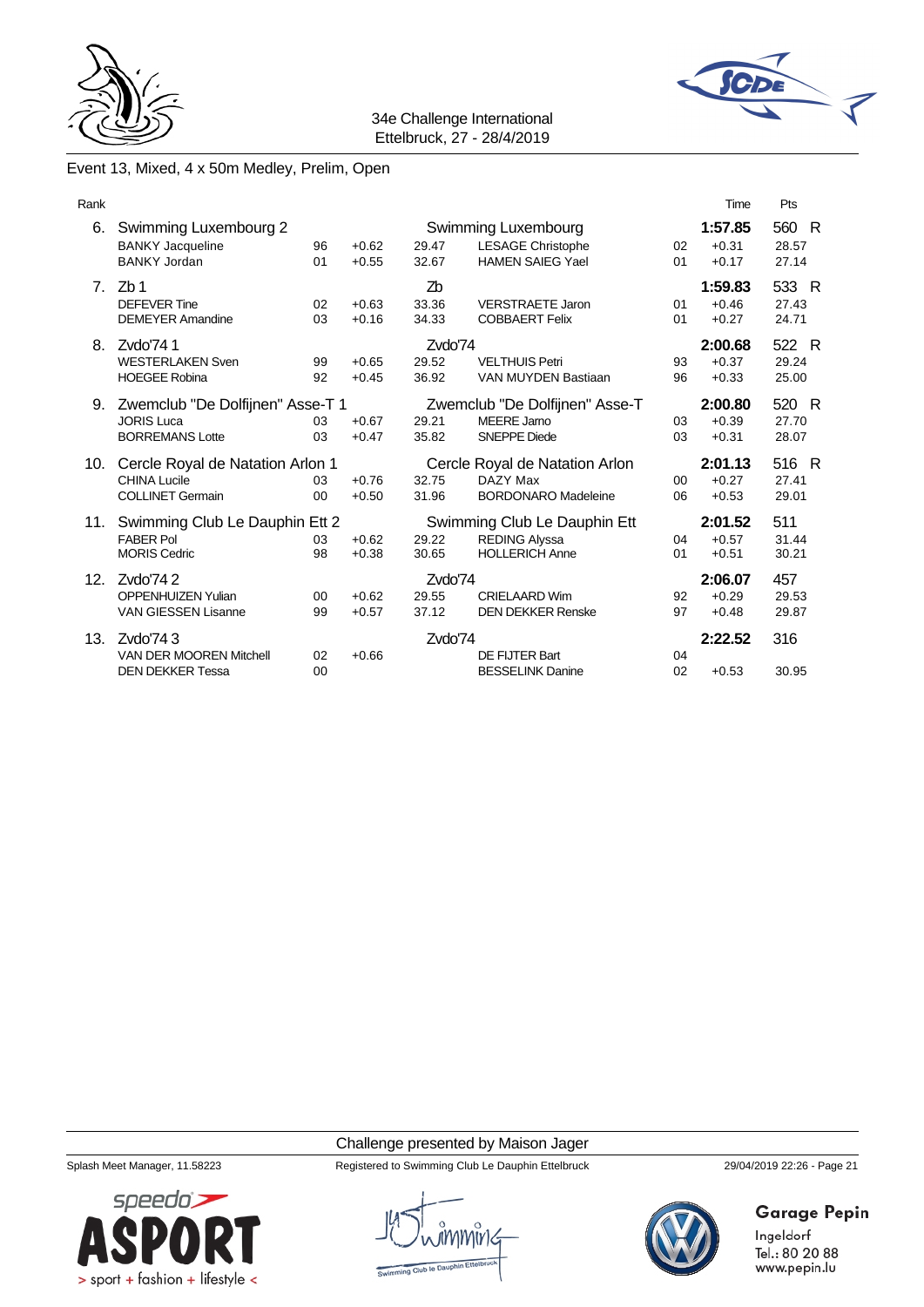



| Event 14<br>28/04/2019 - 9:00<br>Points: FINA 2018 |    |              | Girls, 100m Freestyle<br>D'fair Mëllech |         |            | 2005 and younger | <b>Results Prelim</b> |
|----------------------------------------------------|----|--------------|-----------------------------------------|---------|------------|------------------|-----------------------|
|                                                    |    |              |                                         |         |            |                  |                       |
| Rank                                               | YB |              |                                         | Time    | <b>Pts</b> | 50 <sub>m</sub>  | 100m                  |
| VANDENBERGHE Hannah                                | 05 | <b>Iswim</b> |                                         | 1:02.03 | 531 Q      | 30.16            | 31.87                 |
| VERHELLE Maegen                                    | 05 | Kzk          |                                         | 1:03.10 | 505 Q      | 30.68            | 32.42                 |

| 2.  | <b>VERHELLE Maegen</b>                     | 05       | Kzk                                                          | 1:03.10            | 505 Q      | 30.68          | 32.42          |
|-----|--------------------------------------------|----------|--------------------------------------------------------------|--------------------|------------|----------------|----------------|
| 3.  | <b>DEBROUWER Sarah</b>                     | 05       | Iswim                                                        | 1:03.12            | 504 Q      | 30.58          | 32.54          |
| 4.  | <b>BORDONARO Madeleine</b>                 | 06       | Cercle Royal de Natation Arlon                               | 1:03.89            | 486 Q      | 30.78          | 33.11          |
| 5.  | <b>VANMEENEN Laura</b>                     | 05       | Iswim                                                        | 1:04.38            | 475 Q      | 31.18          | 33.20          |
| 6.  | <b>DEKERF Hanne</b>                        | 06       | Zwemclub "De Dolfijnen" Asse-T                               | 1:04.49            | 473 R      | 30.80          | 33.69          |
| 7.  | <b>OOSTERLYNCK Anais</b>                   | 06       | <b>Gold Swimming Team</b>                                    | 1:04.98            | 462 R      | 30.97          | 34.01          |
| 8.  | <b>ALBERS Neele</b>                        | 05       | Swimming Club Le Dauphin Ett                                 | 1:05.01            | 461 R      | 31.46          | 33.55          |
| 9.  | <b>DUJARDIN Faye</b>                       | 06       | <b>Gold Swimming Team</b>                                    | 1:05.33            | 455 R      | 30.97          | 34.36          |
| 10. | <b>COKELAERE Marit</b>                     | 06       | Kzk                                                          | 1:06.44            | 432 R      | 31.74          | 34.70          |
| 11. | <b>REINESCH Leeloo</b>                     | 07       | Schwammclub Monnerech                                        | 1:06.61            | 429        | 32.20          | 34.41          |
| 12. | <b>GIJSENS Cato</b>                        | 05       | Zwemclub "De Dolfijnen" Asse-T                               | 1:06.65            | 428        | 31.54          | 35.11          |
|     | 13. PHILIPPART Lina                        | 07       | Schwammclub Monnerech                                        | 1:06.84            | 424        | 32.05          | 34.79          |
|     | 14. CHRISTIAENS Annabel                    | 06       | Kzk                                                          | 1:06.85            | 424        | 32.94          | 33.91          |
|     | 15. KETTENMEYER Yin                        | 06       | Swimming Club Le Dauphin Ett                                 | 1:06.99            | 422        | 32.32          | 34.67          |
|     | 16. CAILLIAU Pauline                       | 05       | Zb                                                           | 1:07.28            | 416        | 32.52          | 34.76          |
|     | 17. KAMPHUIS Jet                           | 06       | Zvdo'74                                                      | 1:08.09            | 401        | 32.96          | 35.13          |
| 18. | <b>ROGIERS</b> Ine                         | 05       | Zwemclub "De Dolfijnen" Asse-T                               | 1:08.11            | 401        | 33.00          | 35.11          |
|     | 19. CORREIA Eva                            | 05       | Cercle de Natation Diekirch                                  | 1:08.37            | 397        | 32.65          | 35.72          |
|     | 20. VANDROMME Lore                         | 06       | Kzk                                                          | 1:08.96            | 386        | 33.33          | 35.63          |
| 21. | <b>OVAERE Luna</b>                         | 06       | Gold Swimming Team                                           | 1:09.13            | 384        | 33.19          | 35.94          |
|     | 22.    PETESCH Lea                         | 07       | Schwammclub Monnerech                                        | 1:09.23            | 382        | 32.96          | 36.27          |
|     | 23. LIBBRECHT Emma                         | 06       | Kzk                                                          | 1:09.46            | 378        | 33.16          | 36.30          |
|     | 24. BLESES Joyce                           | 08       | Swimming Club Le Dauphin Ett                                 | 1:09.47            | 378        | 33.21          | 36.26          |
|     | 25. KIDD Francesca                         | 06       | Swimming Luxembourg                                          | 1:09.83            | 372        | 32.84          | 36.99          |
|     | 26. BERNARD Camille                        | 05       | Cercle Royal de Natation Arlon                               | 1:09.86            | 372        | 33.71          | 36.15          |
| 27. | <b>BOKOVA Marta</b>                        | 06       | Swimming Luxembourg                                          | 1:10.11            | 368        | 33.80          | 36.31          |
| 28. | <b>PARMENTIER Marie-Julie</b>              | 06       | Kzk                                                          | 1:10.55            | 361        | 34.14          | 36.41          |
|     | 29. THILL Gina                             | 07       | Schwammclub Monnerech                                        | 1:10.88            | 356        | 34.03          | 36.85          |
| 30. | NAERT Zoe                                  | 08       | <b>Gold Swimming Team</b>                                    | 1:10.93            | 355        | 34.04          | 36.89          |
| 31. | <b>VANSTEENKISTE Lona</b>                  | 08       | <b>Gold Swimming Team</b>                                    | 1:11.09            | 353        | 34.40          | 36.69          |
|     | 32. VANDEN BERGHE Auke                     | 05       | Zb                                                           | 1:11.90            | 341        | 34.47          | 37.43          |
|     | 33. VERGELS Noor                           | 06       | Zwemclub "De Dolfijnen" Asse-T                               | 1:12.43            | 333        | 34.71          | 37.72          |
|     | 34. KANT Julia                             | 06       | Zvdo'74                                                      | 1:13.03            | 325        | 35.74          | 37.29          |
| 35. | VAN LITH Sanne                             | 06       | Zvdo'74                                                      | 1:13.79            | 315        | 35.53          | 38.26          |
| 36. | NTAGANDA Sophie                            | 07       | Swimming Luxembourg                                          | 1:13.81            | 315        | 35.64          | 38.17          |
| 37. | <b>PAPPYN Ella</b>                         | 08       | Kzk                                                          | 1:13.98            | 313        | 35.83          | 38.15          |
| 38. | JANSSENS Jelena                            | 05       | Zwemclub "De Dolfijnen" Asse-T                               | 1:14.27            | 309        | 36.20          | 38.07          |
| 39. | DE GRAAF Hanna                             | 06       | Zvdo'74                                                      | 1:14.46            | 307        | 35.65          | 38.81          |
| 40. | <b>KLAASSEN Myla</b>                       | 09       | Noord Limburg(SG)                                            | 1:18.82            | 259        | 38.85          | 39.97          |
|     | 41. VANMOL Phoebe                          | 06       | Zwemclub "De Dolfijnen" Asse-T                               | 1:19.49            | 252        | 39.59          | 39.90          |
|     | 42. EECKHOUT Hanne<br>43. BEUSELINCK Marit | 05<br>05 | Zwemclub "De Dolfijnen" Asse-T<br>Zb                         | 1:20.40<br>1:22.41 | 244<br>226 | 39.70<br>38.50 | 40.70<br>43.91 |
|     |                                            |          |                                                              |                    | 214        |                | 45.76          |
| 44. | <b>ALBERS Emely</b>                        | 08       | Swimming Club Le Dauphin Ett                                 | 1:23.99            |            | 38.23          |                |
| 45. | <b>STRASSER Amelie</b>                     | 08<br>07 | Swimming Club Le Dauphin Ett<br>Cercle de Natation Dudelange | 1:27.27            | 190        | 39.04          | 48.23          |
|     | DSQ LINDMARK MELO Maia                     |          |                                                              |                    |            |                |                |

*G2 - Starting before the starting signal (SW 4.4) (Time: 9:15)*

Challenge presented by Maison Jager

Splash Meet Manager, 11.58223 Registered to Swimming Club Le Dauphin Ettelbruck 29/04/2019 22:26 - Page 22



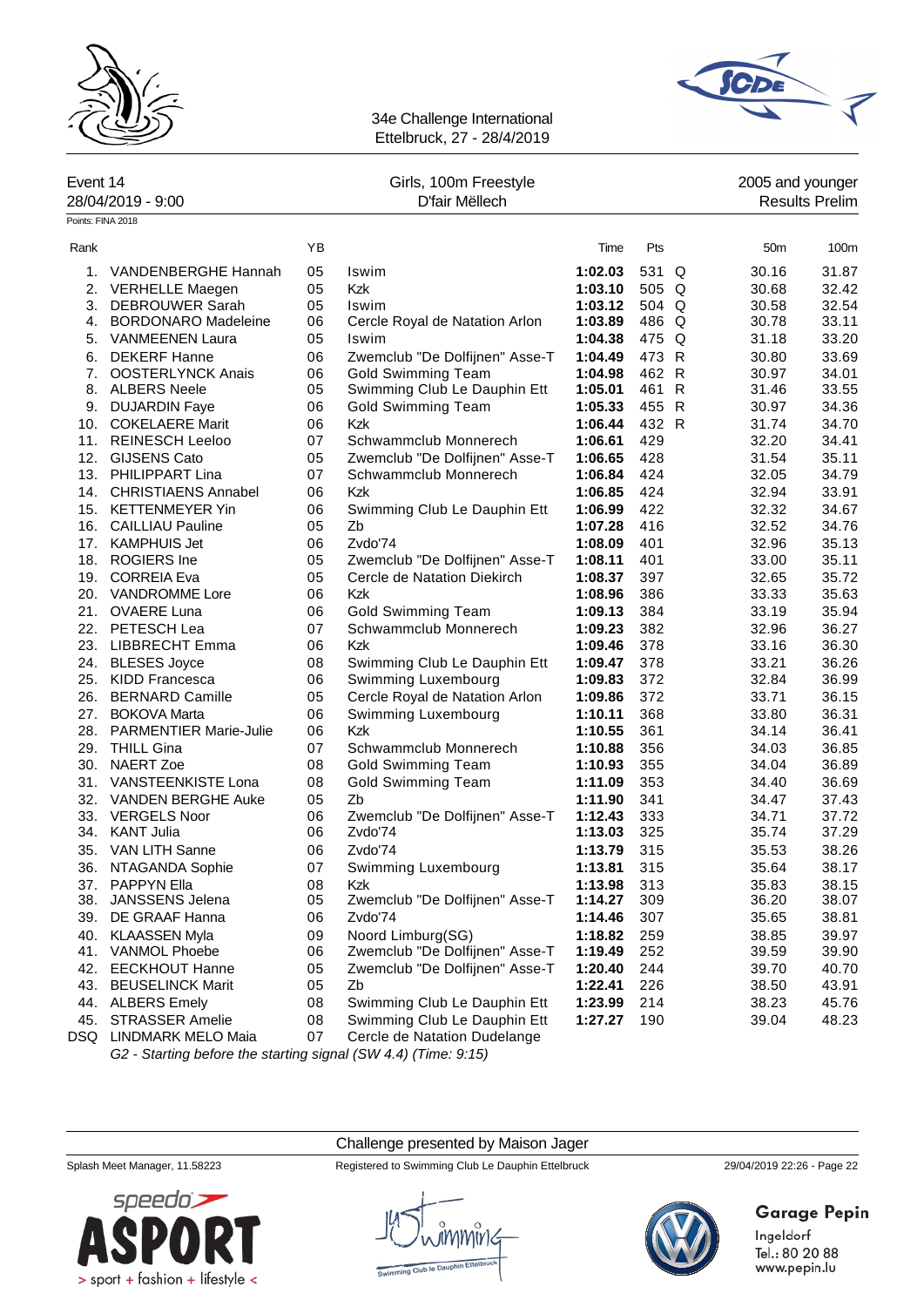

# Event 14, Women, 100m Freestyle, Prelim

|          | Event 14<br>28/04/2019 - 9:00<br>Points: FINA 2018 |    | Girls, 100m Freestyle<br>D'fair Mëllech |         |       |   |                 | <b>YOB 2004</b><br><b>Results Prelim</b> |
|----------|----------------------------------------------------|----|-----------------------------------------|---------|-------|---|-----------------|------------------------------------------|
|          |                                                    |    |                                         |         |       |   |                 |                                          |
| Rank     |                                                    | YB |                                         | Time    | Pts   |   | 50 <sub>m</sub> | 100m                                     |
| $1_{-}$  | <b>RICCI Nicole</b>                                | 04 | Swimming Luxembourg                     | 58.54   | 632 Q |   | 28.42           | 30.12                                    |
| 2.       | DEKERVEL Emma                                      | 04 | Iswim                                   | 1:01.03 | 558   | Q | 29.53           | 31.50                                    |
| 3.       | <b>TRUYE Alexine</b>                               | 04 | <b>Gold Swimming Team</b>               | 1:02.35 | 523 Q |   | 29.91           | 32.44                                    |
|          | 4. HAAG Nora                                       | 04 | Swimming Club Redange                   | 1:05.56 | 450 Q |   | 31.10           | 34.46                                    |
| 5.       | DE CRAEN Imke                                      | 04 | Zwemclub "De Dolfijnen" Asse-T          | 1:06.99 | 422 Q |   | 31.64           | 35.35                                    |
|          | 6. CHRISTIAENS Marloes                             | 04 | Kzk                                     | 1:07.59 | 410 R |   | 32.92           | 34.67                                    |
|          | 7. KANT Britte                                     | 04 | Zvdo'74                                 | 1:18.45 | 262 R |   | 36.59           | 41.86                                    |
| Event 14 |                                                    |    | Girls, 100m Freestyle                   |         |       |   |                 | <b>YOB 2003</b>                          |
|          | 28/04/2019 - 9:00                                  |    | D'fair Mëllech                          |         |       |   |                 | <b>Results Prelim</b>                    |
|          | Points: FINA 2018                                  |    |                                         |         |       |   |                 |                                          |
| Rank     |                                                    | YB |                                         | Time    | Pts   |   | 50 <sub>m</sub> | 100m                                     |
| 1.       | VAN BRABANDT Zita                                  | 03 | Iswim                                   | 57.96   | 651   | Q | 27.90           | 30.06                                    |
| 2.       | <b>CHINA Lucile</b>                                | 03 | Cercle Royal de Natation Arlon          | 1:01.93 | 534 Q |   | 29.98           | 31.95                                    |
|          | 3. DEMEYER Amandine                                | 03 | Zb                                      | 1:02.31 | 524 Q |   | 29.83           | 32.48                                    |
| 4.       | <b>SNEPPE Diede</b>                                | 03 | Zwemclub "De Dolfijnen" Asse-T          | 1:03.10 | 505 Q |   | 29.83           | 33.27                                    |
| 5.       | <b>SPINCEMAILLE Luna</b>                           | 03 | Uzkz                                    | 1:04.25 | 478 Q |   | 30.84           | 33.41                                    |
| 6.       | VAN MULDER Katinka                                 | 03 | Zwemclub "De Dolfijnen" Asse-T          | 1:05.92 | 442 R |   | 32.04           | 33.88                                    |
| 7.       | <b>SLAJS Emilie</b>                                | 03 | Cercle Royal de Natation Arlon          | 1:05.96 | 442 R |   | 31.99           | 33.97                                    |
|          | 8. PEDROSA ANTONIO Monica                          | 03 | Cercle de Natation Diekirch             | 1:08.22 | 399 R |   | 32.48           | 35.74                                    |
| 9.       | DE JONG Quinty                                     | 03 | Zvdo'74                                 | 1:13.43 | 320 R |   | 35.11           | 38.32                                    |
|          | 10. DUBOS Flavie                                   | 03 | Cercle de Natation Diekirch             | 1:24.86 | 207 R |   | 40.73           | 44.13                                    |
|          | 11. HENDRIKS Joella                                | 03 | Noord Limburg(SG)                       | 1:30.05 | 173   |   | 42.98           | 47.07                                    |
| Event 14 |                                                    |    | Women, 100m Freestyle                   |         |       |   |                 | <b>YOB 2002</b>                          |
|          | 28/04/2019 - 9:00                                  |    | D'fair Mëllech                          |         |       |   |                 | <b>Results Prelim</b>                    |
|          | Points: FINA 2018                                  |    |                                         |         |       |   |                 |                                          |
| Rank     |                                                    | YB |                                         | Time    | Pts   |   | 50 <sub>m</sub> | 100m                                     |
| 1.       | <b>VANDENDORPE Florence</b>                        | 02 | <b>Kzk</b>                              | 58.20   | 643 Q |   | 28.51           | 29.69                                    |
| 2.       | RICCI Giorgia Michela                              | 02 | Swimming Luxembourg                     | 58.44   | 635   | Q | 28.18           | 30.26                                    |
| 3.       | <b>REMMERY Anice</b>                               | 02 | <b>Kzk</b>                              | 59.93   | 589 Q |   | 29.14           | 30.79                                    |
| 4.       | MAHIEU Hannah                                      | 02 | Uzkz                                    | 1:00.26 | 579 Q |   | 29.46           | 30.80                                    |
| 5.       | <b>DESCAMPS Axelle</b>                             | 02 | Kzk                                     | 1:03.98 | 484 Q |   | 30.96           | 33.02                                    |
| 6.       | <b>DEFEVER Tine</b>                                | 02 | Zb                                      | 1:04.47 | 473 R |   | 30.93           | 33.54                                    |
| 7.       | <b>COIMBRA Alice</b>                               | 02 | Swimming Luxembourg                     | 1:05.31 | 455 R |   | 31.47           | 33.84                                    |
| 8.       | <b>TRIOEN Joke</b>                                 | 02 | Zwemclub "De Dolfijnen" Asse-T          | 1:06.70 | 427   | R | 32.28           | 34.42                                    |
| 9.       | <b>WESTERLAKEN Marit</b>                           | 02 | Zvdo'74                                 | 1:10.70 | 359 R |   | 33.33           | 37.37                                    |
|          | WDR BESSELINK Danine                               | 02 | Zvdo'74                                 |         |       |   |                 |                                          |

Challenge presented by Maison Jager



Splash Meet Manager, 11.58223 Registered to Swimming Club Le Dauphin Ettelbruck 29/04/2019 22:26 - Page 23



# **Garage Pepin**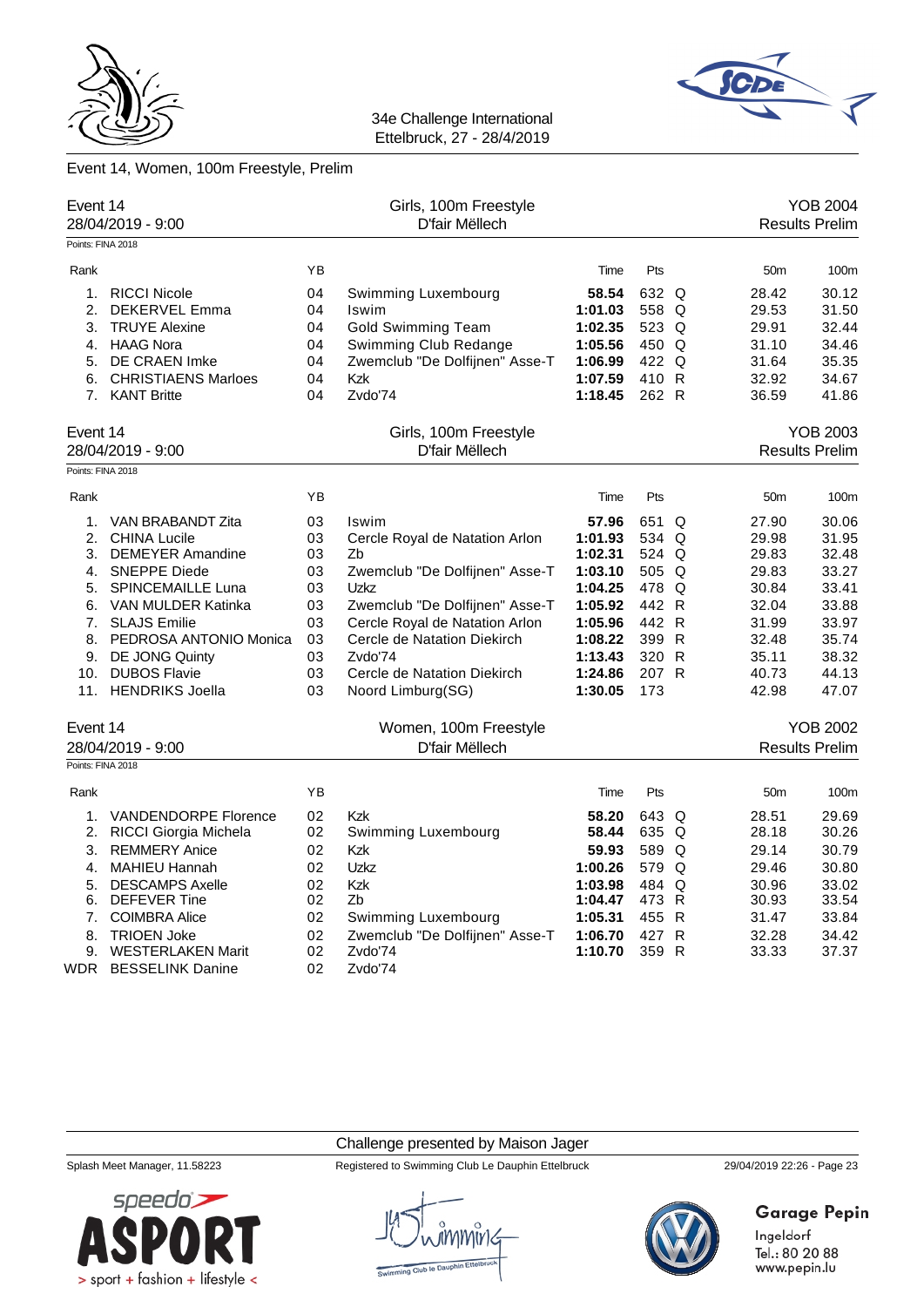

# Event 14, Women, 100m Freestyle, Prelim

| Event 14<br>28/04/2019 - 9:00 |                           |    | Women, 100m Freestyle<br>D'fair Mëllech |         |       |  | 2001 and older<br><b>Results Prelim</b> |       |  |
|-------------------------------|---------------------------|----|-----------------------------------------|---------|-------|--|-----------------------------------------|-------|--|
| Points: FINA 2018             |                           |    |                                         |         |       |  |                                         |       |  |
| Rank                          |                           | YB |                                         | Time    | Pts   |  | 50 <sub>m</sub>                         | 100m  |  |
| 1.                            | <b>BANKY Jacqueline</b>   | 96 | Swimming Luxembourg                     | 57.95   | 652 Q |  | 27.64                                   | 30.31 |  |
| 2.                            | <b>MATTENS Edith</b>      | 97 | <b>Kzk</b>                              | 59.26   | 609 Q |  | 28.79                                   | 30.47 |  |
| 3.                            | <b>DECOCK Maaike</b>      | 00 | <b>Kzk</b>                              | 59.80   | 593 Q |  | 28.92                                   | 30.88 |  |
| 4.                            | <b>VELTHUIS Petri</b>     | 93 | Zvdo'74                                 | 59.87   | 591 Q |  | 29.03                                   | 30.84 |  |
| 5.                            | <b>FABER Maiti</b>        | 01 | Swimming Club Le Dauphin Ett            | 59.89   | 590 Q |  | 29.02                                   | 30.87 |  |
| 6.                            | <b>HAMEN SAIEG Yael</b>   | 01 | Swimming Luxembourg                     | 1:00.17 | 582 R |  | 29.15                                   | 31.02 |  |
| 7.                            | <b>HERMAN Lara</b>        | 00 | <b>Gold Swimming Team</b>               | 1:00.43 | 574 R |  | 28.97                                   | 31.46 |  |
| 8.                            | <b>BLACK Rachael</b>      | 01 | Cercle de Natation Dudelange            | 1:02.08 | 530 R |  | 29.58                                   | 32.50 |  |
| 9.                            | <b>HOEGEE Robina</b>      | 92 | Zvdo'74                                 | 1:02.64 | 516 R |  | 29.85                                   | 32.79 |  |
| 10.                           | <b>DEN DEKKER Renske</b>  | 97 | Zvdo'74                                 | 1:04.91 | 463 R |  | 31.07                                   | 33.84 |  |
| 11.                           | <b>HOLLERICH Anne</b>     | 01 | Swimming Club Le Dauphin Ett            | 1:06.38 | 433   |  | 31.72                                   | 34.66 |  |
| 12.                           | <b>DEN DEKKER Tessa</b>   | 00 | Zvdo'74                                 | 1:08.08 | 402   |  | 32.49                                   | 35.59 |  |
| WDR                           | <b>BRAVACCINI Sabrina</b> | 95 | Swimming Luxembourg                     |         |       |  |                                         |       |  |
| Fvant 15                      |                           |    | Roys, 100m Freestyle                    |         |       |  | 2005 and vounger                        |       |  |

|                   | EVUIL 19                     |    | DUYS, TUUTTI FIEESLYIE                 |         | zuub anu yuungen |              |                 |                       |
|-------------------|------------------------------|----|----------------------------------------|---------|------------------|--------------|-----------------|-----------------------|
|                   | 28/04/2019 - 9:30            |    | D'fair Mëllech                         |         |                  |              |                 | <b>Results Prelim</b> |
| Points: FINA 2018 |                              |    |                                        |         |                  |              |                 |                       |
| Rank              |                              | YB |                                        | Time    | Pts              |              | 50 <sub>m</sub> | 100m                  |
| 1.                | <b>SCHOTTE Edward</b>        | 05 | Iswim                                  | 56.13   | 513 Q            |              | 27.07           | 29.06                 |
| 2.                | <b>VANDAMME Thijs</b>        | 05 | <b>Gold Swimming Team</b>              | 58.75   | 447 Q            |              | 27.99           | 30.76                 |
| 3.                | POLLET Rohan                 | 05 | Zwemclub "De Dolfijnen" Asse-T         | 58.95   | 443 Q            |              | 27.75           | 31.20                 |
| 4.                | <b>DEHAUDT Fernando</b>      | 05 | <b>Gold Swimming Team</b>              | 59.31   | 435 Q            |              | 28.44           | 30.87                 |
| 5.                | <b>VANALME Tristan</b>       | 05 | Koninklijke Waregemse Zwemclub 1:00.05 |         | 419 Q            |              | 28.96           | 31.09                 |
| 6.                | <b>VERBRUGGE Lucas</b>       | 05 | <b>Kzk</b>                             | 1:00.65 | 406 R            |              | 29.46           | 31.19                 |
| 7.                | <b>VANHAVERBEKE Thibault</b> | 05 | <b>Gold Swimming Team</b>              | 1:00.73 | 405 R            |              | 29.34           | 31.39                 |
| 8.                | <b>PEYTCHEV Viktor</b>       | 05 | Zwemclub "De Dolfijnen" Asse-T         | 1:03.14 | 360 R            |              | 29.24           | 33.90                 |
| 9.                | <b>WEYRICH Mike</b>          | 05 | Swimming Club Le Dauphin Ett           | 1:03.39 | 356              | $\mathsf{R}$ | 30.33           | 33.06                 |
| 10.               | VARANO Agostino              | 05 | Zwemclub "De Dolfijnen" Asse-T         | 1:03.45 | 355 R            |              | 29.91           | 33.54                 |
| 11.               | <b>KIRCH Paul</b>            | 05 | Cercle de Natation Dudelange           | 1:04.09 | 344              |              | 30.32           | 33.77                 |
| 12.               | <b>AELVOET Willem</b>        | 05 | Kzk                                    | 1:04.13 | 344              |              | 31.63           | 32.50                 |
| 13.               | <b>VANDE MOORTEL Kasper</b>  | 05 | Zb                                     | 1:04.56 | 337              |              | 30.51           | 34.05                 |
| 14.               | NTAGANDA Alexis              | 05 | Swimming Luxembourg                    | 1:04.77 | 334              |              | 30.51           | 34.26                 |
| 15.               | <b>CALMES Nicolas</b>        | 06 | Schwammclub Monnerech                  | 1:04.88 | 332              |              | 30.77           | 34.11                 |
| 16.               | NAFFOUTI Nael                | 05 | Cercle de Natation Wiltz               | 1:04.94 | 331              |              | 30.81           | 34.13                 |
| 17.               | <b>BOURGUIGNON Benjamin</b>  | 05 | Swimming Club Le Dauphin Ett           | 1:05.86 | 317              |              | 31.57           | 34.29                 |
| 18.               | VAN LIESHOUT Gabriel         | 05 | Zvdo'74                                | 1:06.52 | 308              |              | 31.69           | 34.83                 |
| 19.               | <b>TRESSEL Yannis</b>        | 05 | Swimming Club Le Dauphin Ett           | 1:07.51 | 294              |              | 32.77           | 34.74                 |
| 20.               | <b>VERSCHUERE Milan</b>      | 07 | <b>Gold Swimming Team</b>              | 1:07.91 | 289              |              | 32.25           | 35.66                 |
| 21.               | <b>VANDE CASTEELE Niels</b>  | 07 | <b>Gold Swimming Team</b>              | 1:08.11 | 287              |              | 32.68           | 35.43                 |
| 22.               | <b>JAAS Tom</b>              | 06 | Swimming Club Le Dauphin Ett           | 1:08.12 | 287              |              | 31.61           | 36.51                 |
| 23.               | <b>HOLLERICH Tom</b>         | 06 | Swimming Club Le Dauphin Ett           | 1:08.23 | 285              |              | 32.75           | 35.48                 |
| 24.               | <b>LINDEBOOM Charlie</b>     | 05 | Zwemclub "De Dolfijnen" Asse-T         | 1:09.57 | 269              |              | 33.89           | 35.68                 |
| 25.               | <b>WESTERLAKEN Jens</b>      | 05 | Zvdo'74                                | 1:09.80 | 266              |              | 32.99           | 36.81                 |
| 26.               | <b>JAAS Joe</b>              | 06 | Swimming Club Le Dauphin Ett           | 1:10.32 | 261              |              | 33.93           | 36.39                 |
| 27.               | <b>DUYVEJONCK Thomas</b>     | 07 | <b>Kzk</b>                             | 1:10.93 | 254              |              | 33.72           | 37.21                 |
|                   | 28. LEY Jamie                | 07 | Swimming Club Le Dauphin Ett           | 1:11.91 | 244              |              | 34.42           | 37.49                 |
|                   |                              |    |                                        |         |                  |              |                 |                       |

Challenge presented by Maison Jager



Splash Meet Manager, 11.58223 Registered to Swimming Club Le Dauphin Ettelbruck 29/04/2019 22:26 - Page 24



# **Garage Pepin**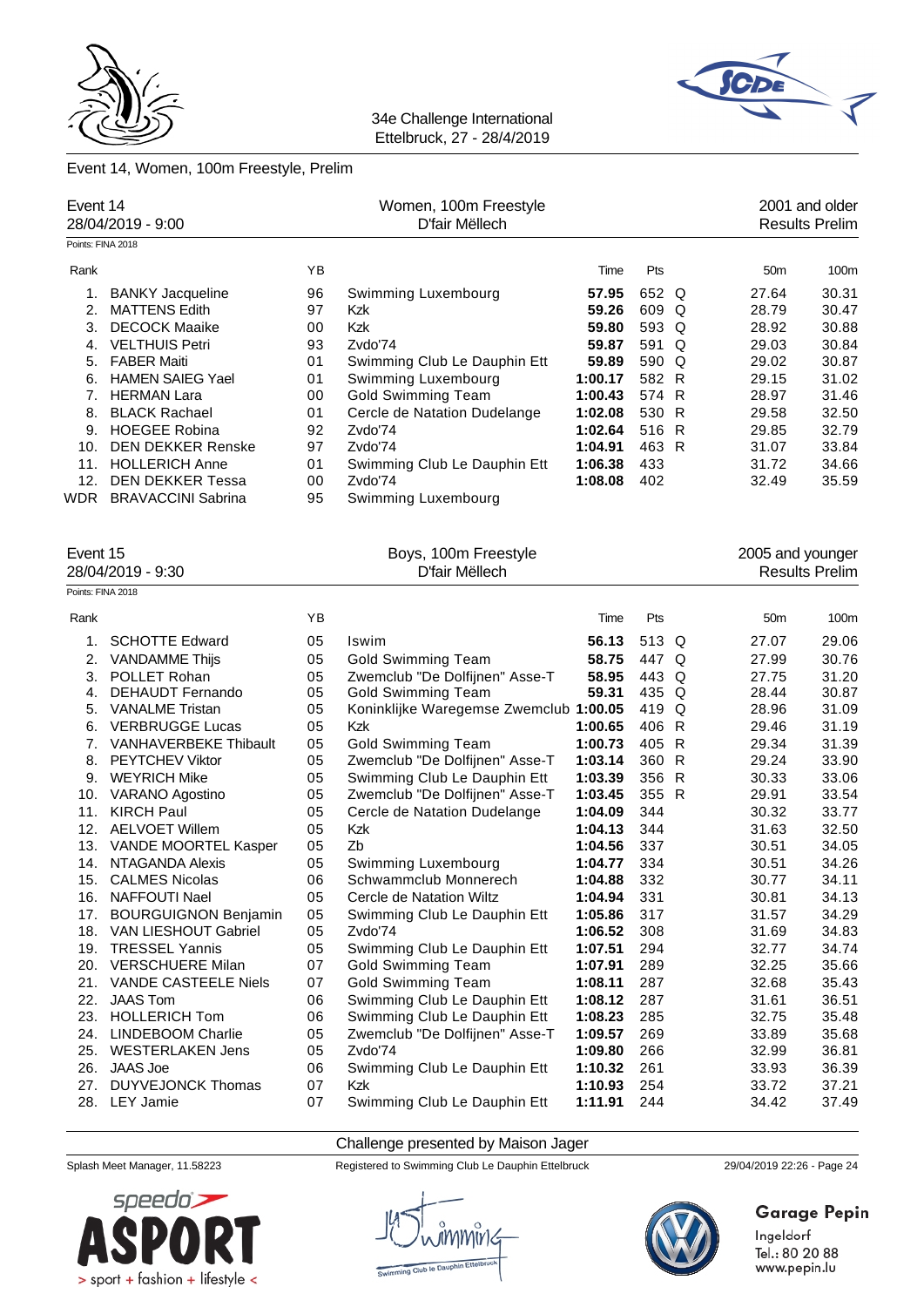



### Event 15, Boys, 100m Freestyle, Prelim, 2005 and younger

| Rank              |                             | ΥB |                                        | Time    | Pts   |              | 50 <sub>m</sub> | 100m                  |
|-------------------|-----------------------------|----|----------------------------------------|---------|-------|--------------|-----------------|-----------------------|
| 29.               | <b>DEBLAUWE Victor</b>      | 06 | Kzk                                    | 1:12.43 | 238   |              | 34.35           | 38.08                 |
| 30.               | <b>SALOMEZ Haakon</b>       | 06 | Zb                                     | 1:12.48 | 238   |              | 35.28           | 37.20                 |
| 31.               | <b>HENDRIKS Lyon</b>        | 05 | Noord Limburg(SG)                      | 1:12.60 | 237   |              | 35.17           | 37.43                 |
| 32.               | <b>HAAG Yanic</b>           | 07 | Swimming Club Redange                  | 1:14.92 | 215   |              | 35.32           | 39.60                 |
| 33.               | <b>GERMONPRE Maxime</b>     | 07 | Zwemclub "De Dolfijnen" Asse-T         | 1:15.34 | 212   |              | 35.73           | 39.61                 |
| 34.               | <b>VISSER Mats</b>          | 08 | Swimming Club Le Dauphin Ett           | 1:17.39 | 195   |              | 36.27           | 41.12                 |
| 35.               | <b>SLOCK Arnaud</b>         | 05 | Zwemclub "De Dolfijnen" Asse-T         | 1:18.45 | 187   |              | 36.89           | 41.56                 |
| 36.               | PUETZ Jonah                 | 07 | Swimming Club Le Dauphin Ett           | 1:19.51 | 180   |              | 37.06           | 42.45                 |
| 37.               | <b>LUDOVICY Steve</b>       | 07 | Swimming Club Le Dauphin Ett           | 1:23.15 | 157   |              | 39.14           | 44.01                 |
| 38.               | <b>UMUHIRE Robert</b>       | 07 | Zwemclub "De Dolfijnen" Asse-T         | 1:29.11 | 128   |              | 41.07           | 48.04                 |
|                   | 39. VANMOL Kenneth          | 07 | Zwemclub "De Dolfijnen" Asse-T         | 1:31.69 | 117   |              | 42.98           | 48.71                 |
| Event 15          |                             |    | Boys, 100m Freestyle                   |         |       |              |                 | <b>YOB 2004</b>       |
|                   | 28/04/2019 - 9:30           |    | D'fair Mëllech                         |         |       |              |                 | <b>Results Prelim</b> |
| Points: FINA 2018 |                             |    |                                        |         |       |              |                 |                       |
|                   |                             |    |                                        |         |       |              |                 |                       |
| Rank              |                             | ΥB |                                        | Time    | Pts   |              | 50 <sub>m</sub> | 100m                  |
| 1.                | <b>MABBE Elian</b>          | 04 | Uzkz                                   | 54.75   | 553 Q |              | 26.51           | 28.24                 |
| 2.                | VANDE CASTEELE Bjarne       | 04 | <b>Gold Swimming Team</b>              | 54.94   | 547 Q |              | 26.59           | 28.35                 |
| 3.                | <b>JAAS Jeff</b>            | 04 | Swimming Club Le Dauphin Ett           | 55.13   | 541 Q |              | 26.33           | 28.80                 |
| 4.                | <b>DEVOLDERE Henri</b>      | 04 | Kzk                                    | 56.13   | 513 Q |              | 27.13           | 29.00                 |
| 5.                | <b>DESIMPELAERE Miguel</b>  | 04 | <b>Gold Swimming Team</b>              | 56.35   | 507 Q |              | 26.97           | 29.38                 |
| 6.                | <b>STRASSEL Max</b>         | 04 | <b>SSG Saar Max Ritter</b>             | 56.41   | 505   | R            | 26.47           | 29.94                 |
| 7.                | DE COOMAN Francois-Clemen04 |    | Cercle Royal de Natation Arlon         | 56.63   | 499   | $\mathsf{R}$ | 27.33           | 29.30                 |
| 8.                | VAN ERMEN Alexander         | 04 | Zwemclub "De Dolfijnen" Asse-T         | 57.01   | 489 R |              | 27.90           | 29.11                 |
| 9.                | <b>TORFS Max</b>            | 04 | Zwemclub "De Dolfijnen" Asse-T         | 57.51   | 477 R |              | 27.55           | 29.96                 |
| 10.               | <b>DANTHINE Zacharie</b>    | 04 | Cercle Royal de Natation Arlon         | 58.08   | 463 R |              | 28.18           | 29.90                 |
| 11.               | <b>DUJARDIN Goan</b>        | 04 | <b>Gold Swimming Team</b>              | 58.15   | 461   |              | 27.85           | 30.30                 |
|                   | 12. ROBBE Warre             | 04 | Zb                                     | 59.97   | 420   |              | 28.99           | 30.98                 |
| 13.               | <b>DEBOOSER Thibaut</b>     | 04 | Kzk                                    | 1:00.65 | 406   |              | 28.95           | 31.70                 |
| 14.               | <b>VANDENDORPE Emile</b>    | 04 | Koninklijke Waregemse Zwemclub 1:01.77 |         | 385   |              | 29.44           | 32.33                 |
| 15.               | <b>VIGUIER Elyan</b>        | 04 | Swimming Luxembourg                    | 1:03.32 | 357   |              | 29.86           | 33.46                 |
| 16.               | DE FIJTER Bart              | 04 | Zvdo'74                                | 1:10.84 | 255   |              | 33.02           | 37.82                 |
|                   | 17. WENZEL Gregory          | 04 | Cercle de Natation Diekirch            | 1:15.06 | 214   |              | 34.30           | 40.76                 |
| Event 15          |                             |    | Boys, 100m Freestyle                   |         |       |              |                 | <b>YOB 2003</b>       |
|                   | 28/04/2019 - 9:30           |    | D'fair Mëllech                         |         |       |              |                 | <b>Results Prelim</b> |
| Points: FINA 2018 |                             |    |                                        |         |       |              |                 |                       |
| Rank              |                             | ΥB |                                        | Time    | Pts   |              | 50 <sub>m</sub> | 100m                  |
| 1.                | DALEIDEN CIUFERRI Ralph     | 03 | Swimming Luxembourg                    | 52.91   | 612 Q |              | 25.07           | 27.84                 |
| 2.                | <b>MEERE Jarno</b>          | 03 | Zwemclub "De Dolfijnen" Asse-T         | 53.15   | 604 Q |              | 25.09           | 28.06                 |
| 3.                | <b>GUILLEMYN Lucas</b>      | 03 | Kzk                                    | 54.87   | 549 Q |              | 26.79           | 28.08                 |
| 4.                | <b>BOKOV Rodion</b>         | 03 | Swimming Luxembourg                    | 55.42   | 533 Q |              | 26.15           | 29.27                 |
| 5.                | <b>JORIS Luca</b>           | 03 | Zwemclub "De Dolfijnen" Asse-T         | 56.00   | 516 Q |              | 27.15           | 28.85                 |
| 6.                | <b>JORIS Dante</b>          | 03 | Zwemclub "De Dolfijnen" Asse-T         | 56.62   | 500 R |              | 26.88           | 29.74                 |
| 7.                | <b>FABER Pol</b>            | 03 | Swimming Club Le Dauphin Ett           | 57.58   | 475 R |              | 27.41           | 30.17                 |
| 8.                | <b>KETTENMEYER Yul</b>      | 03 | Swimming Club Le Dauphin Ett           | 57.99   | 465 R |              | 27.38           | 30.61                 |
|                   | 9. OP DE BEECK Maarten      | 03 | Zwemclub "De Dolfijnen" Asse-T         | 58.39   | 455   | $\cdot$ ?    | 27.60           | 30.79                 |
|                   | <b>HEYERICK Jens</b>        | 03 | <b>Kzk</b>                             | 58.39   | 455 ? |              | 27.31           | 31.08                 |
|                   | 11. DESMET Milan            | 03 | Koninklijke Waregemse Zwemclub         | 58.56   | 451   |              | 27.96           | 30.60                 |
|                   |                             |    |                                        |         |       |              |                 |                       |



Challenge presented by Maison Jager

Splash Meet Manager, 11.58223 Registered to Swimming Club Le Dauphin Ettelbruck 29/04/2019 22:26 - Page 25



**Garage Pepin**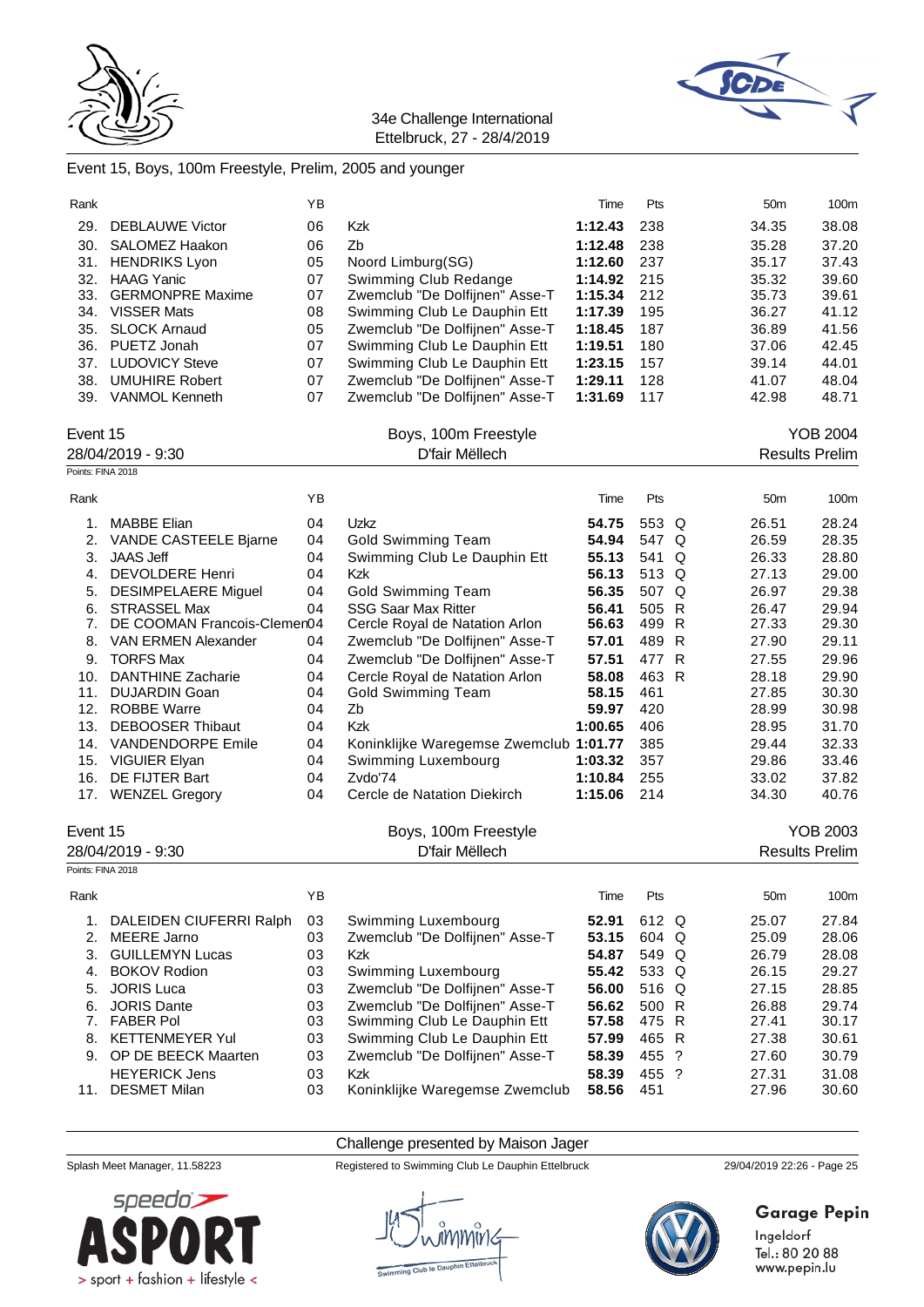



### Event 15, Boys, 100m Freestyle, Prelim, YOB 2003

| Rank              |                                                  | ΥB       |                                | Time    | Pts   |              | 50 <sub>m</sub> | 100m                  |
|-------------------|--------------------------------------------------|----------|--------------------------------|---------|-------|--------------|-----------------|-----------------------|
|                   | 12. KIRCH Felix                                  | 03       | Cercle de Natation Dudelange   | 59.07   | 440   |              | 27.86           | 31.21                 |
| 13.               | <b>SLOCK Gauthier</b>                            | 03       | Zwemclub "De Dolfijnen" Asse-T | 59.49   | 431   |              | 28.73           | 30.76                 |
| 14.               | VAN ACKER Seppe                                  | 03       | Zb                             | 1:00.48 | 410   |              | 28.85           | 31.63                 |
| 15.               | VANDENBROUCKE Nathan                             | 03       | Zwemclub "De Dolfijnen" Asse-T | 1:04.57 | 337   |              | 30.66           | 33.91                 |
| WDR               | <b>BOURCKEL Mike</b>                             | 03       | Cercle de Natation Wiltz       |         |       |              |                 |                       |
| Event 15          |                                                  |          | Boys, 100m Freestyle           |         |       |              |                 | <b>YOB 2002</b>       |
|                   | 28/04/2019 - 9:30                                |          | D'fair Mëllech                 |         |       |              |                 | <b>Results Prelim</b> |
| Points: FINA 2018 |                                                  |          |                                |         |       |              |                 |                       |
| Rank              |                                                  | ΥB       |                                | Time    | Pts   |              | 50m             | 100m                  |
| 1.                | <b>SCHMITZ Jacques</b>                           | 02       | Swimming Club Redange          | 53.45   | 594 Q |              | 25.78           | 27.67                 |
| 2.                | MESTDAGH Arne                                    | 02       | <b>Kzk</b>                     | 55.76   | 523 Q |              | 26.86           | 28.90                 |
| 3.                | <b>WIRTH David</b>                               | 02       | Schwammclub Deifferdang        | 56.96   | 491   | Q            | 27.07           | 29.89                 |
| 4.                | <b>COKELAERE Matthijs</b>                        | 02       | Kzk                            | 56.98   | 490 Q |              | 27.66           | 29.32                 |
| 5.                | <b>MOREAUX Maxime</b>                            | 02       | Swimming Club Redange          | 57.41   | 479 Q |              | 27.33           | 30.08                 |
|                   | 6. VERELZEN Robbe                                | 02       | Kzk                            | 58.62   | 450 R |              | 28.65           | 29.97                 |
| 7.                | <b>LESAGE Christophe</b>                         | 02       | Swimming Luxembourg            | 58.86   | 445 R |              | 28.31           | 30.55                 |
| 8.                | <b>DESMET Xaro</b>                               | 02       | <b>Kzk</b>                     | 59.88   | 422 R |              | 29.07           | 30.81                 |
|                   | 9. VAN DER MOOREN Mitchell                       | 02       | Zvdo'74                        | 1:01.17 | 396 R |              | 29.06           | 32.11                 |
| Event 15          |                                                  |          | Men, 100m Freestyle            |         |       |              |                 | 2001 and older        |
|                   | 28/04/2019 - 9:30                                |          | D'fair Mëllech                 |         |       |              |                 | <b>Results Prelim</b> |
| Points: FINA 2018 |                                                  |          |                                |         |       |              |                 |                       |
|                   |                                                  |          |                                |         |       |              |                 |                       |
| Rank              |                                                  | ΥB       |                                | Time    | Pts   |              | 50 <sub>m</sub> | 100m                  |
| 1.                | <b>BRANDENBURGER Pit</b>                         | 95       | Schwammclub Deifferdang        | 50.57   | 701 Q |              | 25.06           | 25.51                 |
|                   | 2. FABIANI Remi                                  | 01       | Schwammclub Deifferdang        | 51.42   | 667 Q |              | 24.71           | 26.71                 |
| 3.                | <b>DEWULF Gillian</b>                            | 96       | Kzk                            | 51.61   | 660 Q |              | 24.35           | 27.26                 |
| 4.                | <b>VANDERSCHRICK Stephan</b>                     | 00       | Swimming Luxembourg            | 52.13   | 640 Q |              | 25.39           | 26.74                 |
| 5.                | <b>DEREZ Matthias</b>                            | 00       | Kzk                            | 52.75   | 618 Q |              | 25.66           | 27.09                 |
| 6.                | <b>SAUBER Bob</b>                                | 01       | Swimming Club Redange          | 52.83   | 615 R |              | 25.38           | 27.45                 |
| 7.                | <b>BRAEKEVELD Tibo</b>                           | 01       | Uzkz                           | 53.03   | 608 R |              | 25.63           | 27.40                 |
| 8.                | <b>BECKERS Felix</b>                             | 01       | Swimming Club Le Dauphin Ett   | 53.71   | 585   | $\mathsf{R}$ | 26.15           | 27.56                 |
| 9.                | <b>LABAERE Levi</b>                              | 01       | Kzk                            | 53.91   | 579 R |              | 26.13           | 27.78                 |
| 10.               | DAZY Max                                         | 00       | Cercle Royal de Natation Arlon | 54.15   | 571 R |              | 26.27           | 27.88                 |
| 11.               | <b>DEWULF Tjorven</b>                            | 98       | Kzk                            | 54.82   | 550   |              | 26.88           | 27.94                 |
| 12.               | <b>HIMPE Jannes</b>                              | 98       | <b>Gold Swimming Team</b>      | 54.99   | 545   |              | 25.81           | 29.18                 |
| 13.               | SAMYN Jonas                                      | 00       | Kzk                            | 55.34   | 535   |              | 26.81           | 28.53                 |
|                   | VAN MUYDEN Bastiaan                              | 96       | Zvdo'74                        | 55.34   | 535   |              | 26.22           | 29.12                 |
|                   | 15. SCHMITZ Jules                                | 99       | Swimming Club Redange          | 55.43   | 532   |              | 26.54           | 28.89                 |
| 16.               | <b>COLLINET Germain</b>                          | 00       | Cercle Royal de Natation Arlon | 55.47   | 531   |              | 26.47           | 29.00                 |
| 17.               | VAERNEWYCK Xander                                | 99       | Kzk                            | 55.57   | 528   |              | 26.43           | 29.14                 |
| 18.               | <b>COBBAERT Felix</b>                            | 01       | Zb                             | 55.75   | 523   |              | 26.77           | 28.98                 |
|                   | 19. ADAMI Mike                                   | 99       | Swimming Club Le Dauphin Ett   | 55.84   | 521   |              | 26.64           | 29.20                 |
| 20.               | <b>GRAF Alex</b>                                 | 99       | Schwammclub Deifferdang        | 55.93   | 518   |              | 27.00           | 28.93                 |
| 21.               | <b>BUYSENS Dario</b>                             | 01       | <b>Gold Swimming Team</b>      | 56.01   | 516   |              | 26.85           | 29.16                 |
| 22.               | <b>VERSTRAETE Jaron</b>                          | 01       | Zb                             | 56.19   | 511   |              | 26.99           | 29.20                 |
| 23.               | <b>CONZEMIUS Jerome</b>                          | 99       | Swimming Luxembourg            | 56.37   | 506   |              | 26.71           | 29.66                 |
| 24.               | <b>OPPENHUIZEN Yulian</b><br><b>BANKY Jordan</b> | 00<br>01 | Zvdo'74                        | 56.39   | 506   |              | 27.12           | 29.27<br>29.86        |
| 25.               |                                                  |          | Swimming Luxembourg            | 56.81   | 495   |              | 26.95           |                       |

Challenge presented by Maison Jager



Splash Meet Manager, 11.58223 Registered to Swimming Club Le Dauphin Ettelbruck 29/04/2019 22:26 - Page 26



# **Garage Pepin**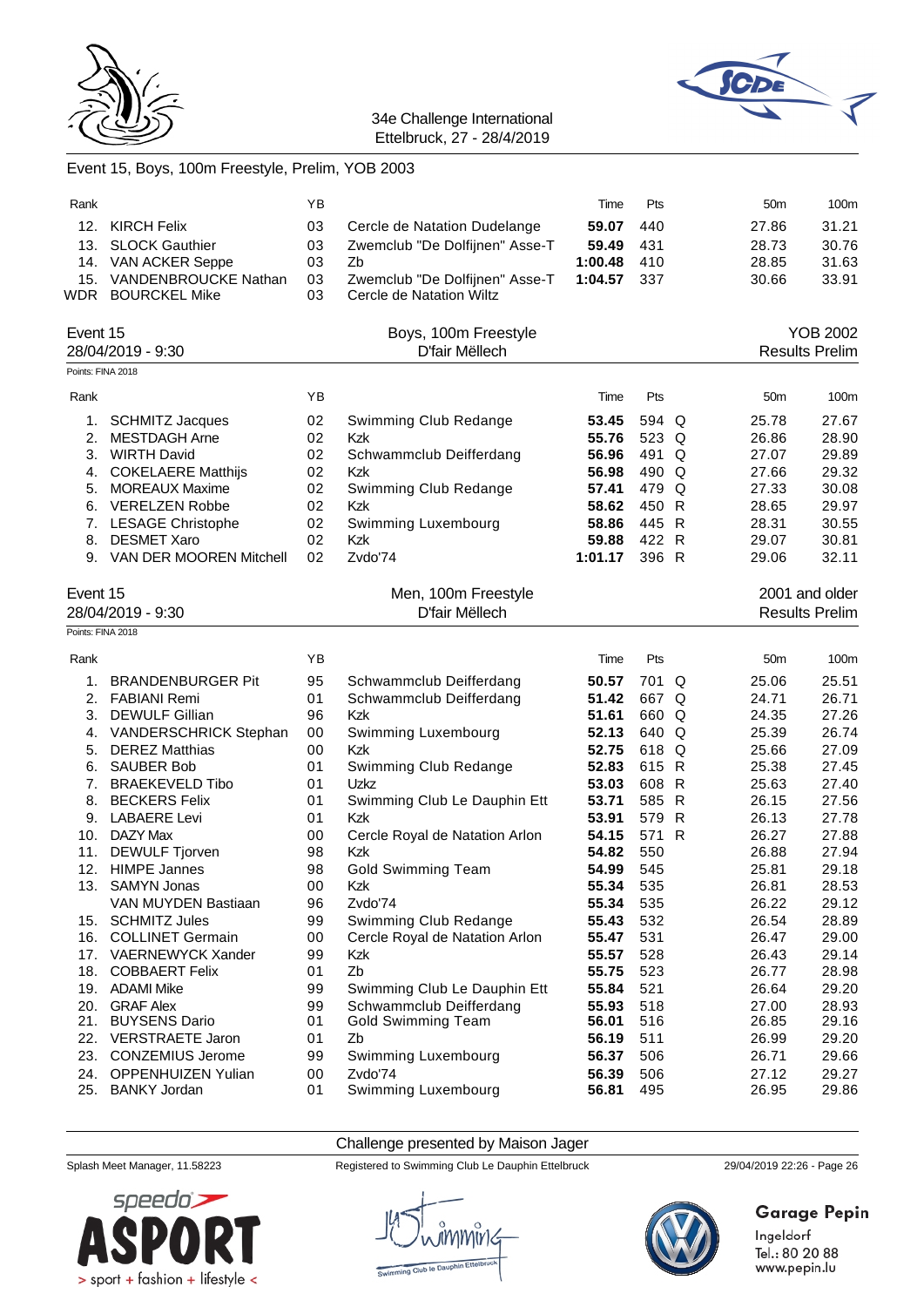



#### Event 15, Men, 100m Freestyle, Prelim, 2001 and older

| Rank |                                          | YΒ       |                       | Time                   | <b>Pts</b> | 50 <sub>m</sub> | 100m           |
|------|------------------------------------------|----------|-----------------------|------------------------|------------|-----------------|----------------|
|      | 26. DELBECQUE Tore                       |          | 00 Gold Swimming Team | 57.35 481              |            | 27.71           | 29.64          |
|      | 27. HEYERICK Axel<br>28. MEULEMANS Thijs | 00<br>01 | Kzk<br>Kzk            | 59.23 436<br>59.76 425 |            | 28.47<br>28.75  | 30.76<br>31.01 |

#### Event 16 Girls, 100m Medley **Event 16** 2005 and younger

28/04/2019 - 10:04 Results Prelim Points: FINA 2018

| Rank |                               | YB  |                                | Time    | Pts   | 50 <sub>m</sub> | 100m  |
|------|-------------------------------|-----|--------------------------------|---------|-------|-----------------|-------|
| 1.   | <b>VERHELLE Maegen</b>        | 05  | Kzk                            | 1:11.50 | 493 Q | 33.21           | 38.29 |
| 2.   | DEBROUWER Sarah               | 05  | Iswim                          | 1:12.17 | 480 Q | 33.76           | 38.41 |
| 3.   | <b>VANMEENEN Laura</b>        | 05  | Iswim                          | 1:12.33 | 476 Q | 34.93           | 37.40 |
| 4.   | <b>ALBERS Neele</b>           | 05  | Swimming Club Le Dauphin Ett   | 1:13.21 | 459 Q | 36.02           | 37.19 |
| 5.   | <b>BORDONARO Madeleine</b>    | 06  | Cercle Royal de Natation Arlon | 1:13.29 | 458 Q | 34.37           | 38.92 |
| 6.   | <b>COKELAERE Marit</b>        | 06  | Kzk                            | 1:14.08 | 443 R | 34.34           | 39.74 |
| 7.   | <b>DUJARDIN Faye</b>          | 06  | Gold Swimming Team             | 1:14.83 | 430 R | 35.09           | 39.74 |
| 8.   | <b>CHRISTIAENS Annabel</b>    | 06  | <b>Kzk</b>                     | 1:18.28 | 376 R | 36.95           | 41.33 |
| 9.   | <b>REINESCH Leeloo</b>        | 07  | Schwammclub Monnerech          | 1:19.08 | 364 R | 36.30           | 42.78 |
| 10.  | PHILIPPART Lina               | 07  | Schwammclub Monnerech          | 1:19.53 | 358 R | 37.10           | 42.43 |
| 11.  | <b>OVAERE Luna</b>            | 06  | <b>Gold Swimming Team</b>      | 1:19.56 | 358   | 35.49           | 44.07 |
| 12.  | <b>KIDD Francesca</b>         | 06  | Swimming Luxembourg            | 1:19.75 | 355   | 37.80           | 41.95 |
| 13.  | <b>CAILLIAU Pauline</b>       | 05  | Zb                             | 1:20.11 | 351   | 37.78           | 42.33 |
| 14.  | <b>KETTENMEYER Yin</b>        | 06  | Swimming Club Le Dauphin Ett   | 1:20.23 | 349   | 38.00           | 42.23 |
| 15.  | <b>LINDMARK MELO Maia</b>     | 07  | Cercle de Natation Dudelange   | 1:20.71 | 343   | 38.80           | 41.91 |
| 16.  | <b>BERNARD Camille</b>        | 05  | Cercle Royal de Natation Arlon | 1:21.02 | 339   | 39.17           | 41.85 |
| 17.  | <b>SLAJS Annabelle</b>        | 07  | Cercle Royal de Natation Arlon | 1:21.26 | 336   | 39.17           | 42.09 |
| 18.  | PETESCH Lea                   | 07  | Schwammclub Monnerech          | 1:21.93 | 328   | 37.10           | 44.83 |
| 19.  | <b>PARMENTIER Marie-Julie</b> | 06  | <b>Kzk</b>                     | 1:23.45 | 310   | 38.88           | 44.57 |
| 20.  | NAERT Zoe                     | 08  | <b>Gold Swimming Team</b>      | 1:23.77 | 306   | 40.96           | 42.81 |
| 21.  | <b>CORREIA Eva</b>            | 05  | Cercle de Natation Diekirch    | 1:23.89 | 305   | 39.10           | 44.79 |
| 22.  | <b>VANDEN BERGHE Auke</b>     | 05  | Zb                             | 1:23.97 | 304   | 40.04           | 43.93 |
| 23.  | LIBBRECHT Emma                | 06  | <b>Kzk</b>                     | 1:24.03 | 304   | 42.12           | 41.91 |
| 24.  | <b>BOKOVA Marta</b>           | 06  | Swimming Luxembourg            | 1:24.08 | 303   | 39.28           | 44.80 |
| 25.  | <b>ELCHEROTH Niki</b>         | 07  | Swimming Club Redange          | 1:24.11 | 303   | 39.25           | 44.86 |
| 26.  | NTAGANDA Sophie               | 07  | Swimming Luxembourg            | 1:28.38 | 261   | 40.44           | 47.94 |
| 27.  | <b>BEUSELINCK Marit</b>       | 05  | Zb                             | 1:29.34 | 253   | 42.47           | 46.87 |
| 28.  | <b>DEPRAETERE Zoe</b>         | 08  | <b>Gold Swimming Team</b>      | 1:29.37 | 252   | 41.14           | 48.23 |
|      | חמווים IP DE REEC אחומה AP    | ng. | Zwamclub "De Dolfijnan" Acca-T |         |       |                 |       |

DSQ OP DE BEECK Lauren 06 Zwemclub "De Dolfijnen" Asse-T *B14 - did not touch the wall with both hands simultaneously and separated at the turn / finish (SW 7.6) (Time: 10:23)*

DSQ DE GRAAF Hanna 06 Zvdo'74

*B11 - movements of the legs not simultaneous, not on the same horizontal plane or alternating (SW 7.4) (Time: 10:16)*

#### Challenge presented by Maison Jager



Splash Meet Manager, 11.58223 Registered to Swimming Club Le Dauphin Ettelbruck 29/04/2019 22:26 - Page 27



# **Garage Pepin**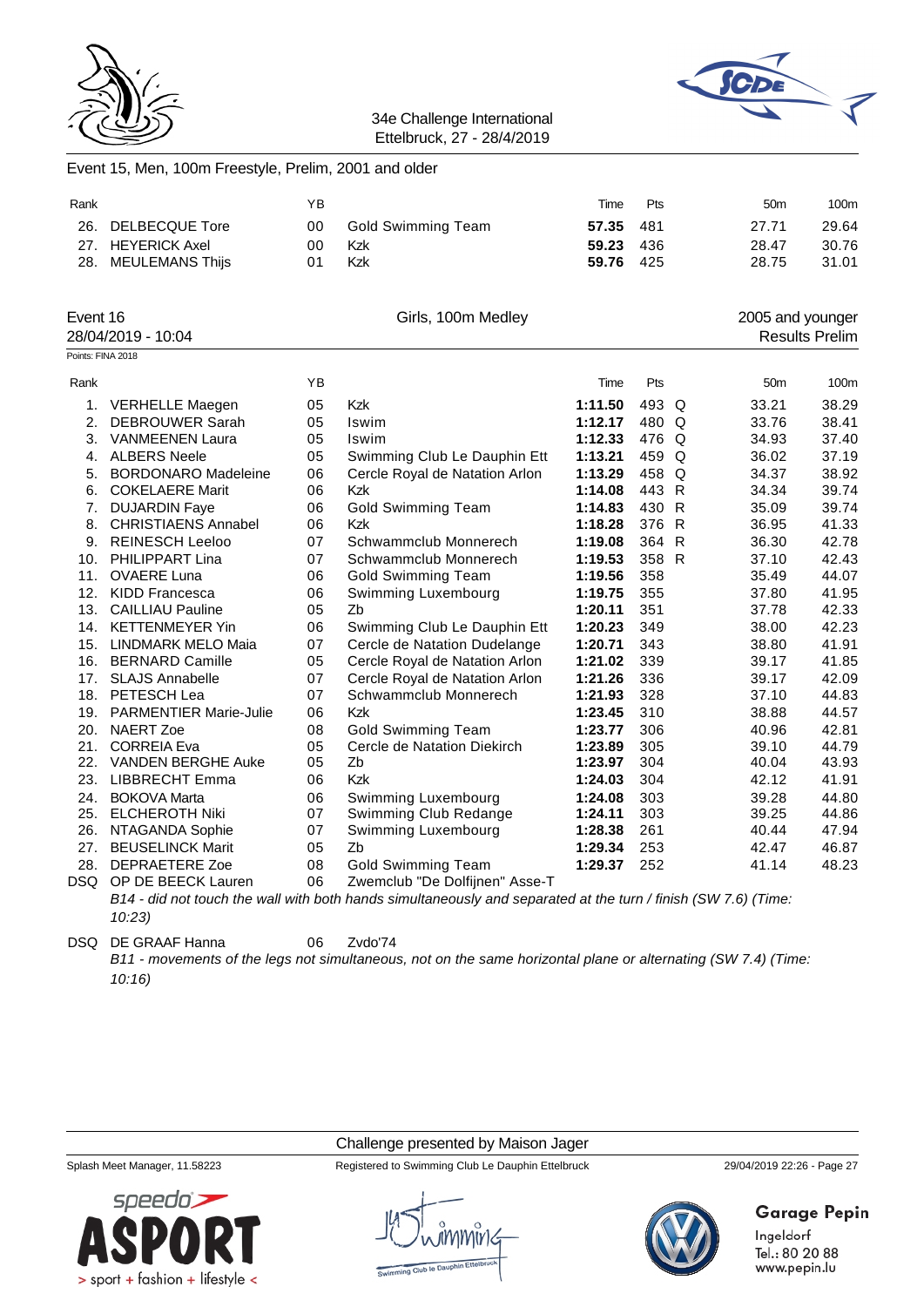



# Event 16, Women, 100m Medley, Prelim

| Event 16<br>28/04/2019 - 10:04<br>Points: FINA 2018 |                             |    | Girls, 100m Medley             |         |       |              |                 | YOB 2004<br><b>Results Prelim</b> |
|-----------------------------------------------------|-----------------------------|----|--------------------------------|---------|-------|--------------|-----------------|-----------------------------------|
|                                                     |                             |    |                                |         |       |              |                 |                                   |
| Rank                                                |                             | YB |                                | Time    | Pts   |              | 50 <sub>m</sub> | 100m                              |
| 1.                                                  | <b>RICCI Nicole</b>         | 04 | Swimming Luxembourg            | 1:10.60 | 512 Q |              | 31.93           | 38.67                             |
| 2.                                                  | <b>TRUYE Alexine</b>        | 04 | <b>Gold Swimming Team</b>      | 1:11.40 | 495   | Q            | 33.51           | 37.89                             |
| 3.                                                  | DEKERVEL Emma               | 04 | <b>Iswim</b>                   | 1:12.34 | 476 Q |              | 33.14           | 39.20                             |
|                                                     | 4. REDING Alyssa            | 04 | Swimming Club Le Dauphin Ett   | 1:13.26 | 458 Q |              | 33.20           | 40.06                             |
|                                                     | 5. KETTENMEYER Ly           | 04 | Swimming Club Le Dauphin Ett   | 1:13.79 | 449 Q |              | 33.76           | 40.03                             |
|                                                     | 6. HAAG Nora                | 04 | Swimming Club Redange          | 1:14.85 | 430 R |              | 34.94           | 39.91                             |
|                                                     | 7. CHRISTIAENS Marloes      | 04 | <b>Kzk</b>                     | 1:19.90 | 353 R |              | 38.64           | 41.26                             |
|                                                     | WDR DECAESSTECKER Elise     | 04 | Zb                             |         |       |              |                 |                                   |
| Event 16                                            |                             |    | Girls, 100m Medley             |         |       |              |                 | <b>YOB 2003</b>                   |
|                                                     | 28/04/2019 - 10:04          |    |                                |         |       |              |                 | <b>Results Prelim</b>             |
| Points: FINA 2018                                   |                             |    |                                |         |       |              |                 |                                   |
| Rank                                                |                             | YB |                                | Time    | Pts   |              | 50 <sub>m</sub> | 100m                              |
| 1.                                                  | VAN BRABANDT Zita           | 03 | Iswim                          | 1:07.13 | 596 Q |              | 30.58           | 36.55                             |
|                                                     | 2. DEMEYER Amandine         | 03 | Zb                             | 1:08.71 | 556 Q |              | 31.78           | 36.93                             |
|                                                     | 3. FABIANI Chanel           | 03 | Cercle de Natation Dudelange   | 1:09.28 | 542 Q |              | 31.47           | 37.81                             |
|                                                     | 4. CHINA Lucile             | 03 | Cercle Royal de Natation Arlon | 1:09.98 | 526 Q |              | 33.18           | 36.80                             |
| 5.                                                  | SPINCEMAILLE Luna           | 03 | Uzkz                           | 1:13.27 | 458 Q |              | 34.39           | 38.88                             |
| 6.                                                  | <b>CASTEUR Margaux</b>      | 03 | <b>Gold Swimming Team</b>      | 1:15.36 | 421   | R            | 34.43           | 40.93                             |
|                                                     | 7. PEDROSA ANTONIO Monica   | 03 | Cercle de Natation Diekirch    | 1:19.34 | 361   | $\mathsf{R}$ | 37.99           | 41.35                             |
| 8.                                                  | <b>GERMONPRE Sarah</b>      | 03 | Zwemclub "De Dolfijnen" Asse-T | 1:20.14 | 350 R |              | 36.93           | 43.21                             |
|                                                     | 9. DE JONG Quinty           | 03 | Zvdo'74                        | 1:23.23 | 312 R |              | 39.93           | 43.30                             |
|                                                     | 10. DUBOS Flavie            | 03 | Cercle de Natation Diekirch    | 1:42.38 | 168 R |              | 49.16           | 53.22                             |
| Event 16                                            |                             |    | Women, 100m Medley             |         |       |              |                 | <b>YOB 2002</b>                   |
|                                                     | 28/04/2019 - 10:04          |    |                                |         |       |              |                 | <b>Results Prelim</b>             |
| Points: FINA 2018                                   |                             |    |                                |         |       |              |                 |                                   |
| Rank                                                |                             | ΥB |                                | Time    | Pts   |              | 50 <sub>m</sub> | 100m                              |
| 1.                                                  | <b>VANDENDORPE Florence</b> | 02 | Kzk                            | 1:07.09 | 597 Q |              | 32.32           | 34.77                             |
| 2.                                                  | RICCI Giorgia Michela       | 02 | Swimming Luxembourg            | 1:08.01 | 573 Q |              | 30.52           | 37.49                             |
| 3.                                                  | <b>REMMERY Anice</b>        | 02 | <b>Kzk</b>                     | 1:08.48 | 561   | Q            | 32.20           | 36.28                             |
| 4.                                                  | <b>VANDERSCHRICK Laura</b>  | 02 | Swimming Luxembourg            | 1:10.35 | 518 Q |              | 31.00           | 39.35                             |
| 5.                                                  | <b>DESCAMPS Axelle</b>      | 02 | Kzk                            | 1:13.26 | 458   | Q            | 33.76           | 39.50                             |
|                                                     | 6. COIMBRA Alice            | 02 | Swimming Luxembourg            | 1:14.54 | 435 R |              | 33.97           | 40.57                             |
| 7.                                                  | <b>HERMES Sophie</b>        | 02 | Swimming Club Redange          | 1:14.67 | 433 R |              | 33.00           | 41.67                             |
| 8.                                                  | <b>GLODT Kelly</b>          | 02 | Swimming Club Redange          | 1:17.45 | 388 R |              | 35.44           | 42.01                             |

#### Challenge presented by Maison Jager

Splash Meet Manager, 11.58223 Registered to Swimming Club Le Dauphin Ettelbruck 29/04/2019 22:26 - Page 28

# **Garage Pepin**

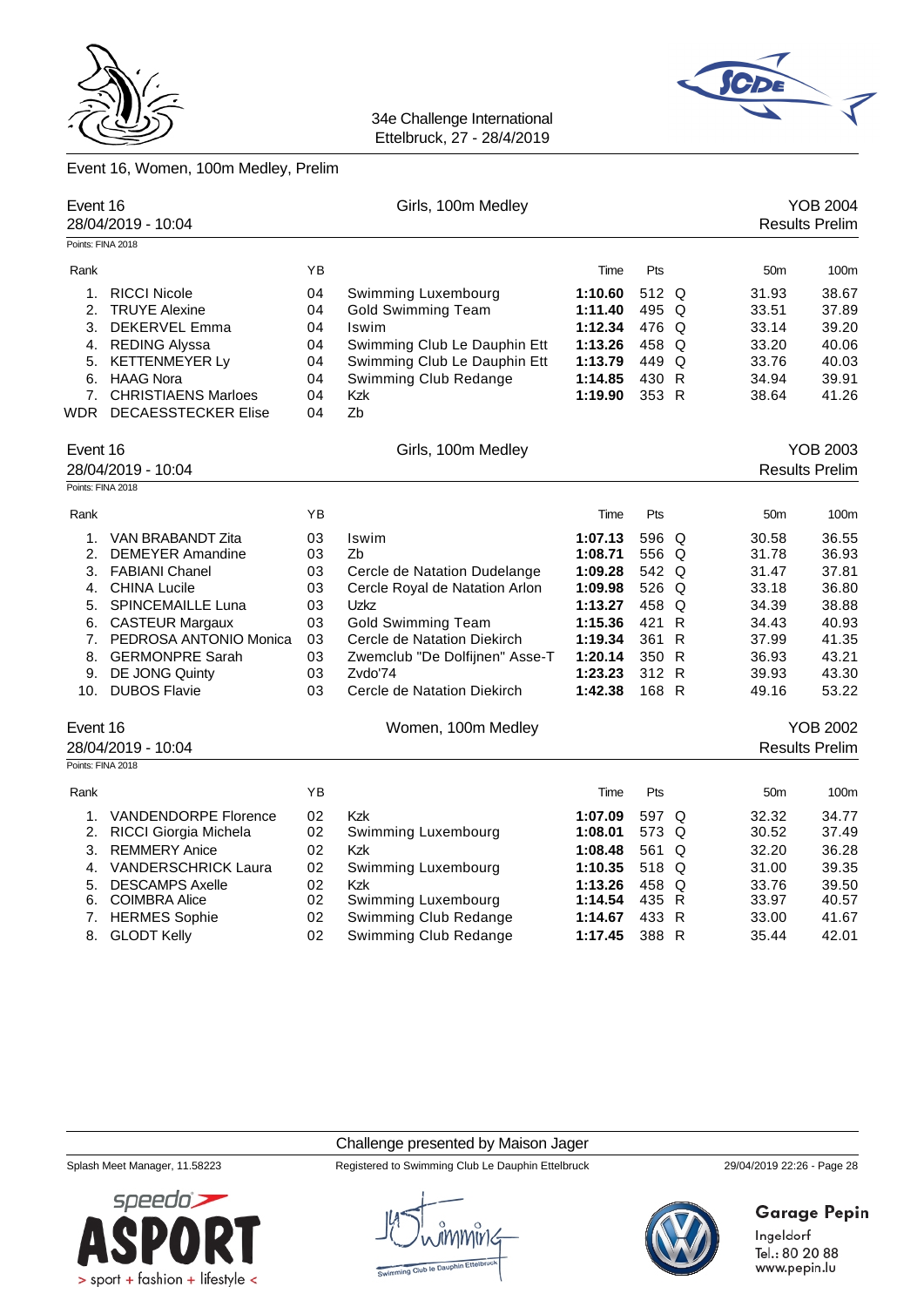

## Event 16, Women, 100m Medley, Prelim

| Event 16<br>28/04/2019 - 10:04 |                            | Women, 100m Medley |                                |         |       | 2001 and older<br><b>Results Prelim</b> |                 |       |
|--------------------------------|----------------------------|--------------------|--------------------------------|---------|-------|-----------------------------------------|-----------------|-------|
| Points: FINA 2018              |                            |                    |                                |         |       |                                         |                 |       |
| Rank                           |                            | ΥB                 |                                | Time    | Pts   |                                         | 50 <sub>m</sub> | 100m  |
| 1.                             | <b>BANKY Jacqueline</b>    | 96                 | Swimming Luxembourg            | 1:06.43 | 615 Q |                                         | 30.40           | 36.03 |
| 2.                             | <b>FABER Maiti</b>         | 01                 | Swimming Club Le Dauphin Ett   | 1:09.17 | 545 Q |                                         | 31.14           | 38.03 |
| 3.                             | <b>DECOCK Maaike</b>       | 00                 | Kzk                            | 1:09.31 | 541 Q |                                         | 31.93           | 37.38 |
| 4.                             | <b>MATTENS Edith</b>       | 97                 | Kzk                            | 1:09.81 | 530 Q |                                         | 32.86           | 36.95 |
| 5.                             | <b>HOEGEE Robina</b>       | 92                 | Zvdo'74                        | 1:10.58 | 513 Q |                                         | 32.85           | 37.73 |
| 6.                             | <b>SPINCEMAILLE Laura</b>  | 00                 | Uzkz                           | 1:10.69 | 510 R |                                         | 31.83           | 38.86 |
|                                | <b>VAN GIESSEN Lisanne</b> | 99                 | Zvdo'74                        | 1:14.32 | 439 R |                                         | 34.31           | 40.01 |
| 8.                             | <b>BOSSUYT Linde</b>       | 01                 | Zwemclub "De Dolfijnen" Asse-T | 1:15.65 | 416 R |                                         | 34.74           | 40.91 |
| 9.                             | <b>DEN DEKKER Tessa</b>    | 00                 | Zvdo'74                        | 1:17.06 | 394 R |                                         | 36.47           | 40.59 |

| Event 17 | Boys, 100m Medley | 2005 and younger |
|----------|-------------------|------------------|
|          |                   | Dooulto Drollm   |

28/04/2019 - 10:28 Results Prelim

| Points: FINA 2018 |                             |    |                                                                                                                 |         |       |          |                 |       |
|-------------------|-----------------------------|----|-----------------------------------------------------------------------------------------------------------------|---------|-------|----------|-----------------|-------|
| Rank              |                             | YB |                                                                                                                 | Time    | Pts   |          | 50 <sub>m</sub> | 100m  |
| 1.                | VANDAMME Thijs              | 05 | <b>Gold Swimming Team</b>                                                                                       | 1:07.89 | 406 Q |          | 31.71           | 36.18 |
| 2.                | <b>VANALME Tristan</b>      | 05 | Koninklijke Waregemse Zwemclub 1:10.50                                                                          |         | 363   | $\Omega$ | 32.15           | 38.35 |
| 3.                | DEHAUDT Fernando            | 05 | <b>Gold Swimming Team</b>                                                                                       | 1:10.81 | 358   | $\Omega$ | 32.51           | 38.30 |
| 4.                | <b>CALMES Nicolas</b>       | 06 | Schwammclub Monnerech                                                                                           | 1:12.61 | 332   | $\Omega$ | 32.94           | 39.67 |
| 5.                | <b>BOURGUIGNON Benjamin</b> | 05 | Swimming Club Le Dauphin Ett                                                                                    | 1:12.67 | 331   | Q        | 34.69           | 37.98 |
| 6.                | VARANO Agostino             | 05 | Zwemclub "De Dolfijnen" Asse-T                                                                                  | 1:12.84 | 329   | -R       | 32.93           | 39.91 |
| 7.                | <b>AELVOET Willem</b>       | 05 | <b>Kzk</b>                                                                                                      | 1:14.77 | 304 R |          | 35.93           | 38.84 |
| 8.                | VANDE MOORTEL Kasper        | 05 | Zb                                                                                                              | 1:15.15 | 299   | R        | 34.07           | 41.08 |
| 9.                | <b>VERBRUGGE Lucas</b>      | 05 | Kzk                                                                                                             | 1:15.77 | 292 R |          | 36.01           | 39.76 |
| 10.               | VAN DEN BERGH Jonas         | 05 | Zwemclub "De Dolfijnen" Asse-T                                                                                  | 1:16.28 | 286   | - R      | 35.12           | 41.16 |
| 11.               | NTAGANDA Alexis             | 05 | Swimming Luxembourg                                                                                             | 1:17.26 | 275   |          | 34.85           | 42.41 |
| 12.               | <b>NAFFOUTI Nael</b>        | 05 | Cercle de Natation Wiltz                                                                                        | 1:18.12 | 266   |          | 36.03           | 42.09 |
| 13.               | <b>KIRCH Paul</b>           | 05 | Cercle de Natation Dudelange                                                                                    | 1:18.22 | 265   |          | 36.45           | 41.77 |
| 14.               | <b>HOLLERICH Tom</b>        | 06 | Swimming Club Le Dauphin Ett                                                                                    | 1:18.84 | 259   |          | 36.31           | 42.53 |
| 15.               | <b>WESTERLAKEN Jens</b>     | 05 | Zvdo'74                                                                                                         | 1:20.34 | 245   |          | 37.05           | 43.29 |
| 16.               | <b>DEBLAUWE Victor</b>      | 06 | Kzk                                                                                                             | 1:22.32 | 228   |          | 40.61           | 41.71 |
| 17.               | <b>JAAS Joe</b>             | 06 | Swimming Club Le Dauphin Ett                                                                                    | 1:22.33 | 228   |          | 37.88           | 44.45 |
| 18.               | SALOMEZ Haakon              | 06 | Zb                                                                                                              | 1:24.58 | 210   |          | 42.79           | 41.79 |
| 19.               | <b>LEY Jamie</b>            | 07 | Swimming Club Le Dauphin Ett                                                                                    | 1:25.74 | 201   |          | 42.55           | 43.19 |
| 20.               | <b>DUYVEJONCK Thomas</b>    | 07 | Kzk                                                                                                             | 1:29.83 | 175   |          | 44.33           | 45.50 |
| 21.               | <b>HAAG Yanic</b>           | 07 | Swimming Club Redange                                                                                           | 1:31.44 | 166   |          | 42.06           | 49.38 |
| DSQ.              | <b>TRESSEL Yannis</b>       | 05 | Swimming Club Le Dauphin Ett                                                                                    |         |       |          |                 |       |
|                   | 10:43                       |    | M2 - section was not finished in accordance with the rule which applies to the stroke concerned (SW 9.3) (Time: |         |       |          |                 |       |

WDR KEMP Finn 05 Swimming Luxembourg

Challenge presented by Maison Jager

Splash Meet Manager, 11.58223 Registered to Swimming Club Le Dauphin Ettelbruck 29/04/2019 22:26 - Page 29





# **Garage Pepin**

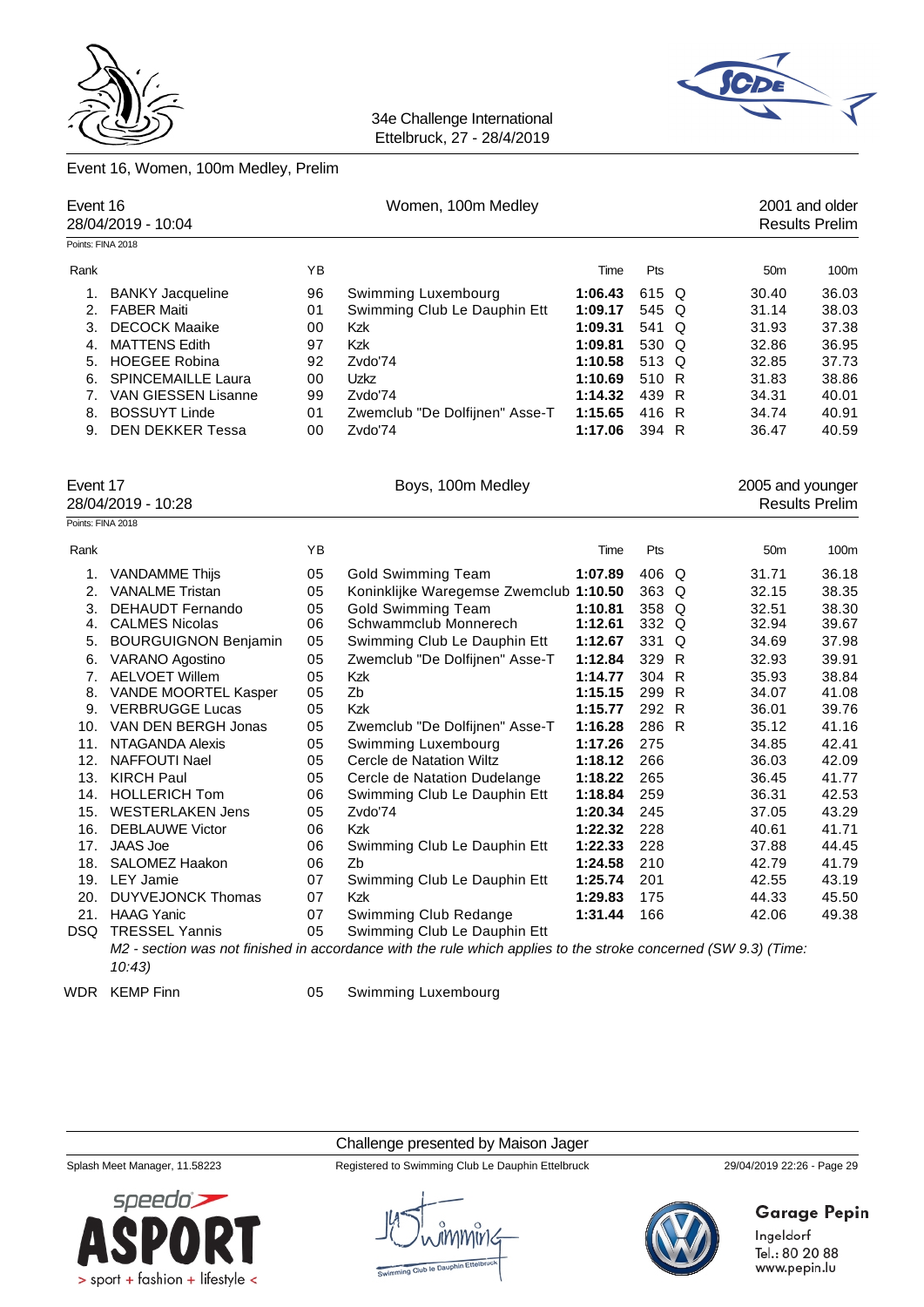

# Event 17, Men, 100m Medley, Prelim



| Event 17       |                             | Boys, 100m Medley |                                        |         |       |  |                 |                       |
|----------------|-----------------------------|-------------------|----------------------------------------|---------|-------|--|-----------------|-----------------------|
|                | 28/04/2019 - 10:28          |                   |                                        |         |       |  |                 | <b>Results Prelim</b> |
|                | Points: FINA 2018           |                   |                                        |         |       |  |                 |                       |
| Rank           |                             | ΥB                |                                        | Time    | Pts   |  | 50 <sub>m</sub> | 100m                  |
| 1.             | DEVOLDERE Henri             | 04                | <b>Kzk</b>                             | 1:03.82 | 489 Q |  | 29.96           | 33.86                 |
|                | 2. CASTEUR Xander           | 04                | <b>Gold Swimming Team</b>              | 1:05.11 | 461 Q |  | 30.12           | 34.99                 |
| 3.             | <b>MABBE Elian</b>          | 04                | Uzkz                                   | 1:05.23 | 458 Q |  | 30.19           | 35.04                 |
|                | <b>LANNERS Nicolas</b>      | 04                | Schwammclub Deifferdang                | 1:05.23 | 458 Q |  | 30.63           | 34.60                 |
| 5.             | SIMAO NOGUEIRA Joao         | 04                | Schwammclub Deifferdang                | 1:05.43 | 454 Q |  | 29.47           | 35.96                 |
| 6.             | VAN ERMEN Alexander         | 04                | Zwemclub "De Dolfijnen" Asse-T         | 1:06.71 | 428 R |  | 30.62           | 36.09                 |
| 7 <sub>1</sub> | DE COOMAN Francois-Clemen04 |                   | Cercle Royal de Natation Arlon         | 1:07.51 | 413 R |  | 31.74           | 35.77                 |
| 8.             | <b>DEBOOSER Thibaut</b>     | 04                | Kzk                                    | 1:08.95 | 388 R |  | 31.99           | 36.96                 |
| 9.             | <b>DANTHINE Zacharie</b>    | 04                | Cercle Royal de Natation Arlon         | 1:09.30 | 382 R |  | 32.50           | 36.80                 |
| 10.            | <b>VANDENDORPE Emile</b>    | 04                | Koninklijke Waregemse Zwemclub 1:09.69 |         | 376 R |  | 33.43           | 36.26                 |
| 11.            | <b>ROBBE Warre</b>          | 04                | Zb                                     | 1:10.72 | 359   |  | 32.77           | 37.95                 |
| 12             | DE MUNCK Emiel              | 04                | Tسم "The Dolfiinen" Asse-T             | 1:1102  | 355   |  | 33.81           | 37.21                 |

12. DE MUNCK Emiel 04 Zwemclub "De Dolfijnen" Asse-T **1:11.02** 355 33.81 37.21 13. VIGUIER Elyan 04 Swimming Luxembourg **1:14.92** 302 36.55 38.37 DSQ WENZEL Gregory 04 Cercle de Natation Diekirch *M2 - section was not finished in accordance with the rule which applies to the stroke concerned (SW 9.3) (Time: 10:41)*

|                   | Event 17<br>28/04/2019 - 10:28 |    | Boys, 100m Medley                                                                                             |         |            |                 | YOB 2003<br><b>Results Prelim</b> |
|-------------------|--------------------------------|----|---------------------------------------------------------------------------------------------------------------|---------|------------|-----------------|-----------------------------------|
| Points: FINA 2018 |                                |    |                                                                                                               |         |            |                 |                                   |
| Rank              |                                | ΥB |                                                                                                               | Time    | <b>Pts</b> | 50 <sub>m</sub> | 100m                              |
|                   | <b>GUILLEMYN Lucas</b>         | 03 | Kzk                                                                                                           | 1:02.52 | 520 Q      | 28.19           | 34.33                             |
| 2.                | <b>DENEIR Niels</b>            | 03 | <b>Gold Swimming Team</b>                                                                                     | 1:03.30 | 501 Q      | 29.46           | 33.84                             |
| 3.                | <b>HEYERICK Jens</b>           | 03 | Kzk                                                                                                           | 1:03.69 | 492 Q      | 29.70           | 33.99                             |
| 4.                | <b>GILLARD Remi</b>            | 03 | Cercle Royal de Natation Arlon                                                                                | 1:06.43 | 434 Q      | 30.05           | 36.38                             |
| 5.                | KETTENMEYER Yul                | 03 | Swimming Club Le Dauphin Ett                                                                                  | 1:07.12 | 420 Q      | 30.95           | 36.17                             |
| 6.                | <b>SLOCK Gauthier</b>          | 03 | Zwemclub "De Dolfijnen" Asse-T                                                                                | 1:09.26 | 383 R      | 32.40           | 36.86                             |
| 7.                | <b>KIRCH Felix</b>             | 03 | Cercle de Natation Dudelange                                                                                  | 1:11.56 | 347 R      | 32.23           | 39.33                             |
| 8.                | <b>VAN ACKER Seppe</b>         | 03 | Zb                                                                                                            | 1:11.95 | 341 R      | 34.04           | 37.91                             |
|                   | DSQ DALEIDEN CIUFERRI Ralph    | 03 | Swimming Luxembourg                                                                                           |         |            |                 |                                   |
|                   |                                |    | B11 - movements of the legs not simultaneous, not on the same horizontal plane or alternating (SW 7.4) (Time: |         |            |                 |                                   |

*11:04)*

|                  | WDR BOKOV Rodion | Swimming Luxembourg               |
|------------------|------------------|-----------------------------------|
| $F_{1.6}$ $+ 47$ |                  | $D_{010}$ $100m$ $M_{\odot}$ dlou |

| Event 17  |                                        |          | Boys, 100m Medley       |                    |                |                       | <b>YOB 2002</b> |  |
|-----------|----------------------------------------|----------|-------------------------|--------------------|----------------|-----------------------|-----------------|--|
|           | 28/04/2019 - 10:28                     |          |                         |                    |                | <b>Results Prelim</b> |                 |  |
|           | Points: FINA 2018                      |          |                         |                    |                |                       |                 |  |
| Rank      |                                        | ΥB       |                         | Time               | <b>Pts</b>     | 50 <sub>m</sub>       | 100m            |  |
|           | <b>MESTDAGH Arne</b>                   | 02       | Kzk                     | 1:01.56            | 545 Q          | 29.40                 | 32.16           |  |
|           | LANNERS Bob                            | 02       | Schwammclub Deifferdang | 1:05.18            | 459 Q          | 31.44                 | 33.74           |  |
| 3.        | <b>COKELAERE Matthijs</b>              | 02       | Kzk                     | 1:05.93            | 444 Q          | 30.71                 | 35.22           |  |
| 4.        | <b>VERELZEN Robbe</b>                  | 02       | Kzk                     | 1:08.53            | 395 Q          | 33.30                 | 35.23           |  |
| .5.<br>6. | DESMET Xaro<br>VAN DER MOOREN Mitchell | 02<br>02 | Kzk<br>Zvdo'74          | 1:08.75<br>1:12.29 | 391 Q<br>336 R | 31.24<br>33.74        | 37.51<br>38.55  |  |
|           |                                        |          |                         |                    |                |                       |                 |  |



Challenge presented by Maison Jager Splash Meet Manager, 11.58223 Registered to Swimming Club Le Dauphin Ettelbruck 29/04/2019 22:26 - Page 30



# Garage Pepin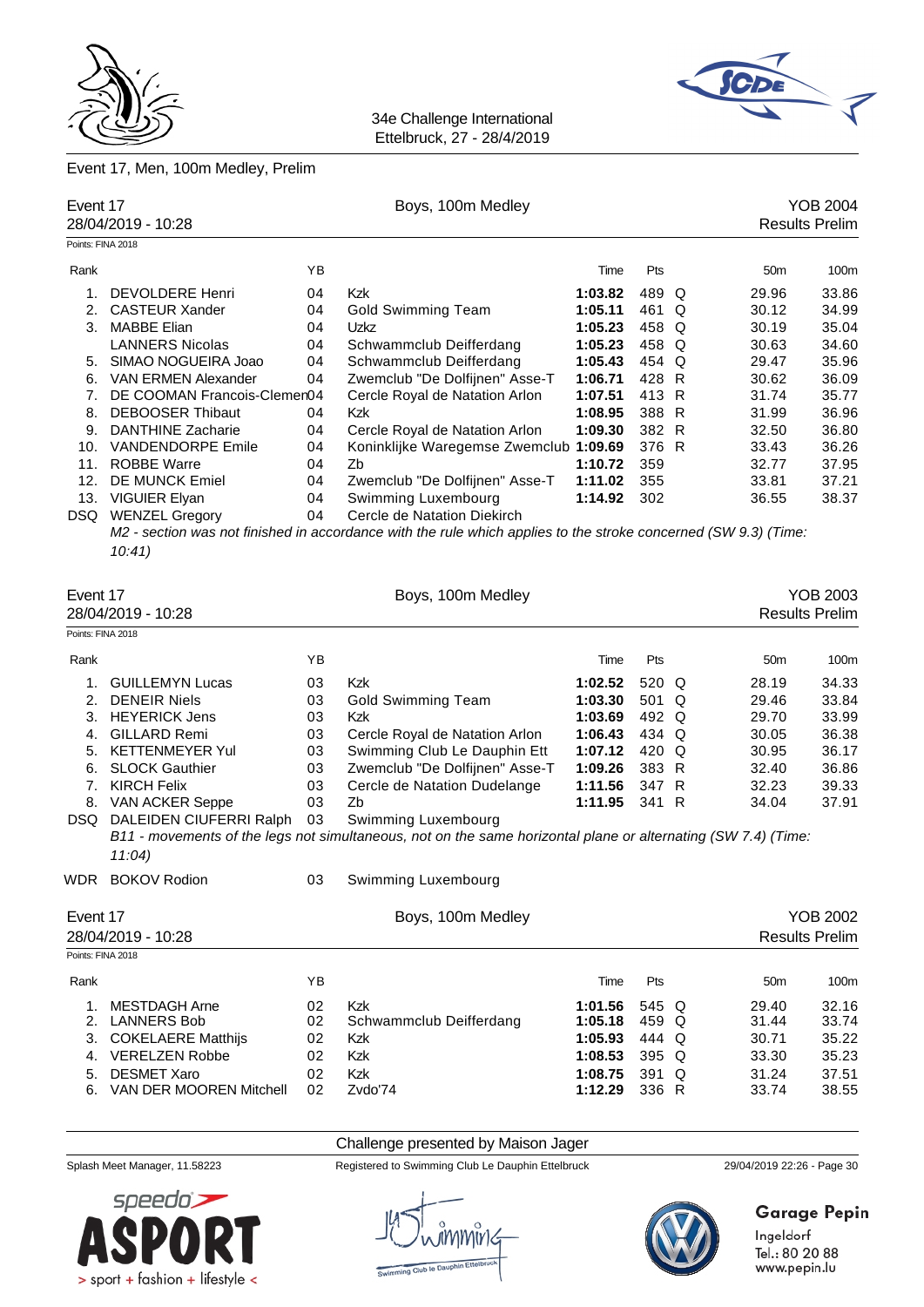

# Event 17, Men, 100m Medley, Prelim

34e Challenge International Ettelbruck, 27 - 28/4/2019

| Event 17<br>28/04/2019 - 10:28 |                          |    | Men, 100m Medley                                                                                              |         |       |   |                 | 2001 and older<br><b>Results Prelim</b> |
|--------------------------------|--------------------------|----|---------------------------------------------------------------------------------------------------------------|---------|-------|---|-----------------|-----------------------------------------|
| Points: FINA 2018              |                          |    |                                                                                                               |         |       |   |                 |                                         |
| Rank                           |                          | YB |                                                                                                               | Time    | Pts   |   | 50 <sub>m</sub> | 100m                                    |
| 1.                             | STACCHIOTTI Raphael      | 92 | Swimming Club Le Dauphin Ett                                                                                  | 57.66   | 663 Q |   | 25.92           | 31.74                                   |
| 2.                             | <b>DEWULF Gillian</b>    | 96 | <b>Kzk</b>                                                                                                    | 58.62   | 631 Q |   | 27.98           | 30.64                                   |
| 3.                             | <b>BRANDENBURGER Pit</b> | 95 | Schwammclub Deifferdang                                                                                       | 59.38   | 607 Q |   | 29.10           | 30.28                                   |
| 4.                             | <b>FABIANI Remi</b>      | 01 | Schwammclub Deifferdang                                                                                       | 1:00.04 | 588 Q |   | 27.51           | 32.53                                   |
| 5.                             | VAN DEN BOSSCHE Yann     | 01 | Swimming Luxembourg                                                                                           | 1:00.31 | 580 Q |   | 28.39           | 31.92                                   |
| 6.                             | <b>ROLKO Ricky</b>       | 99 | Swimming Luxembourg                                                                                           | 1:00.76 | 567 R |   | 29.02           | 31.74                                   |
| 7.                             | VANDERSCHRICK Stephan    | 00 | Swimming Luxembourg                                                                                           | 1:01.18 | 555 R |   | 27.51           | 33.67                                   |
| 8.                             | <b>BECKERS Felix</b>     | 01 | Swimming Club Le Dauphin Ett                                                                                  | 1:01.73 | 541   | R | 30.03           | 31.70                                   |
| 9.                             | <b>DEREZ Matthias</b>    | 00 | <b>Kzk</b>                                                                                                    | 1:01.94 | 535 R |   | 29.10           | 32.84                                   |
| 10.                            | <b>MORIS Cedric</b>      | 98 | Swimming Club Le Dauphin Ett                                                                                  | 1:02.44 | 522 R |   | 29.13           | 33.31                                   |
| 11.                            | <b>DEWULF Tjorven</b>    | 98 | <b>Kzk</b>                                                                                                    | 1:02.47 | 522   |   | 28.37           | 34.10                                   |
| 12.                            | <b>SAMYN Jonas</b>       | 00 | Kzk                                                                                                           | 1:03.07 | 507   |   | 30.20           | 32.87                                   |
| 13.                            | <b>LABAERE Levi</b>      | 01 | <b>Kzk</b>                                                                                                    | 1:03.09 | 506   |   | 29.10           | 33.99                                   |
| 14.                            | <b>VERSTRAETE Jaron</b>  | 01 | Zb                                                                                                            | 1:03.62 | 494   |   | 30.16           | 33.46                                   |
| 15.                            | <b>DELBECQUE Tore</b>    | 00 | <b>Gold Swimming Team</b>                                                                                     | 1:04.21 | 480   |   | 31.21           | 33.00                                   |
| 16.                            | <b>COLLINET Germain</b>  | 00 | Cercle Royal de Natation Arlon                                                                                | 1:04.49 | 474   |   | 30.67           | 33.82                                   |
| 17.                            | <b>BANKY Jordan</b>      | 01 | Swimming Luxembourg                                                                                           | 1:05.33 | 456   |   | 30.09           | 35.24                                   |
| 18.                            | <b>HEYERICK Axel</b>     | 00 | <b>Kzk</b>                                                                                                    | 1:07.05 | 422   |   | 32.08           | 34.97                                   |
| 19.                            | <b>CAILLIAU Nils</b>     | 01 | Swimming Club Redange                                                                                         | 1:08.70 | 392   |   | 31.15           | 37.55                                   |
| 20.                            | <b>MEULEMANS Thijs</b>   | 01 | <b>Kzk</b>                                                                                                    | 1:09.02 | 387   |   | 31.78           | 37.24                                   |
| DSQ.                           | <b>WESTERLAKEN Sven</b>  | 99 | Zvdo'74                                                                                                       |         |       |   |                 |                                         |
|                                | 10:56                    |    | B11 - movements of the legs not simultaneous, not on the same horizontal plane or alternating (SW 7.4) (Time: |         |       |   |                 |                                         |
| <b>DNS</b>                     | <b>VAERNEWYCK Xander</b> | 99 | <b>Kzk</b>                                                                                                    |         |       |   |                 |                                         |

| Event 18          |                                        |    | Girls, 100m Butterfly          |         |       | 2005 and younger      |       |  |
|-------------------|----------------------------------------|----|--------------------------------|---------|-------|-----------------------|-------|--|
|                   | 28/04/2019 - 10:54                     |    | El Brasero/PMF Sàrl            |         |       | <b>Results Prelim</b> |       |  |
| Points: FINA 2018 |                                        |    |                                |         |       |                       |       |  |
| Rank              |                                        | YB |                                | Time    | Pts   | 50 <sub>m</sub>       | 100m  |  |
| 1.                | PETERS Lena<br>MR 14 years and younger | 05 | Cercle de Natation Dudelange   | 1:03.51 | 635 Q | 30.21                 | 33.30 |  |
| 2.                | <b>GIJSENS Cato</b>                    | 05 | Zwemclub "De Dolfijnen" Asse-T | 1:12.38 | 429 Q | 33.14                 | 39.24 |  |
| 3.                | <b>VERHELLE Maegen</b>                 | 05 | <b>Kzk</b>                     | 1:13.24 | 414 Q | 34.62                 | 38.62 |  |
| 4.                | <b>COKELAERE Marit</b>                 | 06 | <b>Kzk</b>                     | 1:15.58 | 377 Q | 34.55                 | 41.03 |  |
| 5.                | <b>THILL Gina</b>                      | 07 | Schwammclub Monnerech          | 1:16.91 | 357 Q | 35.61                 | 41.30 |  |
| 6.                | <b>OVAERE Luna</b>                     | 06 | Gold Swimming Team             | 1:17.19 | 354 R | 35.08                 | 42.11 |  |
| 7.                | <b>OOSTERLYNCK Anais</b>               | 06 | Gold Swimming Team             | 1:17.81 | 345 R | 36.01                 | 41.80 |  |
| 8.                | <b>CHRISTIAENS Annabel</b>             | 06 | Kzk                            | 1:21.98 | 295 R | 37.24                 | 44.74 |  |
| 9.                | <b>BLESES Joyce</b>                    | 08 | Swimming Club Le Dauphin Ett   | 1:22.21 | 293 R | 38.72                 | 43.49 |  |
| 10.               | VANSTEENKISTE Lona                     | 08 | Gold Swimming Team             | 1:22.55 | 289 R | 38.93                 | 43.62 |  |
| 11.               | <b>KAMPHUIS Jet</b>                    | 06 | Zvdo'74                        | 1:27.30 | 244   | 39.57                 | 47.73 |  |
| 12.               | <b>PAPPYN Ella</b>                     | 08 | <b>Kzk</b>                     | 1:29.76 | 225   | 42.18                 | 47.58 |  |
| 13.               | <b>JANSSENS Jelena</b>                 | 05 | Zwemclub "De Dolfijnen" Asse-T | 1:35.91 | 184   | 42.70                 | 53.21 |  |
| 14.               | <b>PARMENTIER Marie-Julie</b>          | 06 | <b>Kzk</b>                     | 1:37.18 | 177   | 44.46                 | 52.72 |  |
| 15.               | LIBBRECHT Emma                         | 06 | Kzk                            | 1:37.98 | 173   | 44.62                 | 53.36 |  |

Challenge presented by Maison Jager



Splash Meet Manager, 11.58223 Registered to Swimming Club Le Dauphin Ettelbruck 29/04/2019 22:26 - Page 31



# **Garage Pepin**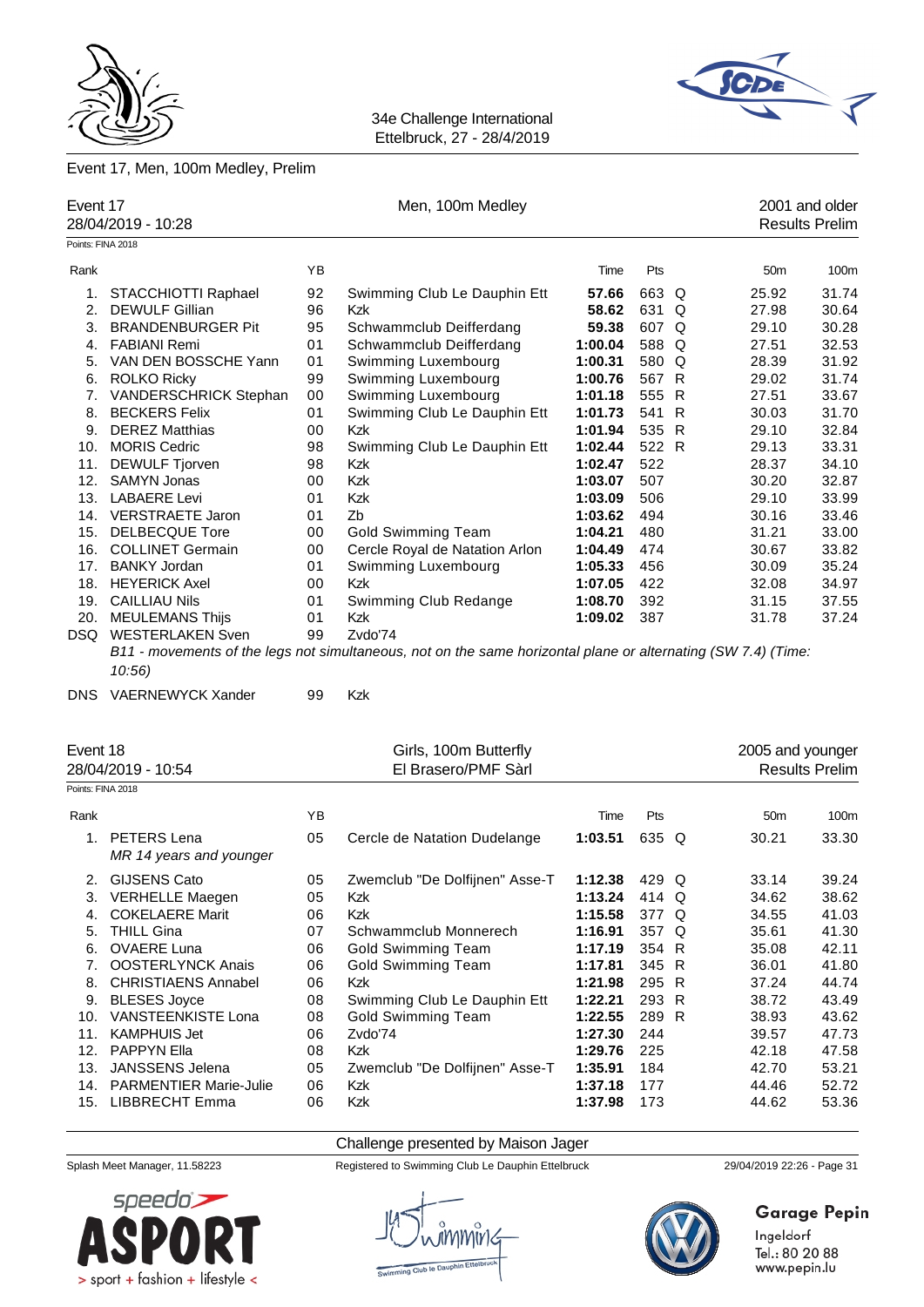



### Event 18, Girls, 100m Butterfly, Prelim, 2005 and younger

| Rank                          |                                             | YB       |                                                     | Time               | Pts            | 50 <sub>m</sub> | 100m                                     |
|-------------------------------|---------------------------------------------|----------|-----------------------------------------------------|--------------------|----------------|-----------------|------------------------------------------|
| 16.                           | <b>EECKHOUT Hanne</b><br>DNS VANDROMME Lore | 05<br>06 | Zwemclub "De Dolfijnen" Asse-T<br>Kzk               | 1:45.93            | 137            | 46.78           | 59.15                                    |
| Event 18<br>Points: FINA 2018 | 28/04/2019 - 10:54                          |          | Girls, 100m Butterfly<br>El Brasero/PMF Sàrl        |                    |                |                 | <b>YOB 2004</b><br><b>Results Prelim</b> |
|                               |                                             |          |                                                     |                    |                |                 |                                          |
| Rank                          |                                             | YB       |                                                     | Time               | Pts            | 50 <sub>m</sub> | 100m                                     |
| 1.                            | <b>RICCI Nicole</b><br>2. KETTENMEYER Ly    | 04<br>04 | Swimming Luxembourg<br>Swimming Club Le Dauphin Ett | 1:06.51<br>1:10.97 | 553 Q<br>455 Q | 30.87<br>32.85  | 35.64<br>38.12                           |
|                               | 3. REDING Alyssa                            | 04       | Swimming Club Le Dauphin Ett                        | 1:11.73            | 441 Q          | 32.46           | 39.27                                    |
| 4.                            | DE CRAEN Imke                               | 04       | Zwemclub "De Dolfijnen" Asse-T                      | 1:13.88            | 403 Q          | 34.66           | 39.22                                    |
|                               | 5. HAAG Nora                                | 04       | Swimming Club Redange                               | 1:16.92            | 357 Q          | 35.13           | 41.79                                    |
|                               | 6. CHRISTIAENS Marloes                      | 04       | <b>Kzk</b>                                          | 1:24.98            | 265 R          | 39.24           | 45.74                                    |
| Event 18                      | 28/04/2019 - 10:54                          |          | Girls, 100m Butterfly<br>El Brasero/PMF Sàrl        |                    |                |                 | <b>YOB 2003</b><br><b>Results Prelim</b> |
| Points: FINA 2018             |                                             |          |                                                     |                    |                |                 |                                          |
| Rank                          |                                             | YB       |                                                     | Time               | Pts            | 50 <sub>m</sub> | 100m                                     |
| 1.                            | <b>BORREMANS Lotte</b>                      | 03       | Zwemclub "De Dolfijnen" Asse-T                      | 1:13.04            | 417 Q          | 34.24           | 38.80                                    |
| 2.                            | <b>SNEPPE Diede</b>                         | 03       | Zwemclub "De Dolfijnen" Asse-T                      | 1:13.18            | 415 Q          | 33.85           | 39.33                                    |
|                               | 3. VAN MULDER Katinka                       | 03       | Zwemclub "De Dolfijnen" Asse-T                      | 1:18.95            | 330 Q          | 35.12           | 43.83                                    |
|                               | 4. HENDRIKS Joella                          | 03       | Noord Limburg(SG)                                   | 1:51.51            | 117 $Q$        | 49.63           | 1:01.88                                  |
|                               |                                             |          |                                                     |                    |                |                 |                                          |
| Event 18                      |                                             |          | Women, 100m Butterfly                               |                    |                |                 | <b>YOB 2002</b>                          |
|                               | 28/04/2019 - 10:54                          |          | El Brasero/PMF Sàrl                                 |                    |                |                 | <b>Results Prelim</b>                    |
| Points: FINA 2018             |                                             |          |                                                     |                    |                |                 |                                          |
| Rank                          |                                             | YB       |                                                     | Time               | Pts            | 50 <sub>m</sub> | 100m                                     |
| 1.                            | MAHIEU Hannah                               | 02       | Uzkz                                                | 1:08.53            | 506 Q          | 31.00           | 37.53                                    |
|                               | 2. COIMBRA Alice                            | 02       | Swimming Luxembourg                                 | 1:11.26            | 450 Q          | 33.14           | 38.12                                    |
| 3.                            | <b>DESCAMPS Axelle</b>                      | 02       | Kzk                                                 | 1:12.19            | 432 Q          | 33.68           | 38.51                                    |
| 4.                            | <b>DEFEVER Tine</b>                         | 02       | Zb                                                  | 1:12.96            | 419 Q          | 33.10           | 39.86                                    |
|                               | 5. WESTERLAKEN Marit                        | 02       | Zvdo'74                                             | 1:24.47            | 270 Q          | 38.93           | 45.54                                    |
| Event 18                      |                                             |          | Women, 100m Butterfly                               |                    |                |                 | 2001 and older                           |
|                               | 28/04/2019 - 10:54                          |          | El Brasero/PMF Sàrl                                 |                    |                |                 | <b>Results Prelim</b>                    |
| Points: FINA 2018             |                                             |          |                                                     |                    |                |                 |                                          |
| Rank                          |                                             | YB       |                                                     | Time               | Pts            | 50 <sub>m</sub> | 100m                                     |
| 1.                            | <b>VELTHUIS Petri</b>                       | 93       | Zvdo'74                                             | 1:07.04            | 540 Q          | 31.58           | 35.46                                    |
| 2.                            | <b>DECOCK Maaike</b>                        | 00       | <b>Kzk</b>                                          | 1:07.66            | 525 Q          | 31.73           | 35.93                                    |
| 3.                            | <b>HAMEN SAIEG Yael</b>                     | 01       | Swimming Luxembourg                                 | 1:07.76            | 523 Q          | 31.79           | 35.97                                    |
| 4.                            | <b>DENEIR Silken</b>                        | 99       | <b>Gold Swimming Team</b>                           | 1:10.19            | 470 Q          | 32.13           | 38.06                                    |
| 5.                            | <b>SPINCEMAILLE Laura</b>                   | 00       | Uzkz                                                | 1:11.69            | 442 Q          | 32.51           | 39.18                                    |
| 6.                            | <b>MATTENS Edith</b>                        | 97       | Kzk                                                 | 1:12.11            | 434 R          | 33.51           | 38.60                                    |
| 8.                            | 7. WIRTH Mandy<br><b>DEN DEKKER Renske</b>  | 00<br>97 | Schwammclub Deifferdang<br>Zvdo'74                  | 1:13.28<br>1:16.05 | 413 R<br>370 R | 33.75<br>34.40  | 39.53<br>41.65                           |

Challenge presented by Maison Jager



Splash Meet Manager, 11.58223 Registered to Swimming Club Le Dauphin Ettelbruck 29/04/2019 22:26 - Page 32



# **Garage Pepin**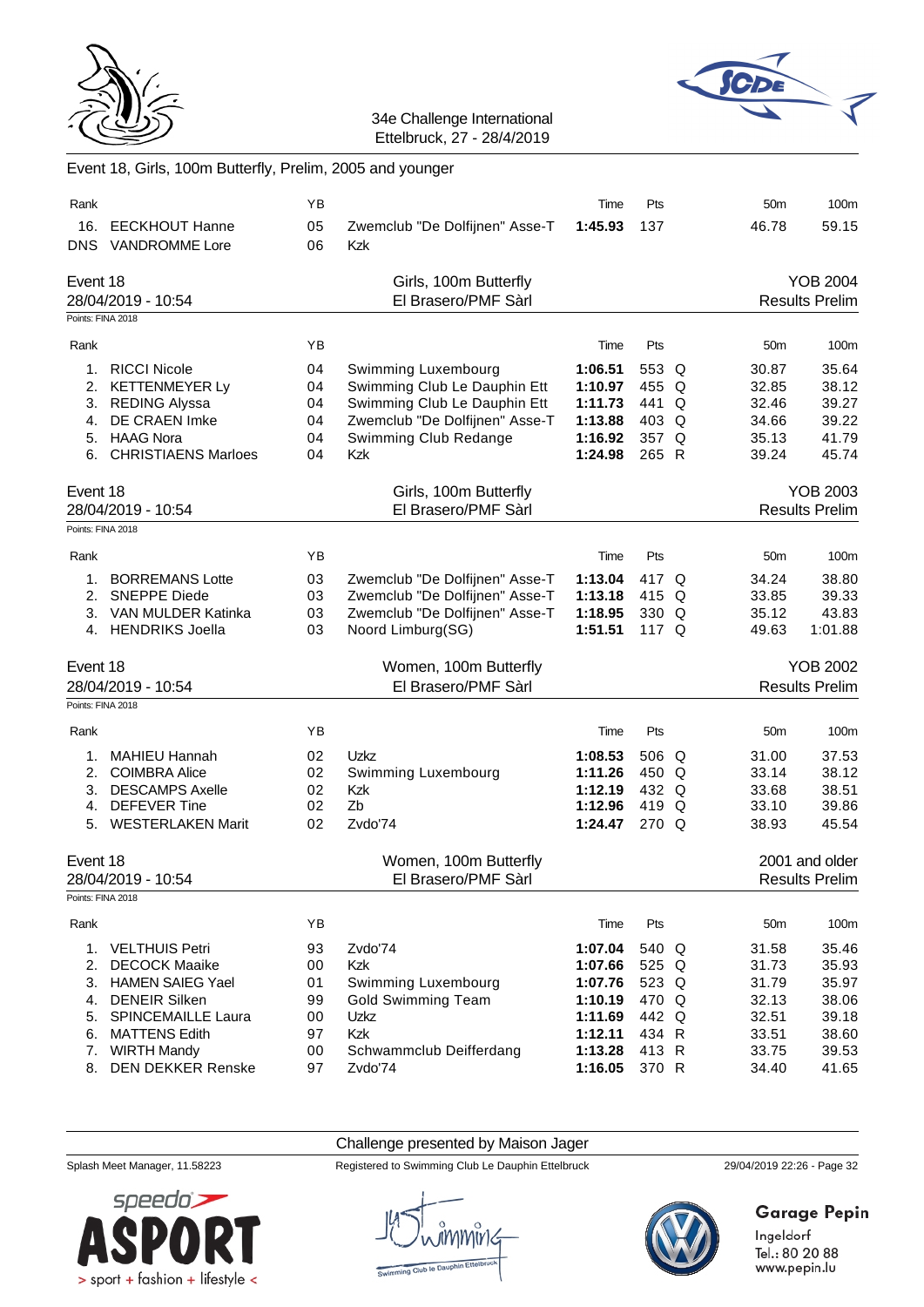



| Event 19<br>28/04/2019 - 11:09 |                                                                                                                                                                                                                                                      | Boys, 100m Butterfly<br>El Brasero/PMF Sàrl                    |                                                                                                                                                                                                                                                                                        |                                                                                                 |                                                                                        | 2005 and younger<br><b>Results Prelim</b>                                              |                                                                                        |  |
|--------------------------------|------------------------------------------------------------------------------------------------------------------------------------------------------------------------------------------------------------------------------------------------------|----------------------------------------------------------------|----------------------------------------------------------------------------------------------------------------------------------------------------------------------------------------------------------------------------------------------------------------------------------------|-------------------------------------------------------------------------------------------------|----------------------------------------------------------------------------------------|----------------------------------------------------------------------------------------|----------------------------------------------------------------------------------------|--|
| Points: FINA 2018              |                                                                                                                                                                                                                                                      |                                                                |                                                                                                                                                                                                                                                                                        |                                                                                                 |                                                                                        |                                                                                        |                                                                                        |  |
| Rank                           |                                                                                                                                                                                                                                                      | YB                                                             |                                                                                                                                                                                                                                                                                        | Time                                                                                            | Pts                                                                                    | 50 <sub>m</sub>                                                                        | 100m                                                                                   |  |
| $1_{\cdot}$                    | <b>SCHOTTE Edward</b><br>MR 14 years and younger                                                                                                                                                                                                     | 05                                                             | Iswim                                                                                                                                                                                                                                                                                  | 1:00.47                                                                                         | 502 Q                                                                                  | 28.39                                                                                  | 32.08                                                                                  |  |
| 2.<br>3.                       | VANHAVERBEKE Thibault<br><b>VANALME Tristan</b><br>4. DEHAUDT Fernando<br>5. WEYRICH Mike<br>6. AELVOET Willem<br>7. VERBRUGGE Lucas<br>8. LINDEBOOM Charlie<br>9. VAN LIESHOUT Gabriel<br>10. JAAS Tom<br>11. VANDE CASTEELE Niels<br>WDR KEMP Finn | 05<br>05<br>05<br>05<br>05<br>05<br>05<br>05<br>06<br>07<br>05 | <b>Gold Swimming Team</b><br>Koninklijke Waregemse Zwemclub 1:11.33<br><b>Gold Swimming Team</b><br>Swimming Club Le Dauphin Ett<br><b>Kzk</b><br>Kzk<br>Zwemclub "De Dolfijnen" Asse-T<br>Zvdo'74<br>Swimming Club Le Dauphin Ett<br><b>Gold Swimming Team</b><br>Swimming Luxembourg | 1:07.64<br>1:11.39<br>1:12.63<br>1:15.57<br>1:19.58<br>1:20.31<br>1:20.74<br>1:22.29<br>1:27.52 | 359 Q<br>306 Q<br>$305$ Q<br>290 Q<br>257 R<br>220 R<br>214 R<br>211 R<br>199 R<br>165 | 31.18<br>33.11<br>33.07<br>34.14<br>35.46<br>36.50<br>36.48<br>37.07<br>37.88<br>38.55 | 36.46<br>38.22<br>38.32<br>38.49<br>40.11<br>43.08<br>43.83<br>43.67<br>44.41<br>48.97 |  |
| Event 19<br>Points: FINA 2018  | 28/04/2019 - 11:09                                                                                                                                                                                                                                   |                                                                | Boys, 100m Butterfly<br>El Brasero/PMF Sàrl                                                                                                                                                                                                                                            |                                                                                                 |                                                                                        |                                                                                        | <b>YOB 2004</b><br><b>Results Prelim</b>                                               |  |
|                                |                                                                                                                                                                                                                                                      |                                                                |                                                                                                                                                                                                                                                                                        |                                                                                                 |                                                                                        |                                                                                        |                                                                                        |  |
| Rank                           |                                                                                                                                                                                                                                                      | YB                                                             |                                                                                                                                                                                                                                                                                        | Time                                                                                            | Pts                                                                                    | 50 <sub>m</sub>                                                                        | 100m                                                                                   |  |
| $1_{-}$<br>2.<br>5.<br>6.      | <b>JAAS Jeff</b><br><b>DEVOLDERE Henri</b><br>3. SIMAO NOGUEIRA Joao<br>4. LANNERS Nicolas<br>VANDE CASTEELE Bjarne<br>VIGUIER Elyan                                                                                                                 | 04<br>04<br>04<br>04<br>04<br>04                               | Swimming Club Le Dauphin Ett<br><b>Kzk</b><br>Schwammclub Deifferdang<br>Schwammclub Deifferdang<br><b>Gold Swimming Team</b><br>Swimming Luxembourg                                                                                                                                   | 1:01.50<br>1:01.95<br>1:02.08<br>1:02.31<br>1:02.49<br>1:12.40                                  | 477 Q<br>467 Q<br>464 Q<br>459 Q<br>455 Q<br>292 R                                     | 28.30<br>29.24<br>28.63<br>29.23<br>28.56<br>34.31                                     | 33.20<br>32.71<br>33.45<br>33.08<br>33.93<br>38.09                                     |  |
|                                | 7. TORFS Max                                                                                                                                                                                                                                         | 04                                                             | Zwemclub "De Dolfijnen" Asse-T                                                                                                                                                                                                                                                         | 1:14.28                                                                                         | 271 R                                                                                  | 36.85                                                                                  | 37.43                                                                                  |  |
| Event 19<br>Points: FINA 2018  | 28/04/2019 - 11:09                                                                                                                                                                                                                                   |                                                                | Boys, 100m Butterfly<br>El Brasero/PMF Sàrl                                                                                                                                                                                                                                            |                                                                                                 |                                                                                        |                                                                                        | <b>YOB 2003</b><br><b>Results Prelim</b>                                               |  |
|                                |                                                                                                                                                                                                                                                      |                                                                |                                                                                                                                                                                                                                                                                        |                                                                                                 |                                                                                        |                                                                                        |                                                                                        |  |
| Rank                           |                                                                                                                                                                                                                                                      | YB                                                             |                                                                                                                                                                                                                                                                                        | Time                                                                                            | Pts                                                                                    | 50 <sub>m</sub>                                                                        | 100m                                                                                   |  |
| 4.<br>5.                       | 1. DALEIDEN CIUFERRI Ralph<br>2. HEYERICK Jens<br>3. DENEIR Niels<br><b>GUILLEMYN Lucas</b><br><b>GILLARD Remi</b><br>WDR BOKOV Rodion                                                                                                               | 03<br>03<br>03<br>03<br>03<br>03                               | Swimming Luxembourg<br><b>Kzk</b><br><b>Gold Swimming Team</b><br>Kzk<br>Cercle Royal de Natation Arlon<br>Swimming Luxembourg                                                                                                                                                         | 58.76<br>1:01.58<br>1:02.68<br>1:03.21<br>1:06.06                                               | 547 Q<br>475 Q<br>451 Q<br>440 Q<br>385 Q                                              | 27.40<br>28.74<br>29.14<br>30.06<br>30.78                                              | 31.36<br>32.84<br>33.54<br>33.15<br>35.28                                              |  |

Challenge presented by Maison Jager



Splash Meet Manager, 11.58223 Registered to Swimming Club Le Dauphin Ettelbruck 29/04/2019 22:26 - Page 33



# **Garage Pepin**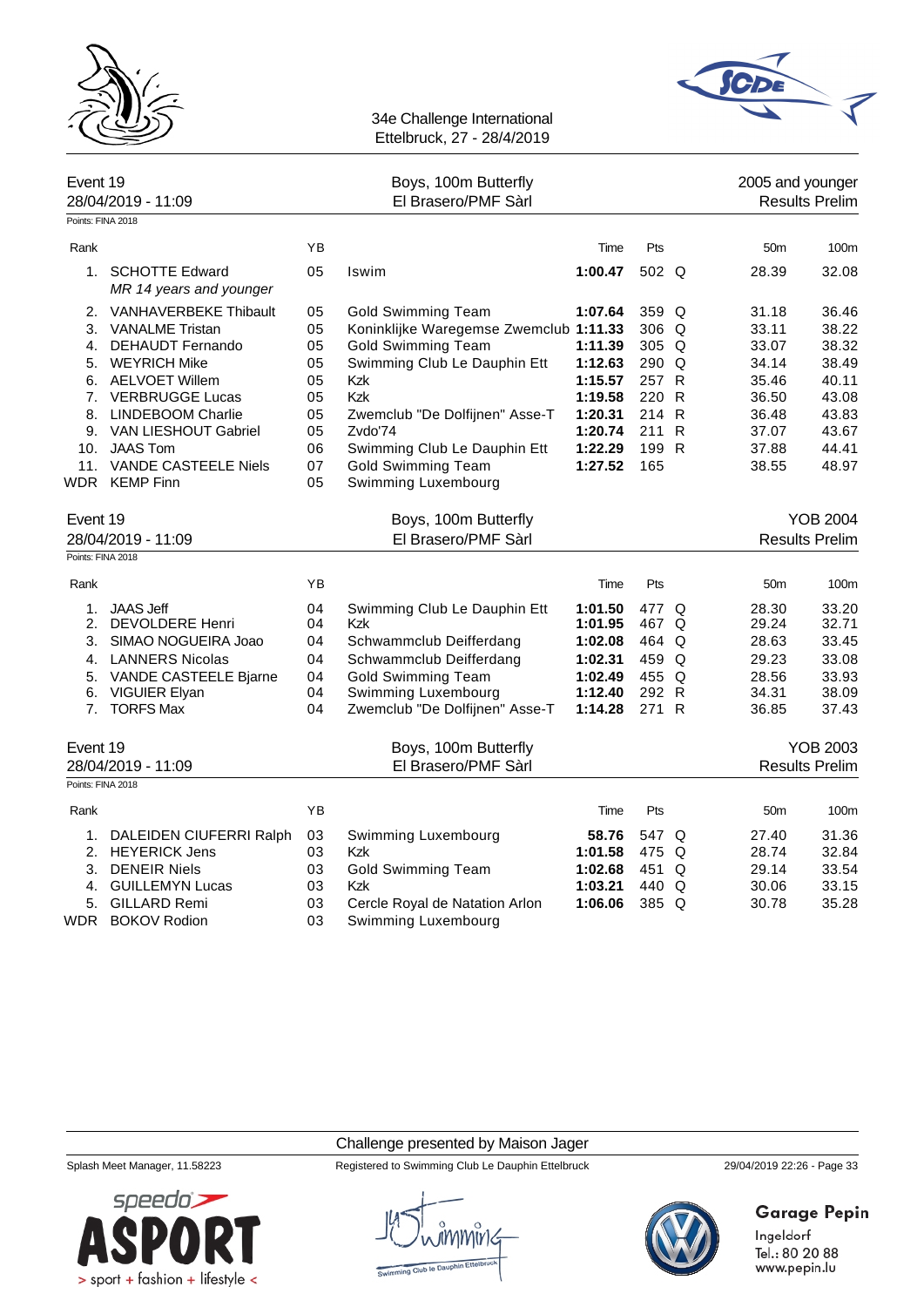

# Event 19, Men, 100m Butterfly, Prelim



34e Challenge International Ettelbruck, 27 - 28/4/2019

|                   | Event 19<br>28/04/2019 - 11:09              |          | Boys, 100m Butterfly<br>El Brasero/PMF Sàrl |                                |                    |                | <b>YOB 2002</b><br><b>Results Prelim</b> |       |                 |                       |
|-------------------|---------------------------------------------|----------|---------------------------------------------|--------------------------------|--------------------|----------------|------------------------------------------|-------|-----------------|-----------------------|
| Points: FINA 2018 |                                             |          |                                             |                                |                    |                |                                          |       |                 |                       |
| Rank              |                                             | YB       |                                             |                                | Time               | Pts            |                                          |       | 50 <sub>m</sub> | 100m                  |
| 1.                | <b>SCHMITZ Jacques</b>                      | 02       | Swimming Club Redange                       |                                | 59.92              | 516 Q          |                                          |       | 27.96           | 31.96                 |
| 2.                | <b>MOREAUX Maxime</b>                       | 02       | Swimming Club Redange                       |                                | 1:04.61            | 412 Q          |                                          |       | 29.87           | 34.74                 |
| 3.                | <b>LESAGE Christophe</b>                    | 02       | Swimming Luxembourg                         |                                | 1:04.66            | 411 Q          |                                          |       | 30.08           | 34.58                 |
| 4.                | <b>WIRTH David</b>                          | 02       |                                             | Schwammclub Deifferdang        | 1:06.74            | 373 Q          |                                          |       | 30.80           | 35.94                 |
| 5.                | <b>COKELAERE Matthijs</b>                   | 02       | Kzk                                         |                                | 1:07.70            | 358 Q          |                                          |       | 31.28           | 36.42                 |
| 6.                | <b>DESMET Xaro</b>                          | 02       | Kzk                                         |                                | 1:09.14<br>1:12.55 | 336 R          |                                          |       | 31.61           | 37.53                 |
|                   | 7. VERELZEN Robbe                           | 02       | Kzk                                         |                                |                    |                | 291 R                                    |       | 33.60           | 38.95                 |
| Event 19          |                                             |          |                                             | Men, 100m Butterfly            |                    |                |                                          |       |                 | 2001 and older        |
|                   | 28/04/2019 - 11:09                          |          |                                             | El Brasero/PMF Sàrl            |                    |                |                                          |       |                 | <b>Results Prelim</b> |
| Points: FINA 2018 |                                             |          |                                             |                                |                    |                |                                          |       |                 |                       |
| Rank              |                                             | YB       |                                             |                                | Time               | Pts            |                                          |       | 50 <sub>m</sub> | 100m                  |
| 1.                | <b>BRANDENBURGER Pit</b>                    | 95       |                                             | Schwammclub Deifferdang        | 56.07              | 630 Q          |                                          |       | 26.61           | 29.46                 |
| 2.                | <b>BRAEKEVELD Tibo</b>                      | 01       | Uzkz                                        |                                | 59.11              | 538 Q          |                                          |       | 26.88           | 32.23                 |
| 3.                | <b>SCHMITZ Jules</b>                        | 99       | Swimming Club Redange                       |                                | 59.55              | 526 Q<br>508 Q |                                          |       | 27.46           | 32.09                 |
| 4.<br>5.          | <b>DEWULF Tjorven</b><br><b>SAMYN Jonas</b> | 98<br>00 | Kzk<br><b>Kzk</b>                           |                                | 1:00.24<br>1:00.40 | 504 Q          |                                          |       | 28.71<br>28.44  | 31.53<br>31.96        |
|                   | <b>ROLKO Ricky</b>                          | 99       |                                             |                                | 1:01.35            | 481 R          |                                          |       | 28.44           | 32.91                 |
| 6.<br>7.          | DAZY Max                                    | 00       | Swimming Luxembourg                         | Cercle Royal de Natation Arlon | 1:02.46            | 456            | $\mathsf{R}$                             |       | 29.44           | 33.02                 |
| 8.                | <b>CONZEMIUS Jerome</b>                     | 99       | Swimming Luxembourg                         |                                | 1:03.80            | 427 R          |                                          |       | 28.97           | 34.83                 |
| 9.                | ADAMI Mike                                  | 99       |                                             | Swimming Club Le Dauphin Ett   | 1:04.06            | 422 R          |                                          |       | 29.34           | 34.72                 |
| 10.               | <b>WESTERLAKEN Sven</b>                     | 99       | Zvdo'74                                     |                                | 1:04.90            | 406 R          |                                          |       | 30.11           | 34.79                 |
| 11.               | <b>GRAF Alex</b>                            | 99       |                                             | Schwammclub Deifferdang        | 1:05.21            | 400            |                                          |       | 30.31           | 34.90                 |
| 12.               | <b>COBBAERT Felix</b>                       | 01       | Zb                                          |                                | 1:05.82            | 389            |                                          |       | 30.02           | 35.80                 |
|                   | 13. HEYERICK Axel                           | 00       | Kzk                                         |                                | 1:06.03            | 386            |                                          |       | 30.72           | 35.31                 |
|                   | 14. MEULEMANS Thijs                         | 01       | <b>Kzk</b>                                  |                                | 1:08.53            | 345            |                                          |       | 31.48           | 37.05                 |
| 15.               | <b>OPPENHUIZEN Yulian</b>                   | 00       | Zvdo'74                                     |                                | 1:10.38            | 318            |                                          |       | 31.06           | 39.32                 |
| DNS               | <b>DEREZ Matthias</b>                       | 00       | Kzk                                         |                                |                    |                |                                          |       |                 |                       |
|                   |                                             |          |                                             |                                |                    |                |                                          |       |                 |                       |
| Event 20          |                                             |          |                                             | Women, 50m Backstroke          |                    |                |                                          |       |                 | Open                  |
|                   | 28/04/2019 - 11:45                          |          |                                             | Confection Lanners Sàrl        |                    |                |                                          |       |                 | <b>Results Prelim</b> |
| Points: FINA 2018 |                                             |          |                                             |                                |                    |                |                                          |       |                 |                       |
| Rank              |                                             |          | ΥB                                          |                                |                    |                |                                          | Time  | Pts             |                       |
| 1.                | <b>BANKY Jacqueline</b>                     |          | 96                                          | Swimming Luxembourg            |                    |                |                                          | 29.91 | 632 A           |                       |
| 2.                | RICCI Giorgia Michela                       |          | 02                                          | Swimming Luxembourg            |                    |                |                                          | 30.31 | 607 A           |                       |
| 3.                | <b>VANDERSCHRICK Laura</b>                  |          | 02                                          | Swimming Luxembourg            |                    |                |                                          | 30.84 | 576             | $\mathsf{A}$          |
| 4.                | <b>HERMAN Lara</b>                          |          | $00\,$                                      | <b>Gold Swimming Team</b>      |                    |                |                                          | 31.19 | 557             | $\mathsf{A}$          |
| 5.                | <b>BLACK Rachael</b>                        |          | 01                                          | Cercle de Natation Dudelange   |                    |                |                                          | 31.60 | 536             | $\mathsf{A}$          |
| 6.                | <b>FABER Maiti</b>                          |          | 01                                          | Swimming Club Le Dauphin Ett   |                    |                |                                          | 31.63 | 534             | B                     |
| 7.                | <b>RICCI Nicole</b>                         |          | 04                                          | Swimming Luxembourg            |                    |                |                                          | 32.06 | 513             | B                     |
| 8.                | <b>FABIANI Chanel</b>                       |          | 03                                          | Cercle de Natation Dudelange   |                    |                |                                          | 32.07 | 512             | B                     |
|                   |                                             |          |                                             |                                |                    |                |                                          |       |                 |                       |
| 9.                | <b>WIRTH Mandy</b>                          |          | $00\,$                                      | Schwammclub Deifferdang        |                    |                |                                          | 32.56 | 490             | B                     |
| 10.               | VANDENBERGHE Hannah                         |          | 05                                          | Iswim                          |                    |                |                                          | 32.85 | 477             | В                     |
| 11.               | DEKERVEL Emma                               |          | 04                                          | Iswim                          |                    |                |                                          | 32.87 | 476             | $\mathsf{R}$          |

## Challenge presented by Maison Jager

Splash Meet Manager, 11.58223 Registered to Swimming Club Le Dauphin Ettelbruck 29/04/2019 22:26 - Page 34

speedo'**>** > sport + fashion + lifestyle <



# **Garage Pepin**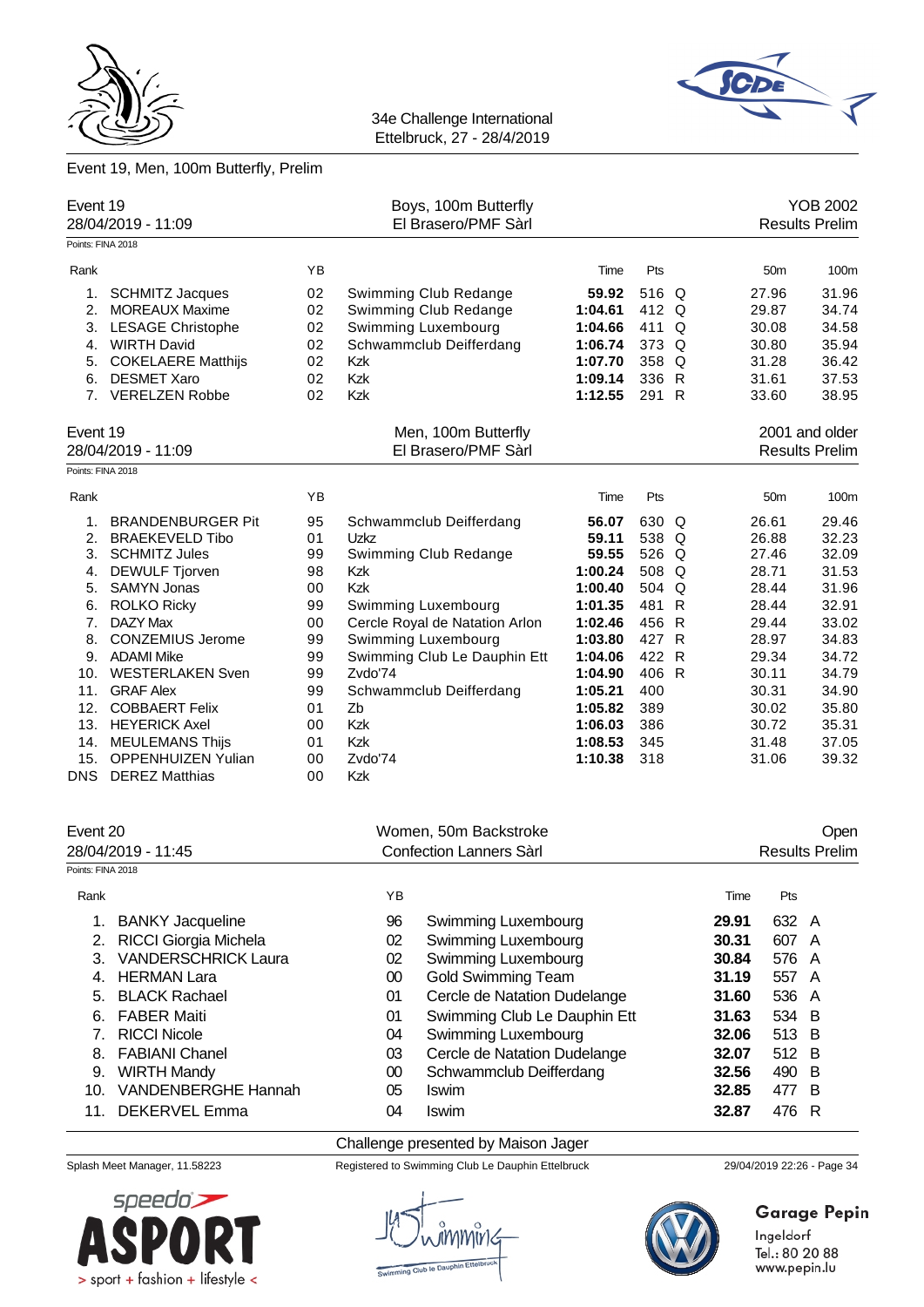



## Event 20, Women, 50m Backstroke, Prelim, Open

| Rank |                            | ΥB |                                | Time  | Pts |   |
|------|----------------------------|----|--------------------------------|-------|-----|---|
| 12.  | <b>HERMES Sophie</b>       | 02 | Swimming Club Redange          | 33.28 | 458 | R |
| 13.  | <b>TRUYE Alexine</b>       | 04 | <b>Gold Swimming Team</b>      | 33.61 | 445 | R |
| 14.  | <b>DEFEVER Tine</b>        | 02 | Zb                             | 33.90 | 434 | R |
| 15.  | <b>BORREMANS Lotte</b>     | 03 | Zwemclub "De Dolfijnen" Asse-T | 34.09 | 426 | R |
| 16.  | <b>HOLLERICH Anne</b>      | 01 | Swimming Club Le Dauphin Ett   | 34.44 | 414 |   |
| 17.  | <b>BOSSUYT Linde</b>       | 01 | Zwemclub "De Dolfijnen" Asse-T | 34.48 | 412 |   |
| 18.  | <b>ROGIERS</b> Ine         | 05 | Zwemclub "De Dolfijnen" Asse-T | 34.78 | 402 |   |
| 19.  | <b>TRIOEN Joke</b>         | 02 | Zwemclub "De Dolfijnen" Asse-T | 35.17 | 388 |   |
| 20.  | <b>VAN GIESSEN Lisanne</b> | 99 | Zvdo'74                        | 36.36 | 351 |   |
| 21.  | <b>VERGELS Noor</b>        | 06 | Zwemclub "De Dolfijnen" Asse-T | 36.70 | 342 |   |
| 22.  | <b>CAILLIAU Pauline</b>    | 05 | Zb                             | 37.01 | 333 |   |
| 23.  | <b>VAN LITH Sanne</b>      | 06 | Zvdo'74                        | 37.18 | 329 |   |
| 24.  | <b>CORREIA Eva</b>         | 05 | Cercle de Natation Diekirch    | 37.55 | 319 |   |
| 25.  | <b>GERMONPRE Sarah</b>     | 03 | Zwemclub "De Dolfijnen" Asse-T | 37.93 | 309 |   |
| 26.  | OP DE BEECK Lauren         | 06 | Zwemclub "De Dolfijnen" Asse-T | 38.18 | 303 |   |
| 27.  | DE GRAAF Hanna             | 06 | Zvdo'74                        | 39.98 | 264 |   |
| 28.  | <b>KLAASSEN Myla</b>       | 09 | Noord Limburg(SG)              | 40.27 | 259 |   |
| 29.  | <b>DEPRAETERE Zoe</b>      | 08 | <b>Gold Swimming Team</b>      | 40.90 | 247 |   |
| 30.  | <b>KANT Britte</b>         | 04 | Zvdo'74                        | 41.07 | 244 |   |
| 31.  | <b>VANMOL Phoebe</b>       | 06 | Zwemclub "De Dolfijnen" Asse-T | 41.71 | 233 |   |
| WDR  | <b>DECAESSTECKER Elise</b> | 04 | Zb                             |       |     |   |
| WDR  | <b>BESSELINK Danine</b>    | 02 | Zvdo'74                        |       |     |   |
|      |                            |    |                                |       |     |   |

|                   | Event 21                     |    | Men, 50m Backstroke            |       |       |   |  |
|-------------------|------------------------------|----|--------------------------------|-------|-------|---|--|
|                   | 28/04/2019 - 11:53           |    | Confection Lanners Sàrl        |       |       |   |  |
| Points: FINA 2018 |                              |    |                                |       |       |   |  |
| Rank              |                              | ΥB |                                | Time  | Pts   |   |  |
|                   | <b>VANDERSCHRICK Stephan</b> | 00 | Swimming Luxembourg            | 27.56 | 524 A |   |  |
| $2_{-}$           | <b>GUILLEMYN Lucas</b>       | 03 | <b>Kzk</b>                     | 27.73 | 514 A |   |  |
| 3.                | STACCHIOTTI Raphael          | 92 | Swimming Club Le Dauphin Ett   | 27.83 | 508 A |   |  |
| 4.                | <b>BRAEKEVELD Tibo</b>       | 01 | Uzkz                           | 28.02 | 498 A |   |  |
| 5.                | <b>DEWULF Tjorven</b>        | 98 | <b>Kzk</b>                     | 28.49 | 474 A |   |  |
| 6.                | <b>WESTERLAKEN Sven</b>      | 99 | Zvdo'74                        | 28.75 | 461 B |   |  |
|                   | <b>LABAERE</b> Levi          | 01 | <b>Kzk</b>                     | 28.80 | 459 B |   |  |
| 8.                | <b>OPPENHUIZEN Yulian</b>    | 00 | Zvdo'74                        | 28.94 | 452 B |   |  |
| 9.                | <b>JORIS Luca</b>            | 03 | Zwemclub "De Dolfijnen" Asse-T | 28.96 | 451 B |   |  |
| 10.               | <b>BUYSENS Dario</b>         | 01 | <b>Gold Swimming Team</b>      | 28.97 | 451 B |   |  |
| 11.               | <b>FABER Pol</b>             | 03 | Swimming Club Le Dauphin Ett   | 29.26 | 437 R |   |  |
| ィウ                | <b>HIMDE</b> Jonnee          | ΩΩ | Cold Swimming Toam             | つの につ | 10G   | Þ |  |

| 12. HIMPE Jannes        | 98 | <b>Gold Swimming Team</b>  | 29.53 | 426 R |  |
|-------------------------|----|----------------------------|-------|-------|--|
| 13. DESIMPELAERE Miguel | 04 | <b>Gold Swimming Team</b>  | 29.70 | 418 R |  |
| 14. MABBE Elian         | 04 | Uzkz                       | 29.95 | 408 R |  |
| 15. COBBAERT Felix      | 01 | Zh                         | 30.16 | 399 R |  |
| 16. DUJARDIN Goan       | 04 | <b>Gold Swimming Team</b>  | 30.53 | 385   |  |
| 17. LESAGE Christophe   | 02 | <b>Swimming Luxembourg</b> | 30.90 | 371   |  |
| 18. CONZEMIUS Jerome    | 99 | Swimming Luxembourg        | 31.06 | 366   |  |
| 19. CAILLIAU Nils       | 01 | Swimming Club Redange      | 31.32 | 357   |  |
|                         |    |                            |       |       |  |

Challenge presented by Maison Jager

Splash Meet Manager, 11.58223 Registered to Swimming Club Le Dauphin Ettelbruck 29/04/2019 22:26 - Page 35





# **Garage Pepin**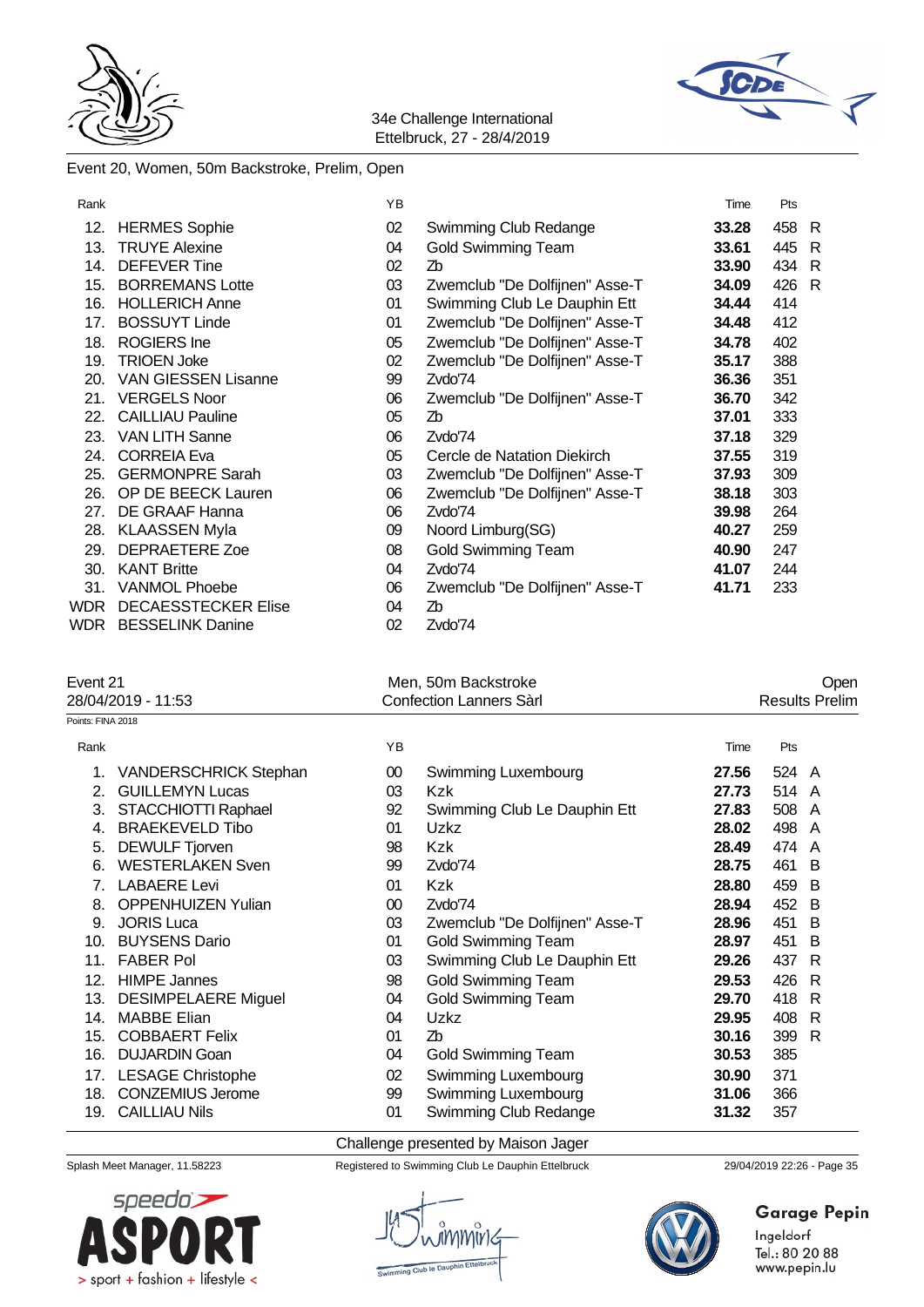



### Event 21, Men, 50m Backstroke, Prelim, Open

| Rank |                             | YB |                                | Time  | Pts |
|------|-----------------------------|----|--------------------------------|-------|-----|
| 20.  | <b>KIRCH Felix</b>          | 03 | Cercle de Natation Dudelange   | 31.36 | 355 |
| 21.  | POLLET Rohan                | 05 | Zwemclub "De Dolfijnen" Asse-T | 31.96 | 336 |
| 22.  | <b>ROBBE Warre</b>          | 04 | Zb                             | 32.55 | 318 |
| 23.  | <b>PEYTCHEV Viktor</b>      | 05 | Zwemclub "De Dolfijnen" Asse-T | 32.70 | 313 |
| 24.  | DE MUNCK Emiel              | 04 | Zwemclub "De Dolfijnen" Asse-T | 33.66 | 287 |
| 25.  | <b>VANDENBROUCKE Nathan</b> | 03 | Zwemclub "De Dolfijnen" Asse-T | 33.96 | 280 |
| 26.  | <b>KIRCH Paul</b>           | 05 | Cercle de Natation Dudelange   | 34.53 | 266 |
| 27.  | <b>VANDE MOORTEL Kasper</b> | 05 | Zb                             | 34.78 | 260 |
| 28.  | VAN DEN BERGH Jonas         | 05 | Zwemclub "De Dolfijnen" Asse-T | 34.96 | 256 |
| 29.  | NAFFOUTI Nael               | 05 | Cercle de Natation Wiltz       | 37.01 | 216 |
|      | DE FIJTER Bart              | 04 | Zvdo'74                        | 37.01 | 216 |
| 31.  | <b>WENZEL Gregory</b>       | 04 | Cercle de Natation Diekirch    | 37.02 | 216 |
| 32.  | <b>WESTERLAKEN Jens</b>     | 05 | Zvdo'74                        | 37.60 | 206 |
| 33.  | <b>HENDRIKS Lyon</b>        | 05 | Noord Limburg(SG)              | 37.92 | 201 |
| 34.  | <b>GERMONPRE Maxime</b>     | 07 | Zwemclub "De Dolfijnen" Asse-T | 40.22 | 168 |
| 35.  | <b>UMUHIRE Robert</b>       | 07 | Zwemclub "De Dolfijnen" Asse-T | 45.40 | 117 |
| WDR  | <b>BOURCKEL Mike</b>        | 03 | Cercle de Natation Wiltz       |       |     |

|                   | Event 22                    |    | Women, 50m Breaststroke        |       |       | Open                  |  |  |  |
|-------------------|-----------------------------|----|--------------------------------|-------|-------|-----------------------|--|--|--|
|                   | 28/04/2019 - 12:02          |    | <b>Photo Reiser</b>            |       |       | <b>Results Prelim</b> |  |  |  |
| Points: FINA 2018 |                             |    |                                |       |       |                       |  |  |  |
| Rank              |                             | YB |                                | Time  | Pts   |                       |  |  |  |
|                   | <b>VANDENDORPE Florence</b> | 02 | <b>Kzk</b>                     | 33.81 | 607 A |                       |  |  |  |
| 2.                | <b>DEMEYER Amandine</b>     | 03 | Zb                             | 34.70 | 562 A |                       |  |  |  |
| 3.                | <b>REMMERY Anice</b>        | 02 | <b>Kzk</b>                     | 34.80 | 557 A |                       |  |  |  |
| 4.                | <b>DENEIR Silken</b>        | 99 | <b>Gold Swimming Team</b>      | 35.39 | 530 A |                       |  |  |  |
| 5.                | <b>ALBERS Neele</b>         | 05 | Swimming Club Le Dauphin Ett   | 35.55 | 522 A |                       |  |  |  |
| 6.                | <b>CASTEUR Margaux</b>      | 03 | <b>Gold Swimming Team</b>      | 36.06 | 501 B |                       |  |  |  |
| 7.                | <b>VANMEENEN Laura</b>      | 05 | <b>Iswim</b>                   | 36.11 | 498 B |                       |  |  |  |
| 8.                | SPINCEMAILLE Laura          | 00 | Uzkz                           | 36.31 | 490 B |                       |  |  |  |
|                   | 9. VAN GIESSEN Lisanne      | 99 | Zvdo'74                        | 37.21 | 455 B |                       |  |  |  |
|                   | 10. PEDROSA ANTONIO Monica  | 03 | Cercle de Natation Diekirch    | 37.44 | 447 B |                       |  |  |  |
| 11.               | <b>HAAG Nora</b>            | 04 | Swimming Club Redange          | 37.51 | 445 R |                       |  |  |  |
| 12.               | <b>SPINCEMAILLE Luna</b>    | 03 | Uzkz                           | 37.58 | 442 R |                       |  |  |  |
| 13.               | <b>DUJARDIN Faye</b>        | 06 | <b>Gold Swimming Team</b>      | 38.14 | 423 R |                       |  |  |  |
| 14.               | <b>DEKERF Hanne</b>         | 06 | Zwemclub "De Dolfijnen" Asse-T | 38.53 | 410 R |                       |  |  |  |
| 15.               | <b>DEN DEKKER Tessa</b>     | 00 | Zvdo'74                        | 39.11 | 392 R |                       |  |  |  |
| 16.               | <b>RICCI Nicole</b>         | 04 | Swimming Luxembourg            | 39.55 | 379   |                       |  |  |  |
| 17.               | <b>OOSTERLYNCK Anais</b>    | 06 | <b>Gold Swimming Team</b>      | 40.30 | 358   |                       |  |  |  |
| 18.               | NAERT Zoe                   | 08 | Gold Swimming Team             | 40.95 | 342   |                       |  |  |  |
|                   | 19. WESTERLAKEN Marit       | 02 | Zvdo'74                        | 41.02 | 340   |                       |  |  |  |
| 20.               | DE JONG Quinty              | 03 | Zvdo'74                        | 41.05 | 339   |                       |  |  |  |
|                   | 21. VANDEN BERGHE Auke      | 05 | Zb                             | 42.97 | 296   |                       |  |  |  |

Challenge presented by Maison Jager

22. KAMPHUIS Jet 06 Zvdo'74 **43.38** 287 23. BEUSELINCK Marit 05 Zb **43.70** 281

24. KANT Julia



Splash Meet Manager, 11.58223 Registered to Swimming Club Le Dauphin Ettelbruck 29/04/2019 22:26 - Page 36



# **Garage Pepin**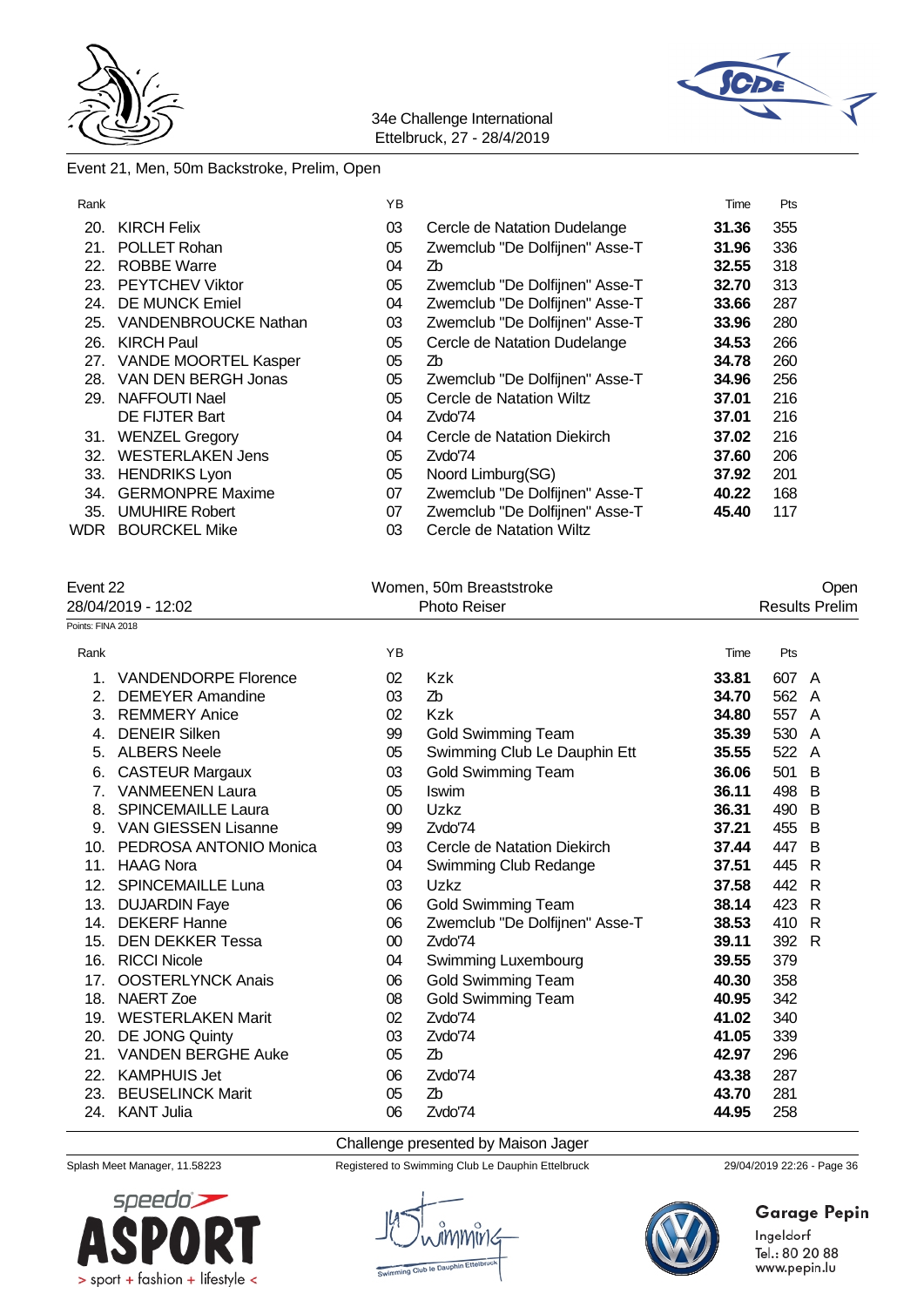



### Event 22, Women, 50m Breaststroke, Prelim, Open

| Rank |                             | ΥB |                        | Time  | Pts |
|------|-----------------------------|----|------------------------|-------|-----|
|      | 25. HENDRIKS Joella         | 03 | Noord Limburg(SG)      | 49.44 | 194 |
|      | 26. KLAASSEN Myla           | 09 | Noord Limburg(SG)      | 51.93 | 167 |
|      | WDR BRAVACCINI Sabrina      |    | 95 Swimming Luxembourg |       |     |
|      | <b>WDR</b> BESSELINK Danine | በ2 | Zvdo'74                |       |     |

| Event 23          |                             |        | Men, 50m Breaststroke          |       |                       |                |  |
|-------------------|-----------------------------|--------|--------------------------------|-------|-----------------------|----------------|--|
|                   | 28/04/2019 - 12:09          |        | <b>Photo Reiser</b>            |       | <b>Results Prelim</b> |                |  |
| Points: FINA 2018 |                             |        |                                |       |                       |                |  |
| Rank              |                             | YB     |                                | Time  | Pts                   |                |  |
| 1.                | STACCHIOTTI Raphael         | 92     | Swimming Club Le Dauphin Ett   | 28.98 | 661                   | $\overline{A}$ |  |
|                   | 2. DEWULF Gillian           | 96     | Kzk                            | 29.32 | 638 A                 |                |  |
| 3.                | <b>ROLKO Ricky</b>          | 99     | Swimming Luxembourg            | 29.64 | 618 A                 |                |  |
| 4.                | <b>BRANDENBURGER Pit</b>    | 95     | Schwammclub Deifferdang        | 29.74 | 612 A                 |                |  |
|                   | 5. VAN DEN BOSSCHE Yann     | 01     | Swimming Luxembourg            | 29.96 | 598                   | A              |  |
|                   | 6. VAERNEWYCK Xander        | 99     | <b>Kzk</b>                     | 30.28 | 579                   | B              |  |
|                   | 7. BREDA Simon              | 91     | Uzkz                           | 30.52 | 566                   | B              |  |
| 8.                | <b>MESTDAGH Arne</b>        | 02     | <b>Kzk</b>                     | 30.68 | 557                   | - B            |  |
| 9.                | <b>DELBECQUE Tore</b>       | 00     | <b>Gold Swimming Team</b>      | 30.95 | 543                   | B              |  |
|                   | 10. RAJE Michael            | 06     | <b>SSG Saar Max Ritter</b>     | 30.98 | 541                   | B              |  |
|                   | 11. BECKERS Felix           | 01     | Swimming Club Le Dauphin Ett   | 31.11 | 534                   | $\mathsf{R}$   |  |
|                   | 12. MORIS Cedric            | 98     | Swimming Club Le Dauphin Ett   | 31.59 | 510                   | $\mathsf{R}$   |  |
|                   | 13. MAAS-KOOB Cedric        | 02     | Swimming Club Le Dauphin Ett   | 31.81 | 500                   | $\mathsf{R}$   |  |
|                   | 14. MEERE Jarno             | 03     | Zwemclub "De Dolfijnen" Asse-T | 31.88 | 496                   | $\mathsf{R}$   |  |
|                   | 15. VERSTRAETE Jaron        | 01     | Zb                             | 31.95 | 493                   | $\mathsf{R}$   |  |
|                   | 16. LANNERS Bob             | 02     | Schwammclub Deifferdang        | 32.11 | 486                   |                |  |
|                   | 17. KETTENMEYER Yul         | 03     | Swimming Club Le Dauphin Ett   | 32.26 | 479                   |                |  |
|                   | 18. DENEIR Niels            | 03     | Gold Swimming Team             | 32.58 | 465                   |                |  |
|                   | 19. BANKY Jordan            | 01     | Swimming Luxembourg            | 32.71 | 459                   |                |  |
|                   | 20. JORIS Dante             | 03     | Zwemclub "De Dolfijnen" Asse-T | 33.28 | 436                   |                |  |
|                   | 21. DUJARDIN Goan           | 04     | <b>Gold Swimming Team</b>      | 33.30 | 435                   |                |  |
|                   | 22. LANNERS Nicolas         | 04     | Schwammclub Deifferdang        | 33.40 | 432                   |                |  |
|                   | 23. DESMET Milan            | 03     | Koninklijke Waregemse Zwemclub | 33.41 | 431                   |                |  |
|                   | 24. VANDERSCHRICK Stephan   | $00\,$ | Swimming Luxembourg            | 34.16 | 403                   |                |  |
|                   | 25. VANDENDORPE Emile       | 04     | Koninklijke Waregemse Zwemclub | 34.44 | 394                   |                |  |
|                   | 26. VAN ACKER Seppe         | 03     | Zb                             | 34.84 | 380                   |                |  |
|                   | 27. BOURGUIGNON Benjamin    | 05     | Swimming Club Le Dauphin Ett   | 35.25 | 367                   |                |  |
|                   | 28. OP DE BEECK Maarten     | 03     | Zwemclub "De Dolfijnen" Asse-T | 36.37 | 334                   |                |  |
|                   | 29. VAN DER MOOREN Mitchell | 02     | Zvdo'74                        | 38.70 | 277                   |                |  |
|                   | 30. NAFFOUTI Nael           | 05     | Cercle de Natation Wiltz       | 40.34 | 245                   |                |  |
|                   | 31. VERSCHUERE Milan        | 07     | <b>Gold Swimming Team</b>      | 40.94 | 234                   |                |  |
|                   | 32. SALOMEZ Haakon          | 06     | Z <sub>b</sub>                 | 41.36 | 227                   |                |  |
|                   | 33. HENDRIKS Lyon           | 05     | Noord Limburg(SG)              | 41.90 | 218                   |                |  |
|                   | 34. DE FIJTER Bart          | 04     | Zvdo'74                        | 42.19 | 214                   |                |  |
|                   | 35. SLOCK Arnaud            | 05     | Zwemclub "De Dolfijnen" Asse-T | 42.50 | 209                   |                |  |
|                   | 36. VAN LIESHOUT Gabriel    | 05     | Zvdo'74                        | 42.91 | 203                   |                |  |
|                   | 37. VANMOL Kenneth          | 07     | Zwemclub "De Dolfijnen" Asse-T | 51.85 | 115                   |                |  |

#### Challenge presented by Maison Jager



Splash Meet Manager, 11.58223 Registered to Swimming Club Le Dauphin Ettelbruck 29/04/2019 22:26 - Page 37





# **Garage Pepin**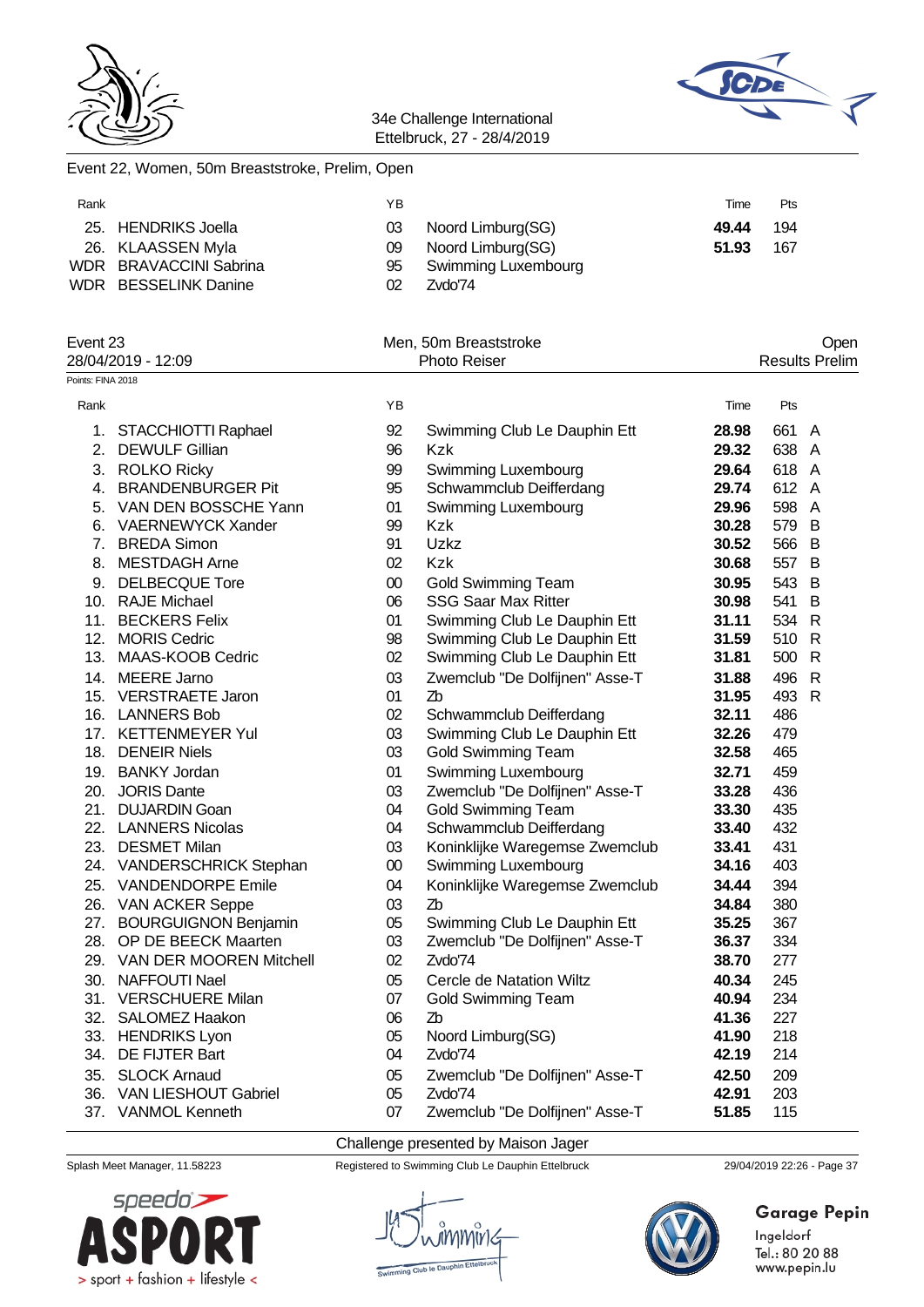



Event 23, Men, 50m Breaststroke, Prelim, Open

| Rank |                                                                 | ΥB |                     | Time | Pts |  |  |
|------|-----------------------------------------------------------------|----|---------------------|------|-----|--|--|
|      | <b>DSQ</b> CASTEUR Xander                                       | 04 | Gold Swimming Team  |      |     |  |  |
|      | G2 - Starting before the starting signal (SW 4.4) (Time: 12:25) |    |                     |      |     |  |  |
|      | WDR BOKOV Rodion                                                | 03 | Swimming Luxembourg |      |     |  |  |

Challenge presented by Maison Jager



Splash Meet Manager, 11.58223 Registered to Swimming Club Le Dauphin Ettelbruck 29/04/2019 22:26 - Page 38



# **Garage Pepin**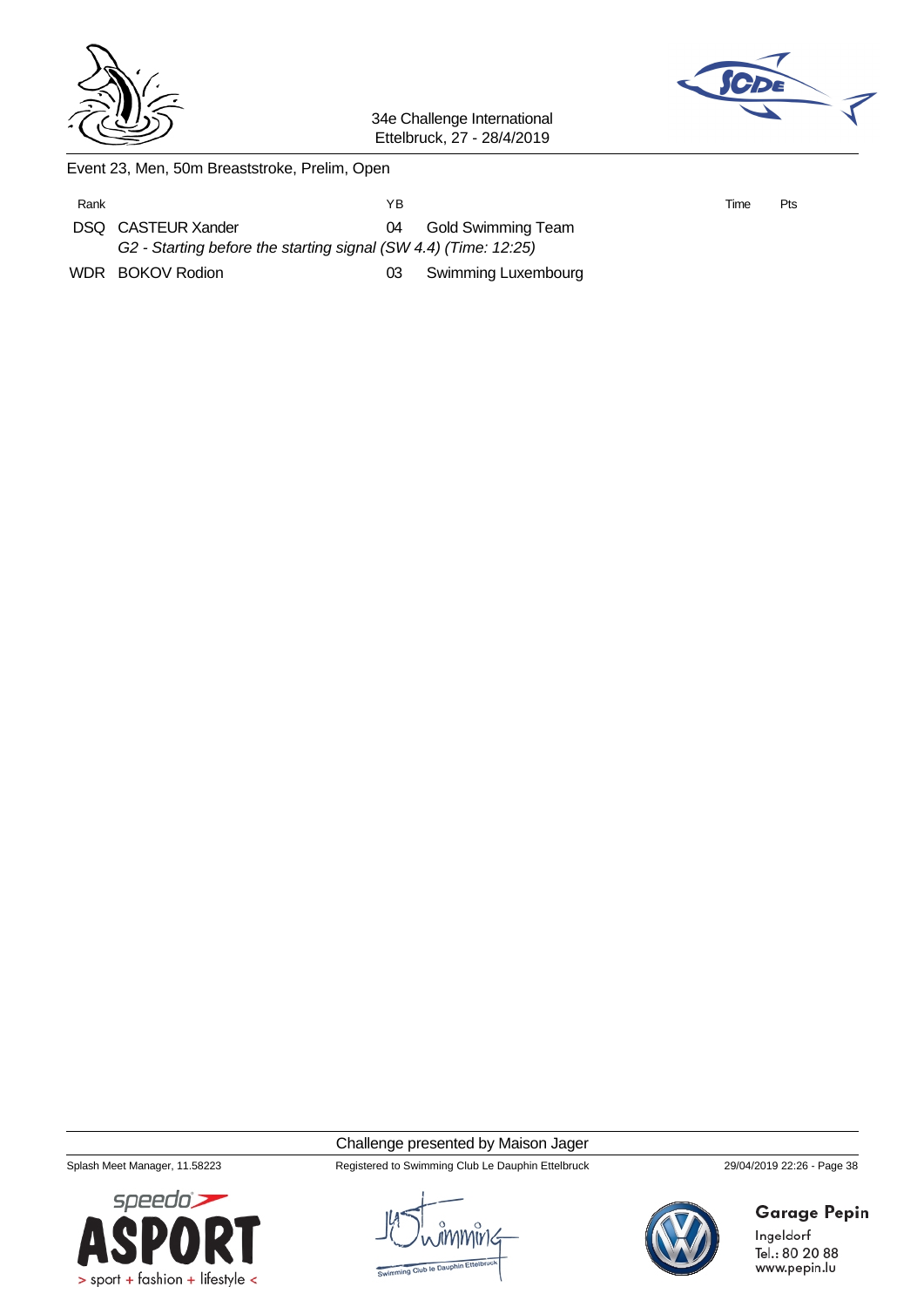



| Event 9            | 28/04/2019 - 14:30           |        | Women, 50m Butterfly<br><b>Toiture Moderne</b> |       | <b>Results Finals</b> | Open                  |
|--------------------|------------------------------|--------|------------------------------------------------|-------|-----------------------|-----------------------|
| Points: FINA 2018  |                              |        |                                                |       |                       |                       |
| Rank               |                              | ΥB     |                                                | Time  | Pts                   |                       |
| Final A            |                              |        |                                                |       |                       |                       |
| 1.                 | VAN BRABANDT Zita            | 03     | Iswim                                          | 28.32 | 638                   |                       |
| 2.                 | <b>VELTHUIS Petri</b>        | 93     | Zvdo'74                                        | 28.85 | 603                   |                       |
|                    | 3. RICCI Nicole              | 04     | Swimming Luxembourg                            | 29.64 | 556                   |                       |
|                    | 4. DECOCK Maaike             | $00\,$ | <b>Kzk</b>                                     | 29.93 | 540                   |                       |
|                    | 5. MAHIEU Hannah             | 02     | Uzkz                                           | 30.06 | 533                   |                       |
| Final B            |                              |        |                                                |       |                       |                       |
|                    | 6. HAMEN SAIEG Yael          | 01     | Swimming Luxembourg                            | 29.61 | 558                   |                       |
| 7.                 | <b>SPINCEMAILLE Laura</b>    | 00     | Uzkz                                           | 30.40 | 515                   |                       |
|                    | 8. DENEIR Silken             | 99     | <b>Gold Swimming Team</b>                      | 30.74 | 498                   |                       |
|                    | 9. HOEGEE Robina             | 92     | Zvdo'74                                        | 30.94 | 489                   |                       |
|                    | 10. REDING Alyssa            | 04     | Swimming Club Le Dauphin Ett                   | 31.74 | 453                   |                       |
| Event 10           |                              |        | Men, 50m Butterfly                             |       |                       | Open                  |
| 28/04/2019 - 14:33 |                              |        | <b>Toiture Moderne</b>                         |       |                       | <b>Results Finals</b> |
| Points: FINA 2018  |                              |        |                                                |       |                       |                       |
| Rank               |                              | YB     |                                                | Time  | Pts                   |                       |
| Final A            |                              |        |                                                |       |                       |                       |
|                    | 1. STACCHIOTTI Raphael       | 92     | Swimming Club Le Dauphin Ett                   | 24.67 | 690                   |                       |
|                    | 2. DEWULF Gillian            | 96     | <b>Kzk</b>                                     | 25.27 | 642                   |                       |
|                    | 3. BRANDENBURGER Pit         | 95     | Schwammclub Deifferdang                        | 25.40 | 632                   |                       |
|                    | 4. DALEIDEN CIUFERRI Ralph   | 03     | Swimming Luxembourg                            | 25.98 | 590                   |                       |
|                    | 5. SCHMITZ Jules             | 99     | Swimming Club Redange                          | 26.36 | 565                   |                       |
| Final B            |                              |        |                                                |       |                       |                       |
|                    | 6. DEREZ Matthias            | $00\,$ | <b>Kzk</b>                                     | 26.65 | 547                   |                       |
|                    | 7. BRAEKEVELD Tibo           | 01     | Uzkz                                           | 26.85 | 535                   |                       |
|                    | 8. VANDERSCHRICK Stephan     | $00\,$ | Swimming Luxembourg                            | 27.02 | 525                   |                       |
|                    | 9. DEWULF Tjorven            | 98     | Kzk                                            | 27.14 | 518                   |                       |
|                    | 10. SCHOTTE Edward           | 05     | <b>Iswim</b>                                   | 27.92 | 476                   |                       |
| Event 20           |                              |        | Women, 50m Backstroke                          |       |                       | Open                  |
|                    | 28/04/2019 - 14:36           |        | <b>Toiture Moderne</b>                         |       | <b>Results Finals</b> |                       |
| Points: FINA 2018  |                              |        |                                                |       |                       |                       |
| Rank               |                              | YB     |                                                | Time  | Pts                   |                       |
| Final A            |                              |        |                                                |       |                       |                       |
|                    | 1. BANKY Jacqueline          | 96     | Swimming Luxembourg                            | 29.13 | 684                   |                       |
| 2.                 | <b>RICCI Giorgia Michela</b> | 02     | Swimming Luxembourg                            | 30.28 | 609                   |                       |
| 3.                 | <b>VANDERSCHRICK Laura</b>   | 02     | Swimming Luxembourg                            | 30.36 | 604                   |                       |
| 4.                 | <b>HERMAN Lara</b>           | 00     | <b>Gold Swimming Team</b>                      | 30.79 | 579                   |                       |
| 5.                 | <b>BLACK Rachael</b>         | 01     | Cercle de Natation Dudelange                   | 32.11 | 510                   |                       |

Challenge presented by Maison Jager

Splash Meet Manager, 11.58223 Registered to Swimming Club Le Dauphin Ettelbruck 29/04/2019 22:26 - Page 39

speedo'**>** > sport + fashion + lifestyle <



# Garage Pepin

Ingeldorf<br>Tel.: 80 20 88<br>www.pepin.lu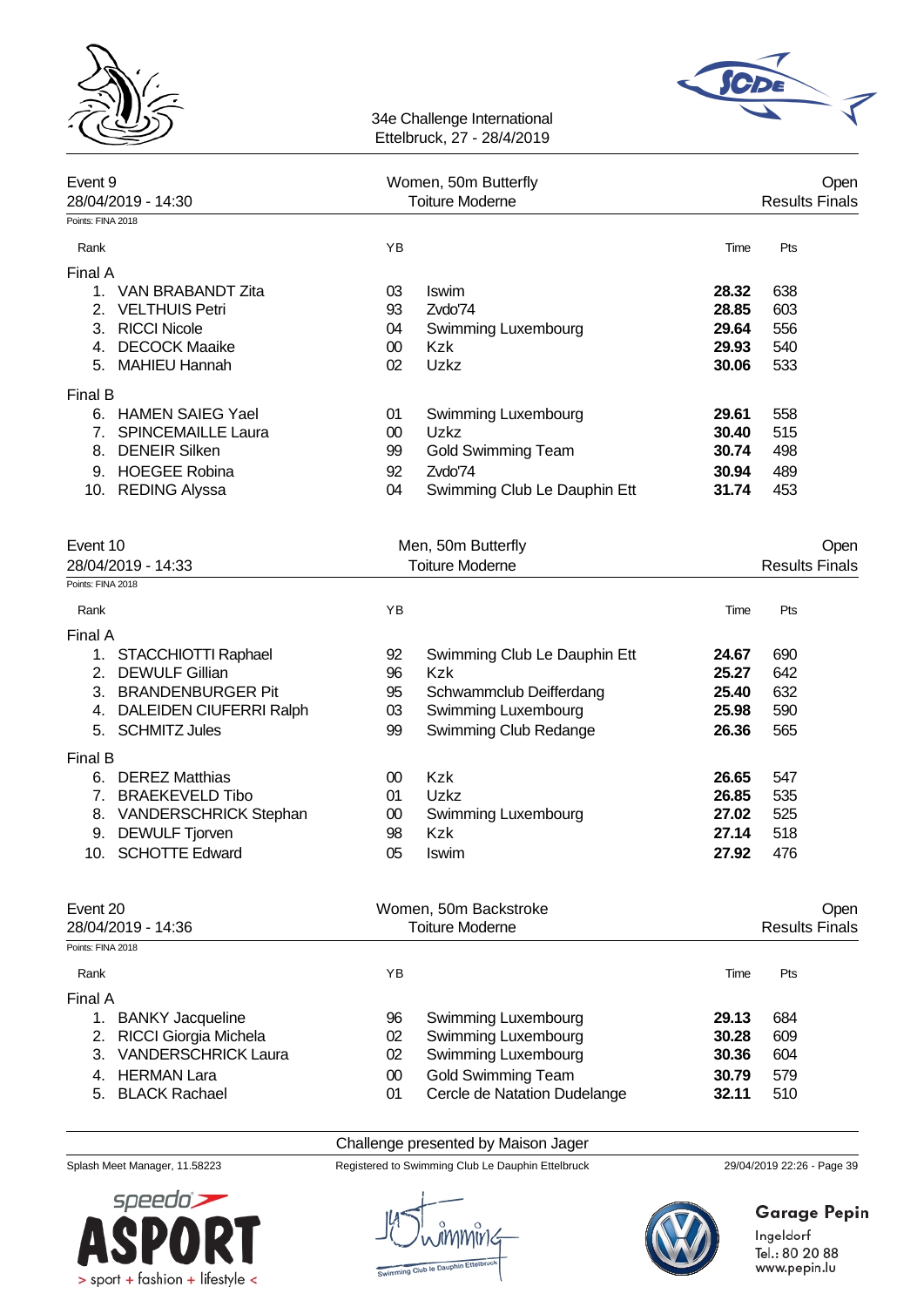



|                   | Event 20, Women, 50m Backstroke, Final, Open |    |            |        |                                |       |                  |                       |
|-------------------|----------------------------------------------|----|------------|--------|--------------------------------|-------|------------------|-----------------------|
| Rank              |                                              |    |            | YB     |                                | Time  | Pts              |                       |
| <b>Final B</b>    |                                              |    |            |        |                                |       |                  |                       |
|                   | 6. RICCI Nicole                              |    |            | 04     | Swimming Luxembourg            | 31.61 | 535              |                       |
| 7.                | <b>FABIANI Chanel</b>                        |    |            | 03     | Cercle de Natation Dudelange   | 31.63 | 534              |                       |
| 8.                | <b>FABER Maiti</b>                           |    |            | 01     | Swimming Club Le Dauphin Ett   | 31.79 | 526              |                       |
|                   | 9. VANDENBERGHE Hannah                       |    |            | 05     | Iswim                          | 32.70 | 483              |                       |
|                   | 10. WIRTH Mandy                              |    |            | $00\,$ | Schwammclub Deifferdang        | 32.72 | 482              |                       |
| Event 21          |                                              |    |            |        | Men, 50m Backstroke            |       |                  | Open                  |
|                   | 28/04/2019 - 14:39                           |    |            |        | <b>Toiture Moderne</b>         |       |                  | <b>Results Finals</b> |
| Points: FINA 2018 |                                              |    |            |        |                                |       |                  |                       |
| Rank              |                                              |    |            | YB     |                                | Time  | Pts              |                       |
| Final A           |                                              |    |            |        |                                |       |                  |                       |
|                   | 1. STACCHIOTTI Raphael                       |    |            | 92     | Swimming Club Le Dauphin Ett   | 25.11 | 692              |                       |
|                   | 2. VANDERSCHRICK Stephan                     |    |            | $00\,$ | Swimming Luxembourg            | 27.22 | 543              |                       |
|                   | 3. GUILLEMYN Lucas                           |    |            | 03     | Kzk                            | 27.48 | 528              |                       |
|                   | 4. BRAEKEVELD Tibo                           |    |            | 01     | Uzkz                           | 27.83 | 508              |                       |
|                   | 5. DEWULF Tjorven                            |    |            | 98     | Kzk                            | 28.17 | 490              |                       |
| Final B           |                                              |    |            |        |                                |       |                  |                       |
|                   | 6. LABAERE Levi                              |    |            | 01     | <b>Kzk</b>                     | 28.77 | 460              |                       |
|                   | 7. WESTERLAKEN Sven                          |    |            | 99     | Zvdo'74                        | 28.88 | 455              |                       |
|                   | 8. BUYSENS Dario                             |    |            | 01     | <b>Gold Swimming Team</b>      | 29.07 | 446              |                       |
| 9.                | <b>OPPENHUIZEN Yulian</b>                    |    |            | $00\,$ | Zvdo'74                        | 29.19 | 441              |                       |
|                   | 10. JORIS Luca                               |    |            | 03     | Zwemclub "De Dolfijnen" Asse-T | 29.35 | 433              |                       |
| Event 14          |                                              |    |            |        | Girls, 100m Freestyle          |       | 2005 and younger |                       |
|                   | 28/04/2019 - 14:43                           |    |            |        | <b>Fair Mellech</b>            |       |                  | <b>Results Final</b>  |
| Points: FINA 2018 |                                              |    |            |        |                                |       |                  |                       |
| Rank              |                                              | YB |            |        | Time<br>Pts                    |       | 50 <sub>m</sub>  | 100m                  |
|                   | 1. VERHELLE Maegen                           | 05 | <b>Kzk</b> |        | 1:01.69<br>540                 |       | 29.97            | 31.72                 |

| 1. VERHELLE Maegen<br>2. VANDENBERGHE Hannah<br>3. DEBROUWER Sarah<br>4. BORDONARO Madeleine | 05<br>05<br>05.<br>06 - | Kzk<br>Iswim<br><b>Iswim</b><br>Cercle Royal de Natation Arlon | $1:01.69$ 540<br>1:01.75 538<br>$1:03.18$ 503<br>1:03.96 484 | 29.97<br>30.06<br>30.55<br>30.74 | 31.72<br>31.69<br>32.63<br>33.22 |
|----------------------------------------------------------------------------------------------|-------------------------|----------------------------------------------------------------|--------------------------------------------------------------|----------------------------------|----------------------------------|
| 5. VANMEENEN Laura                                                                           | 05                      | Iswim                                                          | $1:04.45$ 473                                                | 31.47                            | 32.98                            |
|                                                                                              |                         |                                                                |                                                              |                                  |                                  |

Challenge presented by Maison Jager



Splash Meet Manager, 11.58223 Registered to Swimming Club Le Dauphin Ettelbruck 29/04/2019 22:26 - Page 40

MV IC ng Club le



# **Garage Pepin**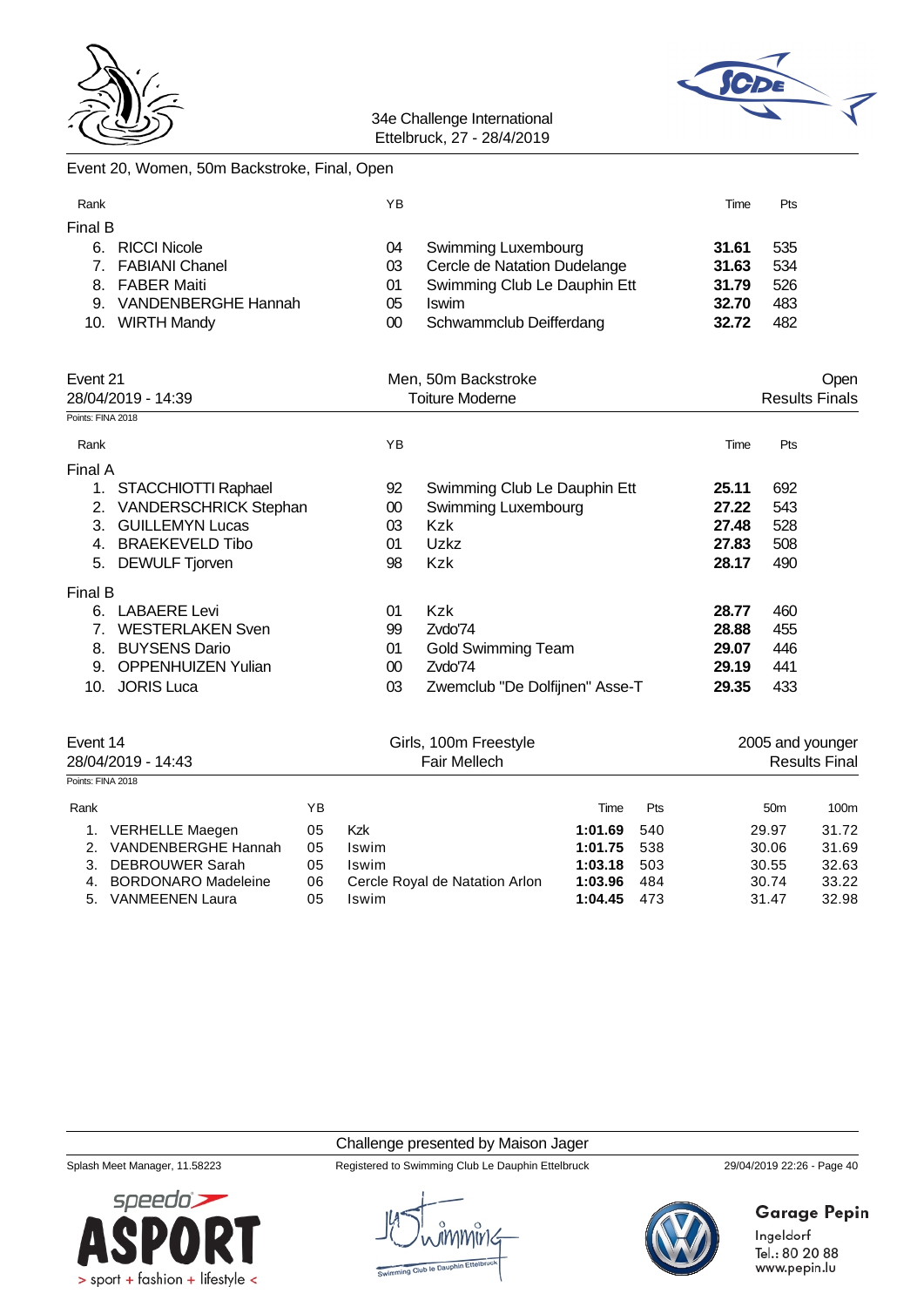

# Event 14, Women, 100m Freestyle, Final

| Event 14<br>28/04/2019 - 14:43 |                             |    | Girls, 100m Freestyle<br>Fair Mellech |         |     |                 | YOB 2004<br><b>Results Final</b> |
|--------------------------------|-----------------------------|----|---------------------------------------|---------|-----|-----------------|----------------------------------|
|                                | Points: FINA 2018           |    |                                       |         |     |                 |                                  |
| Rank                           |                             | YB |                                       | Time    | Pts | 50 <sub>m</sub> | 100m                             |
| 1.                             | <b>RICCI Nicole</b>         | 04 | Swimming Luxembourg                   | 57.50   | 667 | 28.02           | 29.48                            |
| 2.                             | <b>DEKERVEL Emma</b>        | 04 | Iswim                                 | 1:00.68 | 567 | 29.26           | 31.42                            |
| 3.                             | <b>TRUYE Alexine</b>        | 04 | <b>Gold Swimming Team</b>             | 1:01.95 | 533 | 29.78           | 32.17                            |
|                                | 4. HAAG Nora                | 04 | Swimming Club Redange                 | 1:06.96 | 422 | 31.63           | 35.33                            |
| 5.                             | DE CRAEN Imke               | 04 | Zwemclub "De Dolfijnen" Asse-T        | 1:06.97 | 422 | 31.81           | 35.16                            |
| Event 14                       |                             |    | Girls, 100m Freestyle                 |         |     |                 | <b>YOB 2003</b>                  |
|                                | 28/04/2019 - 14:43          |    | <b>Fair Mellech</b>                   |         |     |                 | <b>Results Final</b>             |
|                                | Points: FINA 2018           |    |                                       |         |     |                 |                                  |
| Rank                           |                             | YB |                                       | Time    | Pts | 50 <sub>m</sub> | 100m                             |
| 1.                             | VAN BRABANDT Zita           | 03 | Iswim                                 | 56.85   | 690 | 27.25           | 29.60                            |
| 2.                             | <b>SNEPPE Diede</b>         | 03 | Zwemclub "De Dolfijnen" Asse-T        | 1:00.10 | 584 | 28.72           | 31.38                            |
|                                | 3. CHINA Lucile             | 03 | Cercle Royal de Natation Arlon        | 1:02.02 | 531 | 29.96           | 32.06                            |
| 4.                             | <b>SPINCEMAILLE Luna</b>    | 03 | Uzkz                                  | 1:03.58 | 493 | 30.53           | 33.05                            |
| 5.                             | VAN MULDER Katinka          | 03 | Zwemclub "De Dolfijnen" Asse-T        | 1:06.77 | 426 | 31.86           | 34.91                            |
| Event 14                       |                             |    | Women, 100m Freestyle                 |         |     |                 | <b>YOB 2002</b>                  |
|                                | 28/04/2019 - 14:43          |    | <b>Fair Mellech</b>                   |         |     |                 | <b>Results Final</b>             |
|                                | Points: FINA 2018           |    |                                       |         |     |                 |                                  |
| Rank                           |                             | YB |                                       | Time    | Pts | 50 <sub>m</sub> | 100m                             |
| 1.                             | <b>VANDENDORPE Florence</b> | 02 | <b>Kzk</b>                            | 57.98   | 650 | 28.16           | 29.82                            |
| 2.                             | RICCI Giorgia Michela       | 02 | Swimming Luxembourg                   | 58.66   | 628 | 28.36           | 30.30                            |
| 3.                             | <b>MAHIEU Hannah</b>        | 02 | Uzkz                                  | 59.86   | 591 | 29.40           | 30.46                            |
|                                | 4. DESCAMPS Axelle          | 02 | Kzk                                   | 1:03.45 | 496 | 30.63           | 32.82                            |
| 5.                             | <b>DEFEVER Tine</b>         | 02 | Zb                                    | 1:05.26 | 456 | 31.13           | 34.13                            |
| Event 14                       |                             |    | Women, 100m Freestyle                 |         |     |                 | 2001 and older                   |
|                                | 28/04/2019 - 14:43          |    | <b>Fair Mellech</b>                   |         |     |                 | <b>Results Final</b>             |
|                                | Points: FINA 2018           |    |                                       |         |     |                 |                                  |
| Rank                           |                             | YB |                                       | Time    | Pts | 50 <sub>m</sub> | 100m                             |
| 1.                             | <b>BANKY Jacqueline</b>     | 96 | Swimming Luxembourg                   | 57.09   | 681 | 27.79           | 29.30                            |
| 2.                             | <b>MATTENS Edith</b>        | 97 | Kzk                                   | 59.03   | 616 | 28.80           | 30.23                            |
| 3.                             | <b>HAMEN SAIEG Yael</b>     | 01 | Swimming Luxembourg                   | 1:00.03 | 586 | 29.33           | 30.70                            |
| 4.                             | <b>DECOCK Maaike</b>        | 00 | <b>Kzk</b>                            | 1:00.15 | 583 | 29.42           | 30.73                            |
|                                | 5. FABER Maiti              | 01 | Swimming Club Le Dauphin Ett          | 1:00.69 | 567 | 29.55           | 31.14                            |

#### Challenge presented by Maison Jager

Splash Meet Manager, 11.58223 Registered to Swimming Club Le Dauphin Ettelbruck 29/04/2019 22:26 - Page 41





# **Garage Pepin**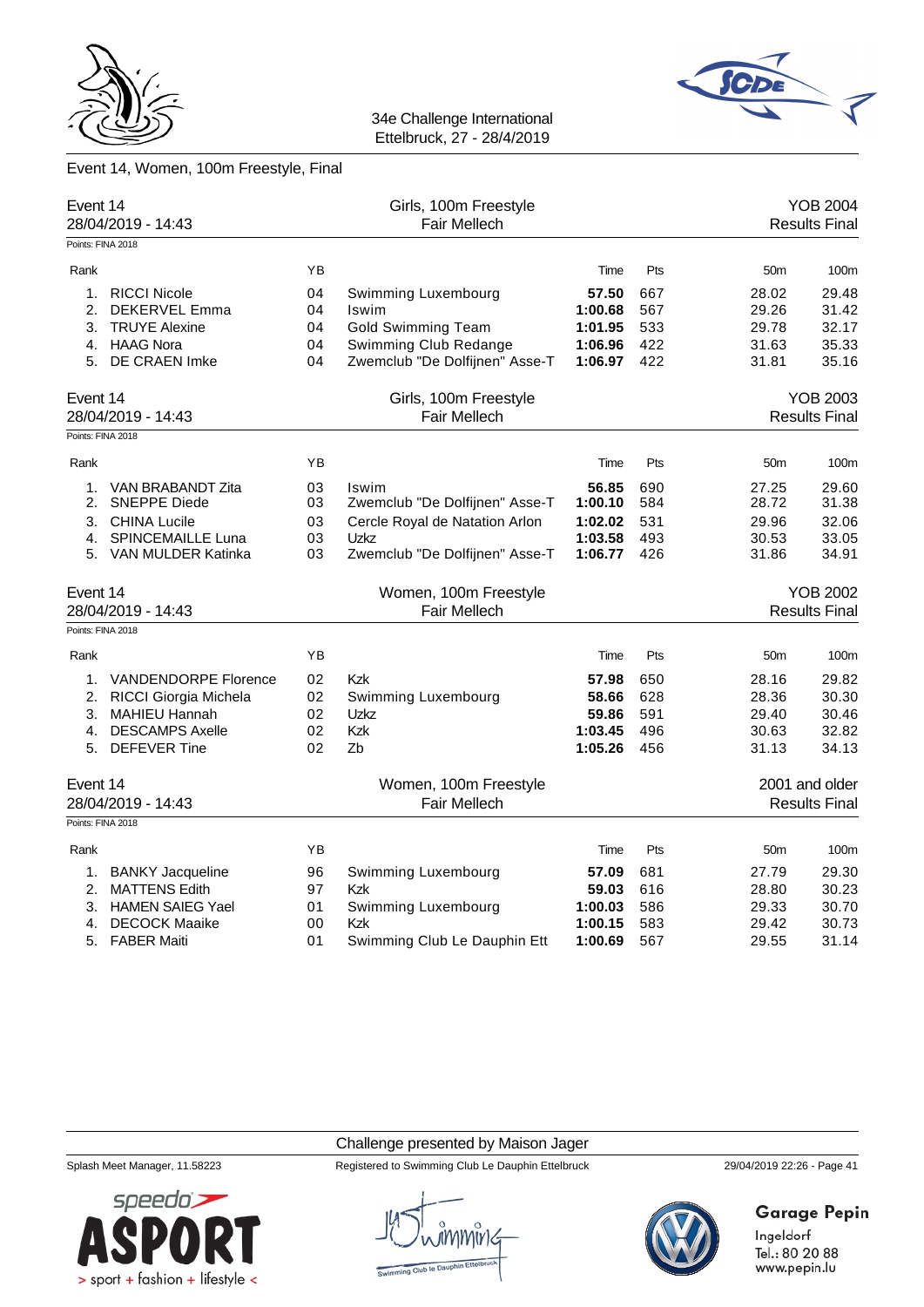



| Event 15 | 28/04/2019 - 14:53                           |    | Boys, 100m Freestyle<br>Fair Mellech |         |     | 2005 and younger | <b>Results Final</b> |
|----------|----------------------------------------------|----|--------------------------------------|---------|-----|------------------|----------------------|
|          | Points: FINA 2018                            |    |                                      |         |     |                  |                      |
| Rank     |                                              | YB |                                      | Time    | Pts | 50 <sub>m</sub>  | 100m                 |
|          | 1. SCHOTTE Edward<br>MR 15 years and younger | 05 | Iswim                                | 55.75   | 523 | 27.03            | 28.72                |
| 2.       | <b>DEHAUDT Fernando</b>                      | 05 | Gold Swimming Team                   | 58.41   | 455 | 28.33            | 30.08                |
|          | 3. POLLET Rohan                              | 05 | Zwemclub "De Dolfijnen" Asse-T       | 59.13   | 439 | 27.81            | 31.32                |
|          | 4. VANDAMME Thijs                            | 05 | <b>Gold Swimming Team</b>            | 59.91   | 422 | 28.75            | 31.16                |
|          | 5. VERBRUGGE Lucas                           | 05 | <b>Kzk</b>                           | 1:00.07 | 418 | 28.84            | 31.23                |
| Event 15 |                                              |    | Boys, 100m Freestyle                 |         |     |                  | <b>YOB 2004</b>      |
|          | 28/04/2019 - 14:53                           |    | <b>Fair Mellech</b>                  |         |     |                  | <b>Results Final</b> |
|          | Points: FINA 2018                            |    |                                      |         |     |                  |                      |
| Rank     |                                              | YB |                                      | Time    | Pts | 50 <sub>m</sub>  | 100m                 |
| 1.       | <b>MABBE Elian</b>                           | 04 | Uzkz                                 | 54.47   | 561 | 26.43            | 28.04                |
|          | 2. VANDE CASTEELE Bjarne                     | 04 | <b>Gold Swimming Team</b>            | 54.51   | 560 | 26.28            | 28.23                |
|          | 3. JAAS Jeff                                 | 04 | Swimming Club Le Dauphin Ett         | 54.87   | 549 | 26.44            | 28.43                |
|          | 4. DESIMPELAERE Miguel                       | 04 | <b>Gold Swimming Team</b>            | 56.13   | 513 | 27.24            | 28.89                |
| 5.       | <b>DEVOLDERE Henri</b>                       | 04 | <b>Kzk</b>                           | 56.78   | 495 | 27.33            | 29.45                |
| Event 15 |                                              |    | Boys, 100m Freestyle                 |         |     |                  | YOB 2003             |
|          | 28/04/2019 - 14:53                           |    | <b>Fair Mellech</b>                  |         |     |                  | <b>Results Final</b> |
|          | Points: FINA 2018                            |    |                                      |         |     |                  |                      |
| Rank     |                                              | ΥB |                                      | Time    | Pts | 50 <sub>m</sub>  | 100m                 |
|          | 1. DALEIDEN CIUFERRI Ralph                   | 03 | Swimming Luxembourg                  | 52.89   | 613 | 25.13            | 27.76                |
|          | <b>MEERE Jarno</b>                           | 03 | Zwemclub "De Dolfijnen" Asse-T       | 52.89   | 613 | 25.79            | 27.10                |
|          | 3. GUILLEMYN Lucas                           | 03 | <b>Kzk</b>                           | 55.20   | 539 | 26.96            | 28.24                |
|          | 4. JORIS Dante                               | 03 | Zwemclub "De Dolfijnen" Asse-T       | 56.24   | 510 | 26.79            | 29.45                |
|          | 5. JORIS Luca                                | 03 | Zwemclub "De Dolfijnen" Asse-T       | 57.53   | 476 | 28.10            | 29.43                |
| Event 15 |                                              |    | Boys, 100m Freestyle                 |         |     |                  | YOB 2002             |
|          | 28/04/2019 - 14:53                           |    | Fair Mellech                         |         |     |                  | <b>Results Final</b> |
|          | Points: FINA 2018                            |    |                                      |         |     |                  |                      |
| Rank     |                                              | YB |                                      | Time    | Pts | 50m              | 100m                 |
| 1.       | <b>SCHMITZ Jacques</b>                       | 02 | Swimming Club Redange                | 53.50   | 592 | 25.90            | 27.60                |
|          | 2. WIRTH David                               | 02 | Schwammclub Deifferdang              | 56.51   | 502 | 27.17            | 29.34                |
|          |                                              |    |                                      |         |     |                  |                      |
|          | 3. COKELAERE Matthijs                        | 02 | <b>Kzk</b>                           | 57.29   | 482 | 27.86            | 29.43                |
|          | 4. LESAGE Christophe                         | 02 | Swimming Luxembourg                  | 58.11   | 462 | 28.67            | 29.44                |

## Challenge presented by Maison Jager

Splash Meet Manager, 11.58223 Registered to Swimming Club Le Dauphin Ettelbruck 29/04/2019 22:26 - Page 42

Garage Pepin

Ingeldorf<br>Tel.: 80 20 88<br>www.pepin.lu

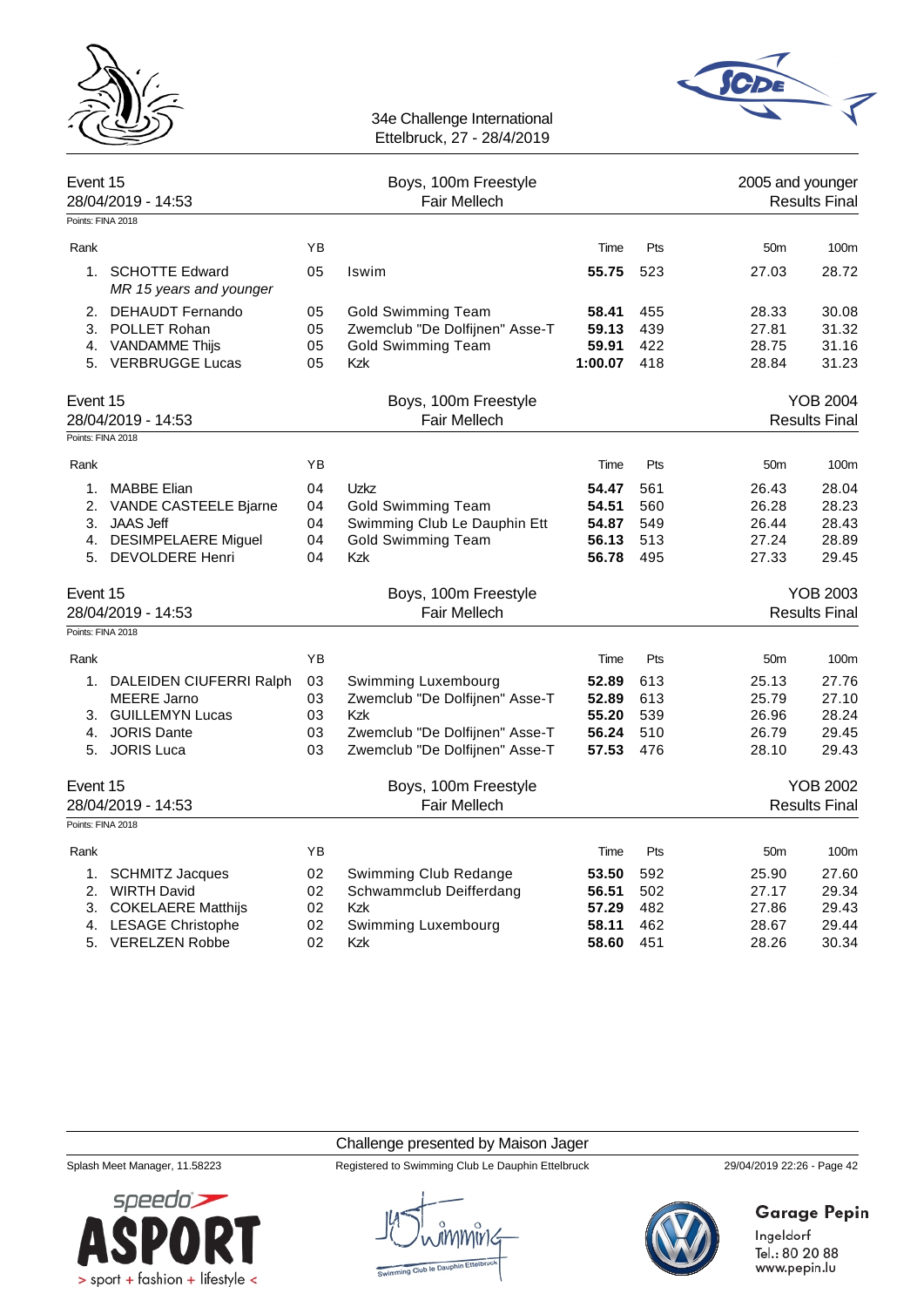

Event 15, Men, 100m Freestyle, Final

34e Challenge International



Ettelbruck, 27 - 28/4/2019

| Event 15           | 28/04/2019 - 14:53        |    | Men, 100m Freestyle<br><b>Fair Mellech</b> |         |     |                  | 2001 and older<br><b>Results Final</b> |
|--------------------|---------------------------|----|--------------------------------------------|---------|-----|------------------|----------------------------------------|
|                    | Points: FINA 2018         |    |                                            |         |     |                  |                                        |
| Rank               |                           | YB |                                            | Time    | Pts | 50 <sub>m</sub>  | 100m                                   |
| 1.                 | <b>BRANDENBURGER Pit</b>  | 95 | Schwammclub Deifferdang                    | 49.85   | 732 | 24.51            | 25.34                                  |
|                    | 2. FABIANI Remi           | 01 | Schwammclub Deifferdang                    | 50.95   | 686 | 24.68            | 26.27                                  |
|                    | 3. VANDERSCHRICK Stephan  | 00 | Swimming Luxembourg                        | 52.48   | 627 | 25.42            | 27.06                                  |
| 4.                 | <b>DEREZ Matthias</b>     | 00 | <b>Kzk</b>                                 | 52.93   | 612 | 25.65            | 27.28                                  |
|                    | 5. SAUBER Bob             | 01 | Swimming Club Redange                      | 53.18   | 603 | 25.65            | 27.53                                  |
| Event 3            |                           |    | Girls, 100m Breaststroke                   |         |     | 2005 and younger |                                        |
| 28/04/2019 - 15:04 |                           |    | <b>B-Immobilier</b>                        |         |     |                  | <b>Results Final</b>                   |
|                    | Points: FINA 2018         |    |                                            |         |     |                  |                                        |
| Rank               |                           | YB |                                            | Time    | Pts | 50 <sub>m</sub>  | 100m                                   |
| 1 <sub>1</sub>     | <b>ALBERS Neele</b>       | 05 | Swimming Club Le Dauphin Ett               | 1:16.42 | 543 | 36.20            | 40.22                                  |
|                    | 2. VANMEENEN Laura        | 05 | Iswim                                      | 1:17.45 | 521 | 36.89            | 40.56                                  |
|                    | 3. VERHELLE Maegen        | 05 | <b>Kzk</b>                                 | 1:19.32 | 485 | 37.82            | 41.50                                  |
|                    | 4. COKELAERE Marit        | 06 | <b>Kzk</b>                                 | 1:20.63 | 462 | 37.92            | 42.71                                  |
|                    | 5. BORDONARO Madeleine    | 06 | Cercle Royal de Natation Arlon             | 1:21.04 | 455 | 39.01            | 42.03                                  |
| Event 3            |                           |    | Girls, 100m Breaststroke                   |         |     |                  | <b>YOB 2004</b>                        |
|                    | 28/04/2019 - 15:04        |    | <b>B-Immobilier</b>                        |         |     |                  | <b>Results Final</b>                   |
|                    | Points: FINA 2018         |    |                                            |         |     |                  |                                        |
| Rank               |                           | YB |                                            | Time    | Pts | 50 <sub>m</sub>  | 100m                                   |
| 1.                 | DE CRAEN Imke             | 04 | Zwemclub "De Dolfijnen" Asse-T             | 1:19.67 | 479 | 37.10            | 42.57                                  |
| 2.                 | HAAG Nora                 | 04 | Swimming Club Redange                      | 1:21.32 | 450 | 38.32            | 43.00                                  |
|                    | 3. RICCI Nicole           | 04 | Swimming Luxembourg                        | 1:22.03 | 439 | 38.90            | 43.13                                  |
|                    | 4. CHRISTIAENS Marloes    | 04 | <b>Kzk</b>                                 | 1:25.43 | 388 | 40.84            | 44.59                                  |
| Event 3            |                           |    | Girls, 100m Breaststroke                   |         |     |                  | <b>YOB 2003</b>                        |
|                    | 28/04/2019 - 15:04        |    | <b>B-Immobilier</b>                        |         |     |                  | <b>Results Final</b>                   |
|                    | Points: FINA 2018         |    |                                            |         |     |                  |                                        |
| Rank               |                           | YB |                                            | Time    | Pts | 50 <sub>m</sub>  | 100m                                   |
| 1.                 | <b>DEMEYER Amandine</b>   | 03 | Zb                                         | 1:16.02 | 551 | 34.98            | 41.04                                  |
| 2.                 | <b>BORREMANS Lotte</b>    | 03 | Zwemclub "De Dolfijnen" Asse-T             | 1:17.92 | 512 | 36.69            | 41.23                                  |
| 3.                 | <b>CHINA Lucile</b>       | 03 | Cercle Royal de Natation Arlon             | 1:19.40 | 484 | 37.69            | 41.71                                  |
|                    | 4. PEDROSA ANTONIO Monica | 03 | Cercle de Natation Diekirch                | 1:21.19 | 453 | 37.83            | 43.36                                  |
|                    | 5. SPINCEMAILLE Luna      | 03 | Uzkz                                       | 1:22.21 | 436 | 38.51            | 43.70                                  |

Challenge presented by Maison Jager



Splash Meet Manager, 11.58223 Registered to Swimming Club Le Dauphin Ettelbruck 29/04/2019 22:26 - Page 43



# **Garage Pepin**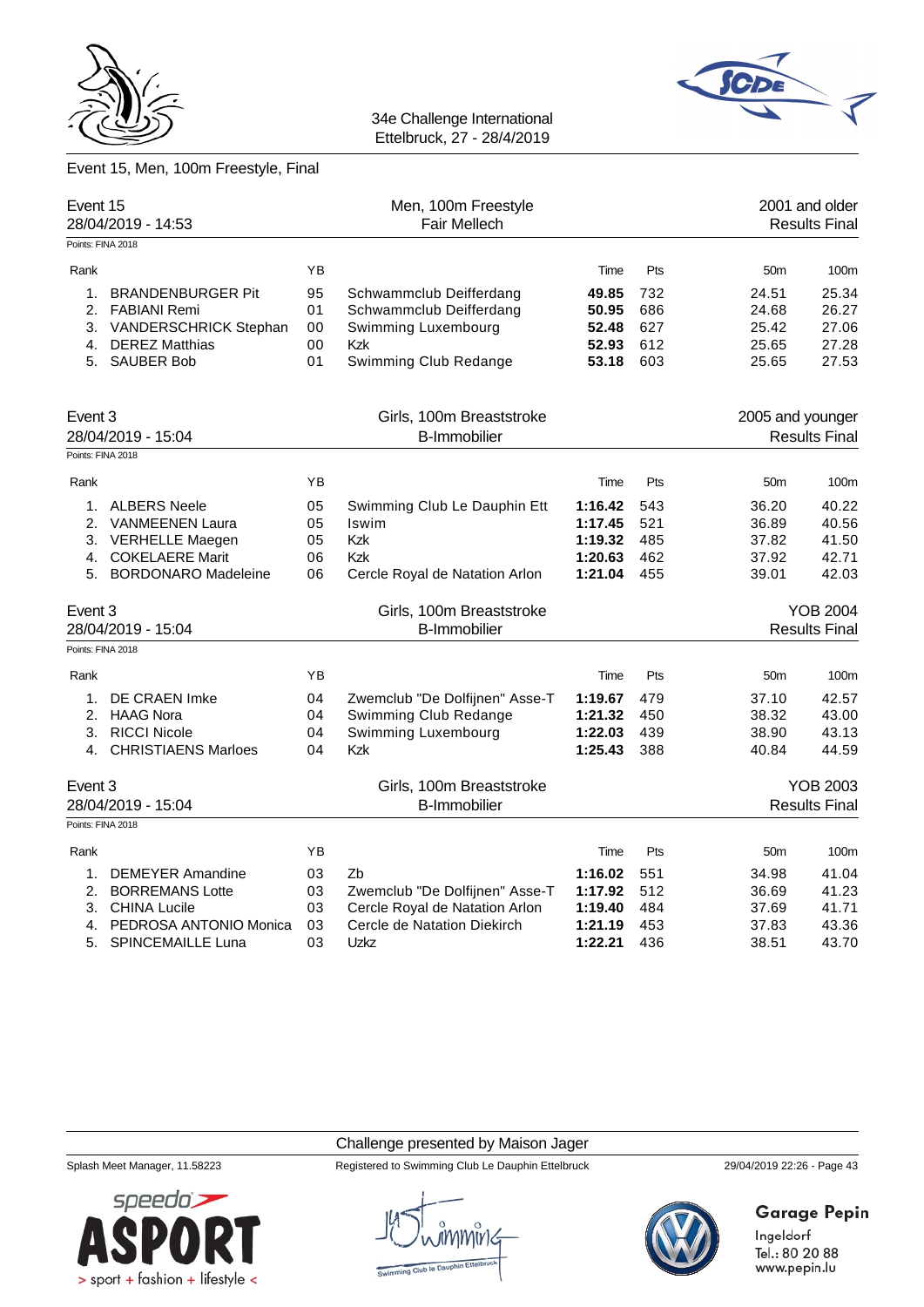



### Event 3, Women, 100m Breaststroke, Final

| Event 3            | 28/04/2019 - 15:04                         |    | Women, 100m Breaststroke<br><b>B-Immobilier</b> |         |     |                  | <b>YOB 2002</b><br><b>Results Final</b> |
|--------------------|--------------------------------------------|----|-------------------------------------------------|---------|-----|------------------|-----------------------------------------|
| Points: FINA 2018  |                                            |    |                                                 |         |     |                  |                                         |
| Rank               |                                            | ΥB |                                                 | Time    | Pts | 50 <sub>m</sub>  | 100m                                    |
| 1.                 | <b>VANDENDORPE Florence</b>                | 02 | <b>Kzk</b>                                      | 1:15.87 | 555 | 35.98            | 39.89                                   |
| 2.                 | <b>DESCAMPS Axelle</b>                     | 02 | Kzk                                             | 1:22.52 | 431 | 39.32            | 43.20                                   |
| 3.                 | <b>TRIOEN Joke</b>                         | 02 | Zwemclub "De Dolfijnen" Asse-T                  | 1:25.42 | 389 | 40.16            | 45.26                                   |
|                    | 4. WESTERLAKEN Marit                       | 02 | Zvdo'74                                         | 1:27.56 | 361 | 40.56            | 47.00                                   |
|                    | WDR BESSELINK Danine                       | 02 | Zvdo'74                                         |         |     |                  |                                         |
| Event 3            |                                            |    | Women, 100m Breaststroke                        |         |     |                  | 2001 and older                          |
| 28/04/2019 - 15:04 |                                            |    | <b>B-Immobilier</b>                             |         |     |                  | <b>Results Final</b>                    |
| Points: FINA 2018  |                                            |    |                                                 |         |     |                  |                                         |
| Rank               |                                            | YB |                                                 | Time    | Pts | 50 <sub>m</sub>  | 100m                                    |
| 1.                 | <b>MATTENS Edith</b>                       | 97 | <b>Kzk</b>                                      | 1:16.99 | 531 | 37.13            | 39.86                                   |
| 2.                 | <b>DENEIR Silken</b>                       | 99 | <b>Gold Swimming Team</b>                       | 1:17.05 | 530 | 36.28            | 40.77                                   |
| 3.                 | SPINCEMAILLE Laura                         | 00 | Uzkz                                            | 1:18.61 | 499 | 36.90            | 41.71                                   |
|                    | 4. HOEGEE Robina                           | 92 | Zvdo'74                                         | 1:19.22 | 487 | 37.46            | 41.76                                   |
|                    | 5. VAN GIESSEN Lisanne                     | 99 | Zvdo'74                                         | 1:22.11 | 438 | 38.43            | 43.68                                   |
| Event 4            | 28/04/2019 - 15:16                         |    | Boys, 100m Breaststroke<br><b>B-Immobilier</b>  |         |     | 2005 and younger | <b>Results Final</b>                    |
| Points: FINA 2018  |                                            |    |                                                 |         |     |                  |                                         |
| Rank               |                                            | YB |                                                 | Time    | Pts | 50 <sub>m</sub>  | 100m                                    |
|                    | 1. RAJE Michael<br>MR 14 years and younger | 06 | <b>SSG Saar Max Ritter</b>                      | 1:07.10 | 569 | 31.43            | 35.67                                   |
| 2.                 | <b>BOURGUIGNON Benjamin</b>                | 05 | Swimming Club Le Dauphin Ett                    | 1:15.93 | 392 | 35.26            | 40.67                                   |
| 3.                 | <b>VANDAMME Thijs</b>                      | 05 | <b>Gold Swimming Team</b>                       | 1:16.70 | 381 | 36.07            | 40.63                                   |
| 4.                 | POLLET Rohan                               | 05 | Zwemclub "De Dolfijnen" Asse-T                  | 1:17.48 | 369 | 36.85            | 40.63                                   |
|                    | 5. KEMP Finn                               | 05 | Swimming Luxembourg                             | 1:21.93 | 312 | 37.85            | 44.08                                   |
| Event 4            | 28/04/2019 - 15:16                         |    | Boys, 100m Breaststroke<br><b>B-Immobilier</b>  |         |     |                  | <b>YOB 2004</b><br><b>Results Final</b> |
| Points: FINA 2018  |                                            |    |                                                 |         |     |                  |                                         |
| Rank               |                                            | YB |                                                 | Time    | Pts | 50m              | 100m                                    |
| 1.                 | VANDE CASTEELE Bjarne                      | 04 | <b>Gold Swimming Team</b>                       | 1:11.07 | 479 | 33.03            | 38.04                                   |
| 2.                 | <b>VANDENDORPE Emile</b>                   | 04 | Koninklijke Waregemse Zwemclub 1:12.84          |         | 444 | 34.67            | 38.17                                   |
| 3.                 | <b>DESIMPELAERE Miguel</b>                 | 04 | <b>Gold Swimming Team</b>                       | 1:13.10 | 440 | 34.58            | 38.52                                   |
|                    |                                            |    |                                                 |         |     |                  |                                         |
| 4.                 | DEVOLDERE Henri                            | 04 | Kzk                                             | 1:13.30 | 436 | 34.92            | 38.38                                   |
| 5.                 | <b>DUJARDIN Goan</b>                       | 04 | <b>Gold Swimming Team</b>                       | 1:15.92 | 392 | 35.41            | 40.51                                   |

Challenge presented by Maison Jager

Splash Meet Manager, 11.58223 Registered to Swimming Club Le Dauphin Ettelbruck 29/04/2019 22:26 - Page 44





# **Garage Pepin**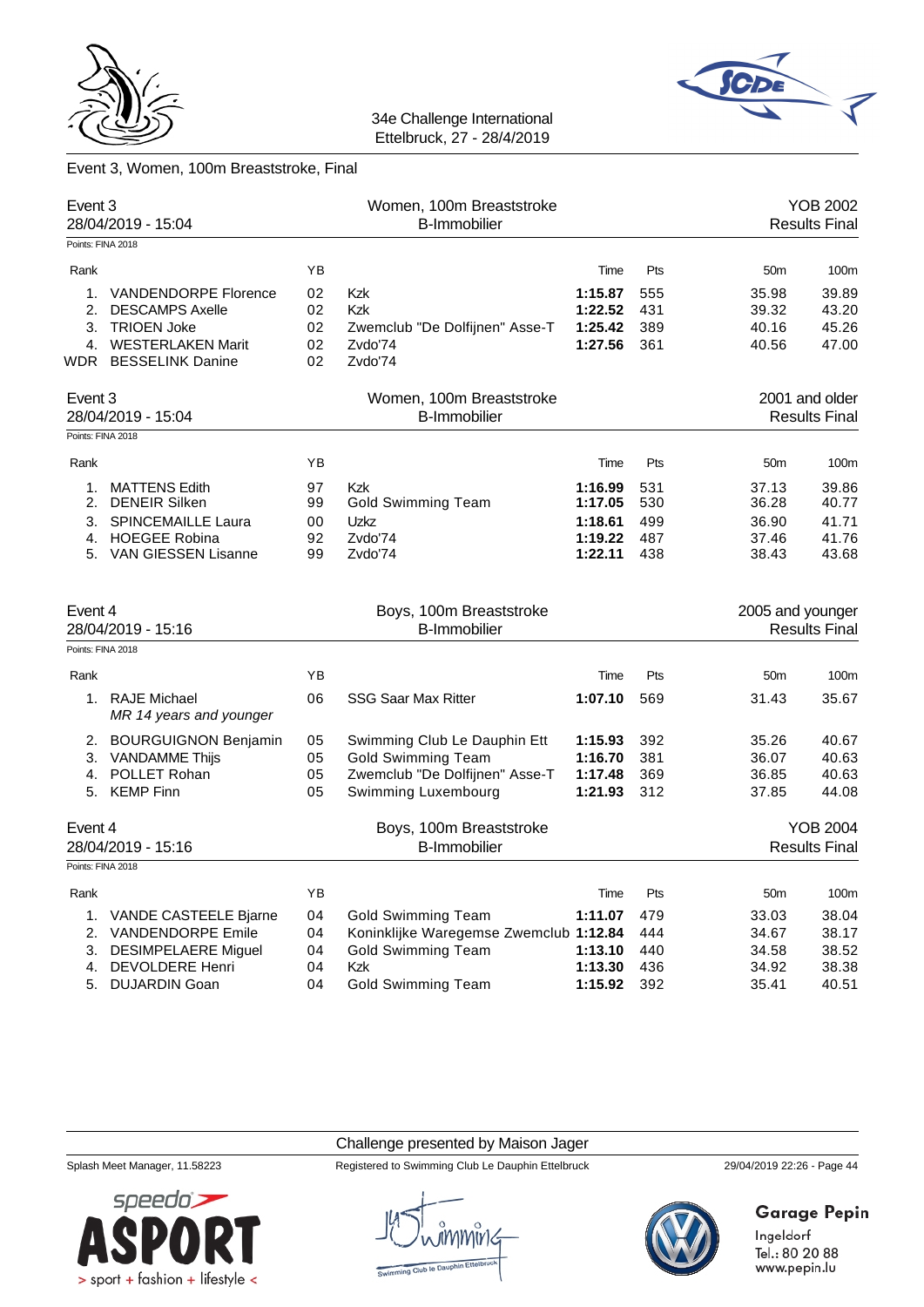

# Event 4, Men, 100m Breaststroke, Final

| Event 4            | 28/04/2019 - 15:16                        |    | Boys, 100m Breaststroke<br><b>B-Immobilier</b> |         |     |                  | <b>YOB 2003</b><br><b>Results Final</b> |
|--------------------|-------------------------------------------|----|------------------------------------------------|---------|-----|------------------|-----------------------------------------|
|                    | Points: FINA 2018                         |    |                                                |         |     |                  |                                         |
| Rank               |                                           | YB |                                                | Time    | Pts | 50 <sub>m</sub>  | 100m                                    |
|                    | 1. DENEIR Niels                           | 03 | <b>Gold Swimming Team</b>                      | 1:08.89 | 526 | 32.70            | 36.19                                   |
|                    | 2. HEYERICK Jens                          | 03 | <b>Kzk</b>                                     | 1:09.49 | 512 | 32.91            | 36.58                                   |
|                    | 3. MEERE Jarno                            | 03 | Zwemclub "De Dolfijnen" Asse-T                 | 1:10.46 | 491 | 33.41            | 37.05                                   |
|                    | 4. JORIS Luca                             | 03 | Zwemclub "De Dolfijnen" Asse-T                 | 1:11.82 | 464 | 34.38            | 37.44                                   |
|                    | 5. KETTENMEYER Yul                        | 03 | Swimming Club Le Dauphin Ett                   | 1:13.96 | 425 | 34.54            | 39.42                                   |
| Event 4            |                                           |    | Boys, 100m Breaststroke                        |         |     |                  | <b>YOB 2002</b>                         |
| 28/04/2019 - 15:16 |                                           |    | <b>B-Immobilier</b>                            |         |     |                  | <b>Results Final</b>                    |
|                    | Points: FINA 2018                         |    |                                                |         |     |                  |                                         |
| Rank               |                                           | YB |                                                | Time    | Pts | 50 <sub>m</sub>  | 100m                                    |
|                    | 1. MESTDAGH Arne                          | 02 | <b>Kzk</b>                                     | 1:06.09 | 595 | 30.79            | 35.30                                   |
| 2.                 | <b>SCHMITZ Jacques</b>                    | 02 | Swimming Club Redange                          | 1:08.46 | 535 | 32.64            | 35.82                                   |
| 3.                 | MAAS-KOOB Cedric                          | 02 | Swimming Club Le Dauphin Ett                   | 1:09.84 | 504 | 33.02            | 36.82                                   |
|                    | 4. LANNERS Bob                            | 02 | Schwammclub Deifferdang                        | 1:10.93 | 481 | 33.13            | 37.80                                   |
|                    | 5. VERELZEN Robbe                         | 02 | <b>Kzk</b>                                     | 1:14.01 | 424 | 34.76            | 39.25                                   |
| Event 4            |                                           |    | Men, 100m Breaststroke                         |         |     |                  | 2001 and older                          |
|                    | 28/04/2019 - 15:16                        |    | <b>B-Immobilier</b>                            |         |     |                  | <b>Results Final</b>                    |
|                    | Points: FINA 2018                         |    |                                                |         |     |                  |                                         |
| Rank               |                                           | YB |                                                | Time    | Pts | 50 <sub>m</sub>  | 100m                                    |
| $1_{\cdot}$        | <b>BRANDENBURGER Pit</b>                  | 95 | Schwammclub Deifferdang                        | 1:03.20 | 681 | 30.32            | 32.88                                   |
|                    | 2. DEWULF Gillian                         | 96 | <b>Kzk</b>                                     | 1:04.07 | 653 | 30.76            | 33.31                                   |
|                    | 3. VAN DEN BOSSCHE Yann                   | 01 | Swimming Luxembourg                            | 1:04.50 | 640 | 30.27            | 34.23                                   |
|                    | 4. DELBECQUE Tore                         | 00 | <b>Gold Swimming Team</b>                      | 1:06.37 | 588 | 31.26            | 35.11                                   |
|                    | 5. VAERNEWYCK Xander                      | 99 | Kzk                                            | 1:06.58 | 582 | 31.64            | 34.94                                   |
| Event 18           | 28/04/2019 - 15:27                        |    | Girls, 100m Butterfly<br><b>Fair Mellech</b>   |         |     | 2005 and younger | <b>Results Final</b>                    |
|                    | Points: FINA 2018                         |    |                                                |         |     |                  |                                         |
| Rank               |                                           | YB |                                                | Time    | Pts | 50m              | 100m                                    |
|                    | 1. PETERS Lena<br>MR 14 years and younger | 05 | Cercle de Natation Dudelange                   | 1:03.35 | 640 | 29.88            | 33.47                                   |
|                    | 2. GIJSENS Cato                           | 05 | Zwemclub "De Dolfijnen" Asse-T                 | 1:11.28 | 449 | 32.48            | 38.80                                   |
| 3.                 | <b>VERHELLE Maegen</b>                    | 05 | <b>Kzk</b>                                     | 1:12.45 | 428 | 33.66            | 38.79                                   |
|                    | 4. COKELAERE Marit                        | 06 | <b>Kzk</b>                                     | 1:16.20 | 368 | 34.74            | 41.46                                   |
|                    | 5. THILL Gina                             | 07 | Schwammclub Monnerech                          | 1:18.50 | 336 | 35.92            | 42.58                                   |

Challenge presented by Maison Jager



Splash Meet Manager, 11.58223 Registered to Swimming Club Le Dauphin Ettelbruck 29/04/2019 22:26 - Page 45



# **Garage Pepin**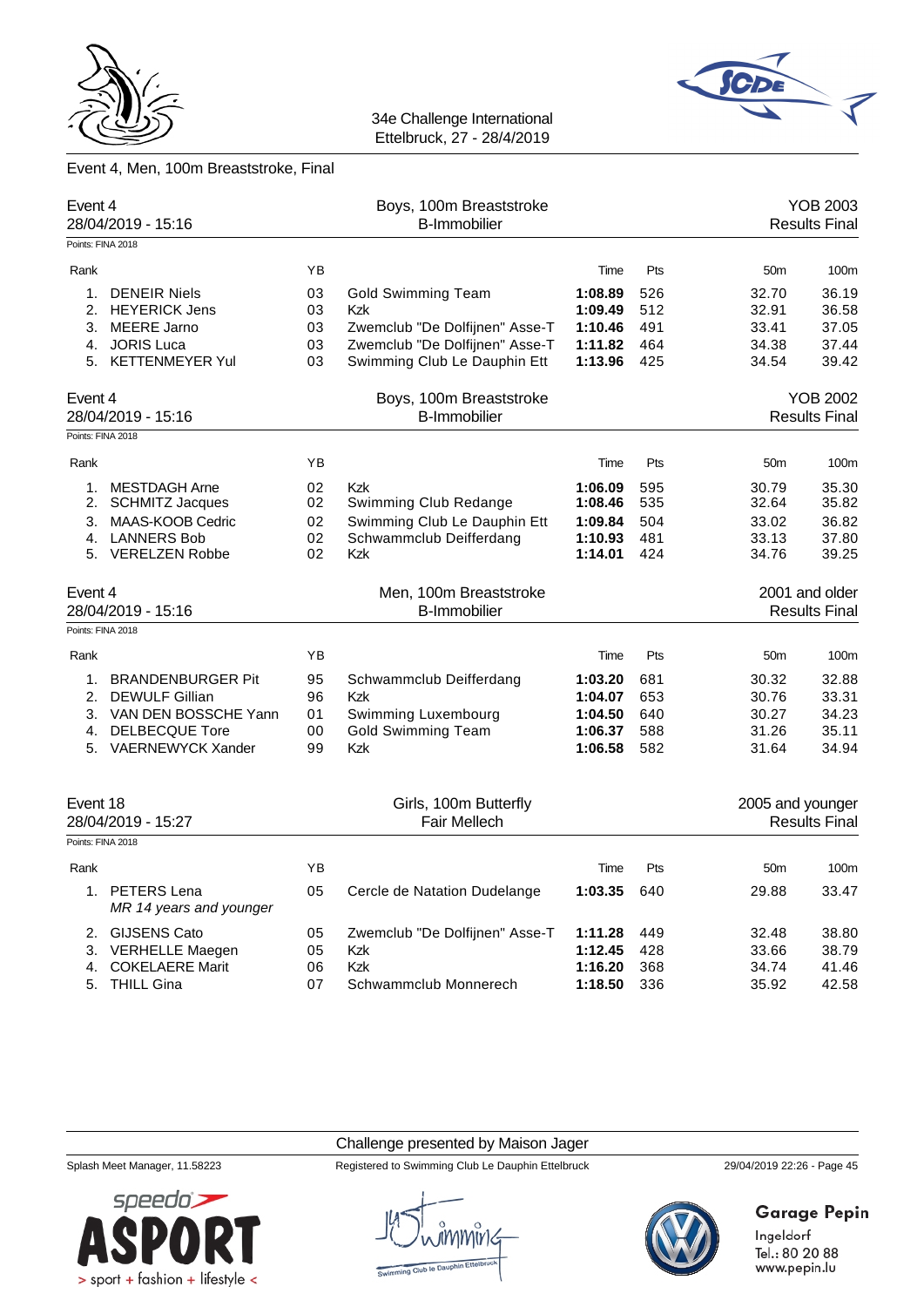

# Event 18, Women, 100m Butterfly, Final

| Event 18<br>28/04/2019 - 15:27 |                         |    | Girls, 100m Butterfly<br><b>Fair Mellech</b> |         |     |                 | <b>YOB 2004</b><br><b>Results Final</b> |
|--------------------------------|-------------------------|----|----------------------------------------------|---------|-----|-----------------|-----------------------------------------|
|                                | Points: FINA 2018       |    |                                              |         |     |                 |                                         |
| Rank                           |                         | YB |                                              | Time    | Pts | 50 <sub>m</sub> | 100m                                    |
|                                | 1. RICCI Nicole         | 04 | Swimming Luxembourg                          | 1:05.78 | 572 | 30.45           | 35.33                                   |
| 2.                             | <b>REDING Alyssa</b>    | 04 | Swimming Club Le Dauphin Ett                 | 1:09.59 | 483 | 32.29           | 37.30                                   |
| 3.                             | <b>KETTENMEYER Ly</b>   | 04 | Swimming Club Le Dauphin Ett                 | 1:10.23 | 470 | 32.59           | 37.64                                   |
|                                | 4. DE CRAEN Imke        | 04 | Zwemclub "De Dolfijnen" Asse-T               | 1:14.51 | 393 | 33.68           | 40.83                                   |
|                                | 5. HAAG Nora            | 04 | Swimming Club Redange                        | 1:17.89 | 344 | 35.59           | 42.30                                   |
| Event 18                       |                         |    | Girls, 100m Butterfly                        |         |     |                 | <b>YOB 2003</b>                         |
| 28/04/2019 - 15:27             |                         |    | <b>Fair Mellech</b>                          |         |     |                 | <b>Results Final</b>                    |
| Points: FINA 2018              |                         |    |                                              |         |     |                 |                                         |
| Rank                           |                         | YB |                                              | Time    | Pts | 50 <sub>m</sub> | 100m                                    |
| 1.                             | <b>SNEPPE Diede</b>     | 03 | Zwemclub "De Dolfijnen" Asse-T               | 1:09.85 | 477 | 32.57           | 37.28                                   |
| 2.                             | <b>BORREMANS Lotte</b>  | 03 | Zwemclub "De Dolfijnen" Asse-T               | 1:15.44 | 379 | 33.53           | 41.91                                   |
|                                | 3. VAN MULDER Katinka   | 03 | Zwemclub "De Dolfijnen" Asse-T               | 1:19.79 | 320 | 35.35           | 44.44                                   |
|                                | 4. HENDRIKS Joella      | 03 | Noord Limburg(SG)                            | 1:49.81 | 122 | 46.95           | 1:02.86                                 |
| Event 18                       |                         |    | Women, 100m Butterfly                        |         |     |                 | <b>YOB 2002</b>                         |
|                                | 28/04/2019 - 15:27      |    | Fair Mellech                                 |         |     |                 | <b>Results Final</b>                    |
| Points: FINA 2018              |                         |    |                                              |         |     |                 |                                         |
| Rank                           |                         | YB |                                              | Time    | Pts | 50 <sub>m</sub> | 100m                                    |
| 1.                             | <b>MAHIEU Hannah</b>    | 02 | Uzkz                                         | 1:07.11 | 538 | 31.12           | 35.99                                   |
| 2.                             | <b>DESCAMPS Axelle</b>  | 02 | Kzk                                          | 1:10.34 | 467 | 33.21           | 37.13                                   |
|                                | 3. COIMBRA Alice        | 02 | Swimming Luxembourg                          | 1:11.00 | 455 | 33.09           | 37.91                                   |
| 4.                             | <b>DEFEVER Tine</b>     | 02 | Zb                                           | 1:13.20 | 415 | 33.80           | 39.40                                   |
|                                | 5. WESTERLAKEN Marit    | 02 | Zvdo'74                                      | 1:25.86 | 257 | 39.34           | 46.52                                   |
| Event 18                       |                         |    | Women, 100m Butterfly                        |         |     |                 | 2001 and older                          |
|                                | 28/04/2019 - 15:27      |    | <b>Fair Mellech</b>                          |         |     |                 | <b>Results Final</b>                    |
| Points: FINA 2018              |                         |    |                                              |         |     |                 |                                         |
| Rank                           |                         | YB |                                              | Time    | Pts | 50 <sub>m</sub> | 100m                                    |
| 1.                             | <b>HAMEN SAIEG Yael</b> | 01 | Swimming Luxembourg                          | 1:06.31 | 558 | 31.07           | 35.24                                   |
| 2.                             | <b>VELTHUIS Petri</b>   | 93 | Zvdo'74                                      | 1:06.71 | 548 | 31.45           | 35.26                                   |
| 3.                             | <b>DECOCK Maaike</b>    | 00 | <b>Kzk</b>                                   | 1:07.31 | 534 | 31.76           | 35.55                                   |
| 4.                             | <b>WIRTH Mandy</b>      | 00 | Schwammclub Deifferdang                      | 1:14.01 | 401 | 33.72           | 40.29                                   |
| 5.                             | <b>DENEIR Silken</b>    | 99 | <b>Gold Swimming Team</b>                    | 1:14.59 | 392 | 34.01           | 40.58                                   |

#### Challenge presented by Maison Jager

Splash Meet Manager, 11.58223 Registered to Swimming Club Le Dauphin Ettelbruck 29/04/2019 22:26 - Page 46

# **Garage Pepin**

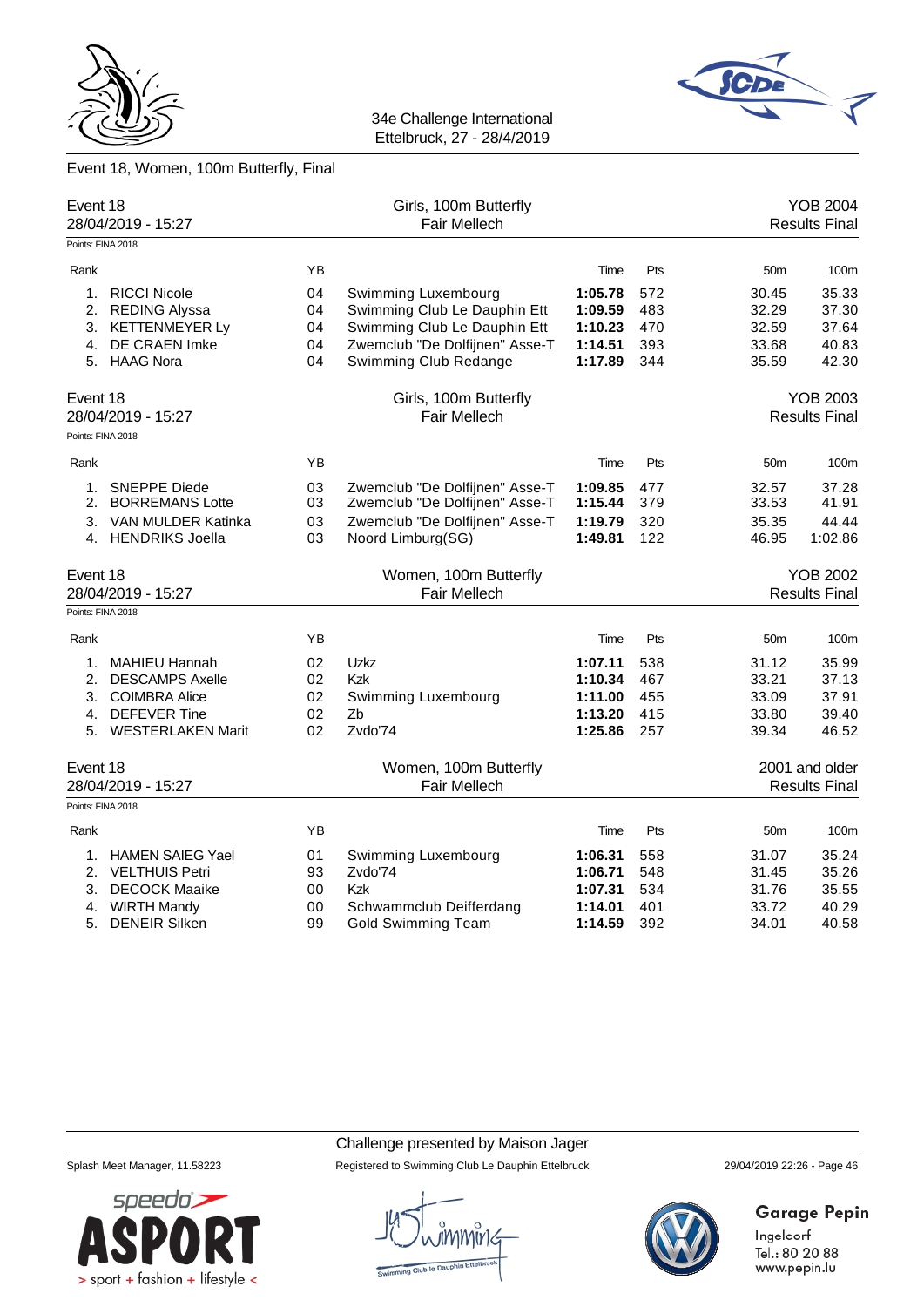



| Event 19                       | 28/04/2019 - 15:40                                                                                                                                                      |                                  | Boys, 100m Butterfly<br><b>Fair Mellech</b>                                                                                              |                                                             |                                        | 2005 and younger                                             | <b>Results Final</b>                              |
|--------------------------------|-------------------------------------------------------------------------------------------------------------------------------------------------------------------------|----------------------------------|------------------------------------------------------------------------------------------------------------------------------------------|-------------------------------------------------------------|----------------------------------------|--------------------------------------------------------------|---------------------------------------------------|
| Points: FINA 2018              |                                                                                                                                                                         |                                  |                                                                                                                                          |                                                             |                                        |                                                              |                                                   |
| Rank                           |                                                                                                                                                                         | ΥB                               |                                                                                                                                          | Time                                                        | Pts                                    | 50 <sub>m</sub>                                              | 100m                                              |
| 1.                             | <b>SCHOTTE Edward</b><br>2. VANHAVERBEKE Thibault<br>3. DEHAUDT Fernando<br>4. WEYRICH Mike<br>DSQ VANALME Tristan<br>G2 - Starting before the starting signal (SW 4.4) | 05<br>05<br>05<br>05<br>05       | <b>Iswim</b><br><b>Gold Swimming Team</b><br><b>Gold Swimming Team</b><br>Swimming Club Le Dauphin Ett<br>Koninklijke Waregemse Zwemclub | 1:00.74<br>1:06.52<br>1:09.28<br>1:11.30                    | 495<br>377<br>334<br>306               | 28.71<br>30.43<br>32.21<br>32.80                             | 32.03<br>36.09<br>37.07<br>38.50                  |
| Event 19                       | 28/04/2019 - 15:40                                                                                                                                                      |                                  | Boys, 100m Butterfly<br><b>Fair Mellech</b>                                                                                              |                                                             |                                        |                                                              | <b>YOB 2004</b><br><b>Results Final</b>           |
| Points: FINA 2018              |                                                                                                                                                                         |                                  |                                                                                                                                          |                                                             |                                        |                                                              |                                                   |
| Rank                           |                                                                                                                                                                         | YB                               |                                                                                                                                          | Time                                                        | Pts                                    | 50 <sub>m</sub>                                              | 100m                                              |
| 2.<br>3.                       | 1. LANNERS Nicolas<br><b>JAAS Jeff</b><br>SIMAO NOGUEIRA Joao<br>4. DEVOLDERE Henri<br>5. VANDE CASTEELE Bjarne                                                         | 04<br>04<br>04<br>04<br>04       | Schwammclub Deifferdang<br>Swimming Club Le Dauphin Ett<br>Schwammclub Deifferdang<br>Kzk<br><b>Gold Swimming Team</b>                   | 1:00.73<br>1:00.79<br>1:01.31<br>1:01.81<br>1:02.64         | 496<br>494<br>482<br>470<br>452        | 28.58<br>28.01<br>28.07<br>29.24<br>28.61                    | 32.15<br>32.78<br>33.24<br>32.57<br>34.03         |
| Event 19<br>28/04/2019 - 15:40 |                                                                                                                                                                         |                                  | Boys, 100m Butterfly<br><b>Fair Mellech</b>                                                                                              |                                                             |                                        |                                                              | <b>YOB 2003</b><br><b>Results Final</b>           |
| Points: FINA 2018              |                                                                                                                                                                         |                                  |                                                                                                                                          |                                                             |                                        |                                                              |                                                   |
| Rank                           | 1. DALEIDEN CIUFERRI Ralph<br>2. DENEIR Niels<br>3. HEYERICK Jens<br>4. GILLARD Remi                                                                                    | YB<br>03<br>03<br>03<br>03       | Swimming Luxembourg<br><b>Gold Swimming Team</b><br><b>Kzk</b><br>Cercle Royal de Natation Arlon                                         | Time<br>58.96<br>1:00.06<br>1:02.22<br>1:05.41              | Pts<br>542<br>513<br>461<br>397        | 50 <sub>m</sub><br>26.82<br>28.29<br>29.39<br>30.13          | 100m<br>32.14<br>31.77<br>32.83<br>35.28          |
| Event 19                       | 28/04/2019 - 15:40                                                                                                                                                      |                                  | Boys, 100m Butterfly<br><b>Fair Mellech</b>                                                                                              |                                                             |                                        |                                                              | <b>YOB 2002</b><br><b>Results Final</b>           |
| Points: FINA 2018              |                                                                                                                                                                         |                                  |                                                                                                                                          |                                                             |                                        |                                                              |                                                   |
| Rank<br>1.                     | <b>SCHMITZ Jacques</b><br>2. LESAGE Christophe<br>3. WIRTH David<br>4. COKELAERE Matthijs<br>5. DESMET Xaro                                                             | ΥB<br>02<br>02<br>02<br>02<br>02 | Swimming Club Redange<br>Swimming Luxembourg<br>Schwammclub Deifferdang<br><b>Kzk</b><br><b>Kzk</b>                                      | Time<br>1:00.80<br>1:04.27<br>1:04.43<br>1:06.98<br>1:08.78 | Pts<br>494<br>418<br>415<br>369<br>341 | 50 <sub>m</sub><br>28.53<br>30.52<br>30.03<br>31.08<br>31.52 | 100m<br>32.27<br>33.75<br>34.40<br>35.90<br>37.26 |

Challenge presented by Maison Jager



Splash Meet Manager, 11.58223 Registered to Swimming Club Le Dauphin Ettelbruck 29/04/2019 22:26 - Page 47



# **Garage Pepin**

Ingeldorf<br>Tel.: 80 20 88<br>www.pepin.lu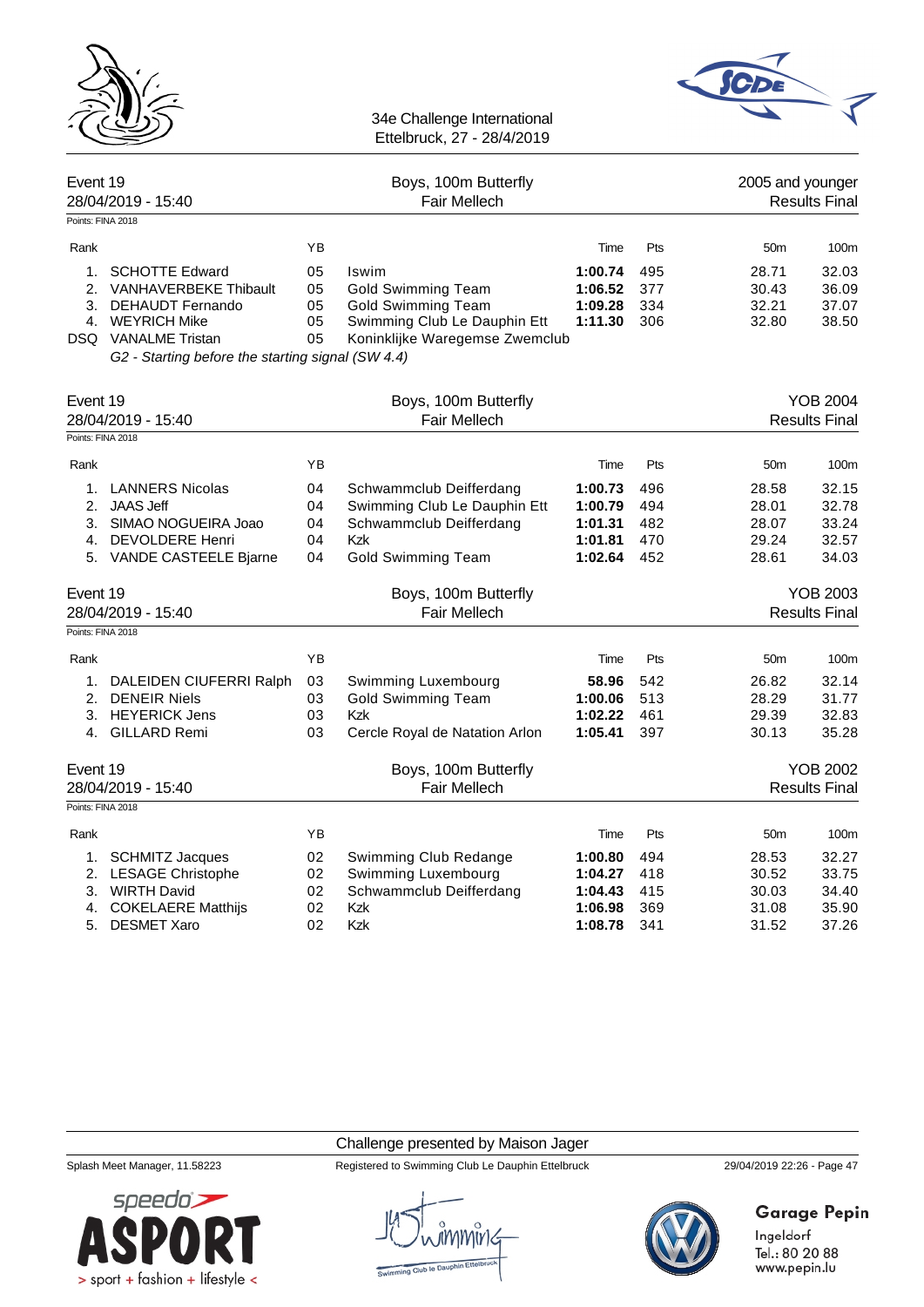

Event 19, Men, 100m Butterfly, Final

34e Challenge International Ettelbruck, 27 - 28/4/2019

| Event 19       | 28/04/2019 - 15:40<br>Points: FINA 2018 |    | Men, 100m Butterfly<br><b>Fair Mellech</b>                                      |         |     |                  | 2001 and older<br><b>Results Final</b> |
|----------------|-----------------------------------------|----|---------------------------------------------------------------------------------|---------|-----|------------------|----------------------------------------|
|                |                                         |    |                                                                                 |         |     |                  |                                        |
| Rank           |                                         | YB |                                                                                 | Time    | Pts | 50 <sub>m</sub>  | 100m                                   |
| 1.             | <b>BRANDENBURGER Pit</b>                | 95 | Schwammclub Deifferdang                                                         | 57.94   | 571 | 27.98            | 29.96                                  |
| 2.             | <b>SCHMITZ Jules</b>                    | 99 | Swimming Club Redange                                                           | 59.56   | 526 | 27.69            | 31.87                                  |
| 3.             | <b>DEWULF Tjorven</b>                   | 98 | <b>Kzk</b>                                                                      | 59.64   | 523 | 28.00            | 31.64                                  |
| 4.             | <b>BRAEKEVELD Tibo</b>                  | 01 | Uzkz                                                                            | 59.90   | 517 | 27.71            | 32.19                                  |
| 5 <sub>1</sub> | <b>SAMYN Jonas</b>                      | 00 | <b>Kzk</b>                                                                      | 1:00.48 | 502 | 28.55            | 31.93                                  |
| Event 5        |                                         |    | Girls, 100m Backstroke                                                          |         |     | 2005 and younger |                                        |
|                | 28/04/2019 - 15:51                      |    | <b>B-Immobilier</b>                                                             |         |     |                  | <b>Results Final</b>                   |
|                | Points: FINA 2018                       |    |                                                                                 |         |     |                  |                                        |
| Rank           |                                         | YB |                                                                                 | Time    | Pts | 50 <sub>m</sub>  | 100m                                   |
| 1.             | VANDENBERGHE Hannah                     | 05 | Iswim                                                                           | 1:09.19 | 503 | 34.15            | 35.04                                  |
| 2.             | <b>DEBROUWER Sarah</b>                  | 05 | Iswim                                                                           | 1:10.13 | 483 | 34.32            | 35.81                                  |
| 3.             | <b>OOSTERLYNCK Anais</b>                | 06 | <b>Gold Swimming Team</b>                                                       | 1:13.90 | 412 | 35.94            | 37.96                                  |
| 4.             | <b>COKELAERE Marit</b>                  | 06 | <b>Kzk</b>                                                                      | 1:14.61 | 401 | 36.16            | 38.45                                  |
| 5.             | <b>GIJSENS Cato</b>                     | 05 | Zwemclub "De Dolfijnen" Asse-T                                                  | 1:15.35 | 389 | 36.31            | 39.04                                  |
| Event 5        |                                         |    | Girls, 100m Backstroke                                                          |         |     |                  | <b>YOB 2004</b>                        |
|                | 28/04/2019 - 15:51                      |    | <b>B-Immobilier</b>                                                             |         |     |                  | <b>Results Final</b>                   |
|                | Points: FINA 2018                       |    |                                                                                 |         |     |                  |                                        |
| Rank           |                                         | YB |                                                                                 | Time    | Pts | 50 <sub>m</sub>  | 100m                                   |
| 1.             | <b>RICCI Nicole</b>                     | 04 | Swimming Luxembourg                                                             | 1:07.47 | 542 | 32.81            | 34.66                                  |
| 2.             | <b>REDING Alyssa</b>                    | 04 | Swimming Club Le Dauphin Ett                                                    | 1:11.06 | 464 | 34.30            | 36.76                                  |
| 3.             | <b>CHRISTIAENS Marloes</b>              | 04 | Kzk                                                                             | 1:18.54 | 343 | 38.57            | 39.97                                  |
|                | 4. HAAG Nora                            | 04 | Swimming Club Redange                                                           | 1:18.97 | 338 | 37.94            | 41.03                                  |
|                | <b>DSQ</b> KANT Britte                  | 04 | Zvdo'74                                                                         |         |     |                  |                                        |
|                |                                         |    | D9 - swimmer did not touch the wall at the turn / finish (SW 6.5) (Time: 15:59) |         |     |                  |                                        |
| Event 5        |                                         |    |                                                                                 |         |     |                  | <b>YOB 2003</b>                        |
|                |                                         |    | Girls, 100m Backstroke                                                          |         |     |                  |                                        |

| Event 5<br>28/04/2019 - 15:51 |                   |     | Girls, 100m Backstroke<br><b>B-Immobilier</b> |         |      | YOB 2003<br><b>Results Final</b> |       |  |
|-------------------------------|-------------------|-----|-----------------------------------------------|---------|------|----------------------------------|-------|--|
|                               | Points: FINA 2018 |     |                                               |         |      |                                  |       |  |
| Rank                          |                   | YB. |                                               | Time    | Pts  | 50 <sub>m</sub>                  | 100m  |  |
|                               | SNEPPE Diede      | 03  | Zwemclub "De Dolfijnen" Asse-T                | 1:07.13 | 550  | 32.74                            | 34.39 |  |
|                               | 2. FABIANI Chanel | 03  | Cercle de Natation Dudelange                  | 1:08.16 | 526  | 32.76                            | 35.40 |  |
|                               | 3. SLAJS Emilie   | 03  | Cercle Royal de Natation Arlon                | 1:15.39 | -388 | 36.87                            | 38.52 |  |
|                               |                   |     |                                               |         |      |                                  |       |  |

Challenge presented by Maison Jager

Splash Meet Manager, 11.58223 Registered to Swimming Club Le Dauphin Ettelbruck 29/04/2019 22:26 - Page 48



**Garage Pepin** 

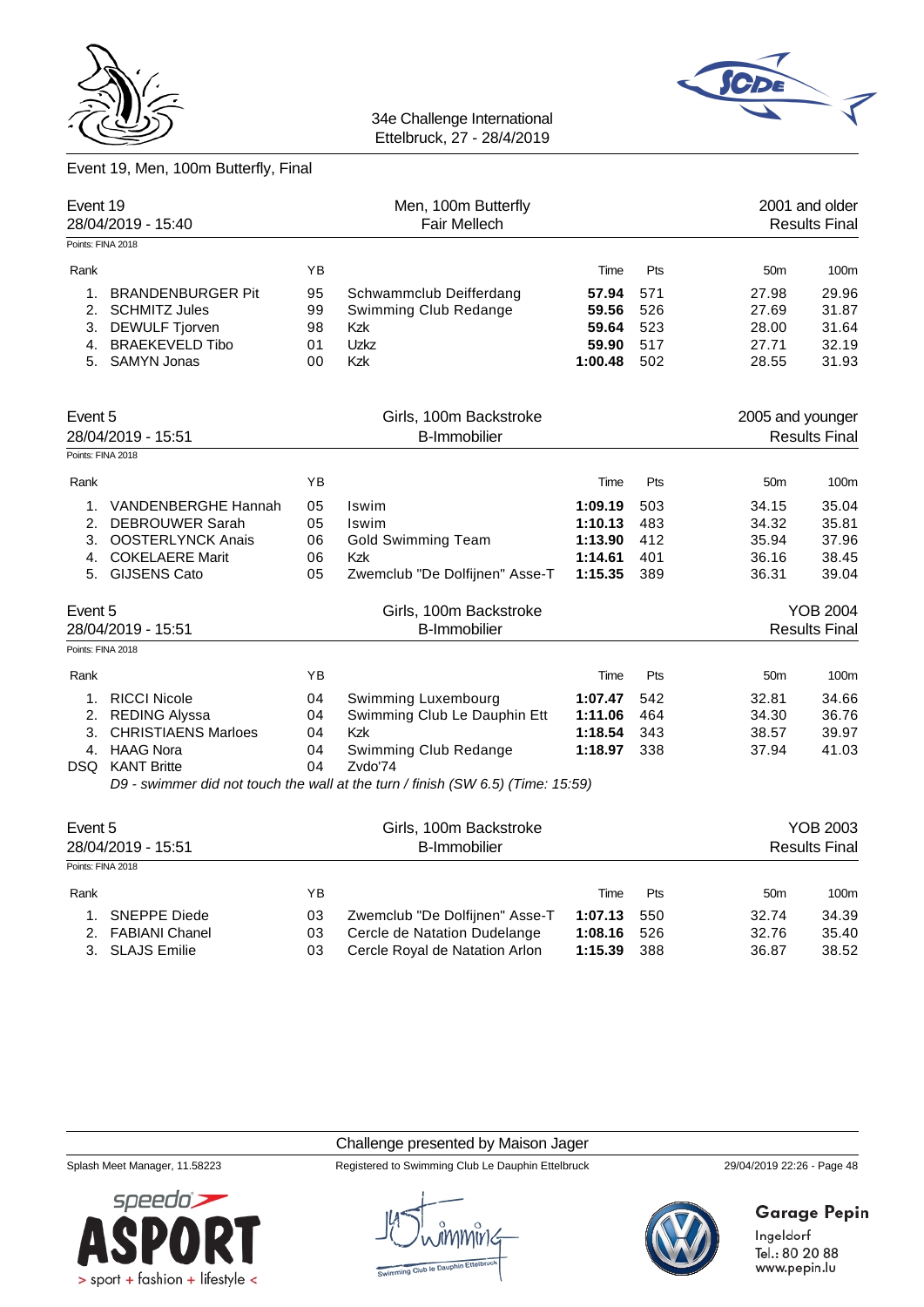



## Event 5, Women, 100m Backstroke, Final

| Event 5<br>28/04/2019 - 15:51 |                         |    | Women, 100m Backstroke<br><b>B-Immobilier</b> |         |     |                  | <b>YOB 2002</b><br><b>Results Final</b> |
|-------------------------------|-------------------------|----|-----------------------------------------------|---------|-----|------------------|-----------------------------------------|
| Points: FINA 2018             |                         |    |                                               |         |     |                  |                                         |
| Rank                          |                         | YB |                                               | Time    | Pts | 50 <sub>m</sub>  | 100m                                    |
| 1.                            | RICCI Giorgia Michela   | 02 | Swimming Luxembourg                           | 1:06.14 | 575 | 31.99            | 34.15                                   |
| 2.                            | <b>REMMERY Anice</b>    | 02 | <b>Kzk</b>                                    | 1:09.44 | 497 | 33.37            | 36.07                                   |
|                               | 3. DESCAMPS Axelle      | 02 | Kzk                                           | 1:11.38 | 458 | 34.60            | 36.78                                   |
|                               | 4. DEFEVER Tine         | 02 | Zb                                            | 1:12.62 | 435 | 35.35            | 37.27                                   |
| Event 5                       |                         |    | Women, 100m Backstroke                        |         |     |                  | 2001 and older                          |
|                               | 28/04/2019 - 15:51      |    | <b>B-Immobilier</b>                           |         |     |                  | <b>Results Final</b>                    |
| Points: FINA 2018             |                         |    |                                               |         |     |                  |                                         |
| Rank                          |                         | YB |                                               | Time    | Pts | 50 <sub>m</sub>  | 100m                                    |
| 1.                            | <b>HERMAN Lara</b>      | 00 | <b>Gold Swimming Team</b>                     | 1:06.61 | 563 | 31.74            | 34.87                                   |
| 2.                            | <b>FABER Maiti</b>      | 01 | Swimming Club Le Dauphin Ett                  | 1:07.97 | 530 | 33.01            | 34.96                                   |
| 3.                            | <b>BLACK Rachael</b>    | 01 | Cercle de Natation Dudelange                  | 1:08.19 | 525 | 33.01            | 35.18                                   |
| 4.                            | <b>DECOCK Maaike</b>    | 00 | Kzk                                           | 1:10.23 | 481 | 33.71            | 36.52                                   |
|                               | 5. WIRTH Mandy          | 00 | Schwammclub Deifferdang                       | 1:15.35 | 389 | 34.79            | 40.56                                   |
| Event 6                       | 28/04/2019 - 16:03      |    | Boys, 100m Backstroke<br><b>B-Immobilier</b>  |         |     | 2005 and younger | <b>Results Final</b>                    |
| Points: FINA 2018             |                         |    |                                               |         |     |                  |                                         |
| Rank                          |                         | YB |                                               | Time    | Pts | 50 <sub>m</sub>  | 100m                                    |
| 1.                            | <b>SCHOTTE Edward</b>   | 05 | Iswim                                         | 1:04.17 | 442 | 30.57            | 33.60                                   |
| 2.                            | VANDAMME Thijs          | 05 | <b>Gold Swimming Team</b>                     | 1:05.92 | 408 | 31.97            | 33.95                                   |
| 3.                            | <b>DEHAUDT Fernando</b> | 05 | <b>Gold Swimming Team</b>                     | 1:06.64 | 395 | 32.03            | 34.61                                   |
|                               | 4. VANALME Tristan      | 05 | Koninklijke Waregemse Zwemclub 1:06.71        |         | 393 | 32.06            | 34.65                                   |
|                               | 5. WEYRICH Mike         | 05 | Swimming Club Le Dauphin Ett                  | 1:11.66 | 317 | 34.48            | 37.18                                   |
| Event 6                       |                         |    | Boys, 100m Backstroke                         |         |     |                  | <b>YOB 2004</b>                         |
|                               | 28/04/2019 - 16:03      |    | <b>B-Immobilier</b>                           |         |     |                  | <b>Results Final</b>                    |
| Points: FINA 2018             |                         |    |                                               |         |     |                  |                                         |
| Rank                          |                         | ΥB |                                               | Time    | Pts | 50 <sub>m</sub>  | 100m                                    |
| 1.                            | <b>JAAS Jeff</b>        | 04 | Swimming Club Le Dauphin Ett                  | 1:02.66 | 475 | 30.23            | 32.43                                   |
| 2.                            | <b>MABBE Elian</b>      | 04 | Uzkz                                          | 1:04.20 | 441 | 31.33            | 32.87                                   |
| 3.                            | <b>LANNERS Nicolas</b>  | 04 | Schwammclub Deifferdang                       | 1:05.09 | 424 | 31.34            | 33.75                                   |
| 4.                            | <b>ROBBE Warre</b>      | 04 | Zb                                            | 1:08.81 | 358 | 33.23            | 35.58                                   |
|                               | 5. DEBOOSER Thibaut     | 04 | Kzk                                           | 1:09.90 | 342 | 33.61            | 36.29                                   |

Challenge presented by Maison Jager



Splash Meet Manager, 11.58223 Registered to Swimming Club Le Dauphin Ettelbruck 29/04/2019 22:26 - Page 49



**Garage Pepin**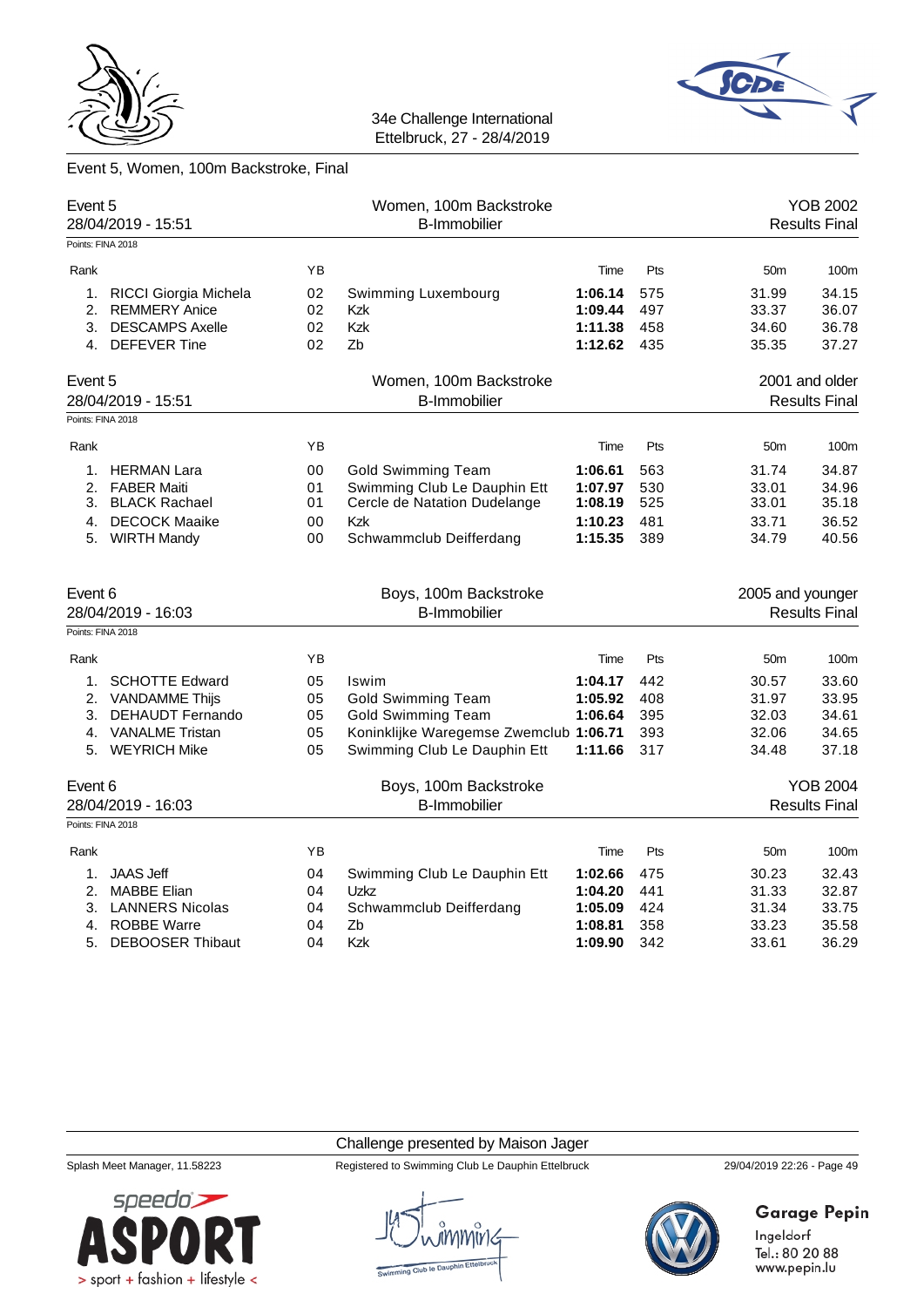



## Event 6, Men, 100m Backstroke, Final

| YB<br>Time<br>Pts<br>50 <sub>m</sub><br>100m<br>Kzk<br>58.39<br>29.89<br><b>GUILLEMYN Lucas</b><br>03<br>587<br>28.50<br>1.<br><b>FABER Pol</b><br>03<br>2.<br>Swimming Club Le Dauphin Ett<br>1:03.32<br>460<br>30.87<br>32.45<br><b>JORIS Dante</b><br>Zwemclub "De Dolfijnen" Asse-T<br>1:05.42<br>34.09<br>3.<br>03<br>417<br>31.33<br><b>HEYERICK Jens</b><br>03<br>Kzk<br>1:05.68<br>412<br>31.72<br>33.96<br>4.<br><b>KIRCH Felix</b><br>03<br>390<br>31.84<br>35.08<br>5.<br>Cercle de Natation Dudelange<br>1:06.92<br><b>YOB 2002</b><br>Boys, 100m Backstroke<br>28/04/2019 - 16:03<br><b>B-Immobilier</b><br><b>Results Final</b><br>Points: FINA 2018<br>ΥB<br>Pts<br>Time<br>50 <sub>m</sub><br>100m<br>1.<br><b>MESTDAGH Arne</b><br>02<br>Kzk<br>1:02.94<br>468<br>30.76<br>32.18<br>Kzk<br>2.<br><b>COKELAERE Matthijs</b><br>02<br>1:04.97<br>426<br>31.56<br>33.41<br><b>DESMET Xaro</b><br>02<br>Kzk<br>1:07.15<br>386<br>32.71<br>34.44<br>3.<br><b>VERELZEN Robbe</b><br>02<br>Kzk<br>1:10.78<br>329<br>34.29<br>36.49<br>4.<br>02<br>Zvdo'74<br>VAN DER MOOREN Mitchell<br>1:10.94<br>327<br>34.18<br>36.76<br>5.<br>2001 and older<br>Men, 100m Backstroke<br><b>B-Immobilier</b><br><b>Results Final</b><br>ΥB<br>Time<br>Pts<br>50 <sub>m</sub><br>100m<br><b>FABIANI Remi</b><br>01<br>Schwammclub Deifferdang<br>56.61<br>644<br>27.09<br>29.52<br>1.<br>98<br>Kzk<br>30.16<br>29.88<br>2.<br><b>DEWULF Tjorven</b><br>1:00.04<br>540<br><b>BUYSENS Dario</b><br><b>Gold Swimming Team</b><br>510<br>29.54<br>31.63<br>3.<br>01<br>1:01.17<br><b>LABAERE Levi</b><br>01<br>Kzk<br>500<br>30.27<br>31.33<br>1:01.60<br>4.<br>01<br>Swimming Club Redange<br><b>SAUBER Bob</b><br>1:02.06<br>489<br>30.17<br>31.89<br>5.<br>Women, 50m Freestyle<br>Open<br>Home Project<br><b>Results Finals</b><br>ΥB<br>Pts<br>Rank<br>Time<br>Iswim<br>25.93<br>691<br>1.<br>VAN BRABANDT Zita<br>03<br>26.19<br>671<br>2.<br><b>BANKY Jacqueline</b><br>96<br>Swimming Luxembourg<br><b>VANDENDORPE Florence</b><br>617<br>Kzk<br>26.93<br>3.<br>02<br>4. RICCI Nicole<br>27.22<br>597<br>04<br>Swimming Luxembourg<br><b>HAMEN SAIEG Yael</b><br>5.<br>01<br>Swimming Luxembourg<br>27.52<br>578<br>Final B<br>6. RICCI Giorgia Michela<br>Swimming Luxembourg<br>600<br>02<br>27.18<br><b>DEKERVEL Emma</b><br>593<br>04<br>27.29<br>7.<br>Iswim<br><b>MAHIEU Hannah</b><br>Uzkz<br>8.<br>02<br>28.07<br>545<br>9. VELTHUIS Petri<br>93<br>Zvdo'74<br>529<br>28.35<br><b>FABER Maiti</b><br>01<br>Swimming Club Le Dauphin Ett<br>28.45<br>523<br>10. | Event 6<br>28/04/2019 - 16:03 |  | Boys, 100m Backstroke<br><b>B-Immobilier</b> |  |  |  | <b>YOB 2003</b><br><b>Results Final</b> |
|------------------------------------------------------------------------------------------------------------------------------------------------------------------------------------------------------------------------------------------------------------------------------------------------------------------------------------------------------------------------------------------------------------------------------------------------------------------------------------------------------------------------------------------------------------------------------------------------------------------------------------------------------------------------------------------------------------------------------------------------------------------------------------------------------------------------------------------------------------------------------------------------------------------------------------------------------------------------------------------------------------------------------------------------------------------------------------------------------------------------------------------------------------------------------------------------------------------------------------------------------------------------------------------------------------------------------------------------------------------------------------------------------------------------------------------------------------------------------------------------------------------------------------------------------------------------------------------------------------------------------------------------------------------------------------------------------------------------------------------------------------------------------------------------------------------------------------------------------------------------------------------------------------------------------------------------------------------------------------------------------------------------------------------------------------------------------------------------------------------------------------------------------------------------------------------------------------------------------------------------------------------------------------------------------------------------------------------------------------------------------------------------------------------------------------------------------------------------------------------------------------------------------------------------------------------------|-------------------------------|--|----------------------------------------------|--|--|--|-----------------------------------------|
|                                                                                                                                                                                                                                                                                                                                                                                                                                                                                                                                                                                                                                                                                                                                                                                                                                                                                                                                                                                                                                                                                                                                                                                                                                                                                                                                                                                                                                                                                                                                                                                                                                                                                                                                                                                                                                                                                                                                                                                                                                                                                                                                                                                                                                                                                                                                                                                                                                                                                                                                                                        | Points: FINA 2018             |  |                                              |  |  |  |                                         |
|                                                                                                                                                                                                                                                                                                                                                                                                                                                                                                                                                                                                                                                                                                                                                                                                                                                                                                                                                                                                                                                                                                                                                                                                                                                                                                                                                                                                                                                                                                                                                                                                                                                                                                                                                                                                                                                                                                                                                                                                                                                                                                                                                                                                                                                                                                                                                                                                                                                                                                                                                                        | Rank                          |  |                                              |  |  |  |                                         |
|                                                                                                                                                                                                                                                                                                                                                                                                                                                                                                                                                                                                                                                                                                                                                                                                                                                                                                                                                                                                                                                                                                                                                                                                                                                                                                                                                                                                                                                                                                                                                                                                                                                                                                                                                                                                                                                                                                                                                                                                                                                                                                                                                                                                                                                                                                                                                                                                                                                                                                                                                                        |                               |  |                                              |  |  |  |                                         |
|                                                                                                                                                                                                                                                                                                                                                                                                                                                                                                                                                                                                                                                                                                                                                                                                                                                                                                                                                                                                                                                                                                                                                                                                                                                                                                                                                                                                                                                                                                                                                                                                                                                                                                                                                                                                                                                                                                                                                                                                                                                                                                                                                                                                                                                                                                                                                                                                                                                                                                                                                                        |                               |  |                                              |  |  |  |                                         |
|                                                                                                                                                                                                                                                                                                                                                                                                                                                                                                                                                                                                                                                                                                                                                                                                                                                                                                                                                                                                                                                                                                                                                                                                                                                                                                                                                                                                                                                                                                                                                                                                                                                                                                                                                                                                                                                                                                                                                                                                                                                                                                                                                                                                                                                                                                                                                                                                                                                                                                                                                                        |                               |  |                                              |  |  |  |                                         |
|                                                                                                                                                                                                                                                                                                                                                                                                                                                                                                                                                                                                                                                                                                                                                                                                                                                                                                                                                                                                                                                                                                                                                                                                                                                                                                                                                                                                                                                                                                                                                                                                                                                                                                                                                                                                                                                                                                                                                                                                                                                                                                                                                                                                                                                                                                                                                                                                                                                                                                                                                                        |                               |  |                                              |  |  |  |                                         |
|                                                                                                                                                                                                                                                                                                                                                                                                                                                                                                                                                                                                                                                                                                                                                                                                                                                                                                                                                                                                                                                                                                                                                                                                                                                                                                                                                                                                                                                                                                                                                                                                                                                                                                                                                                                                                                                                                                                                                                                                                                                                                                                                                                                                                                                                                                                                                                                                                                                                                                                                                                        |                               |  |                                              |  |  |  |                                         |
|                                                                                                                                                                                                                                                                                                                                                                                                                                                                                                                                                                                                                                                                                                                                                                                                                                                                                                                                                                                                                                                                                                                                                                                                                                                                                                                                                                                                                                                                                                                                                                                                                                                                                                                                                                                                                                                                                                                                                                                                                                                                                                                                                                                                                                                                                                                                                                                                                                                                                                                                                                        | Event 6                       |  |                                              |  |  |  |                                         |
|                                                                                                                                                                                                                                                                                                                                                                                                                                                                                                                                                                                                                                                                                                                                                                                                                                                                                                                                                                                                                                                                                                                                                                                                                                                                                                                                                                                                                                                                                                                                                                                                                                                                                                                                                                                                                                                                                                                                                                                                                                                                                                                                                                                                                                                                                                                                                                                                                                                                                                                                                                        |                               |  |                                              |  |  |  |                                         |
|                                                                                                                                                                                                                                                                                                                                                                                                                                                                                                                                                                                                                                                                                                                                                                                                                                                                                                                                                                                                                                                                                                                                                                                                                                                                                                                                                                                                                                                                                                                                                                                                                                                                                                                                                                                                                                                                                                                                                                                                                                                                                                                                                                                                                                                                                                                                                                                                                                                                                                                                                                        |                               |  |                                              |  |  |  |                                         |
|                                                                                                                                                                                                                                                                                                                                                                                                                                                                                                                                                                                                                                                                                                                                                                                                                                                                                                                                                                                                                                                                                                                                                                                                                                                                                                                                                                                                                                                                                                                                                                                                                                                                                                                                                                                                                                                                                                                                                                                                                                                                                                                                                                                                                                                                                                                                                                                                                                                                                                                                                                        | Rank                          |  |                                              |  |  |  |                                         |
|                                                                                                                                                                                                                                                                                                                                                                                                                                                                                                                                                                                                                                                                                                                                                                                                                                                                                                                                                                                                                                                                                                                                                                                                                                                                                                                                                                                                                                                                                                                                                                                                                                                                                                                                                                                                                                                                                                                                                                                                                                                                                                                                                                                                                                                                                                                                                                                                                                                                                                                                                                        |                               |  |                                              |  |  |  |                                         |
|                                                                                                                                                                                                                                                                                                                                                                                                                                                                                                                                                                                                                                                                                                                                                                                                                                                                                                                                                                                                                                                                                                                                                                                                                                                                                                                                                                                                                                                                                                                                                                                                                                                                                                                                                                                                                                                                                                                                                                                                                                                                                                                                                                                                                                                                                                                                                                                                                                                                                                                                                                        |                               |  |                                              |  |  |  |                                         |
|                                                                                                                                                                                                                                                                                                                                                                                                                                                                                                                                                                                                                                                                                                                                                                                                                                                                                                                                                                                                                                                                                                                                                                                                                                                                                                                                                                                                                                                                                                                                                                                                                                                                                                                                                                                                                                                                                                                                                                                                                                                                                                                                                                                                                                                                                                                                                                                                                                                                                                                                                                        |                               |  |                                              |  |  |  |                                         |
|                                                                                                                                                                                                                                                                                                                                                                                                                                                                                                                                                                                                                                                                                                                                                                                                                                                                                                                                                                                                                                                                                                                                                                                                                                                                                                                                                                                                                                                                                                                                                                                                                                                                                                                                                                                                                                                                                                                                                                                                                                                                                                                                                                                                                                                                                                                                                                                                                                                                                                                                                                        |                               |  |                                              |  |  |  |                                         |
|                                                                                                                                                                                                                                                                                                                                                                                                                                                                                                                                                                                                                                                                                                                                                                                                                                                                                                                                                                                                                                                                                                                                                                                                                                                                                                                                                                                                                                                                                                                                                                                                                                                                                                                                                                                                                                                                                                                                                                                                                                                                                                                                                                                                                                                                                                                                                                                                                                                                                                                                                                        |                               |  |                                              |  |  |  |                                         |
|                                                                                                                                                                                                                                                                                                                                                                                                                                                                                                                                                                                                                                                                                                                                                                                                                                                                                                                                                                                                                                                                                                                                                                                                                                                                                                                                                                                                                                                                                                                                                                                                                                                                                                                                                                                                                                                                                                                                                                                                                                                                                                                                                                                                                                                                                                                                                                                                                                                                                                                                                                        | Event 6                       |  |                                              |  |  |  |                                         |
|                                                                                                                                                                                                                                                                                                                                                                                                                                                                                                                                                                                                                                                                                                                                                                                                                                                                                                                                                                                                                                                                                                                                                                                                                                                                                                                                                                                                                                                                                                                                                                                                                                                                                                                                                                                                                                                                                                                                                                                                                                                                                                                                                                                                                                                                                                                                                                                                                                                                                                                                                                        | 28/04/2019 - 16:03            |  |                                              |  |  |  |                                         |
|                                                                                                                                                                                                                                                                                                                                                                                                                                                                                                                                                                                                                                                                                                                                                                                                                                                                                                                                                                                                                                                                                                                                                                                                                                                                                                                                                                                                                                                                                                                                                                                                                                                                                                                                                                                                                                                                                                                                                                                                                                                                                                                                                                                                                                                                                                                                                                                                                                                                                                                                                                        | Points: FINA 2018             |  |                                              |  |  |  |                                         |
|                                                                                                                                                                                                                                                                                                                                                                                                                                                                                                                                                                                                                                                                                                                                                                                                                                                                                                                                                                                                                                                                                                                                                                                                                                                                                                                                                                                                                                                                                                                                                                                                                                                                                                                                                                                                                                                                                                                                                                                                                                                                                                                                                                                                                                                                                                                                                                                                                                                                                                                                                                        | Rank                          |  |                                              |  |  |  |                                         |
|                                                                                                                                                                                                                                                                                                                                                                                                                                                                                                                                                                                                                                                                                                                                                                                                                                                                                                                                                                                                                                                                                                                                                                                                                                                                                                                                                                                                                                                                                                                                                                                                                                                                                                                                                                                                                                                                                                                                                                                                                                                                                                                                                                                                                                                                                                                                                                                                                                                                                                                                                                        |                               |  |                                              |  |  |  |                                         |
|                                                                                                                                                                                                                                                                                                                                                                                                                                                                                                                                                                                                                                                                                                                                                                                                                                                                                                                                                                                                                                                                                                                                                                                                                                                                                                                                                                                                                                                                                                                                                                                                                                                                                                                                                                                                                                                                                                                                                                                                                                                                                                                                                                                                                                                                                                                                                                                                                                                                                                                                                                        |                               |  |                                              |  |  |  |                                         |
|                                                                                                                                                                                                                                                                                                                                                                                                                                                                                                                                                                                                                                                                                                                                                                                                                                                                                                                                                                                                                                                                                                                                                                                                                                                                                                                                                                                                                                                                                                                                                                                                                                                                                                                                                                                                                                                                                                                                                                                                                                                                                                                                                                                                                                                                                                                                                                                                                                                                                                                                                                        |                               |  |                                              |  |  |  |                                         |
|                                                                                                                                                                                                                                                                                                                                                                                                                                                                                                                                                                                                                                                                                                                                                                                                                                                                                                                                                                                                                                                                                                                                                                                                                                                                                                                                                                                                                                                                                                                                                                                                                                                                                                                                                                                                                                                                                                                                                                                                                                                                                                                                                                                                                                                                                                                                                                                                                                                                                                                                                                        |                               |  |                                              |  |  |  |                                         |
|                                                                                                                                                                                                                                                                                                                                                                                                                                                                                                                                                                                                                                                                                                                                                                                                                                                                                                                                                                                                                                                                                                                                                                                                                                                                                                                                                                                                                                                                                                                                                                                                                                                                                                                                                                                                                                                                                                                                                                                                                                                                                                                                                                                                                                                                                                                                                                                                                                                                                                                                                                        |                               |  |                                              |  |  |  |                                         |
|                                                                                                                                                                                                                                                                                                                                                                                                                                                                                                                                                                                                                                                                                                                                                                                                                                                                                                                                                                                                                                                                                                                                                                                                                                                                                                                                                                                                                                                                                                                                                                                                                                                                                                                                                                                                                                                                                                                                                                                                                                                                                                                                                                                                                                                                                                                                                                                                                                                                                                                                                                        | Event 7                       |  |                                              |  |  |  |                                         |
|                                                                                                                                                                                                                                                                                                                                                                                                                                                                                                                                                                                                                                                                                                                                                                                                                                                                                                                                                                                                                                                                                                                                                                                                                                                                                                                                                                                                                                                                                                                                                                                                                                                                                                                                                                                                                                                                                                                                                                                                                                                                                                                                                                                                                                                                                                                                                                                                                                                                                                                                                                        | 28/04/2019 - 16:14            |  |                                              |  |  |  |                                         |
|                                                                                                                                                                                                                                                                                                                                                                                                                                                                                                                                                                                                                                                                                                                                                                                                                                                                                                                                                                                                                                                                                                                                                                                                                                                                                                                                                                                                                                                                                                                                                                                                                                                                                                                                                                                                                                                                                                                                                                                                                                                                                                                                                                                                                                                                                                                                                                                                                                                                                                                                                                        | Points: FINA 2018             |  |                                              |  |  |  |                                         |
|                                                                                                                                                                                                                                                                                                                                                                                                                                                                                                                                                                                                                                                                                                                                                                                                                                                                                                                                                                                                                                                                                                                                                                                                                                                                                                                                                                                                                                                                                                                                                                                                                                                                                                                                                                                                                                                                                                                                                                                                                                                                                                                                                                                                                                                                                                                                                                                                                                                                                                                                                                        |                               |  |                                              |  |  |  |                                         |
|                                                                                                                                                                                                                                                                                                                                                                                                                                                                                                                                                                                                                                                                                                                                                                                                                                                                                                                                                                                                                                                                                                                                                                                                                                                                                                                                                                                                                                                                                                                                                                                                                                                                                                                                                                                                                                                                                                                                                                                                                                                                                                                                                                                                                                                                                                                                                                                                                                                                                                                                                                        | Final A                       |  |                                              |  |  |  |                                         |
|                                                                                                                                                                                                                                                                                                                                                                                                                                                                                                                                                                                                                                                                                                                                                                                                                                                                                                                                                                                                                                                                                                                                                                                                                                                                                                                                                                                                                                                                                                                                                                                                                                                                                                                                                                                                                                                                                                                                                                                                                                                                                                                                                                                                                                                                                                                                                                                                                                                                                                                                                                        |                               |  |                                              |  |  |  |                                         |
|                                                                                                                                                                                                                                                                                                                                                                                                                                                                                                                                                                                                                                                                                                                                                                                                                                                                                                                                                                                                                                                                                                                                                                                                                                                                                                                                                                                                                                                                                                                                                                                                                                                                                                                                                                                                                                                                                                                                                                                                                                                                                                                                                                                                                                                                                                                                                                                                                                                                                                                                                                        |                               |  |                                              |  |  |  |                                         |
|                                                                                                                                                                                                                                                                                                                                                                                                                                                                                                                                                                                                                                                                                                                                                                                                                                                                                                                                                                                                                                                                                                                                                                                                                                                                                                                                                                                                                                                                                                                                                                                                                                                                                                                                                                                                                                                                                                                                                                                                                                                                                                                                                                                                                                                                                                                                                                                                                                                                                                                                                                        |                               |  |                                              |  |  |  |                                         |
|                                                                                                                                                                                                                                                                                                                                                                                                                                                                                                                                                                                                                                                                                                                                                                                                                                                                                                                                                                                                                                                                                                                                                                                                                                                                                                                                                                                                                                                                                                                                                                                                                                                                                                                                                                                                                                                                                                                                                                                                                                                                                                                                                                                                                                                                                                                                                                                                                                                                                                                                                                        |                               |  |                                              |  |  |  |                                         |
|                                                                                                                                                                                                                                                                                                                                                                                                                                                                                                                                                                                                                                                                                                                                                                                                                                                                                                                                                                                                                                                                                                                                                                                                                                                                                                                                                                                                                                                                                                                                                                                                                                                                                                                                                                                                                                                                                                                                                                                                                                                                                                                                                                                                                                                                                                                                                                                                                                                                                                                                                                        |                               |  |                                              |  |  |  |                                         |
|                                                                                                                                                                                                                                                                                                                                                                                                                                                                                                                                                                                                                                                                                                                                                                                                                                                                                                                                                                                                                                                                                                                                                                                                                                                                                                                                                                                                                                                                                                                                                                                                                                                                                                                                                                                                                                                                                                                                                                                                                                                                                                                                                                                                                                                                                                                                                                                                                                                                                                                                                                        |                               |  |                                              |  |  |  |                                         |
|                                                                                                                                                                                                                                                                                                                                                                                                                                                                                                                                                                                                                                                                                                                                                                                                                                                                                                                                                                                                                                                                                                                                                                                                                                                                                                                                                                                                                                                                                                                                                                                                                                                                                                                                                                                                                                                                                                                                                                                                                                                                                                                                                                                                                                                                                                                                                                                                                                                                                                                                                                        |                               |  |                                              |  |  |  |                                         |
|                                                                                                                                                                                                                                                                                                                                                                                                                                                                                                                                                                                                                                                                                                                                                                                                                                                                                                                                                                                                                                                                                                                                                                                                                                                                                                                                                                                                                                                                                                                                                                                                                                                                                                                                                                                                                                                                                                                                                                                                                                                                                                                                                                                                                                                                                                                                                                                                                                                                                                                                                                        |                               |  |                                              |  |  |  |                                         |
|                                                                                                                                                                                                                                                                                                                                                                                                                                                                                                                                                                                                                                                                                                                                                                                                                                                                                                                                                                                                                                                                                                                                                                                                                                                                                                                                                                                                                                                                                                                                                                                                                                                                                                                                                                                                                                                                                                                                                                                                                                                                                                                                                                                                                                                                                                                                                                                                                                                                                                                                                                        |                               |  |                                              |  |  |  |                                         |
|                                                                                                                                                                                                                                                                                                                                                                                                                                                                                                                                                                                                                                                                                                                                                                                                                                                                                                                                                                                                                                                                                                                                                                                                                                                                                                                                                                                                                                                                                                                                                                                                                                                                                                                                                                                                                                                                                                                                                                                                                                                                                                                                                                                                                                                                                                                                                                                                                                                                                                                                                                        |                               |  |                                              |  |  |  |                                         |
|                                                                                                                                                                                                                                                                                                                                                                                                                                                                                                                                                                                                                                                                                                                                                                                                                                                                                                                                                                                                                                                                                                                                                                                                                                                                                                                                                                                                                                                                                                                                                                                                                                                                                                                                                                                                                                                                                                                                                                                                                                                                                                                                                                                                                                                                                                                                                                                                                                                                                                                                                                        |                               |  |                                              |  |  |  |                                         |
|                                                                                                                                                                                                                                                                                                                                                                                                                                                                                                                                                                                                                                                                                                                                                                                                                                                                                                                                                                                                                                                                                                                                                                                                                                                                                                                                                                                                                                                                                                                                                                                                                                                                                                                                                                                                                                                                                                                                                                                                                                                                                                                                                                                                                                                                                                                                                                                                                                                                                                                                                                        |                               |  |                                              |  |  |  |                                         |

Challenge presented by Maison Jager

Splash Meet Manager, 11.58223 Registered to Swimming Club Le Dauphin Ettelbruck 29/04/2019 22:26 - Page 50





# **Garage Pepin**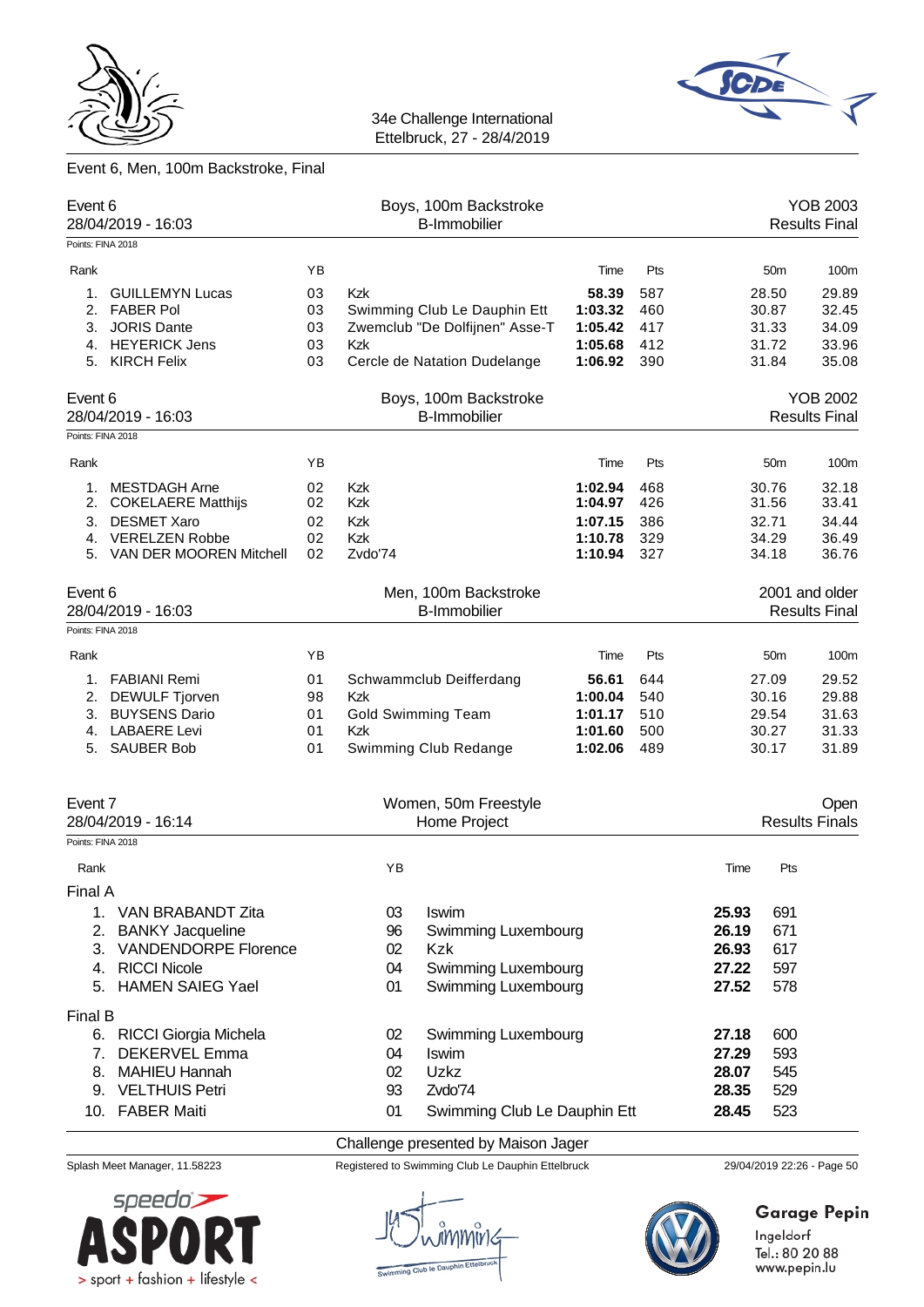



| Event 8<br>28/04/2019 - 16:17               |        | Men, 50m Freestyle<br>Home Project | Open<br><b>Results Finals</b> |                       |      |
|---------------------------------------------|--------|------------------------------------|-------------------------------|-----------------------|------|
| Points: FINA 2018                           |        |                                    |                               |                       |      |
| Rank                                        | YB     |                                    | Time                          | Pts                   |      |
| Final A                                     |        |                                    |                               |                       |      |
| 1. STACCHIOTTI Raphael                      | 92     | Swimming Club Le Dauphin Ett       | 22.78                         | 703                   |      |
| 2.<br><b>BRANDENBURGER Pit</b>              | 95     | Schwammclub Deifferdang            | 23.25                         | 661                   |      |
| 3.<br><b>DEWULF Gillian</b>                 | 96     | <b>Kzk</b>                         | 23.68                         | 626                   |      |
| 4. DEREZ Matthias                           | $00\,$ | Kzk                                | 23.71                         | 623                   |      |
| 5. FABIANI Remi                             | 01     | Schwammclub Deifferdang            | 23.74                         | 621                   |      |
| Final B                                     |        |                                    |                               |                       |      |
| 6. VANDERSCHRICK Stephan                    | $00\,$ | Swimming Luxembourg                | 23.92                         | 607                   |      |
| 7. BREDA Simon                              | 91     | Uzkz                               | 24.57                         | 560                   |      |
| 8. DALEIDEN CIUFERRI Ralph                  | 03     | Swimming Luxembourg                | 24.77                         | 547                   |      |
| 9. SAUBER Bob                               | 01     | Swimming Club Redange              | 25.05                         | 529                   |      |
| 10. BRAEKEVELD Tibo                         | 01     | Uzkz                               | 25.23                         | 517                   |      |
| Event 22                                    |        | Women, 50m Breaststroke            |                               |                       | Open |
| 28/04/2019 - 16:20                          |        | Home Project                       |                               | <b>Results Finals</b> |      |
| Points: FINA 2018                           |        |                                    |                               |                       |      |
| Rank                                        | YB     |                                    | Time                          | Pts                   |      |
| Final A                                     |        |                                    |                               |                       |      |
| 1. VANDENDORPE Florence                     | 02     | Kzk                                | 33.80                         | 608                   |      |
| 2. DEMEYER Amandine                         | 03     | Zb                                 | 34.48                         | 573                   |      |
| 3. REMMERY Anice                            | 02     | <b>Kzk</b>                         | 34.55                         | 569                   |      |
| 4. DENEIR Silken                            | 99     | <b>Gold Swimming Team</b>          | 35.56                         | 522                   |      |
| 5. ALBERS Neele                             | 05     | Swimming Club Le Dauphin Ett       | 36.33                         | 489                   |      |
| Final B                                     |        |                                    |                               |                       |      |
| 6. CASTEUR Margaux                          | 03     | <b>Gold Swimming Team</b>          | 35.81                         | 511                   |      |
| <b>SPINCEMAILLE Laura</b><br>7 <sub>1</sub> | $00\,$ | Uzkz                               | 35.93                         | 506                   |      |
| 8. VANMEENEN Laura                          | 05     | Iswim                              | 36.63                         | 477                   |      |
| 9. PEDROSA ANTONIO Monica                   | 03     | Cercle de Natation Diekirch        | 36.64                         | 477                   |      |
| <b>VAN GIESSEN Lisanne</b><br>10.           | 99     | Zvdo'74                            | 38.05                         | 426                   |      |
| Event 23                                    |        | Men, 50m Breaststroke              |                               |                       | Open |
| 28/04/2019 - 16:23                          |        | Home Project                       |                               | <b>Results Finals</b> |      |
| Points: FINA 2018                           |        |                                    |                               |                       |      |
| Rank                                        | YB     |                                    | Time                          | Pts                   |      |
| Final A                                     |        |                                    |                               |                       |      |
| STACCHIOTTI Raphael<br>1.                   | 92     | Swimming Club Le Dauphin Ett       | 27.97                         | 735                   |      |
| <b>BRANDENBURGER Pit</b><br>2.              | 95     | Schwammclub Deifferdang            | 29.39                         | 634                   |      |
| 3. DEWULF Gillian                           | 96     | Kzk                                | 29.40                         | 633                   |      |
| 4. VAN DEN BOSSCHE Yann                     | 01     | Swimming Luxembourg                | 29.84                         | 605                   |      |
| 5. VAERNEWYCK Xander                        | 99     | Kzk                                | 30.40                         | 573                   |      |

Challenge presented by Maison Jager



Splash Meet Manager, 11.58223 Registered to Swimming Club Le Dauphin Ettelbruck 29/04/2019 22:26 - Page 51



# **Garage Pepin**

Ingeldorf<br>Tel.: 80 20 88<br>www.pepin.lu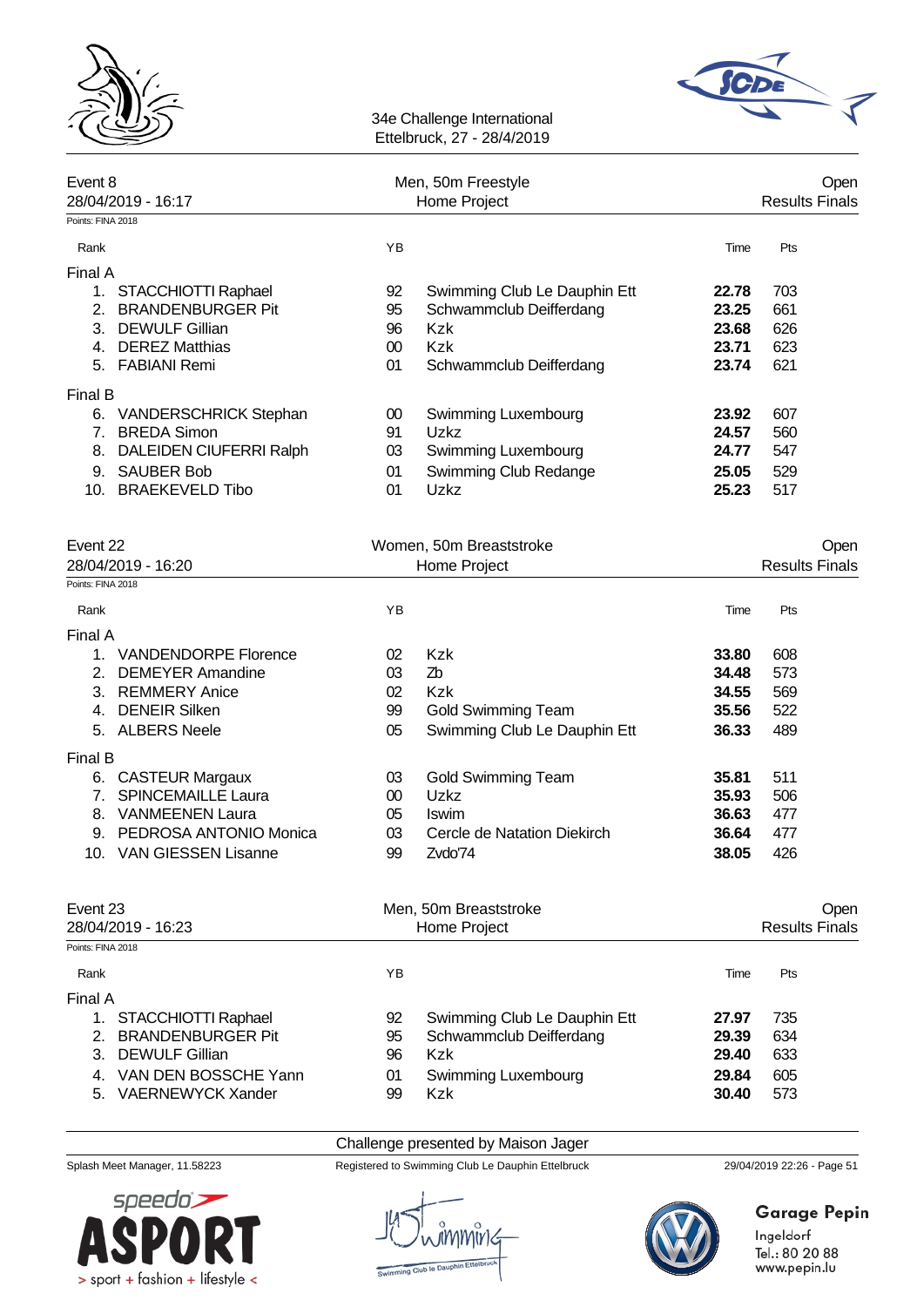



|                   | Event 23, Men, 50m Breaststroke, Final, Open |    |                                    |         |     |       |                 |                      |
|-------------------|----------------------------------------------|----|------------------------------------|---------|-----|-------|-----------------|----------------------|
| Rank              |                                              |    | ΥB                                 |         |     | Time  | Pts             |                      |
| Final B           |                                              |    |                                    |         |     |       |                 |                      |
|                   | 6. DELBECQUE Tore                            |    | 00<br><b>Gold Swimming Team</b>    |         |     | 30.56 | 564             |                      |
| 7.                | <b>BREDA Simon</b>                           |    | 91<br>Uzkz                         |         |     | 31.02 | 539             |                      |
|                   | 8. RAJE Michael                              |    | <b>SSG Saar Max Ritter</b><br>06   |         |     | 31.14 | 533             |                      |
|                   | 9. MESTDAGH Arne                             |    | 02<br><b>Kzk</b>                   |         |     | 31.21 | 529             |                      |
|                   | <b>BECKERS Felix</b>                         |    | 01<br>Swimming Club Le Dauphin Ett |         |     | 31.21 | 529             |                      |
|                   |                                              |    |                                    |         |     |       |                 |                      |
| Event 16          |                                              |    | Girls, 100m Medley                 |         |     |       |                 | 2005 and younger     |
|                   | 28/04/2019 - 16:26                           |    |                                    |         |     |       |                 | <b>Results Final</b> |
|                   | Points: FINA 2018                            |    |                                    |         |     |       |                 |                      |
| Rank              |                                              | YB |                                    | Time    | Pts |       | 50 <sub>m</sub> | 100m                 |
|                   | 1. VERHELLE Maegen                           | 05 | Kzk                                | 1:11.45 | 494 |       | 33.29           | 38.16                |
| 2.                | <b>VANMEENEN Laura</b>                       | 05 | Iswim                              | 1:11.64 | 490 |       | 34.45           | 37.19                |
|                   | 3. DEBROUWER Sarah                           | 05 | Iswim                              | 1:11.81 | 487 |       | 34.20           | 37.61                |
|                   | 4. ALBERS Neele                              | 05 | Swimming Club Le Dauphin Ett       | 1:13.03 | 463 |       | 35.42           | 37.61                |
|                   | 5. BORDONARO Madeleine                       | 06 | Cercle Royal de Natation Arlon     | 1:13.29 | 458 |       | 34.55           | 38.74                |
| Event 16          |                                              |    | Girls, 100m Medley                 |         |     |       |                 | <b>YOB 2004</b>      |
|                   | 28/04/2019 - 16:26                           |    |                                    |         |     |       |                 | <b>Results Final</b> |
| Points: FINA 2018 |                                              |    |                                    |         |     |       |                 |                      |
| Rank              |                                              | YB |                                    | Time    | Pts |       | 50 <sub>m</sub> | 100m                 |
| 1.                | DEKERVEL Emma                                | 04 | Iswim                              | 1:09.88 | 528 |       | 32.45           | 37.43                |
| 2.                | <b>TRUYE Alexine</b>                         | 04 | Gold Swimming Team                 | 1:09.93 | 527 |       | 32.89           | 37.04                |
|                   | 3. REDING Alyssa                             | 04 | Swimming Club Le Dauphin Ett       | 1:12.65 | 470 |       | 33.46           | 39.19                |
|                   | 4. KETTENMEYER Ly                            | 04 | Swimming Club Le Dauphin Ett       | 1:13.98 | 445 |       | 34.28           | 39.70                |
|                   | 5. HAAG Nora                                 | 04 | Swimming Club Redange              | 1:16.10 | 409 |       | 35.58           | 40.52                |
| Event 16          |                                              |    | Girls, 100m Medley                 |         |     |       |                 | <b>YOB 2003</b>      |
|                   | 28/04/2019 - 16:26                           |    |                                    |         |     |       |                 | <b>Results Final</b> |
|                   | Points: FINA 2018                            |    |                                    |         |     |       |                 |                      |
| Rank              |                                              | YB |                                    | Time    | Pts |       | 50 <sub>m</sub> | 100m                 |
|                   | 1. VAN BRABANDT Zita<br>MR 16 years          | 03 | Iswim                              | 1:05.84 | 632 |       | 30.30           | 35.54                |
|                   | 2. FABIANI Chanel                            | 03 | Cercle de Natation Dudelange       | 1:08.84 | 553 |       | 32.12           | 36.72                |
| 3.                | <b>CHINA Lucile</b>                          | 03 | Cercle Royal de Natation Arlon     | 1:09.78 | 531 |       | 33.34           | 36.44                |
| 4.                | <b>DEMEYER Amandine</b>                      | 03 | Zb                                 | 1:09.82 | 530 |       | 32.69           | 37.13                |
| 5.                | <b>SPINCEMAILLE Luna</b>                     | 03 | Uzkz                               | 1:13.10 | 461 |       | 34.23           | 38.87                |

Challenge presented by Maison Jager

Splash Meet Manager, 11.58223 Registered to Swimming Club Le Dauphin Ettelbruck 29/04/2019 22:26 - Page 52





# **Garage Pepin**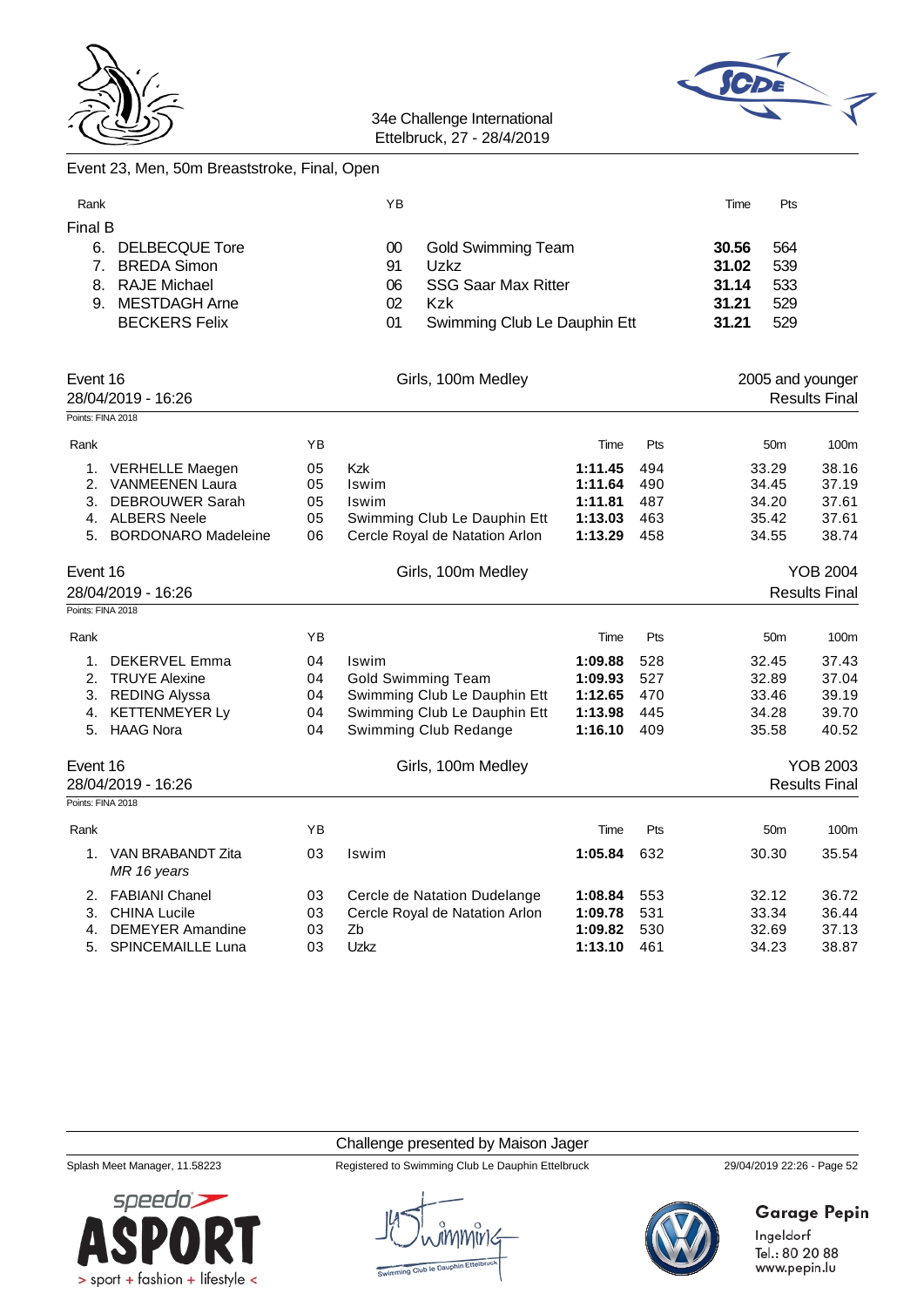



### Event 16, Women, 100m Medley, Final

| Event 16<br>Points: FINA 2018      | 28/04/2019 - 16:26                                                                                                     |                                  | Women, 100m Medley                                                                                                                                        |                                                             |                                        |                                                              | <b>YOB 2002</b><br><b>Results Final</b>           |
|------------------------------------|------------------------------------------------------------------------------------------------------------------------|----------------------------------|-----------------------------------------------------------------------------------------------------------------------------------------------------------|-------------------------------------------------------------|----------------------------------------|--------------------------------------------------------------|---------------------------------------------------|
| Rank                               |                                                                                                                        | YB                               |                                                                                                                                                           | Time                                                        | Pts                                    | 50 <sub>m</sub>                                              | 100m                                              |
| 1.<br>2.                           | <b>REMMERY Anice</b><br><b>DESCAMPS Axelle</b><br>3. COIMBRA Alice<br>DNS HERMES Sophie<br>DNS GLODT Kelly             | 02<br>02<br>02<br>02<br>02       | Kzk<br><b>Kzk</b><br>Swimming Luxembourg<br>Swimming Club Redange<br>Swimming Club Redange                                                                | 1:09.16<br>1:12.75<br>1:14.57                               | 545<br>468<br>435                      | 32.12<br>33.89<br>34.08                                      | 37.04<br>38.86<br>40.49                           |
| Event 16                           | 28/04/2019 - 16:26                                                                                                     |                                  | Women, 100m Medley                                                                                                                                        |                                                             |                                        |                                                              | 2001 and older<br><b>Results Final</b>            |
| Points: FINA 2018                  |                                                                                                                        |                                  |                                                                                                                                                           |                                                             |                                        |                                                              |                                                   |
| Rank<br>1.                         | <b>BANKY Jacqueline</b><br>2. MATTENS Edith<br>3. DECOCK Maaike<br>4. HOEGEE Robina<br>5. FABER Maiti                  | YB<br>96<br>97<br>00<br>92<br>01 | Swimming Luxembourg<br>Kzk<br><b>Kzk</b><br>Zvdo'74<br>Swimming Club Le Dauphin Ett                                                                       | Time<br>1:05.02<br>1:08.96<br>1:09.97<br>1:10.56<br>1:11.18 | Pts<br>656<br>550<br>526<br>513<br>500 | 50 <sub>m</sub><br>29.70<br>32.70<br>32.80<br>32.81<br>32.21 | 100m<br>35.32<br>36.26<br>37.17<br>37.75<br>38.97 |
| Event 17<br>Points: FINA 2018      | 28/04/2019 - 16:39                                                                                                     |                                  | Boys, 100m Medley                                                                                                                                         |                                                             |                                        | 2005 and younger                                             | <b>Results Final</b>                              |
|                                    |                                                                                                                        | ΥB                               |                                                                                                                                                           | Time                                                        | Pts                                    | 50 <sub>m</sub>                                              | 100m                                              |
| Rank<br>1.<br>2.                   | <b>VANDAMME Thijs</b><br>DEHAUDT Fernando<br>3. VANALME Tristan<br>4. CALMES Nicolas<br>5. BOURGUIGNON Benjamin        | 05<br>05<br>05<br>06<br>05       | <b>Gold Swimming Team</b><br><b>Gold Swimming Team</b><br>Koninklijke Waregemse Zwemclub 1:10.88<br>Schwammclub Monnerech<br>Swimming Club Le Dauphin Ett | 1:06.67<br>1:08.16<br>1:11.61<br>1:12.52                    | 429<br>401<br>357<br>346<br>333        | 31.28<br>31.53<br>32.25<br>32.39<br>34.71                    | 35.39<br>36.63<br>38.63<br>39.22<br>37.81         |
| Event 17                           | 28/04/2019 - 16:39                                                                                                     |                                  | Boys, 100m Medley                                                                                                                                         |                                                             |                                        |                                                              | YOB 2004<br><b>Results Final</b>                  |
| Points: FINA 2018                  |                                                                                                                        |                                  |                                                                                                                                                           |                                                             |                                        |                                                              |                                                   |
| Rank<br>1.<br>2.<br>3.<br>4.<br>5. | <b>LANNERS Nicolas</b><br><b>CASTEUR Xander</b><br><b>DEVOLDERE Henri</b><br><b>MABBE Elian</b><br>SIMAO NOGUEIRA Joao | YB<br>04<br>04<br>04<br>04<br>04 | Schwammclub Deifferdang<br><b>Gold Swimming Team</b><br>Kzk<br>Uzkz<br>Schwammclub Deifferdang                                                            | Time<br>1:03.62<br>1:03.75<br>1:04.14<br>1:04.56<br>1:05.59 | Pts<br>494<br>491<br>482<br>472<br>451 | 50 <sub>m</sub><br>29.91<br>29.53<br>30.08<br>29.83<br>30.41 | 100m<br>33.71<br>34.22<br>34.06<br>34.73<br>35.18 |

#### Challenge presented by Maison Jager

Splash Meet Manager, 11.58223 Registered to Swimming Club Le Dauphin Ettelbruck 29/04/2019 22:26 - Page 53





# **Garage Pepin**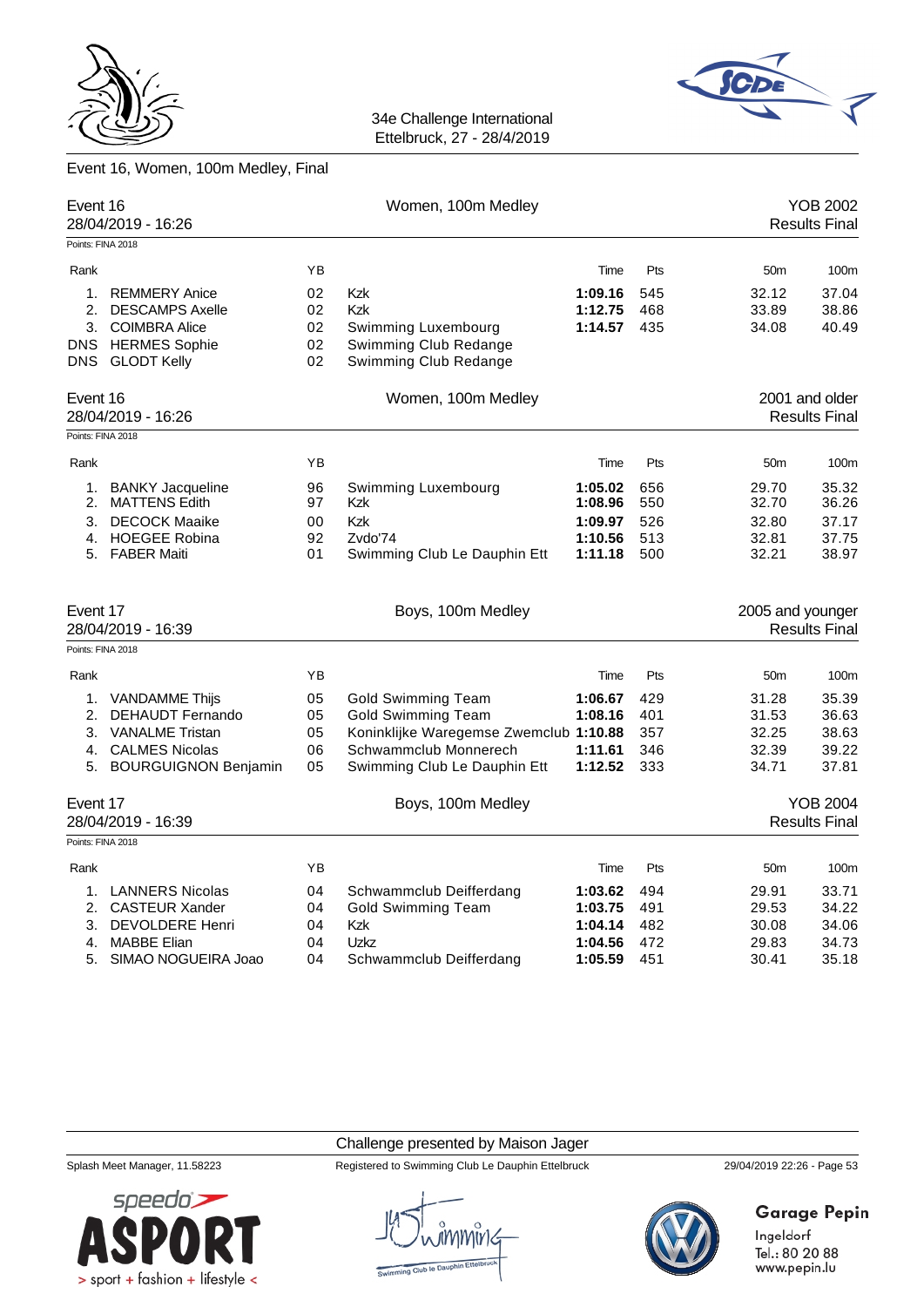



# Event 17, Men, 100m Medley, Final

| Event 17          | 28/04/2019 - 16:39                            |    |         | Boys, 100m Medley         |                                                   |         |     |    |                    | <b>Results Final</b>                   | YOB 2003         |
|-------------------|-----------------------------------------------|----|---------|---------------------------|---------------------------------------------------|---------|-----|----|--------------------|----------------------------------------|------------------|
| Points: FINA 2018 |                                               |    |         |                           |                                                   |         |     |    |                    |                                        |                  |
| Rank              |                                               | YB |         |                           |                                                   | Time    | Pts |    |                    | 50 <sub>m</sub>                        | 100m             |
| 1.                | <b>DENEIR Niels</b>                           | 03 |         | <b>Gold Swimming Team</b> |                                                   | 1:02.89 | 511 |    |                    | 30.05                                  | 32.84            |
|                   | 2. HEYERICK Jens                              | 03 | Kzk     |                           |                                                   | 1:04.42 | 476 |    |                    | 30.33                                  | 34.09            |
|                   | 3. KETTENMEYER Yul                            | 03 |         |                           | Swimming Club Le Dauphin Ett                      | 1:06.73 | 428 |    |                    | 30.58                                  | 36.15            |
| 4.                | <b>GILLARD Remi</b>                           | 03 |         |                           | Cercle Royal de Natation Arlon                    | 1:06.96 | 423 |    |                    | 30.07                                  | 36.89            |
|                   | 5. SLOCK Gauthier                             | 03 |         |                           | Zwemclub "De Dolfijnen" Asse-T                    | 1:07.74 | 409 |    |                    | 31.29                                  | 36.45            |
| Event 17          |                                               |    |         | Boys, 100m Medley         |                                                   |         |     |    |                    |                                        | <b>YOB 2002</b>  |
|                   | 28/04/2019 - 16:39                            |    |         |                           |                                                   |         |     |    |                    | <b>Results Final</b>                   |                  |
| Points: FINA 2018 |                                               |    |         |                           |                                                   |         |     |    |                    |                                        |                  |
| Rank              |                                               | ΥB |         |                           |                                                   | Time    | Pts |    |                    | 50 <sub>m</sub>                        | 100m             |
| 1.                | <b>MESTDAGH Arne</b>                          | 02 | Kzk     |                           |                                                   | 1:02.10 | 531 |    |                    | 29.32                                  | 32.78            |
| 2.                | <b>LANNERS Bob</b>                            | 02 |         | Schwammclub Deifferdang   |                                                   | 1:06.42 | 434 |    |                    | 32.01                                  | 34.41            |
| 3.                | <b>COKELAERE Matthijs</b>                     | 02 | Kzk     |                           |                                                   | 1:06.59 | 430 |    |                    | 31.14                                  | 35.45            |
| 4.                | <b>VERELZEN Robbe</b>                         | 02 | Kzk     |                           |                                                   | 1:08.92 | 388 |    |                    | 33.48                                  | 35.44            |
| 5.                | <b>DESMET Xaro</b>                            | 02 | Kzk     |                           |                                                   | 1:10.18 | 368 |    |                    | 31.29                                  | 38.89            |
| Event 17          | 28/04/2019 - 16:39                            |    |         | Men, 100m Medley          |                                                   |         |     |    |                    | 2001 and older<br><b>Results Final</b> |                  |
| Points: FINA 2018 |                                               |    |         |                           |                                                   |         |     |    |                    |                                        |                  |
| Rank              |                                               | YB |         |                           |                                                   | Time    | Pts |    |                    | 50 <sub>m</sub>                        | 100 <sub>m</sub> |
|                   | 1. STACCHIOTTI Raphael<br>MR open             | 92 |         |                           | Swimming Club Le Dauphin Ett                      | 54.10   | 803 |    |                    | 24.94                                  | 29.16            |
| 2.                | <b>BRANDENBURGER Pit</b>                      | 95 |         | Schwammclub Deifferdang   |                                                   | 1:00.36 | 578 |    |                    | 30.15                                  | 30.21            |
|                   | 3. VAN DEN BOSSCHE Yann                       | 01 |         | Swimming Luxembourg       |                                                   | 1:00.54 | 573 |    |                    | 28.53                                  | 32.01            |
| 4.                | <b>BECKERS Felix</b>                          | 01 |         |                           | Swimming Club Le Dauphin Ett                      | 1:01.88 | 537 |    |                    | 29.71                                  | 32.17            |
| 5.                | <b>DEREZ Matthias</b>                         | 00 | Kzk     |                           |                                                   | 1:01.90 | 536 |    |                    | 29.16                                  | 32.74            |
| Event 13          | 28/04/2019 - 16:51                            |    |         |                           | Mixed, 4 x 50m Medley                             |         |     |    |                    | <b>Results Final</b>                   | Open             |
| Points: FINA 2018 |                                               |    |         |                           |                                                   |         |     |    |                    |                                        |                  |
| Rank              |                                               |    |         |                           |                                                   |         |     |    | Time               | Pts                                    |                  |
|                   | 1. Kzk 1                                      |    |         | Kzk                       |                                                   |         |     |    | 1:52.86            | 638                                    |                  |
|                   | <b>GUILLEMYN Lucas</b>                        | 03 | $+0.61$ | 27.12                     | <b>DEWULF Gillian</b>                             |         |     | 96 | $+0.28$            | 25.03                                  |                  |
|                   | VANDENDORPE Florence                          | 02 | $+0.39$ | 33.55                     | <b>REMMERY Anice</b>                              |         |     | 02 | $+0.29$            | 27.16                                  |                  |
|                   | 2. Gold Swimming Team 1<br><b>HERMAN Lara</b> | 00 | $+0.64$ | 30.85                     | <b>Gold Swimming Team</b><br><b>DENEIR Silken</b> |         |     | 99 | 1:56.22<br>$+0.30$ | 584<br>30.39                           |                  |

| DELBECQUE Tore                    | 00 | $+0.30$ | 30.33                        | <b>HIMPE Jannes</b>  | 98 | $+0.28$ | 24.65 |
|-----------------------------------|----|---------|------------------------------|----------------------|----|---------|-------|
| 3. Swimming Club Le Dauphin Ett 1 |    |         | Swimming Club Le Dauphin Ett |                      |    | 1:56.43 | 581   |
| STACCHIOTTI Raphael               | 92 | $+0.50$ | 25.92                        | <b>BECKERS Felix</b> | 01 | $+0.21$ | 27.09 |
| ALBERS Neele                      | 05 | $+0.25$ | 35.76                        | <b>FABER Maiti</b>   | 01 | $+0.93$ | 27.66 |
|                                   |    |         |                              |                      |    |         |       |



# Challenge presented by Maison Jager

Splash Meet Manager, 11.58223 Registered to Swimming Club Le Dauphin Ettelbruck 29/04/2019 22:26 - Page 54



# **Garage Pepin**